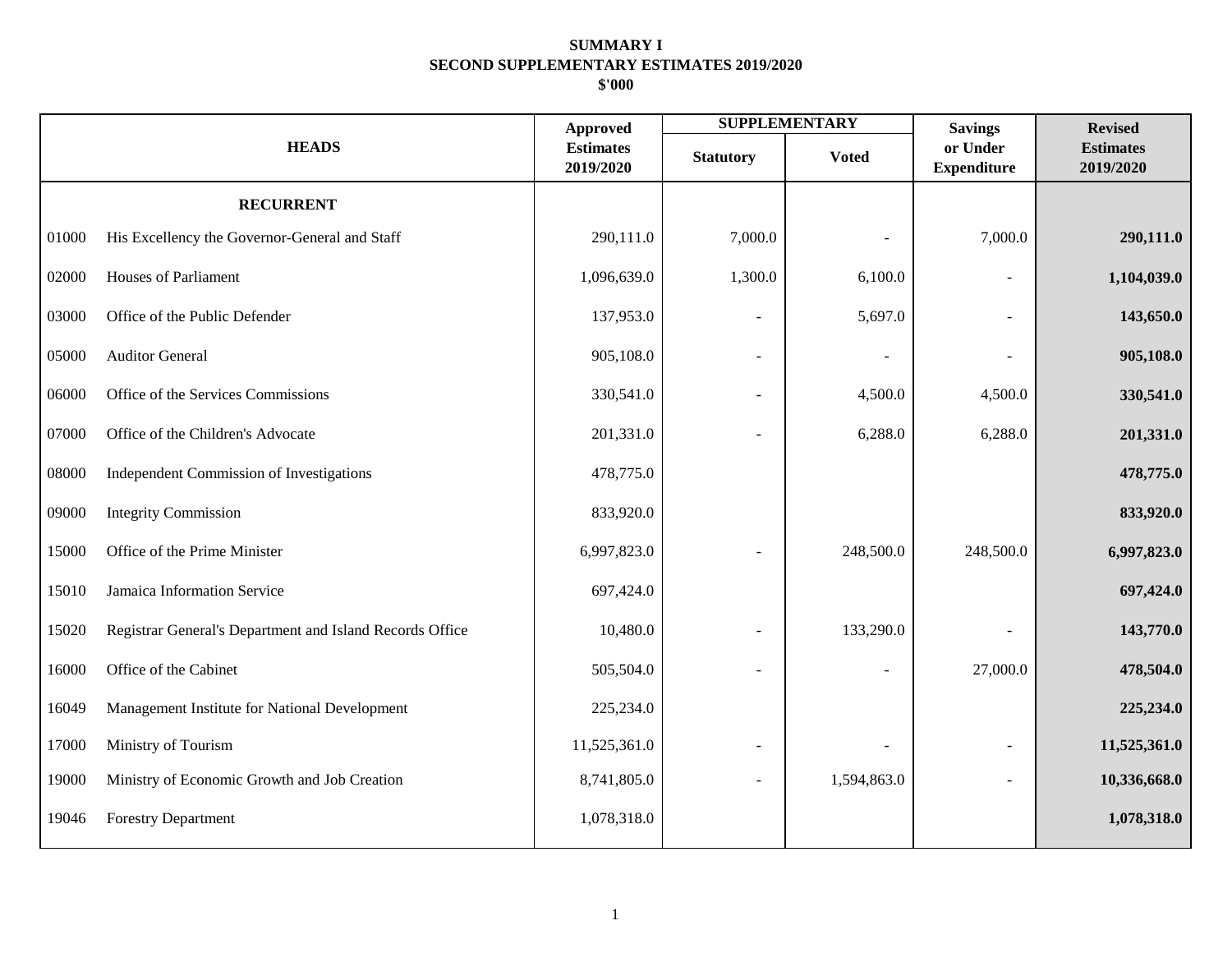|       |                                                  | <b>Approved</b>               | <b>SUPPLEMENTARY</b> |              | <b>Savings</b>                 | <b>Revised</b>                |
|-------|--------------------------------------------------|-------------------------------|----------------------|--------------|--------------------------------|-------------------------------|
|       | <b>HEADS</b>                                     | <b>Estimates</b><br>2019/2020 | <b>Statutory</b>     | <b>Voted</b> | or Under<br><b>Expenditure</b> | <b>Estimates</b><br>2019/2020 |
|       | <b>RECURRENT</b>                                 |                               |                      |              |                                |                               |
| 19047 | National Land Agency                             | 766,552.0                     |                      |              |                                | 766,552.0                     |
| 19048 | National Environment and Planning Agency         | 1,073,382.0                   |                      |              |                                | 1,073,382.0                   |
| 19050 | National Works Agency                            | 746,573.0                     |                      |              |                                | 746,573.0                     |
| 20000 | Ministry of Finance and the Public Service       | 59,767,274.0                  |                      | 37,406,641.0 | 36,299,979.0                   | 60,873,936.0                  |
| 20011 | <b>Accountant General</b>                        | 921,177.0                     |                      |              |                                | 921,177.0                     |
| 20012 | Jamaica Customs Agency                           |                               |                      |              |                                |                               |
| 20017 | Public Debt Servicing (Amortisation)             | 178,526,446.0                 |                      |              |                                | 178,526,446.0                 |
| 20018 | Public Debt Servicing (Interest Charges)         | 139, 131, 084. 0              |                      |              |                                | 139,131,084.0                 |
| 20019 | Pensions                                         | 38,635,629.0                  | (3,625,373.0)        | 1,400,000.0  |                                | 36,410,256.0                  |
| 20056 | Tax Administration Jamaica                       | 11,512,451.0                  |                      |              |                                | 11,512,451.0                  |
| 26000 | Ministry of National Security                    | 26,193,518.0                  |                      | 750,589.0    |                                | 26,944,107.0                  |
| 26022 | Police Department                                | 39,697,049.0                  |                      | 1,001,470.0  | 43,000.0                       | 40,655,519.0                  |
| 26024 | Department of Correctional Services              | 7,755,526.0                   |                      |              |                                | 7,755,526.0                   |
| 26053 | Passport, Immigration and Citizenship Agency     | 28,811.0                      |                      |              |                                | 28,811.0                      |
| 26057 | Institute of Forensic Science and Legal Medicine | 811,315.0                     |                      |              |                                | 811,315.0                     |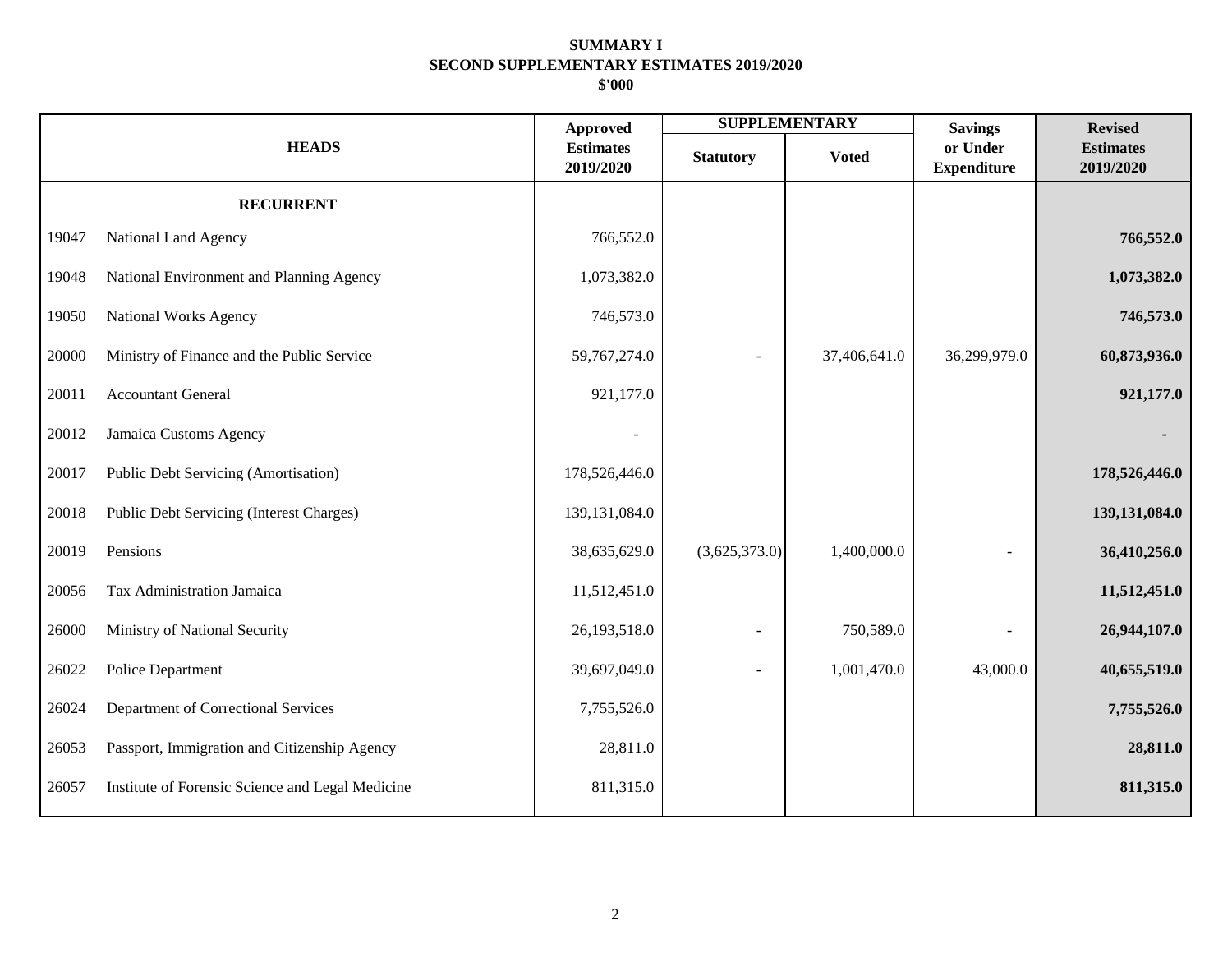|       |                                                           | <b>Approved</b>               |                          | <b>SUPPLEMENTARY</b> | <b>Savings</b>                 | <b>Revised</b>                |
|-------|-----------------------------------------------------------|-------------------------------|--------------------------|----------------------|--------------------------------|-------------------------------|
|       | <b>HEADS</b>                                              | <b>Estimates</b><br>2019/2020 | <b>Statutory</b>         | <b>Voted</b>         | or Under<br><b>Expenditure</b> | <b>Estimates</b><br>2019/2020 |
|       | <b>RECURRENT</b>                                          |                               |                          |                      |                                |                               |
| 28000 | Ministry of Justice                                       | 2,053,955.0                   |                          | 5,382.0              | 8,000.0                        | 2,051,337.0                   |
| 28025 | Director of Public Prosecutions                           | 517,942.0                     |                          |                      |                                | 517,942.0                     |
| 28030 | <b>Administrator General</b>                              | 317,177.0                     |                          |                      |                                | 317,177.0                     |
| 28031 | <b>Attorney General</b>                                   | 1,031,846.0                   |                          |                      |                                | 1,031,846.0                   |
| 28033 | Office of the Parliamentary Counsel                       | 173,892.0                     |                          |                      |                                | 173,892.0                     |
| 28052 | Legal Reform Department                                   | 96,405.0                      |                          |                      |                                | 96,405.0                      |
| 28058 | Judiciary                                                 | 4,348,842.0                   |                          | 95,300.0             | 95,300.0                       | 4,348,842.0                   |
| 30000 | Ministry of Foreign Affairs and Foreign Trade             | 4,811,749.0                   |                          | 185,000.0            |                                | 4,996,749.0                   |
| 40000 | Ministry of Labour and Social Security                    | 2,770,863.0                   | $\overline{\phantom{a}}$ | 240,217.0            | 13,701.0                       | 2,997,379.0                   |
| 41000 | Ministry of Education, Youth and Information              | 107,576,996.0                 |                          | 1,608,812.0          |                                | 109,185,808.0                 |
| 41051 | Child Protection and Family Services Agency               | 2,749,637.0                   |                          | 13,701.0             |                                | 2,763,338.0                   |
| 42000 | Ministry of Health and Wellness                           | 67,845,615.0                  |                          | 500,000.0            |                                | 68,345,615.0                  |
| 42034 | <b>Bellevue Hospital</b>                                  | 1,736,702.0                   |                          | 129,911.0            |                                | 1,866,613.0                   |
| 42035 | <b>Government Chemist</b>                                 | 64,205.0                      |                          |                      |                                | 64,205.0                      |
| 46000 | Ministry of Culture, Gender, Entertainment and Sport      | 4,245,039.0                   |                          | 40,217.0             | 40,217.0                       | 4,245,039.0                   |
| 50000 | Ministry of Industry, Commerce, Agriculture and Fisheries | 9,687,954.0                   | $\overline{\phantom{a}}$ | 661,220.0            | 71,220.0                       | 10,277,954.0                  |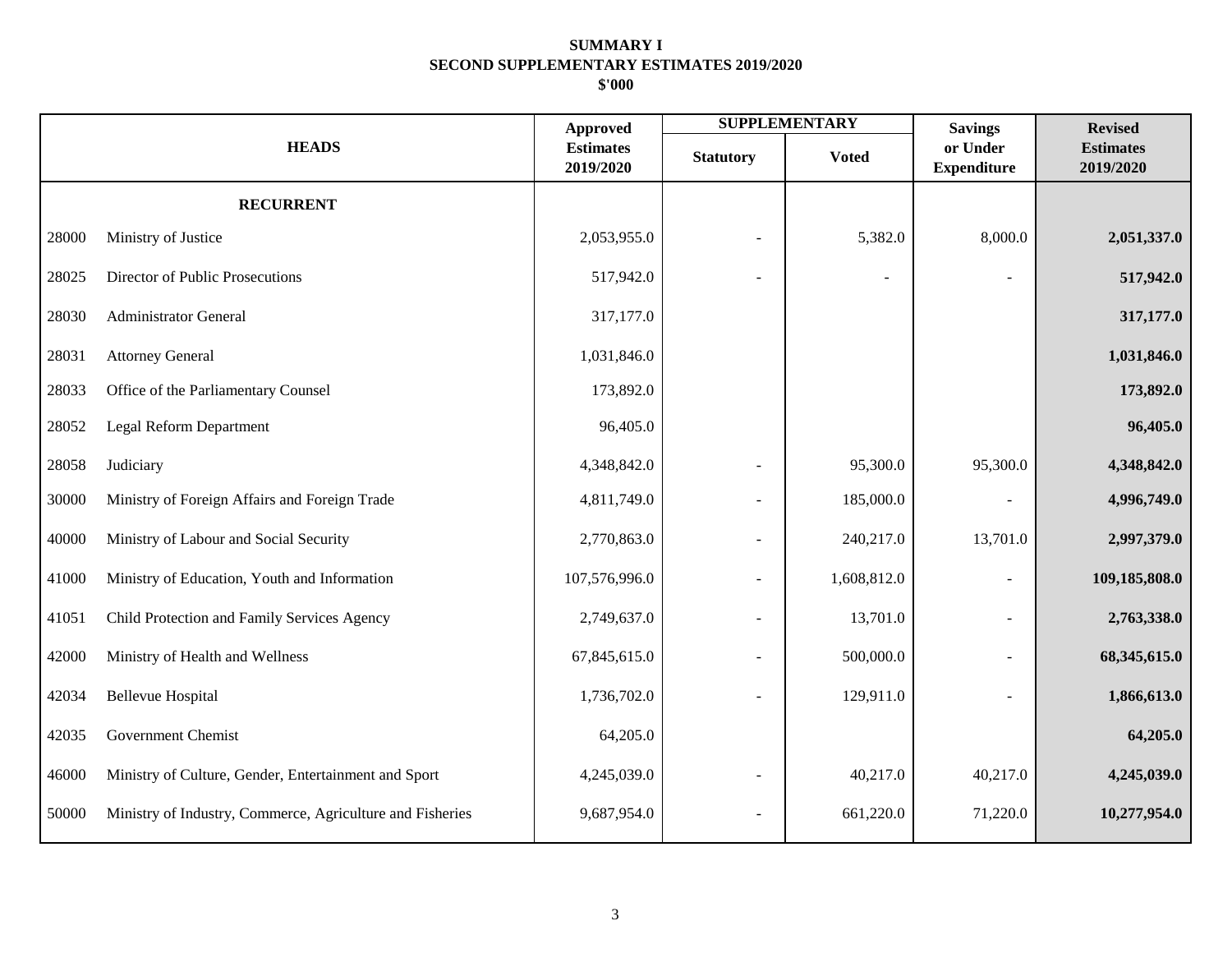|       |                                                        | <b>Approved</b>               |                  | <b>SUPPLEMENTARY</b> | <b>Savings</b>                 | <b>Revised</b>                |
|-------|--------------------------------------------------------|-------------------------------|------------------|----------------------|--------------------------------|-------------------------------|
|       | <b>HEADS</b>                                           | <b>Estimates</b><br>2019/2020 | <b>Statutory</b> | <b>Voted</b>         | or Under<br><b>Expenditure</b> | <b>Estimates</b><br>2019/2020 |
|       | <b>RECURRENT</b>                                       |                               |                  |                      |                                |                               |
| 50038 | The Companies Office of Jamaica                        | 14,019.0                      |                  |                      |                                | 14,019.0                      |
| 56000 | Ministry of Science, Energy and Technology             | 4,560,599.0                   |                  |                      |                                | 4,560,599.0                   |
| 56039 | Post and Telecommunications Department                 | 2,188,804.0                   |                  |                      |                                | 2,188,804.0                   |
| 68000 | Ministry of Transport and Mining                       | 10,289,469.0                  | $\blacksquare$   | 1,780,796.0          | 15,700.0                       | 12,054,565.0                  |
| 72000 | Ministry of Local Government and Community Development | 12,289,491.0                  | ÷                | 645,680.0            | $\sim$                         | 12,935,171.0                  |
|       |                                                        |                               |                  |                      |                                |                               |
|       |                                                        |                               |                  |                      |                                |                               |
|       |                                                        |                               |                  |                      |                                |                               |
|       |                                                        |                               |                  |                      |                                |                               |
|       |                                                        |                               |                  |                      |                                |                               |
|       |                                                        |                               |                  |                      |                                |                               |
|       |                                                        |                               |                  |                      |                                |                               |
|       |                                                        |                               |                  |                      |                                |                               |
|       |                                                        |                               |                  |                      |                                |                               |
|       |                                                        |                               |                  |                      |                                |                               |
|       | <b>TOTAL RECURRENT</b>                                 | 778,994,315.0                 | (3,617,073.0)    | 48,464,174.0         | 36,880,405.0                   | 786,961,011.0                 |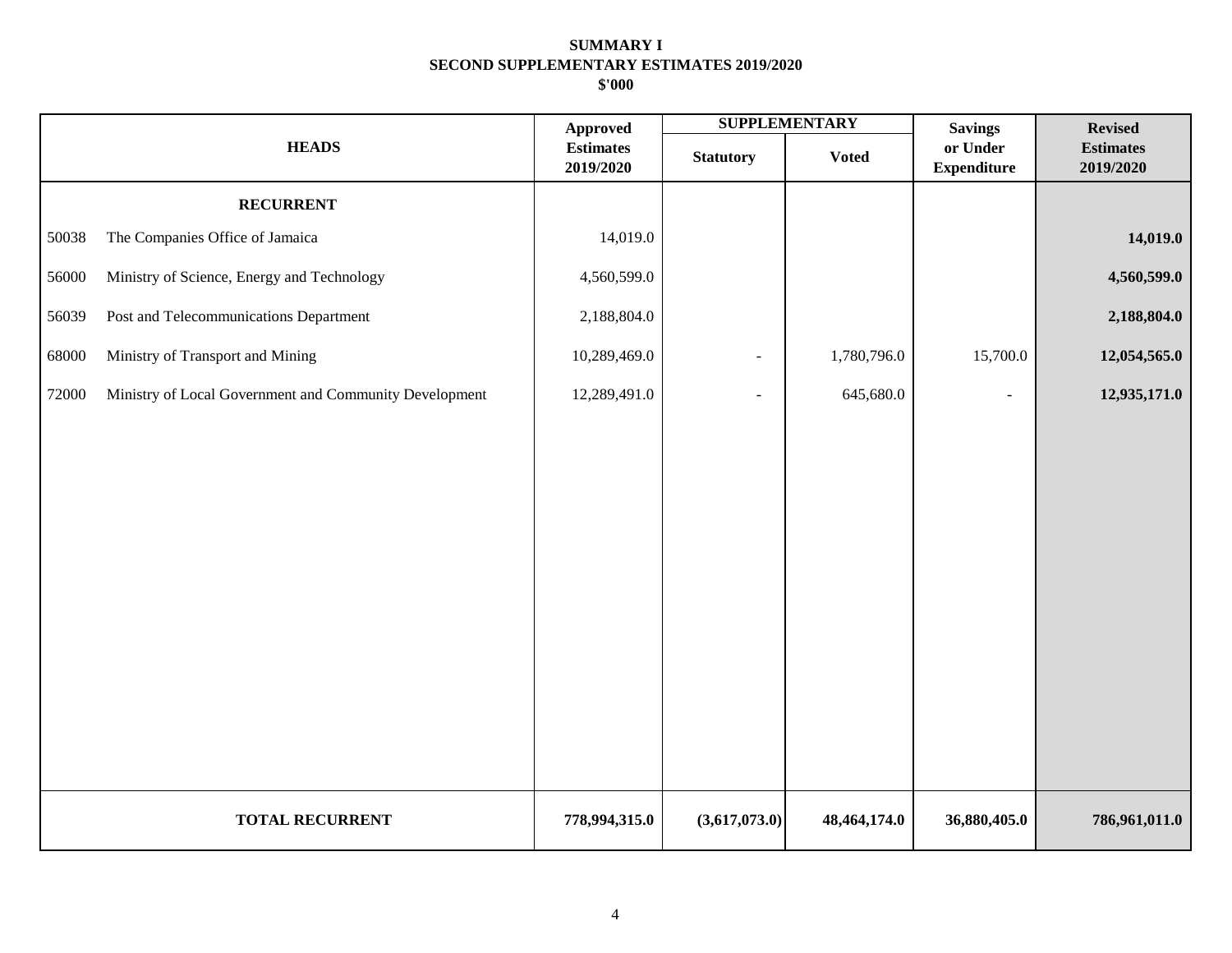|       |                                                           | <b>Approved</b>               | <b>SUPPLEMENTARY</b> |              | <b>Savings</b>                 | <b>Revised</b>                |
|-------|-----------------------------------------------------------|-------------------------------|----------------------|--------------|--------------------------------|-------------------------------|
|       | <b>HEADS</b>                                              | <b>Estimates</b><br>2019/2020 | <b>Statutory</b>     | <b>Voted</b> | or Under<br><b>Expenditure</b> | <b>Estimates</b><br>2019/2020 |
|       | <b>CAPITAL B</b>                                          |                               |                      |              |                                |                               |
| 15000 | Office of the Prime Minister                              | 6,156,277.0                   |                      |              | 1,195,933.0                    | 4,960,344.0                   |
| 16000 | Office of the Cabinet                                     | 768,846.0                     |                      | 49,985.0     |                                | 818,831.0                     |
| 17000 | Ministry of Tourism                                       | 7,181.0                       |                      |              |                                | 7,181.0                       |
| 19000 | Ministry of Economic Growth and Job Creation              | 19,775,218.0                  | 3,810,820.0          |              | 216,717.0                      | 23,369,321.0                  |
| 20000 | Ministry of Finance and the Public Service                | 5,183,706.0                   | $\sim$               | 6,632.0      | 1,585,366.0                    | 3,604,972.0                   |
| 26000 | Ministry of National Security                             | 20,229,749.0                  |                      |              | 359,875.0                      | 19,869,874.0                  |
| 28000 | Ministry of Justice                                       | 1,077,366.0                   |                      |              |                                | 1,077,366.0                   |
| 40000 | Ministry of Labour and Social Security                    | 8,347,410.0                   |                      |              |                                | 8,347,410.0                   |
| 41000 | Ministry of Education, Youth and Information              | 1,251,483.0                   |                      |              |                                | 1,251,483.0                   |
| 42000 | Ministry of Health and Wellness                           | 3,468,533.0                   |                      |              |                                | 3,468,533.0                   |
| 46000 | Ministry of Culture, Gender, Entertainment and Sport      | 25,457.0                      |                      |              |                                | 25,457.0                      |
| 50000 | Ministry of Industry, Commerce, Agriculture and Fisheries | 2,819,350.0                   |                      |              | 115,503.0                      | 2,703,847.0                   |
| 56000 | Ministry of Science, Energy and Technology                | 1,332,166.0                   |                      |              | 767,143.0                      | 565,023.0                     |
| 68000 | Ministry of Transport and Mining                          | 500.0                         |                      |              |                                | 500.0                         |
| 72000 | Ministry of Local Government and Community Development    | 1,667,378.0                   | $\sim$               | 1,077,000.0  | 703,900.0                      | 2,040,478.0                   |
|       | <b>TOTAL CAPITAL</b>                                      | 72,110,620.0                  |                      | 4,944,437.0  | 4,944,437.0                    | 72,110,620.0                  |
|       | TOTAL RECURRENT AND CAPITAL                               | 851,104,935.0                 | (3,617,073.0)        | 53,408,611.0 | 41,824,842.0                   | 859,071,631.0                 |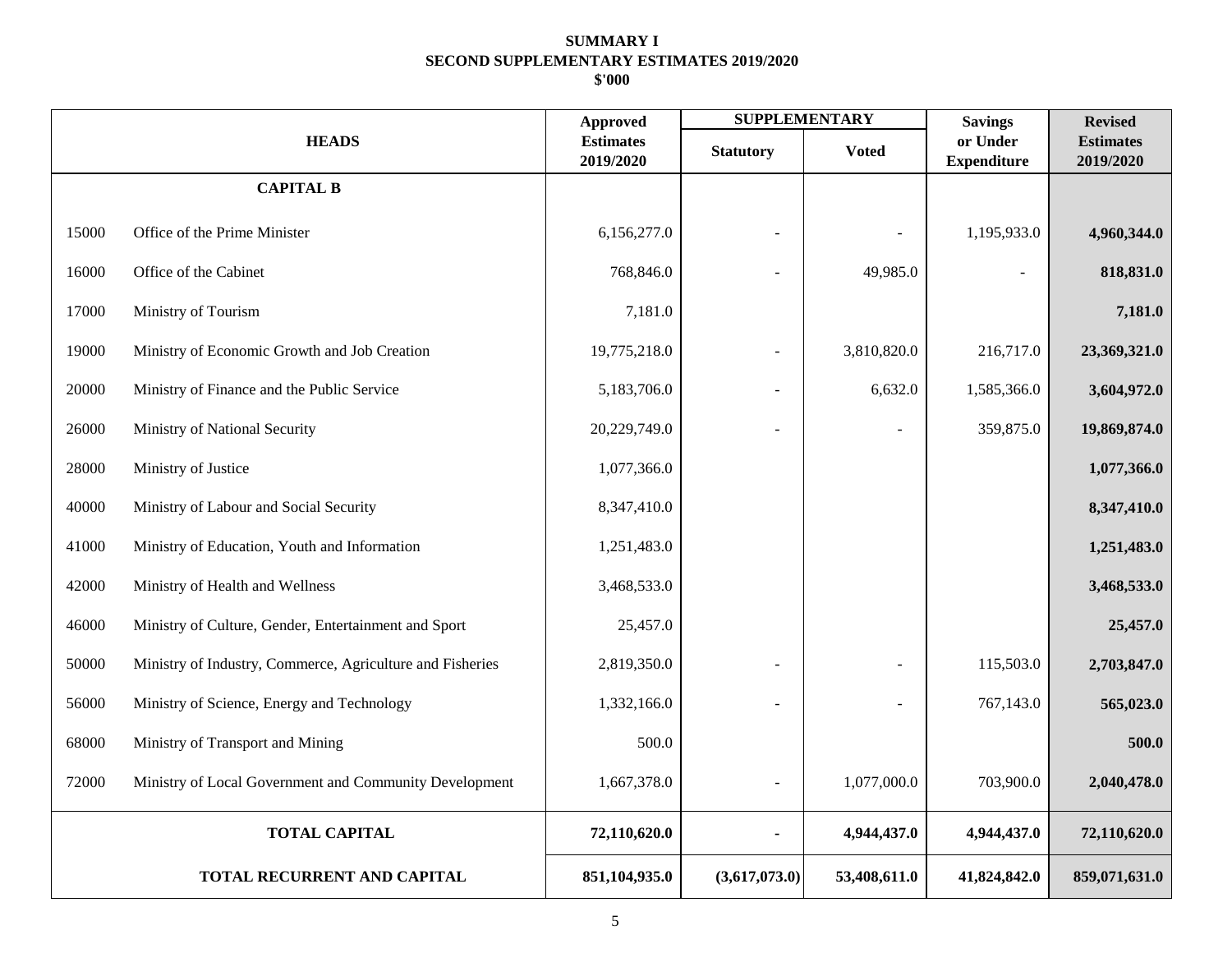|              |                                          | <b>Approved</b>               | <b>SUPPLEMENTARY</b> |                | <b>Savings</b>                 | <b>Revised</b>                |
|--------------|------------------------------------------|-------------------------------|----------------------|----------------|--------------------------------|-------------------------------|
|              |                                          | <b>Estimates</b><br>2019/2020 | <b>Statutory</b>     | <b>Voted</b>   | or Under<br><b>Expenditure</b> | <b>Estimates</b><br>2019/2020 |
| $\mathbf I$  | <b>NON - DEBT EXPENDITURE</b>            |                               |                      |                |                                |                               |
|              | <b>RECURRENT</b>                         | 461,336,785.0                 | (3,617,073.0)        | 48,464,174.0   | 36,880,405.0                   | 469,303,481.0                 |
|              | <b>CAPITAL</b>                           | 72,110,620.0                  | $\overline{a}$       | 4,944,437.0    | 4,944,437.0                    | 72,110,620.0                  |
|              |                                          |                               |                      |                |                                |                               |
|              | <b>TOTAL NON - DEBT EXPENDITURE</b>      | 533,447,405.0                 | (3,617,073.0)        | 53,408,611.0   | 41,824,842.0                   | 541,414,101.0                 |
| $\mathbf{I}$ | <b>PUBLIC DEBT SERVICING</b>             |                               |                      |                |                                |                               |
|              | Public Debt Servicing (Interest Charges) | 139, 131, 084. 0              | $\blacksquare$       |                |                                | 139, 131, 084. 0              |
|              | Public Debt Servicing (Amortisation)     | 178,526,446.0                 | ٠                    | ÷              |                                | 178,526,446.0                 |
|              |                                          |                               |                      |                |                                |                               |
|              | <b>TOTAL PUBLIC DEBT SERVICING</b>       | 317,657,530.0                 | ۰                    | $\blacksquare$ | $\blacksquare$                 | 317,657,530.0                 |
|              |                                          |                               |                      |                |                                |                               |
|              | TOTAL ESTIMATES OF EXPENDITURE           | 851,104,935.0                 | (3,617,073.0)        | 53,408,611.0   | 41,824,842.0                   | 859,071,631.0                 |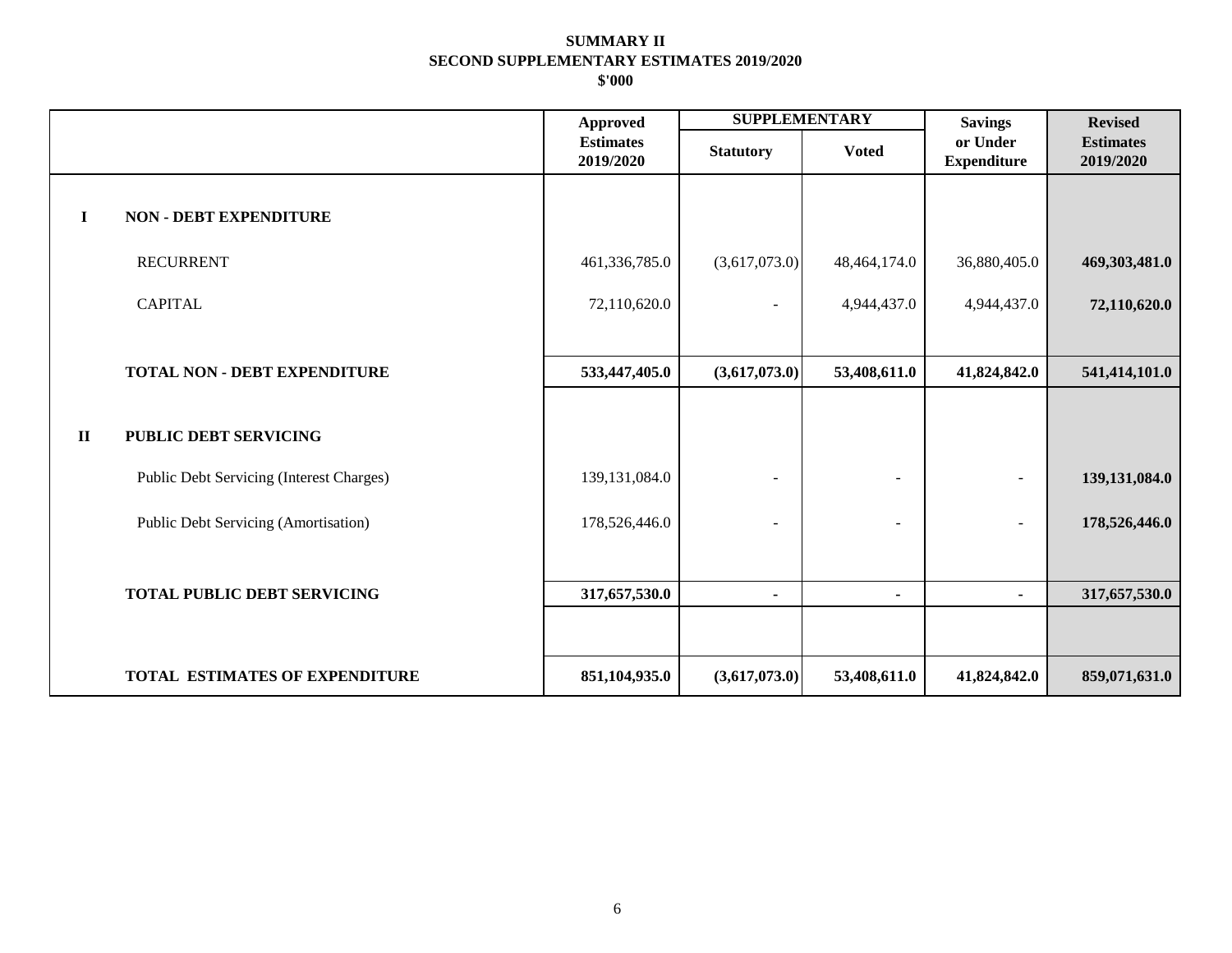|                                       | <b>RECURENT</b> | <b>CAPITAL</b> | <b>TOTAL</b>  |
|---------------------------------------|-----------------|----------------|---------------|
| <b>INCREASE</b>                       |                 |                |               |
| Statutory<br>(a)                      | (3,617,073.0)   |                | (3,617,073.0) |
| To Be Voted<br>(b)                    | 48,464,174.0    | 4,944,437.0    | 53,408,611.0  |
|                                       |                 |                |               |
| <b>GROSS INCREASE</b>                 | 44,847,101.0    | 4,944,437.0    | 49,791,538.0  |
| <b>DEDUCTIONS</b>                     |                 |                |               |
| <b>Transferred Items</b><br>(i)       | 36,255,379.0    |                | 36,255,379.0  |
| (ii)<br>Savings or Under Expenditure  | 625,026.0       | 4,944,437.0    | 5,569,463.0   |
|                                       |                 |                |               |
| <b>TOTAL DEDUCTIONS</b>               | 36,880,405.0    | 4,944,437.0    | 41,824,842.0  |
| NET SUPPLEMENTARY INCREASE/(DECREASE) | 7,966,696.0     | ٠              | 7,966,696.0   |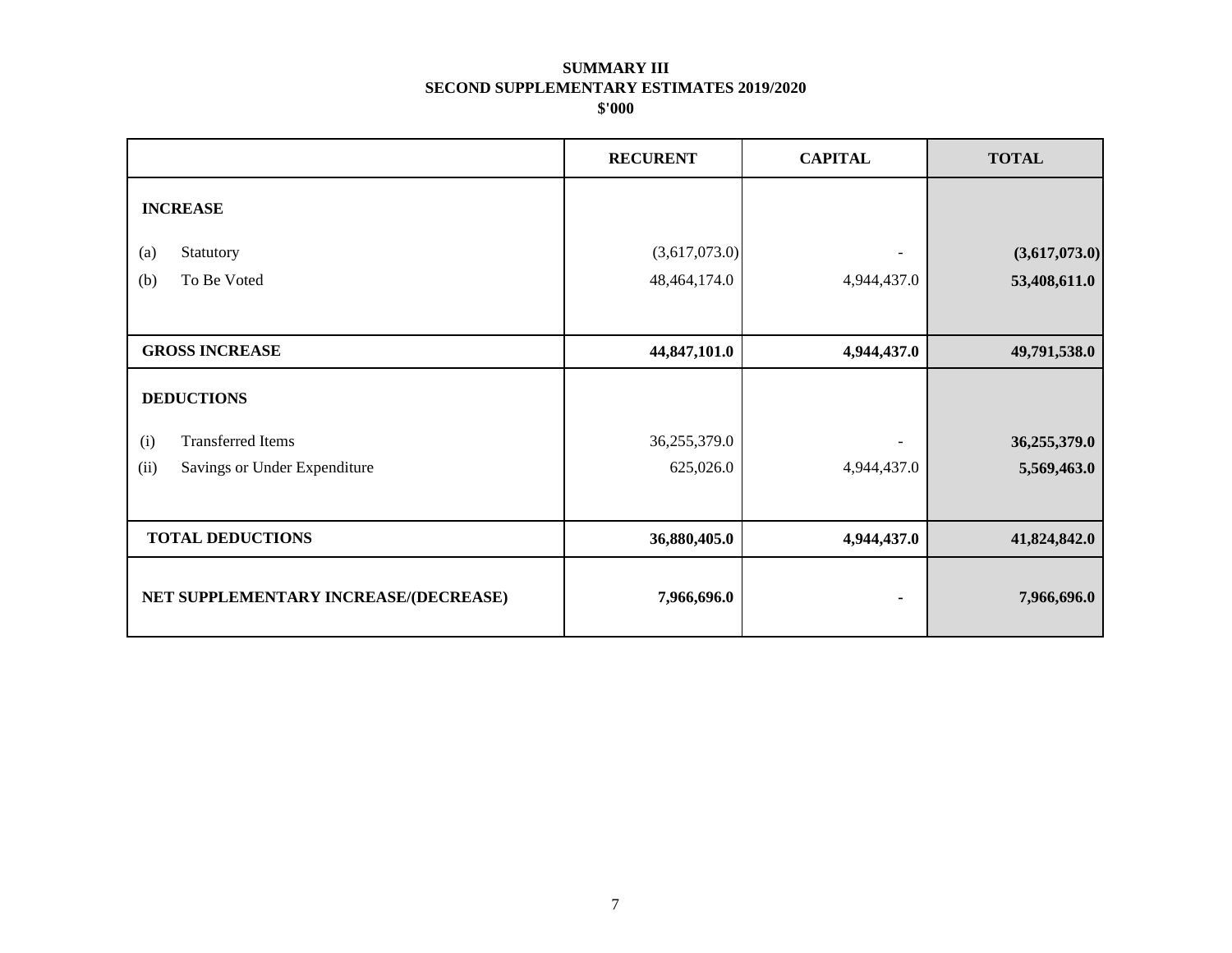#### **Head No. 01000**

## **and Title: His Excellency the Governor General and Staff**

|                             |                                                                                                                                                                                                                                                         |                                                |                                   | <b>PROPOSALS</b>                  |                                                  |                                                   |                                                                                                                                                   |
|-----------------------------|---------------------------------------------------------------------------------------------------------------------------------------------------------------------------------------------------------------------------------------------------------|------------------------------------------------|-----------------------------------|-----------------------------------|--------------------------------------------------|---------------------------------------------------|---------------------------------------------------------------------------------------------------------------------------------------------------|
| Activity/<br>Project<br>No. | Service & Object of<br><b>Expenditure</b>                                                                                                                                                                                                               | <b>Approved</b><br><b>Estimates</b><br>2019/20 | Provided<br>by Law<br>(Statutory) | Supplementary<br><b>Estimates</b> | <b>Savings or</b><br>Under<br><b>Expenditure</b> | <b>Approved</b><br><b>New</b><br><b>Estimates</b> | <b>Remarks &amp; Object Classification</b>                                                                                                        |
| 10001                       | FUNCTION 01 - GENERAL PUBLIC SERVICES<br>SUB FUNCTION 01 - EXECUTIVE AND LEGISLATIVE<br><b>SERVICES</b><br>PROGRAMME 163 - GOVERNANCE, MANAGEMENT AND<br><b>ADMINISTRATION</b><br>SUB PROGRAMME 01 - CENTRAL ADMINISTRATION<br>Direction and Management | 208,974.0                                      | 7,000.0                           |                                   |                                                  | 215,974.0                                         | Additional requirement<br>Additional                                                                                                              |
| 10005                       | Direction and Administration                                                                                                                                                                                                                            | 83,000.0                                       |                                   |                                   | 7,000.0                                          | 76,000.0                                          | Compensation of Employees (Statutory)<br>7,000.0<br>21<br>Revised requirement<br>Reduction<br>21 Compensation of Employees (Recurrent)<br>7,000.0 |
|                             |                                                                                                                                                                                                                                                         |                                                |                                   |                                   |                                                  |                                                   |                                                                                                                                                   |
|                             | <b>GROSS TOTAL</b>                                                                                                                                                                                                                                      | 291,974.0                                      | 7,000.0                           | $\sim$                            | 7,000.0                                          | 291,974.0                                         |                                                                                                                                                   |
|                             | <b>LESS APPROPRIATIONS-IN-AID</b>                                                                                                                                                                                                                       | 1,863.0                                        |                                   |                                   |                                                  | 1,863.0                                           |                                                                                                                                                   |
|                             | <b>TOTAL HEAD 01000</b>                                                                                                                                                                                                                                 | 290,111.0                                      | 7,000.0                           | $\sim$                            | 7,000.0                                          | 290,111.0                                         |                                                                                                                                                   |
|                             |                                                                                                                                                                                                                                                         |                                                |                                   |                                   |                                                  |                                                   |                                                                                                                                                   |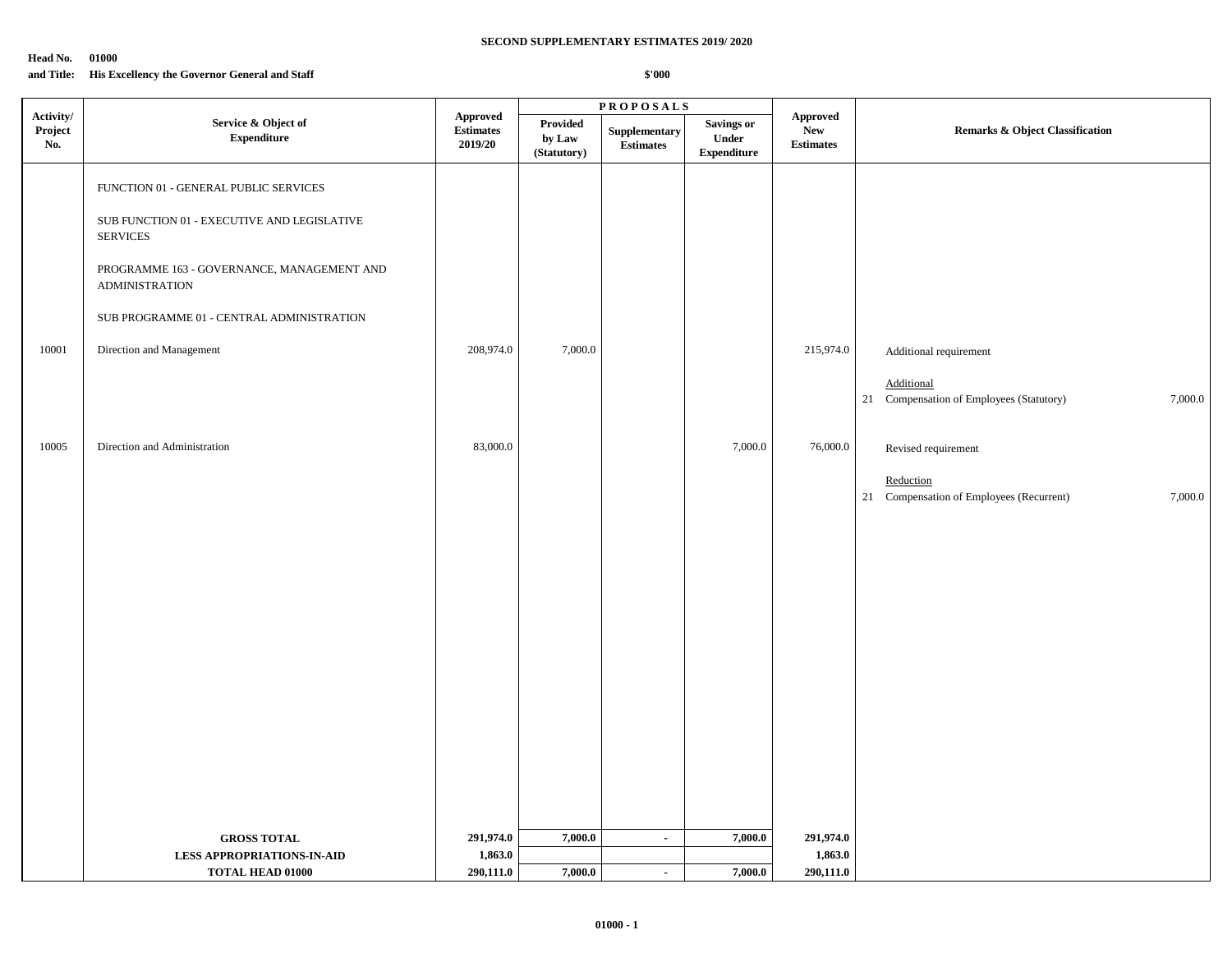**Head No. 02000**

**and Title: Houses of Parliament**

|                             |                                                                                                                                                                                                                                                                                 |                                                       |                                   | <b>PROPOSALS</b>                  |                                                  |                                            |                                                                                                                                                                                                                                           |  |
|-----------------------------|---------------------------------------------------------------------------------------------------------------------------------------------------------------------------------------------------------------------------------------------------------------------------------|-------------------------------------------------------|-----------------------------------|-----------------------------------|--------------------------------------------------|--------------------------------------------|-------------------------------------------------------------------------------------------------------------------------------------------------------------------------------------------------------------------------------------------|--|
| Activity/<br>Project<br>No. | Service & Object of<br><b>Expenditure</b>                                                                                                                                                                                                                                       | Approved<br>$\quad \  \  \, \bf Estimates$<br>2019/20 | Provided<br>by Law<br>(Statutory) | Supplementary<br><b>Estimates</b> | <b>Savings or</b><br>Under<br><b>Expenditure</b> | <b>Approved</b><br>New<br><b>Estimates</b> | <b>Remarks &amp; Object Classification</b>                                                                                                                                                                                                |  |
| 10005                       | FUNCTION 01 - GENERAL PUBLIC SERVICES<br>${\bf SUB}$ FUNCTION $01$ - EXECUTIVE AND LEGISLATIVE<br><b>SERVICES</b><br>PROGRAMME 001 - EXECUTIVE DIRECTION AND<br><b>ADMINISTRATION</b><br>${\rm SUB}$ PROGRAMME $\,$ 01 - CENTRAL ADMINISTRATION<br>Direction and Administration | 218,753.0                                             | 1,300.0                           | 6,100.0                           |                                                  | 226,153.0                                  | Additional requirement to adjust operational expenditure<br>Additional<br>21 Compensation of Employees (Statutory)<br>1,300.0<br>21 Compensation of Employees<br>3,600.0<br>24 Utilities and Communication Services<br>2,500.0<br>7,400.0 |  |
|                             | <b>TOTAL HEAD 02000</b>                                                                                                                                                                                                                                                         | 1,096,639.0                                           | 1,300.0                           | 6,100.0                           | $\sim$                                           | 1,104,039.0                                |                                                                                                                                                                                                                                           |  |
|                             |                                                                                                                                                                                                                                                                                 |                                                       |                                   |                                   |                                                  |                                            |                                                                                                                                                                                                                                           |  |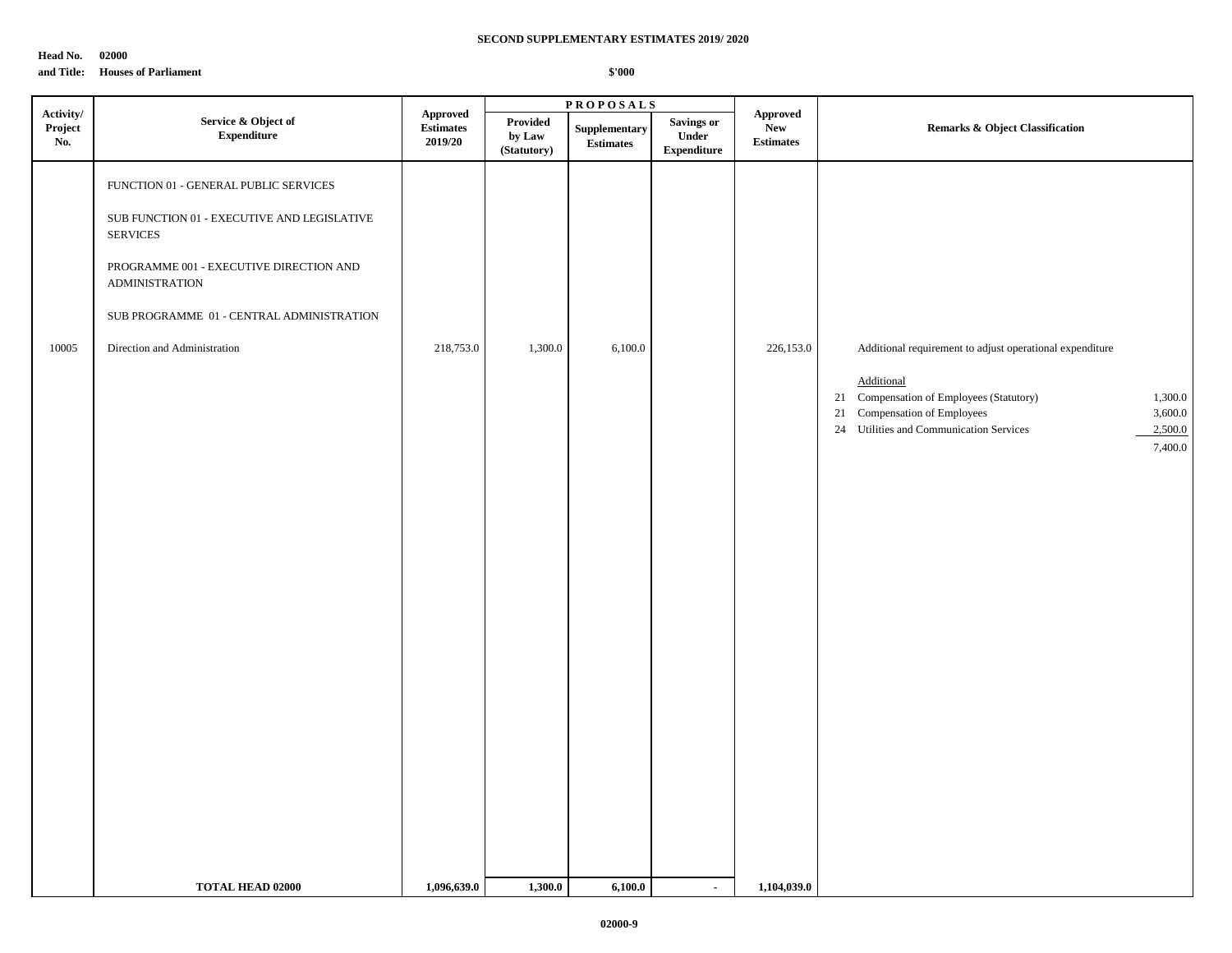#### **Head No. 03000**

## **and Title: Office of the Public Defender**

|                             |                                                                                                                                                                                                                                                  |                                                |                                   | <b>PROPOSALS</b>                  |                                                  |                                            |                                                                                                                                                                                                                                                                                                                                                                                                   |                                                                                                                         |
|-----------------------------|--------------------------------------------------------------------------------------------------------------------------------------------------------------------------------------------------------------------------------------------------|------------------------------------------------|-----------------------------------|-----------------------------------|--------------------------------------------------|--------------------------------------------|---------------------------------------------------------------------------------------------------------------------------------------------------------------------------------------------------------------------------------------------------------------------------------------------------------------------------------------------------------------------------------------------------|-------------------------------------------------------------------------------------------------------------------------|
| Activity/<br>Project<br>No. | Service & Object of<br>${\bf Expenditure}$                                                                                                                                                                                                       | <b>Approved</b><br><b>Estimates</b><br>2019/20 | Provided<br>by Law<br>(Statutory) | Supplementary<br><b>Estimates</b> | <b>Savings or</b><br>Under<br><b>Expenditure</b> | Approved<br><b>New</b><br><b>Estimates</b> | <b>Remarks &amp; Object Classification</b>                                                                                                                                                                                                                                                                                                                                                        |                                                                                                                         |
| 10001                       | FUNCTION 01 - GENERAL PUBLIC SERVICES<br>SUB FUNCTION 99 - OTHER GENERAL PUBLIC SERVICES<br>PROGRAMME 143 - PROTECTION OF THE RIGHTS OF CITIZENS<br>SUB PROGRAMME 21 - ADVOCACY, LITIGATION AND<br><b>PROTECTION</b><br>Direction and Management | 137,953.0                                      |                                   | 5,697.0                           |                                                  | 143,650.0                                  | Additional requirement to meet the following:<br>(i) Non-Statutory salaries<br>Additional operational expenditure<br>(ii)<br>Additional<br>21 Compensation of Employees (Recurrent)<br>Utilities and Communication Services<br>24<br>25 Use of Goods and Services<br>Reduction<br>22 Travel Expenses and Subsistence<br>23<br>Rental of Property and Machinery<br>32 Fixed Assets (Capital Goods) | 11,275.0<br>4,079.0<br>15,354.0<br>11,275.0<br>1,096.0<br>2,983.0<br>15,354.0<br>1,492.0<br>485.0<br>7,680.0<br>9,657.0 |
|                             | <b>TOTAL HEAD 03000</b>                                                                                                                                                                                                                          | 137,953.0                                      | $\blacksquare$                    | 5,697.0                           | $\sim$                                           | 143,650.0                                  | Net additional                                                                                                                                                                                                                                                                                                                                                                                    | 5,697.0                                                                                                                 |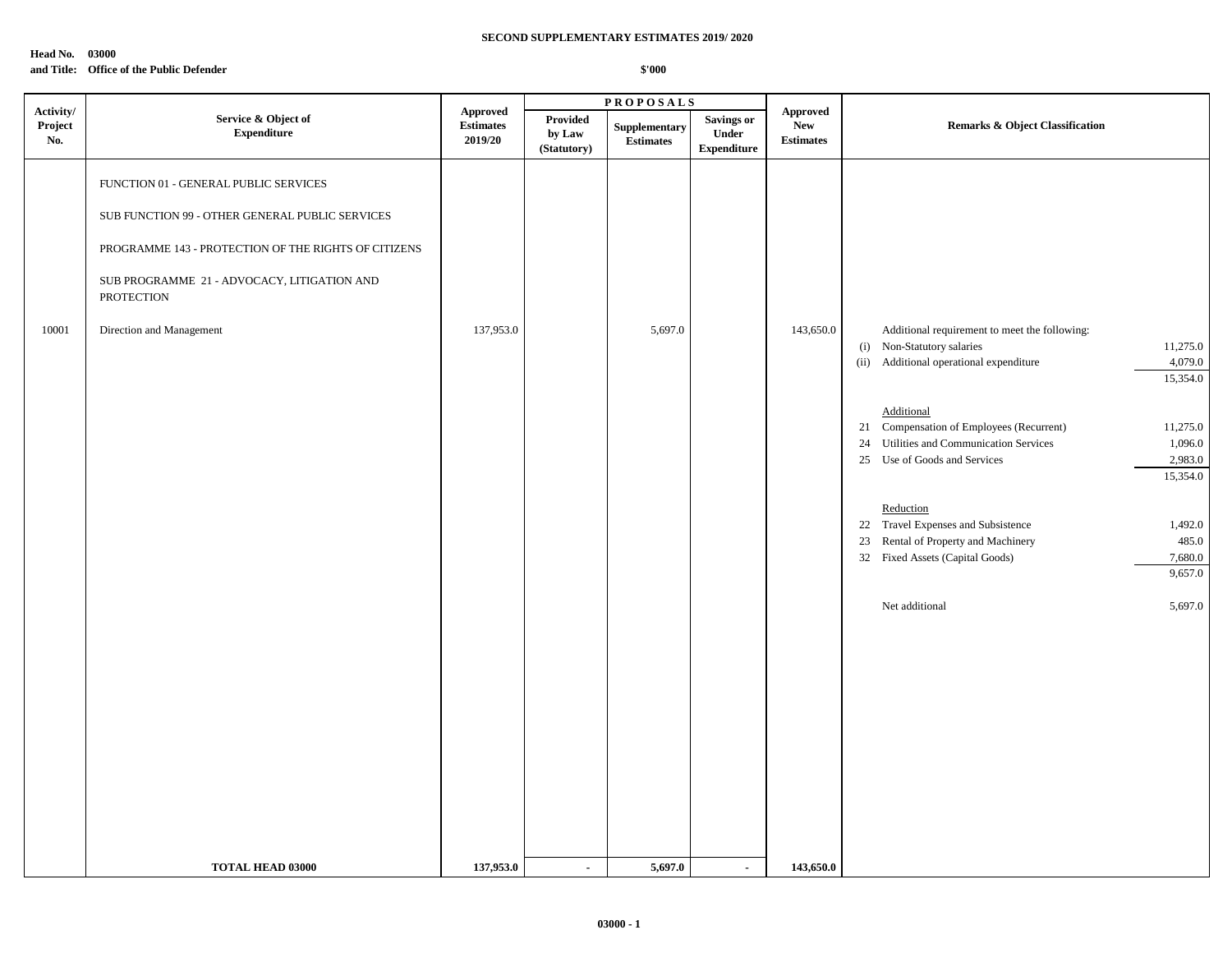**Head No. 05000 and Title: Auditor General**

|                             |                                                                                                                                                                                                                                           |                                         |                                   | <b>PROPOSALS</b>                  |                                                                        |                                                   |                                                                                                                                                                                     |
|-----------------------------|-------------------------------------------------------------------------------------------------------------------------------------------------------------------------------------------------------------------------------------------|-----------------------------------------|-----------------------------------|-----------------------------------|------------------------------------------------------------------------|---------------------------------------------------|-------------------------------------------------------------------------------------------------------------------------------------------------------------------------------------|
| Activity/<br>Project<br>No. | Service & Object of<br><b>Expenditure</b>                                                                                                                                                                                                 | Approved<br><b>Estimates</b><br>2019/20 | Provided<br>by Law<br>(Statutory) | Supplementary<br><b>Estimates</b> | <b>Savings or</b><br>$\ensuremath{\text{Under}}$<br><b>Expenditure</b> | <b>Approved</b><br><b>New</b><br><b>Estimates</b> | <b>Remarks &amp; Object Classification</b>                                                                                                                                          |
| 10005                       | FUNCTION 01 - GENERAL PUBLIC SERVICES<br>SUB-FUNCTION 99 - OTHER GENERAL PUBLIC SERVICES<br>PROGRAMME 001 - EXECUTIVE DIRECTION AND<br><b>ADMINISTRATION</b><br>SUB PROGRAMME 01 - CENTRAL ADMINISTRATION<br>Direction and Administration | 290,385.0                               |                                   |                                   | $\sim$                                                                 | 290,385.0                                         | Revised requirement<br>Reduction<br>32<br>Fixed Assets (Capital Goods)<br>4,200.0<br>Additional<br>24<br>Utilities and Communication Services<br>4,200.0<br>Net reduction<br>$\sim$ |
|                             | <b>GROSS TOTAL</b><br><b>LESS APPROPRIATIONS-IN-AID</b><br><b>TOTAL HEAD 05000</b>                                                                                                                                                        | 910,108.0<br>5,000.0<br>905,108.0       | $\blacksquare$<br>$\blacksquare$  | $\blacksquare$<br>$\mathbf{r}$    | $\sim$<br>$\mathbf{r}$                                                 | 910,108.0<br>5,000.0<br>905,108.0                 |                                                                                                                                                                                     |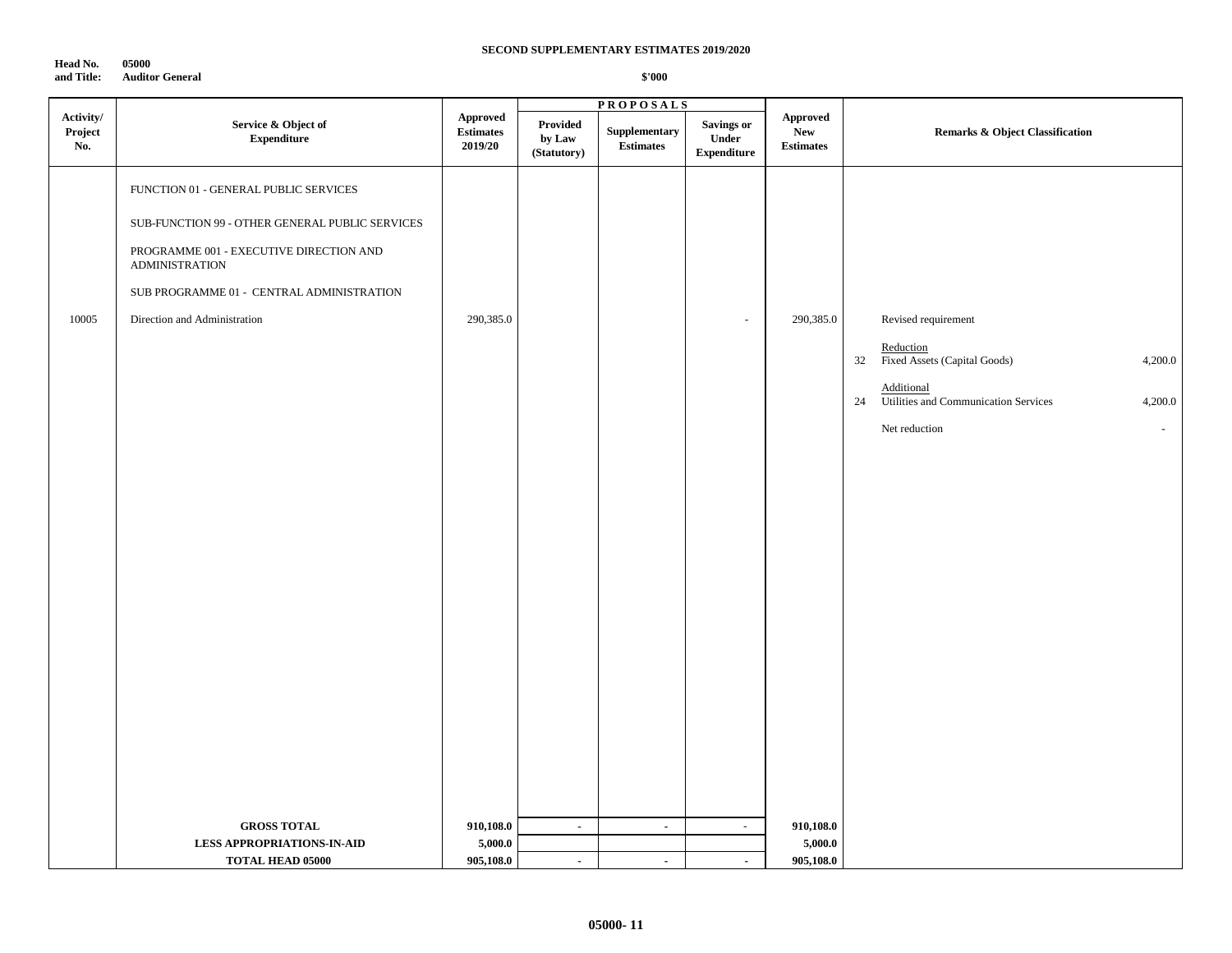#### **Head No. 06000 and Title: Office of the Services Commissions**

| <b>Approved</b><br><b>Approved</b><br><b>Provided</b><br>Service & Object of<br><b>Savings or</b><br>Project<br><b>Estimates</b><br>Supplementary<br><b>New</b><br><b>Remarks &amp; Object Classification</b><br><b>Expenditure</b><br>by Law<br>Under<br>No.<br>2019/20<br><b>Estimates</b><br><b>Estimates</b><br><b>Expenditure</b><br>(Statutory)<br>FUNCTION 01 - GENERAL PUBLIC SERVICES<br>SUB FUNCTION 03 - PERSONNEL MANAGEMENT<br>PROGRAMME 001 - EXECUTIVE DIRECTION AND ADMINISTRATION<br>SUB PROGRAMME 01 - CENTRAL ADMINISTRATION<br>10005<br>Direction and Administration<br>74,823.0<br>2,600.0<br>77,423.0<br>Additional requirement<br>Additional<br>Compensation of Employees<br>21<br>32 Fixed Assets (Capital Goods)<br>Reduction<br>Awards and Social Assistance<br>29<br>Net additional<br>PROGRAMME 158 - PUBLIC SERVICE PERSONNEL MANAGEMENT<br>SUB PROGRAMME 20 - EMPLOYMENT MANAGEMENT<br>AND SUPPORT SERVICES<br>10005<br>Direction and Administration<br>164,873.0<br>1,900.0<br>166,773.0<br>Additional requirement<br>Additional<br>Travel Expenses and Subsistence<br>22<br>Use of Goods and Services<br>25<br>Reduction<br>Compensation of Employees<br>21<br>Net additional<br>SUB PROGRAMME 21 - STAFF DISPUTE AND DISCIPLINARY<br>MANAGEMENT<br>10005<br>90,845.0<br>Direction and Administration<br>4,500.0<br>86,345.0<br>Revised requirement<br>Reduction<br>Travel Expenses and Subsistence<br>22<br>Use of Goods and Services<br>25 |           | <b>PROPOSALS</b> |  |  |  |
|------------------------------------------------------------------------------------------------------------------------------------------------------------------------------------------------------------------------------------------------------------------------------------------------------------------------------------------------------------------------------------------------------------------------------------------------------------------------------------------------------------------------------------------------------------------------------------------------------------------------------------------------------------------------------------------------------------------------------------------------------------------------------------------------------------------------------------------------------------------------------------------------------------------------------------------------------------------------------------------------------------------------------------------------------------------------------------------------------------------------------------------------------------------------------------------------------------------------------------------------------------------------------------------------------------------------------------------------------------------------------------------------------------------------------------------------------------------------------|-----------|------------------|--|--|--|
|                                                                                                                                                                                                                                                                                                                                                                                                                                                                                                                                                                                                                                                                                                                                                                                                                                                                                                                                                                                                                                                                                                                                                                                                                                                                                                                                                                                                                                                                              | Activity/ |                  |  |  |  |
|                                                                                                                                                                                                                                                                                                                                                                                                                                                                                                                                                                                                                                                                                                                                                                                                                                                                                                                                                                                                                                                                                                                                                                                                                                                                                                                                                                                                                                                                              |           |                  |  |  |  |
|                                                                                                                                                                                                                                                                                                                                                                                                                                                                                                                                                                                                                                                                                                                                                                                                                                                                                                                                                                                                                                                                                                                                                                                                                                                                                                                                                                                                                                                                              |           |                  |  |  |  |
| 330,541.0<br>4,500.0<br><b>TOTAL HEAD 06000</b><br>4,500.0<br>330,541.0<br>$\mathbf{r}$                                                                                                                                                                                                                                                                                                                                                                                                                                                                                                                                                                                                                                                                                                                                                                                                                                                                                                                                                                                                                                                                                                                                                                                                                                                                                                                                                                                      |           |                  |  |  |  |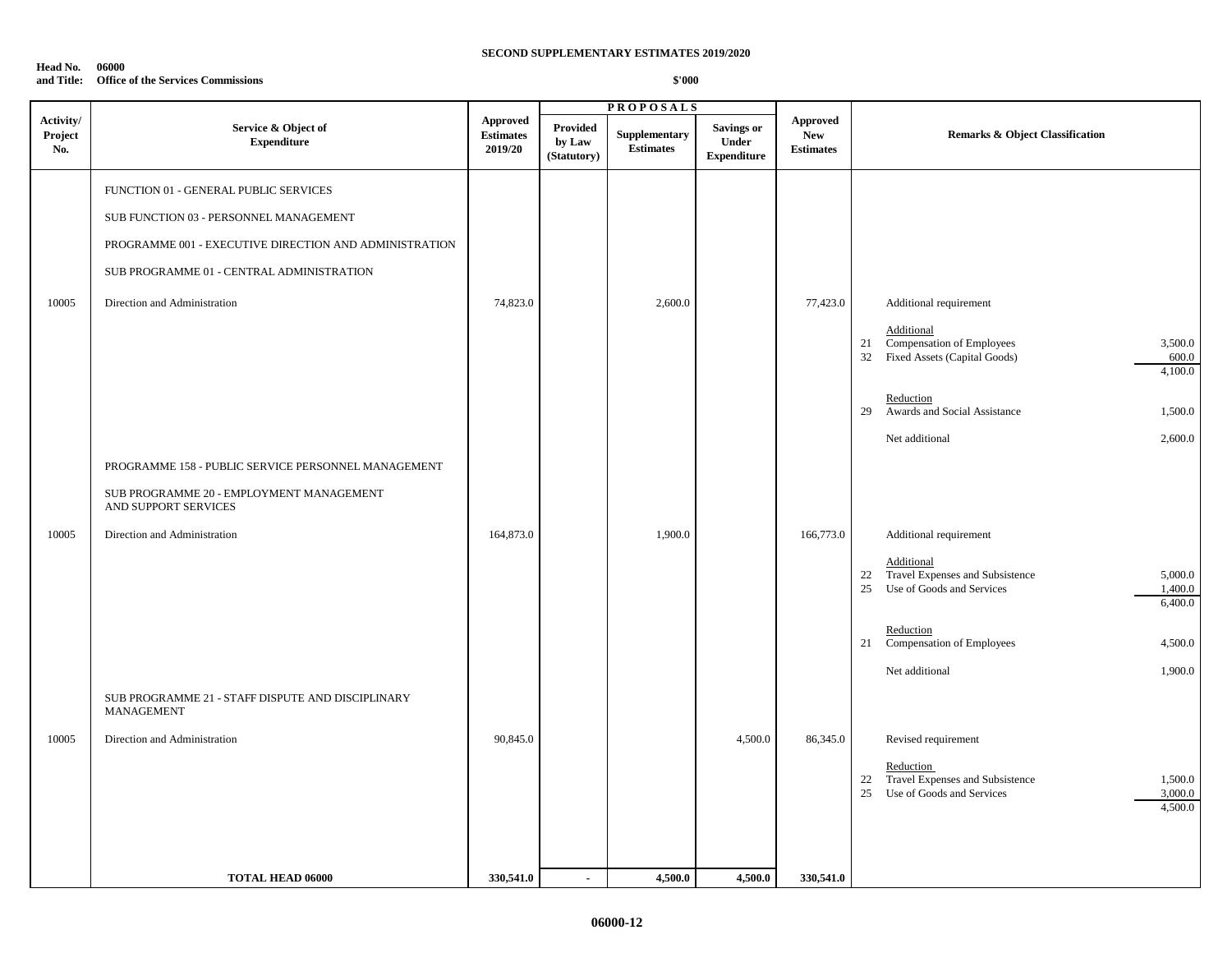| Head No.   | 07000                                    |
|------------|------------------------------------------|
| and Title: | <b>Office of the Children's Advocate</b> |

|                             |                                                                                                                                                                                                                                           |                                         |                                          | <b>PROPOSALS</b>                  |                                                  |                                                   |                                                                                                                                                    |
|-----------------------------|-------------------------------------------------------------------------------------------------------------------------------------------------------------------------------------------------------------------------------------------|-----------------------------------------|------------------------------------------|-----------------------------------|--------------------------------------------------|---------------------------------------------------|----------------------------------------------------------------------------------------------------------------------------------------------------|
| Activity/<br>Project<br>No. | Service & Object of<br><b>Expenditure</b>                                                                                                                                                                                                 | Approved<br><b>Estimates</b><br>2019/20 | <b>Provided</b><br>by Law<br>(Statutory) | Supplementary<br><b>Estimates</b> | <b>Savings or</b><br>Under<br><b>Expenditure</b> | <b>Approved</b><br><b>New</b><br><b>Estimates</b> | <b>Remarks &amp; Object Classification</b>                                                                                                         |
| 10005                       | FUNCTION 01 - GENERAL PUBLIC SERVICES<br>SUB FUNCTION 99 - OTHER GENERAL PUBLIC SERVICES<br>PROGRAMME 001 - EXECUTIVE DIRECTION AND<br><b>ADMINISTRATION</b><br>SUB PROGRAMME 01 - CENTRAL ADMINISTRATION<br>Direction and Administration | 112,894.0                               |                                          |                                   | 6,288                                            | 106,606.0                                         | Revised requirement<br>Reduction<br>Rental of Property and Machinery<br>$23\,$<br>2,624.0<br>Utilities and Communication Services<br>3,664.0<br>24 |
| 10005                       | PROGRAMME 139 - PROTECTION OF CHILDREN'S RIGHTS<br>SUB PROGRAMME 20 - ADVOCACY AND REPRESENTATION<br>Direction and Administration                                                                                                         | 71,026                                  |                                          | 6,288.0                           |                                                  | 77,314.0                                          | 6,288.0<br>Additional requirement<br>Additional<br>22<br>Travel Expenses and Subsistences<br>6,288.0                                               |
|                             |                                                                                                                                                                                                                                           |                                         |                                          |                                   |                                                  |                                                   |                                                                                                                                                    |
|                             | <b>TOTAL HEAD 07000</b>                                                                                                                                                                                                                   | 201,331.0                               | $\blacksquare$                           | 6,288.0                           | 6,288.0                                          | 201,331.0                                         |                                                                                                                                                    |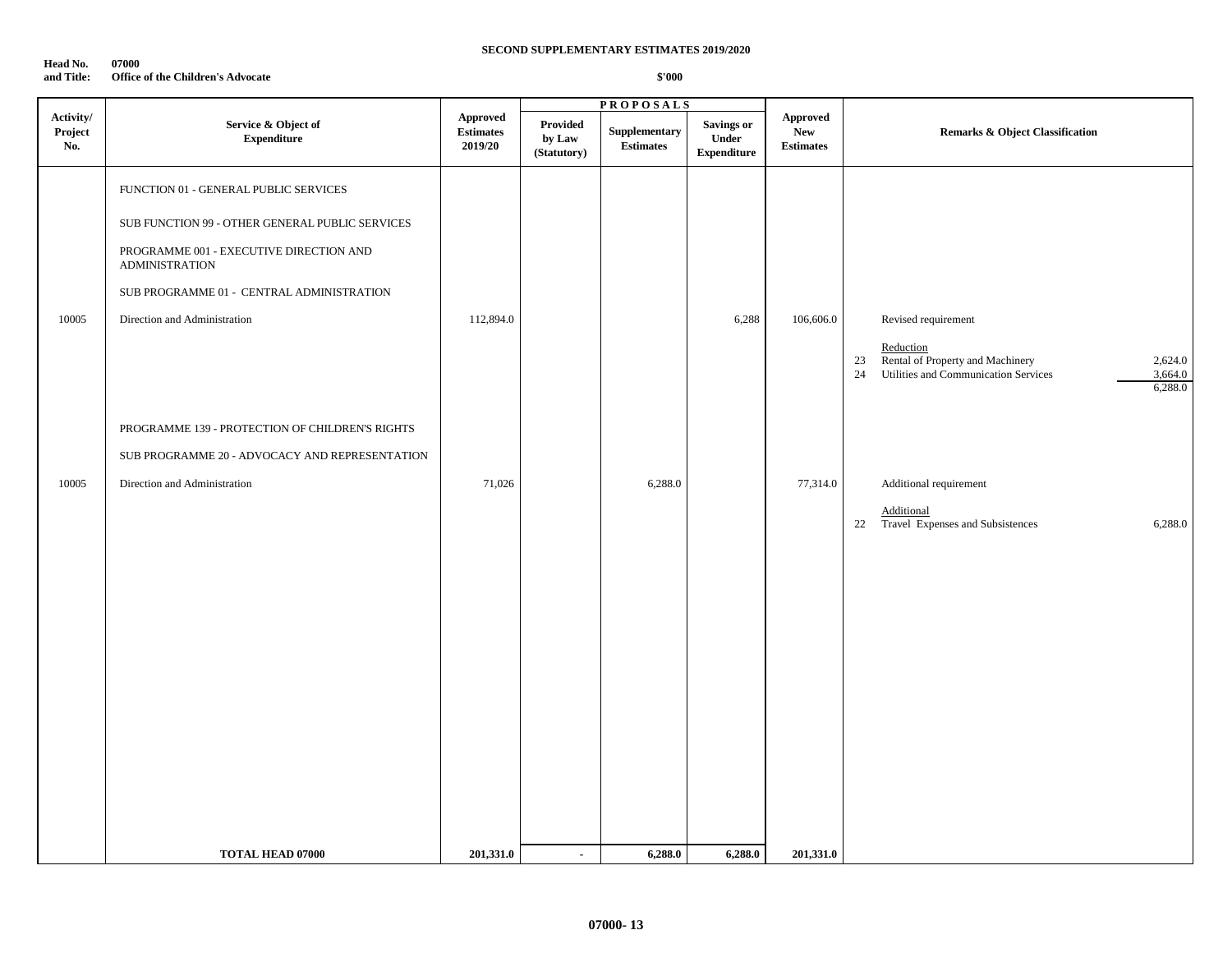#### **Head No. 08000 and Title: Independent Commission of Investigations**

|                             |                                                                       |                                                |                                          | <b>PROPOSALS</b>                  |                                                  |                                                   |                                                                                                                          |
|-----------------------------|-----------------------------------------------------------------------|------------------------------------------------|------------------------------------------|-----------------------------------|--------------------------------------------------|---------------------------------------------------|--------------------------------------------------------------------------------------------------------------------------|
| Activity/<br>Project<br>No. | Service & Object of<br>${\bf Expenditure}$                            | <b>Approved</b><br><b>Estimates</b><br>2019/20 | <b>Provided</b><br>by Law<br>(Statutory) | Supplementary<br><b>Estimates</b> | <b>Savings or</b><br>Under<br><b>Expenditure</b> | <b>Approved</b><br><b>New</b><br><b>Estimates</b> | Remarks & Object Classification                                                                                          |
|                             | FUNCTION 01 - GENERAL PUBLIC SERVICES                                 |                                                |                                          |                                   |                                                  |                                                   |                                                                                                                          |
|                             | SUB FUNCTION 99 - OTHER GENERAL PUBLIC SERVICES                       |                                                |                                          |                                   |                                                  |                                                   |                                                                                                                          |
|                             | PROGRAMME 001 - EXECUTIVE DIRECTION AND<br><b>ADMINISTRATION</b>      |                                                |                                          |                                   |                                                  |                                                   |                                                                                                                          |
|                             | SUB PROGRAMME 01 - CENTRAL ADMINISTRATION                             |                                                |                                          |                                   |                                                  |                                                   |                                                                                                                          |
| 10005                       | Direction and Administration                                          | 201,176.0                                      |                                          |                                   | 10,250.0                                         | 190,926.0                                         | Revised requirement                                                                                                      |
|                             |                                                                       |                                                |                                          |                                   |                                                  |                                                   | Reduction<br>Compensation of Employees<br>8,000.0<br>21<br>Travel Expenses and Subsistence<br>2,250.0<br>22<br>10,250.0  |
|                             | PROGRAMME 160 - OVERSIGHT OF SPECIFIC STATE SECURITY<br><b>AGENTS</b> |                                                |                                          |                                   |                                                  |                                                   |                                                                                                                          |
|                             | SUB PROGRAMME 20 - EXTERNAL OVERSIGHT                                 |                                                |                                          |                                   |                                                  |                                                   |                                                                                                                          |
| 11640                       | Investigations                                                        | 396,212.0                                      |                                          | 58,073.0                          |                                                  | 454,285.0                                         | Additional requirement                                                                                                   |
|                             |                                                                       |                                                |                                          |                                   |                                                  |                                                   | Additional<br>21 Compensation of Employees<br>53,000.0<br>Travel Expenses and Subsistence<br>22<br>5,073.0<br>58,073.0   |
|                             | SUB PROGRAMME 21 - LEGISLATIVE AND POLICY OVERSIGHT                   |                                                |                                          |                                   |                                                  |                                                   |                                                                                                                          |
| 12421                       | Monitoring and Enforcement of Legal Standards and Policy              | 67,393.0                                       |                                          |                                   | 47,823.0                                         | 19,570.0                                          | Revised requirement                                                                                                      |
|                             |                                                                       |                                                |                                          |                                   |                                                  |                                                   | Reduction<br>Compensation of Employees<br>45,000.0<br>21<br>Travel Expenses and Subsistence<br>2,823.0<br>22<br>47,823.0 |
|                             |                                                                       |                                                |                                          |                                   |                                                  |                                                   |                                                                                                                          |
|                             |                                                                       |                                                |                                          |                                   |                                                  |                                                   |                                                                                                                          |
|                             |                                                                       |                                                |                                          |                                   |                                                  |                                                   |                                                                                                                          |
|                             | <b>GROSS TOTAL</b>                                                    |                                                |                                          |                                   |                                                  |                                                   |                                                                                                                          |
|                             | <b>LESS APPROPRIATIONS-IN-AID</b>                                     | 664,781.0<br>186,006.0                         | $\blacksquare$                           | 58,073.0                          | 58,073.0                                         | 664,781.0<br>186,006.0                            |                                                                                                                          |
|                             | <b>TOTAL HEAD 08000</b>                                               | 478,775.0                                      | $\sim$                                   | 58,073.0                          | 58,073.0                                         | 478,775.0                                         |                                                                                                                          |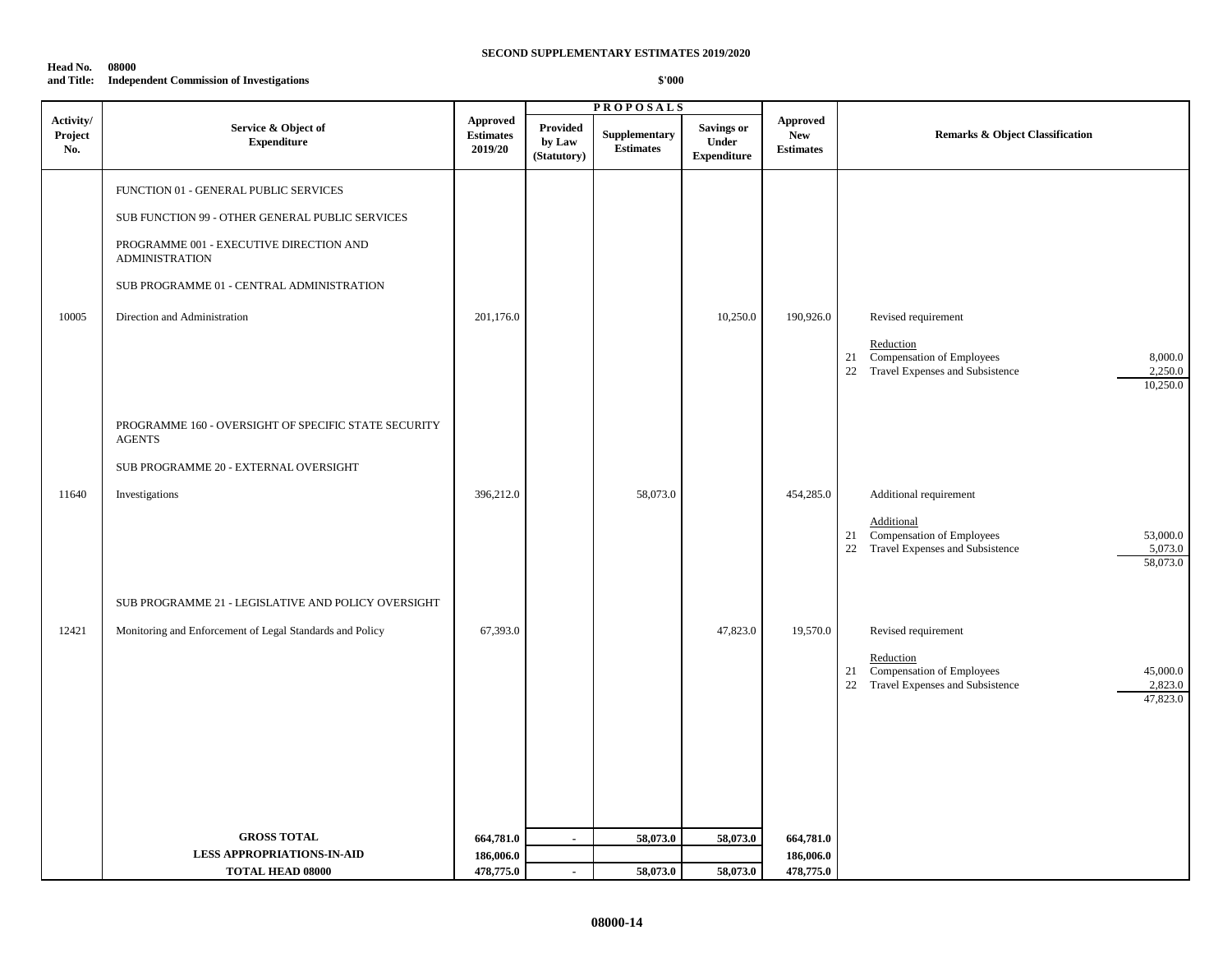**Head No. 15000 and Title: Office of the Prime Minister**

|                             |                                                                                                                                                                                                                                                                   |                                                |                                          | <b>PROPOSALS</b>                  |                                                  |                                                   |                                                                                                                                                                                                                                                                                                    |
|-----------------------------|-------------------------------------------------------------------------------------------------------------------------------------------------------------------------------------------------------------------------------------------------------------------|------------------------------------------------|------------------------------------------|-----------------------------------|--------------------------------------------------|---------------------------------------------------|----------------------------------------------------------------------------------------------------------------------------------------------------------------------------------------------------------------------------------------------------------------------------------------------------|
| Activity/<br>Project<br>No. | Service & Object of<br><b>Expenditure</b>                                                                                                                                                                                                                         | <b>Approved</b><br><b>Estimates</b><br>2019/20 | <b>Provided</b><br>by Law<br>(Statutory) | Supplementary<br><b>Estimates</b> | <b>Savings or</b><br>Under<br><b>Expenditure</b> | <b>Approved</b><br><b>New</b><br><b>Estimates</b> | <b>Remarks &amp; Object Classification</b>                                                                                                                                                                                                                                                         |
| 10003                       | FUNCTION 01 - GENERAL PUBLIC SERVICES<br>SUB FUNCTION 01 - EXECUTIVE AND<br>LEGISLATIVE SERVICES<br>PROGRAMME 001 - EXECUTIVE DIRECTION<br>AND ADMINISTRATION<br>SUB PROGRAMME 01 - CENTRAL ADMINSTRATION<br>Human Resource Management and Other Support Services | 552,316.0                                      |                                          | 145,000.0                         |                                                  | 697,316.0                                         | Additional provision includes :<br>(ii) Renovation of buildings<br>(iii) Procurement of PBX System & other Equipment<br>Additional<br>22 Travel Expenses and Subsistence<br>16,000.0<br>Use of Goods and Services<br>25<br>67,600.0<br>32<br>92,200.0<br>Fixed Assets (Capital Goods)<br>175,800.0 |
|                             |                                                                                                                                                                                                                                                                   |                                                |                                          |                                   |                                                  |                                                   | Reduction<br>21 Compensation of Employees<br>30,800.0<br>Net additional<br>145,000.0                                                                                                                                                                                                               |
| 10005                       | Direction and Administration                                                                                                                                                                                                                                      | 97,830.0                                       |                                          |                                   | 6,000.0                                          | 91,830.0                                          | Revised requirement<br>Reduction<br>25 Use of Goods and Services<br>6,000.0                                                                                                                                                                                                                        |
| 10205                       | Rehabilitation and Maintenance Works                                                                                                                                                                                                                              | 13,050.0                                       |                                          | 30,000.0                          |                                                  | 43,050.0                                          | Additional requirement<br>Additional<br>25 Use of Goods and Services<br>25,500.0<br>32<br>Fixed Assets (Capital Goods)<br>4,500.0<br>30,000.0                                                                                                                                                      |
| 10425                       | SUB PROGRAMME 02 - PLANNING AND DEVELOPMENT<br>Planning and Coordination of State Ceremonies                                                                                                                                                                      | 84,488.0                                       |                                          | 6,000.0                           |                                                  | 90,488.0                                          | Additional requirement<br>Additional<br>25 Use of Goods and Services<br>6,000.0                                                                                                                                                                                                                    |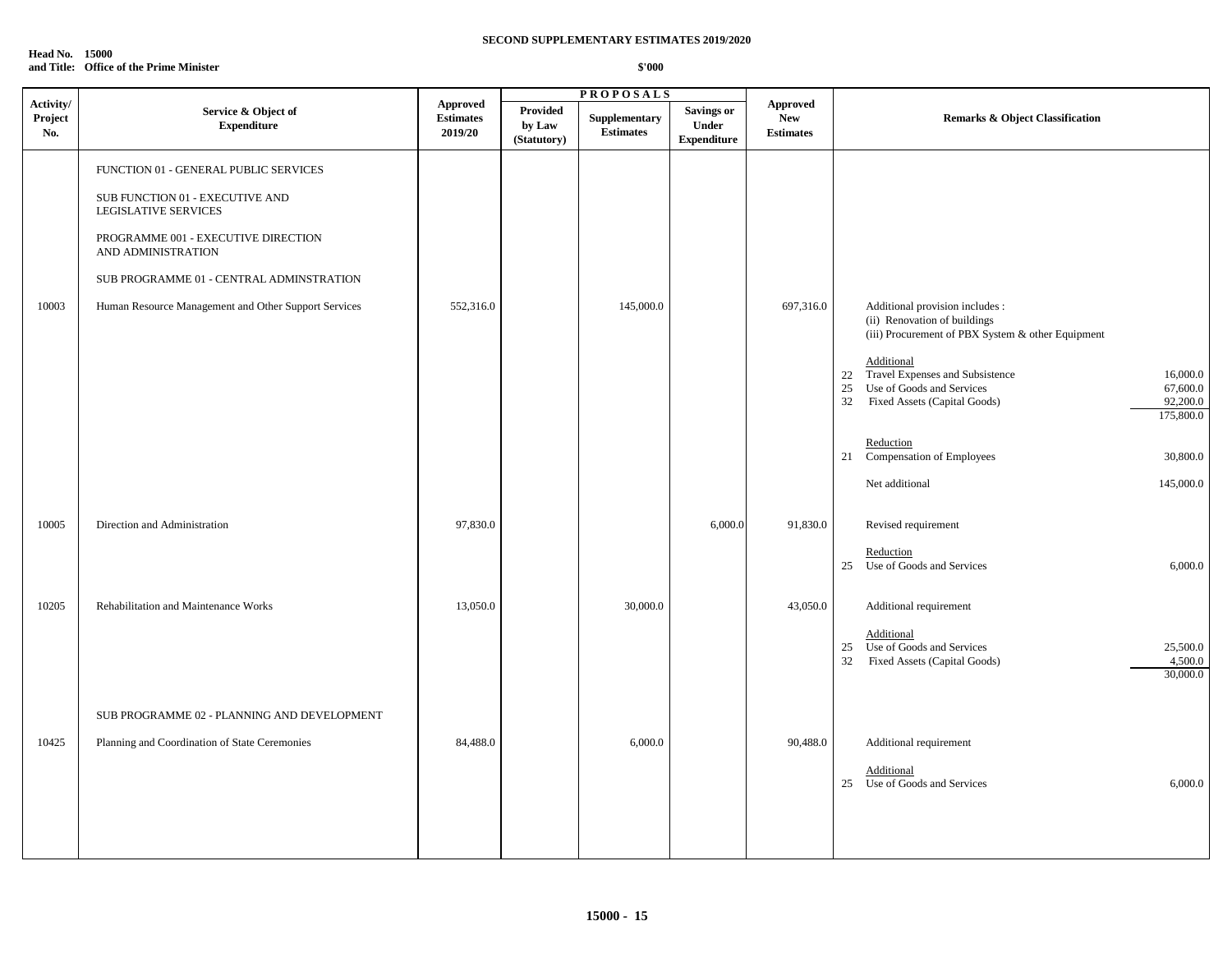**Head No. 15000 and Title: Office of the Prime Minister**

|                             |                                                                                                                                                                                                                                                                         |                                                |                                          | <b>PROPOSALS</b>                 |                                                  |                                                   |                                                                                                                                                                                                                            |
|-----------------------------|-------------------------------------------------------------------------------------------------------------------------------------------------------------------------------------------------------------------------------------------------------------------------|------------------------------------------------|------------------------------------------|----------------------------------|--------------------------------------------------|---------------------------------------------------|----------------------------------------------------------------------------------------------------------------------------------------------------------------------------------------------------------------------------|
| Activity/<br>Project<br>No. | Service & Object of<br><b>Expenditure</b>                                                                                                                                                                                                                               | <b>Approved</b><br><b>Estimates</b><br>2019/20 | <b>Provided</b><br>by Law<br>(Statutory) | Supplementary<br>$\bf Estimates$ | <b>Savings or</b><br>Under<br><b>Expenditure</b> | <b>Approved</b><br><b>New</b><br><b>Estimates</b> | <b>Remarks &amp; Object Classification</b>                                                                                                                                                                                 |
| 10005                       | SUB FUNCTION 99 - OTHER GENERAL PUBLIC<br><b>SERVICES</b><br>PROGRAMME 011 - POVERTY ALLEVIATION<br>PROGRAMME<br>SUB PROGRAMME 01 - GENERAL ADMINISTRATION<br>Direction and Administration<br>PROGRAMME 125 - ELECTIONS<br>SUB PROGRAMME 20 - ELECTORAL SERVICES        | 448,438.0                                      |                                          | 22,500.0                         |                                                  | 470,938.0                                         | Additional requirement to Jamaica Social Investment Fund (JSIF)<br>Additional<br>32 Fixed Assets (Capital Goods)<br>22,500.0                                                                                               |
| 10201                       | <b>Registration of Voters</b>                                                                                                                                                                                                                                           | 1,020,286.0                                    |                                          |                                  | 242,500.0                                        | 777,786.0                                         | Revised requirement.<br>Funds will be re-provided in FY 2020/21 to complete procurement<br>of blank Identification Cards<br>Reduction<br>Use of Goods and Services<br>242,500.0<br>25                                      |
| 10005                       | FUNCTION 08 - RECREATION, CULTURE AND RELIGION<br>SUB FUNCTION 03 - BROADCASTING AND<br>PUBLISHING SERVICES<br>PROGRAMME 468 - GOVERNMENT INFORMATION AND<br><b>COMMUNICATION SERVICES</b><br>SUB PROGRAMME 01 - GENERAL ADMINISTRATION<br>Direction and Administration | 181,493.0                                      |                                          | 45,000.0                         |                                                  | 226,493.0                                         | Additional requirement including provision for procurement of<br>studio equipment for the PBCJ.<br>Additional<br>Compensation of Employees<br>21<br>30,800.0<br>Fixed Assets (Capital Goods)<br>14,200.0<br>32<br>45,000.0 |
|                             | <b>GROSS TOTAL</b>                                                                                                                                                                                                                                                      | 7,232,823.0                                    | $\blacksquare$                           | 248,500.0                        | 248,500.00                                       | 7,232,823.0                                       |                                                                                                                                                                                                                            |
|                             | <b>LESS APPROPRIATIONS-IN-AID</b>                                                                                                                                                                                                                                       | 235,000.0                                      |                                          |                                  |                                                  | 235,000.0                                         |                                                                                                                                                                                                                            |
|                             | <b>TOTAL HEAD 15000</b>                                                                                                                                                                                                                                                 | 6,997,823.0                                    | $\sim$                                   | 248,500.0                        | 248,500.00                                       | 6,997,823.0                                       |                                                                                                                                                                                                                            |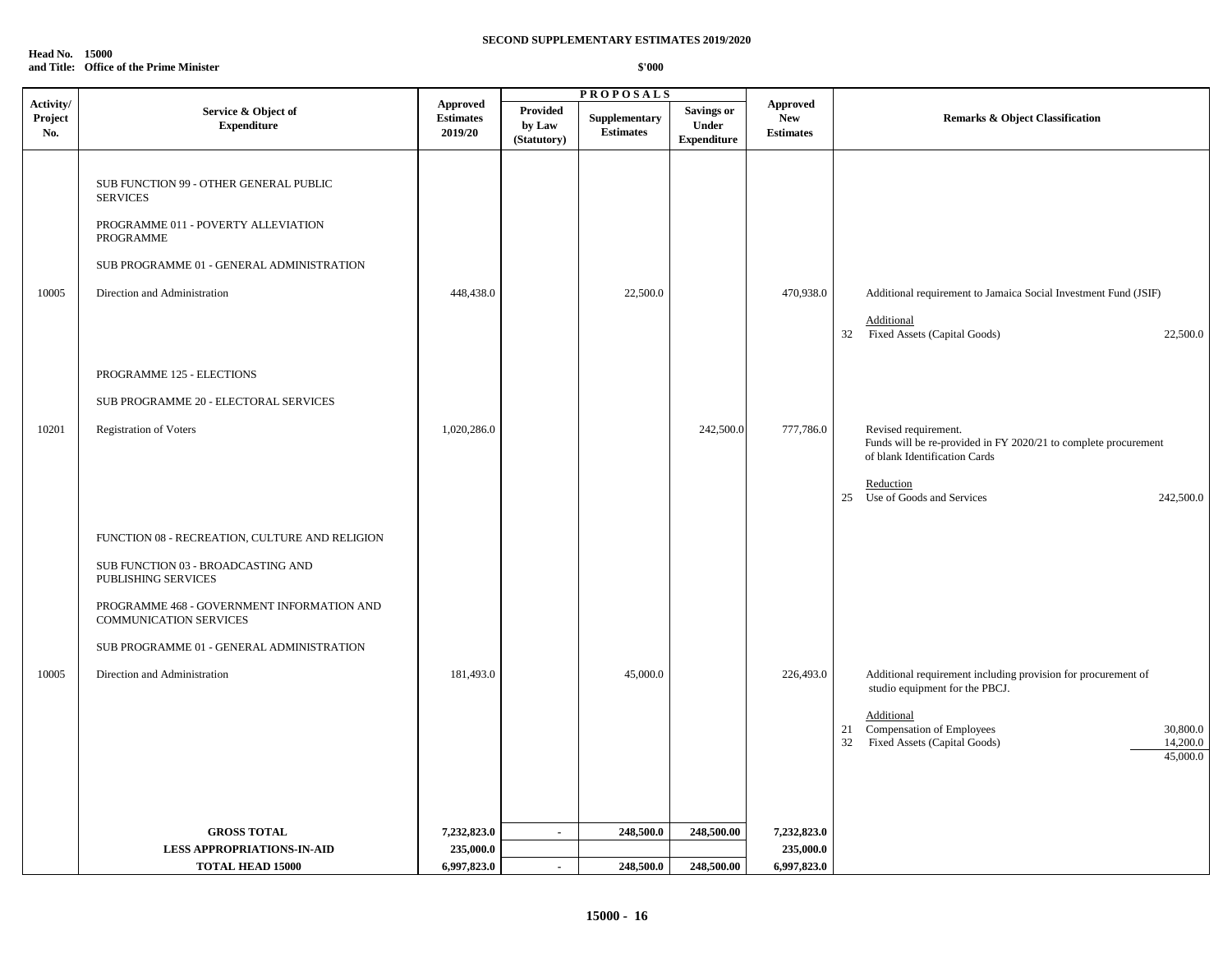#### **Head No. 15000C and Title: Office of the Prime Minister**

 $\Gamma$ 

| <u>omet of the filme billing t</u> |
|------------------------------------|
| (Capital)                          |

#### **\$'000**

|                             |                                                                                                                                                                                                                                                                         |                                               |                                          | <b>PROPOSALS</b>                  |                                                  |                                                   |                                                                                                                                                                                                                    |  |
|-----------------------------|-------------------------------------------------------------------------------------------------------------------------------------------------------------------------------------------------------------------------------------------------------------------------|-----------------------------------------------|------------------------------------------|-----------------------------------|--------------------------------------------------|---------------------------------------------------|--------------------------------------------------------------------------------------------------------------------------------------------------------------------------------------------------------------------|--|
| Activity/<br>Project<br>No. | Service & Object of<br><b>Expenditure</b>                                                                                                                                                                                                                               | <b>Revised</b><br><b>Estimates</b><br>2019/20 | <b>Provided</b><br>by Law<br>(Statutory) | Supplementary<br><b>Estimates</b> | <b>Savings or</b><br>Under<br><b>Expenditure</b> | <b>Approved</b><br><b>New</b><br><b>Estimates</b> | <b>Remarks &amp; Object Classification</b>                                                                                                                                                                         |  |
| 29469                       | FUNCTION 01 - GENERAL PUBLIC SERVICES<br>SUB FUNCTION 01 - EXECUTIVE AND LEGISATIVE<br><b>SERVICES</b><br>PROGRAMME 145 - CORPORATE OFFICE OF THE<br>PRIME MINISTER<br>SUB PROGRAMME 01 - GENERAL ADMINISRATION<br>Youth Employment in Digital and Animation Industries | 908,200.0                                     |                                          |                                   | 494,000.0                                        | 414,200.0                                         | Revised requirement due to slower than programmed project execution<br>Reduction<br>25 Use of Goods and Services (IBRD Loan)<br>258,735.0<br>32 Fixed Assets (Capital Goods) (IBRD Loan)<br>235,265.0<br>494,000.0 |  |
| 29532                       | Implementation of the National Identification System<br>for Economic Growth (NIDS)<br>SUB FUNCTION 99 - OTHER GENERAL PUBLIC<br><b>SERVICES</b><br>PROGRAMME 011 - POVERTY ALLEVIATION<br>PROGRAMME                                                                     | 1,016,009.0                                   |                                          |                                   | 161,206.0                                        | 854,803.0                                         | Revised requirement due to slower than programmed<br>project execution.<br>Reduction<br>25 Use of Goods and Services (IADB Loan)<br>161,206.0                                                                      |  |
| 29488                       | SUB PROGRAMME 24 - JAMAICA SOCIAL<br><b>INVESTMENT FUND (JSIF)</b><br>Jamaica Disaster Vulnerabilty Reduction Project                                                                                                                                                   | 920,863.0                                     |                                          |                                   | 100,778.0                                        | 820,085.0                                         | Revised requirement due to slower than programmed project execution<br>Reduction<br>25 Use of Goods and Services (IBRD Loan)<br>50,000.0<br>32 Fixed Assets (Capital Goods) - (IBRD Loan)<br>50,778.0<br>100,778.0 |  |
| 29471                       | Poverty Reduction Proproamme IV                                                                                                                                                                                                                                         | 558,802.0                                     |                                          |                                   | 185,000.0                                        | 373,802.0                                         | Revised requirement due to slower than programmed project execution<br>Reduction<br>25 Use of Goods and Services (EU Grant)<br>25,000.0<br>32 Fixed Assets (Capital Goods) - (EU Grant)<br>160,000.0<br>185,000.0  |  |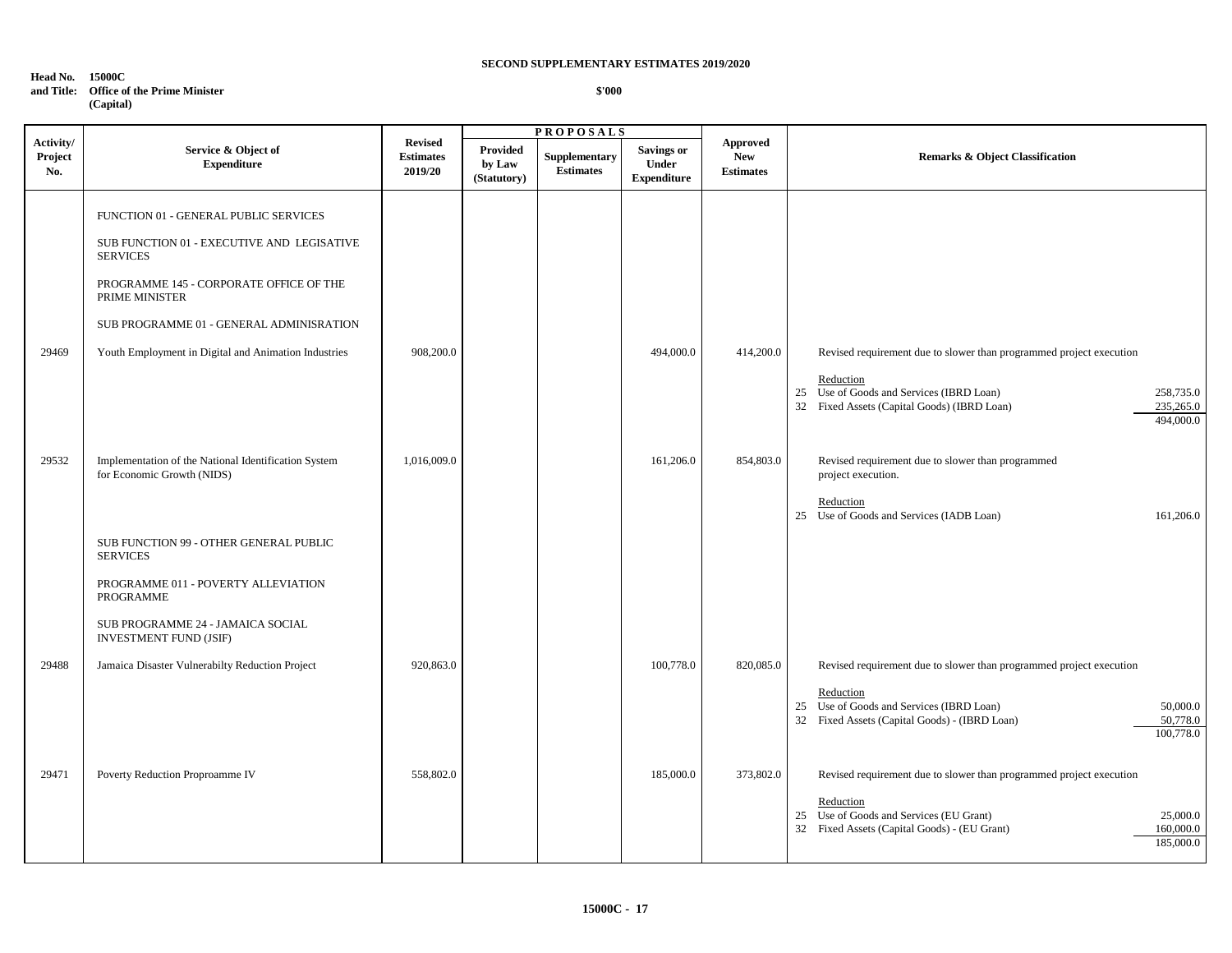#### **Head No. 15000C**

#### **and Title: Office of the Prime Minister (Capital)**

 **\$'000**

|                             |                                                  |                                               |                                              | <b>PROPOSALS</b>                                   |                                                  |                                     |                                                                                                                                                                               |                                    |
|-----------------------------|--------------------------------------------------|-----------------------------------------------|----------------------------------------------|----------------------------------------------------|--------------------------------------------------|-------------------------------------|-------------------------------------------------------------------------------------------------------------------------------------------------------------------------------|------------------------------------|
| Activity/<br>Project<br>No. | Service & Object of<br><b>Expenditure</b>        | <b>Revised</b><br><b>Estimates</b><br>2019/20 | Provided<br>by $\mathbf{Law}$<br>(Statutory) | ${\Large \bf Supplementary}\\$<br><b>Estimates</b> | <b>Savings or</b><br>Under<br><b>Expenditure</b> | Approved<br>New<br><b>Estimates</b> | <b>Remarks &amp; Object Classification</b>                                                                                                                                    |                                    |
| 29452                       | Jamaica Integrated Community Development Project | 2,266,976.0                                   |                                              |                                                    | 102,897.0                                        | 2,164,079.0                         | Revised requirement due to slower than programmed project execution<br>Reduction<br>32 Fixed Assets (Capital Goods) (IBRD Loan)                                               | 102,897.0                          |
| 29534                       | Basic Needs Trust Fund (BNTF9) (CDB)             | 465,427.0                                     |                                              |                                                    | 152,052.0                                        | 313,375.0                           | Revised requirement due to slower than programmed project execution<br>Reduction<br>25 Use of Goods and Services (CDB Grant)<br>32 Fixed Assets (Capital Goods) - (CDB Grant) | 100,000.0<br>52,052.0<br>152,052.0 |
|                             | <b>TOTAL HEAD 15000C</b>                         | 6,156,277.0                                   |                                              | $\sim$                                             | 1,195,933.0                                      | 4,960,344.0                         |                                                                                                                                                                               |                                    |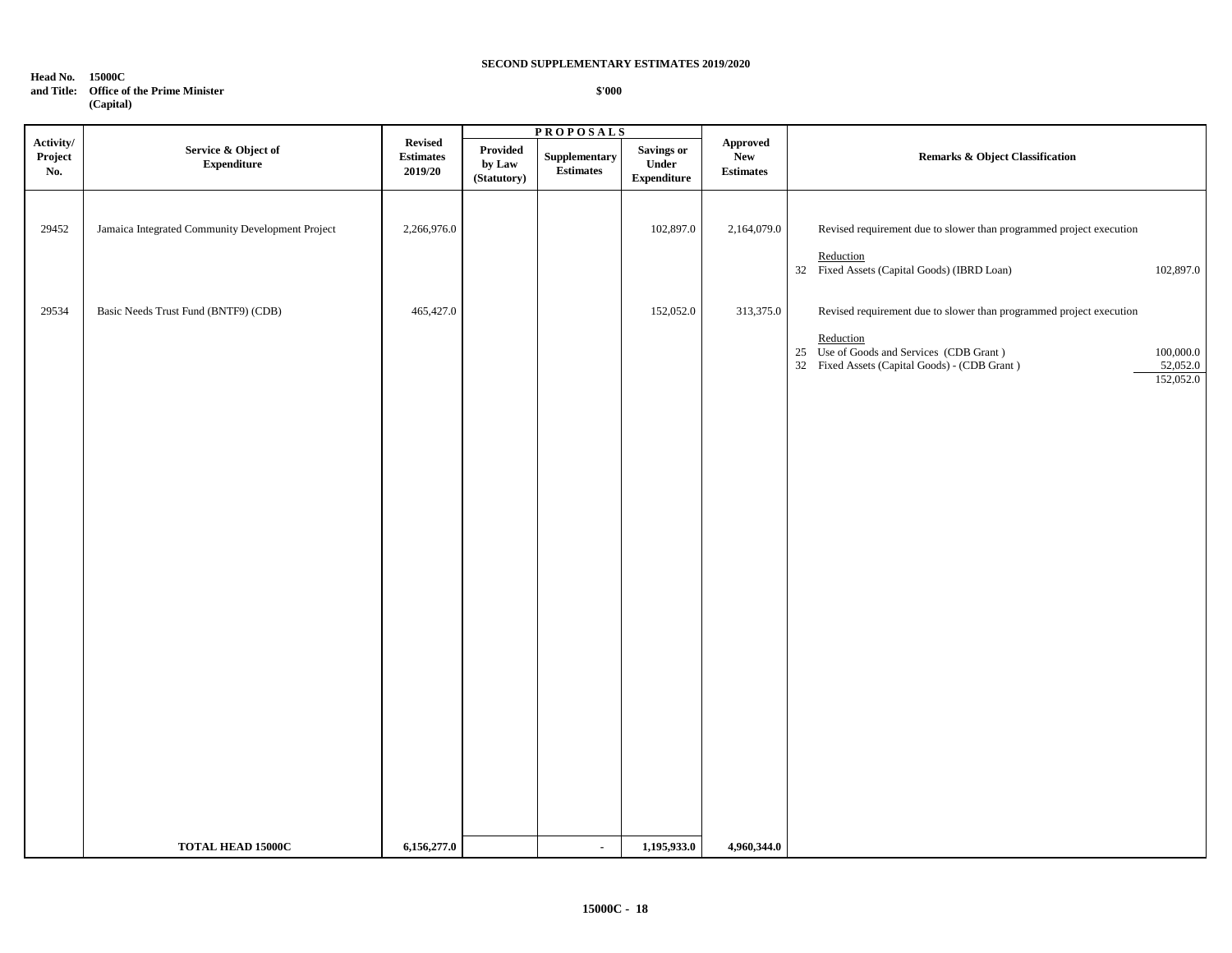| <b>Head No. 15020</b> |                                                                     |
|-----------------------|---------------------------------------------------------------------|
|                       | and Title: Registrar General's Department and Island Records Office |

|                             | <b>PROPOSALS</b>                                                           |                                                |                                   |                                   |                                                  |                                                   |                                                        |
|-----------------------------|----------------------------------------------------------------------------|------------------------------------------------|-----------------------------------|-----------------------------------|--------------------------------------------------|---------------------------------------------------|--------------------------------------------------------|
| Activity/<br>Project<br>No. | Service & Object of<br><b>Expenditure</b>                                  | <b>Approved</b><br><b>Estimates</b><br>2019/20 | Provided<br>by Law<br>(Statutory) | Supplementary<br><b>Estimates</b> | <b>Savings or</b><br>Under<br><b>Expenditure</b> | <b>Approved</b><br><b>New</b><br><b>Estimates</b> | <b>Remarks &amp; Object Classification</b>             |
|                             | FUNCTION 01 - GENERAL PUBLIC SERVICES                                      |                                                |                                   |                                   |                                                  |                                                   |                                                        |
|                             | SUB FUNCTION 99 - OTHER GENERAL PUBLIC SERVICES                            |                                                |                                   |                                   |                                                  |                                                   |                                                        |
|                             | PROGRAMME 001 - EXECUTIVE DIRECTION AND<br><b>ADMINISTRATION</b>           |                                                |                                   |                                   |                                                  |                                                   |                                                        |
|                             | SUB PROGRAMME 01 - CENTRAL ADMINISTRATION                                  |                                                |                                   |                                   |                                                  |                                                   |                                                        |
| 10005                       | Direction and Administration                                               | 317,423.0                                      |                                   | 33,105.0                          |                                                  | 350,528.0                                         | Additional requirement                                 |
|                             |                                                                            |                                                |                                   |                                   |                                                  |                                                   | Additional<br>21 Compensation of Employees<br>33,105.0 |
|                             | PROGRAMME 166 - REGISTRATION AND MANAGEMENT OF<br><b>CIVIL INFORMATION</b> |                                                |                                   |                                   |                                                  |                                                   |                                                        |
|                             | SUB PROGRAMME 20 - CIVIL INFORMATION REGISTRATION                          |                                                |                                   |                                   |                                                  |                                                   |                                                        |
| 11036                       | Planning, Monitoring and Evaluation                                        | 453,850.0                                      |                                   | 85,865.0                          |                                                  | 539,715.0                                         | Additional requirement                                 |
|                             |                                                                            |                                                |                                   |                                   |                                                  |                                                   | Additional<br>21 Compensation of Employees<br>85,865.0 |
|                             | SUB PROGRAMME 21 - CIVIL RECORDS MANAGEMENT                                |                                                |                                   |                                   |                                                  |                                                   |                                                        |
| 10895                       | Records and Information Management                                         | 129,207.0                                      |                                   | 14,320.0                          |                                                  | 143,527.0                                         | Additional requirement                                 |
|                             |                                                                            |                                                |                                   |                                   |                                                  |                                                   | Additional<br>21 Compensation of Employees<br>14,320.0 |
|                             |                                                                            |                                                |                                   |                                   |                                                  |                                                   |                                                        |
|                             |                                                                            |                                                |                                   |                                   |                                                  |                                                   |                                                        |
|                             |                                                                            |                                                |                                   |                                   |                                                  |                                                   |                                                        |
|                             |                                                                            |                                                |                                   |                                   |                                                  |                                                   |                                                        |
|                             |                                                                            |                                                |                                   |                                   |                                                  |                                                   |                                                        |
|                             |                                                                            |                                                |                                   |                                   |                                                  |                                                   |                                                        |
|                             | <b>GROSS TOTAL</b>                                                         |                                                |                                   |                                   |                                                  |                                                   |                                                        |
|                             | <b>LESS APPROPRIATIONS-IN-AID</b>                                          | 900,480.0                                      | $\sim$                            | 133,290.0                         | $\sim$                                           | 1,033,770.0                                       |                                                        |
|                             | <b>TOTAL HEAD 15020</b>                                                    | 890,000.0<br>10,480.0                          | $\sim$<br>$\sim$                  | 133,290.0                         | $\blacksquare$<br>$\sim$                         | 890,000.0                                         |                                                        |
|                             |                                                                            |                                                |                                   |                                   |                                                  | 143,770.0                                         |                                                        |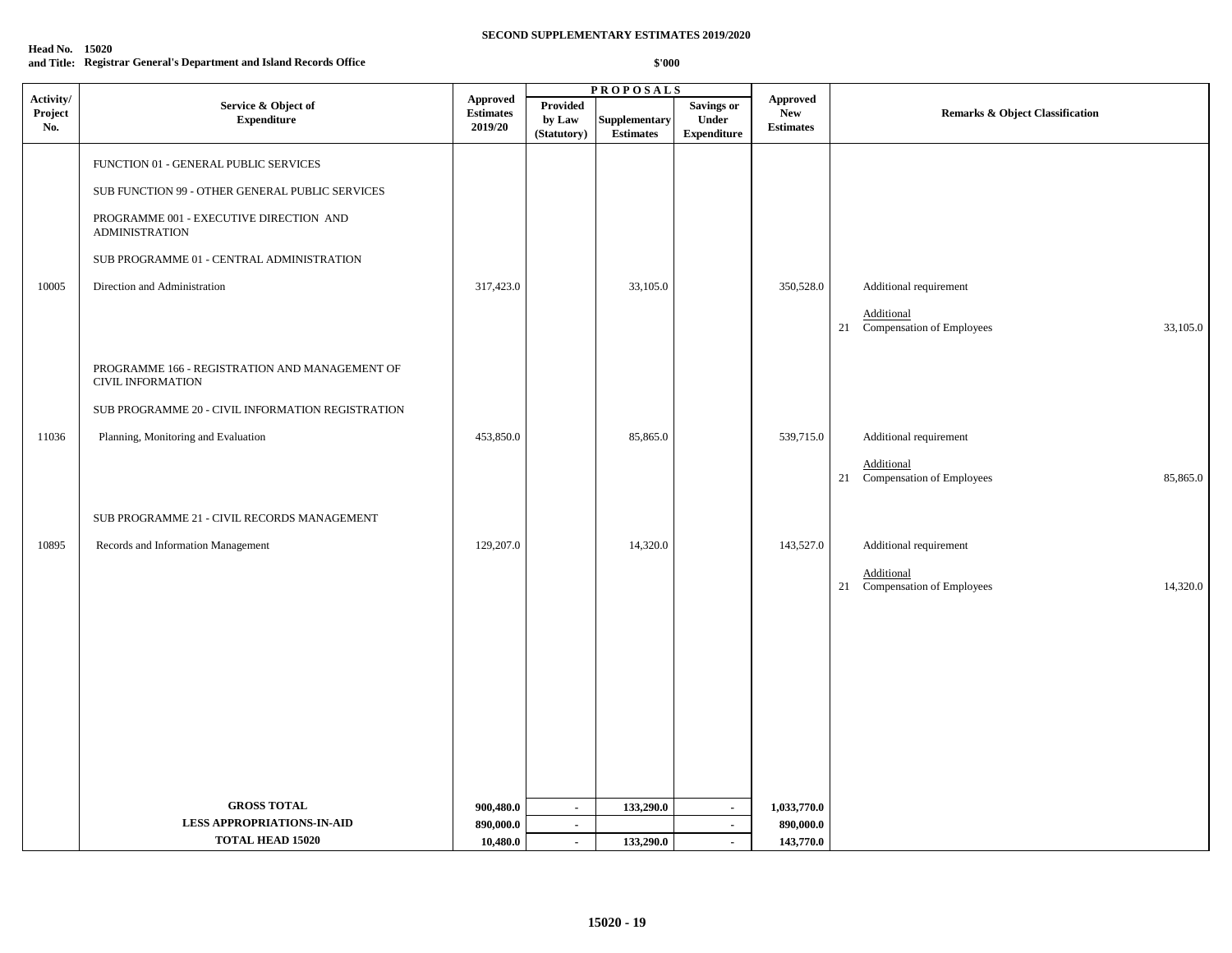### **Head No. 16000 and Title: Office of the Cabinet**

|                    |                                                                                                                                                                                                                                                |                              |                                   | <b>PROPOSALS</b>                  |                                           |                                |                                                                                                                                                                                                                                                                                                          |
|--------------------|------------------------------------------------------------------------------------------------------------------------------------------------------------------------------------------------------------------------------------------------|------------------------------|-----------------------------------|-----------------------------------|-------------------------------------------|--------------------------------|----------------------------------------------------------------------------------------------------------------------------------------------------------------------------------------------------------------------------------------------------------------------------------------------------------|
| Project<br>No.     | Service & Object of<br><b>Expenditure</b>                                                                                                                                                                                                      | <b>Estimates</b><br>2019/20  | Provided<br>by Law<br>(Statutory) | Supplementary<br><b>Estimates</b> | Savings or<br>Under<br><b>Expenditure</b> | <b>New</b><br><b>Estimates</b> | <b>Remarks &amp; Object Classification</b>                                                                                                                                                                                                                                                               |
| Activity/<br>10005 | FUNCTION 01 - GENERAL PUBLIC SERVICES<br>SUB FUNCTION 01 - EXECUTIVE AND LEGISLATIVE SERVICES<br>PROGRAMME 001 - EXECUTIVE DIRECTION AND<br><b>ADMINISTRATION</b><br>SUB PROGRAMME 01 - CENTRAL ADMINISTRATION<br>Direction and Administration | <b>Approved</b><br>475,116.0 |                                   |                                   | 27,000.0                                  | <b>Approved</b><br>448,116.00  | Revised requirement<br>Reduction<br>21 Compensation of Employees<br>15,000.0<br>22 Travel Expenses and Subsistence<br>20,000.0<br>35,000.0<br>Additional<br>23 Rental of Property and Machinery<br>3,000.0<br>24 Utilities and Communication Services<br>5,000.0<br>8,000.0<br>27,000.0<br>Net Reduction |
|                    | <b>GROSS TOTAL</b>                                                                                                                                                                                                                             | 532,282.0                    |                                   | $\blacksquare$                    | 27,000.0                                  | 505,282.0                      |                                                                                                                                                                                                                                                                                                          |
|                    | <b>LESS APPROPRIATIONS-IN-AID</b>                                                                                                                                                                                                              | 26,778.0                     |                                   |                                   |                                           | 26,778.0                       |                                                                                                                                                                                                                                                                                                          |
|                    | <b>TOTAL HEAD 16000</b>                                                                                                                                                                                                                        | 505,504.0                    |                                   | $\sim$                            | 27,000.0                                  | 478,504.0                      |                                                                                                                                                                                                                                                                                                          |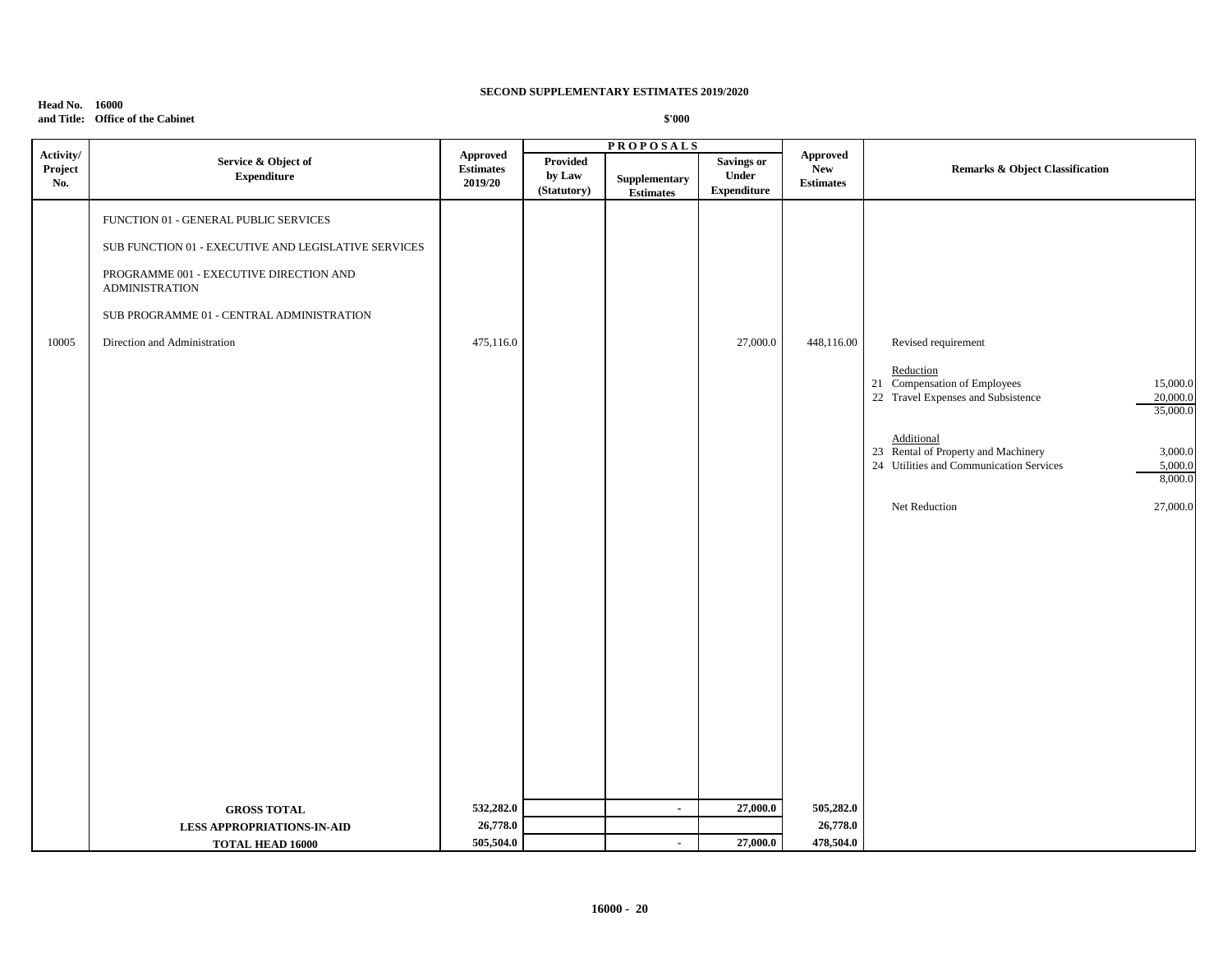### **Head No. 16000C and Title: Office of the Cabinet (Capital)**

|                             |                                                                                                                                                                                                                                                                      |                                               |                                   | <b>PROPOSALS</b>                  |                                                  |                                            |                                                                                                                                                                                                                                                                                                                                                                 |                                  |
|-----------------------------|----------------------------------------------------------------------------------------------------------------------------------------------------------------------------------------------------------------------------------------------------------------------|-----------------------------------------------|-----------------------------------|-----------------------------------|--------------------------------------------------|--------------------------------------------|-----------------------------------------------------------------------------------------------------------------------------------------------------------------------------------------------------------------------------------------------------------------------------------------------------------------------------------------------------------------|----------------------------------|
| Activity/<br>Project<br>No. | Service & Object of<br><b>Expenditure</b>                                                                                                                                                                                                                            | <b>Revised</b><br><b>Estimates</b><br>2019/20 | Provided<br>by Law<br>(Statutory) | Supplementary<br><b>Estimates</b> | <b>Savings or</b><br>Under<br><b>Expenditure</b> | Approved<br><b>New</b><br><b>Estimates</b> | Remarks & Object Classification                                                                                                                                                                                                                                                                                                                                 |                                  |
| 29263                       | FUNCTION 01 - GENERAL PUBLIC SERVICES<br>SUB FUNCTION 99 - OTHER GENERAL PUBLIC<br><b>SERVICES</b><br>PROGRAMME 152 - PUBLIC SECTOR REFORM<br>PROGRAMME<br>SUB PROGRAMME 20 - IMPROVEMENT IN PUBLIC<br>SECTOR MANAGEMENT<br>Public Sector Modernization Programme II | 768,846.0                                     |                                   | 49,985.0                          |                                                  | 818,831.0                                  | Additional requirement due to higher than programmed expenditure<br>Additional<br>25 Use of Goods and Services<br>$(i)$ GOJ<br>(\$3.413m)<br>(ii) China Loan (\$95.806m)<br>Revised requirement due to lower than programme expenditure<br>Reduction<br>25 Use of Goods and Services<br>(i) IADB Loan (\$7.249m)<br>(ii) EU Grant (\$41.985m)<br>Net Additional | 99,219.0<br>49,234.0<br>49,985.0 |
|                             | TOTAL HEAD 16000C                                                                                                                                                                                                                                                    | 768,846.0                                     |                                   | 49,985.0                          |                                                  | 818,831.0                                  |                                                                                                                                                                                                                                                                                                                                                                 |                                  |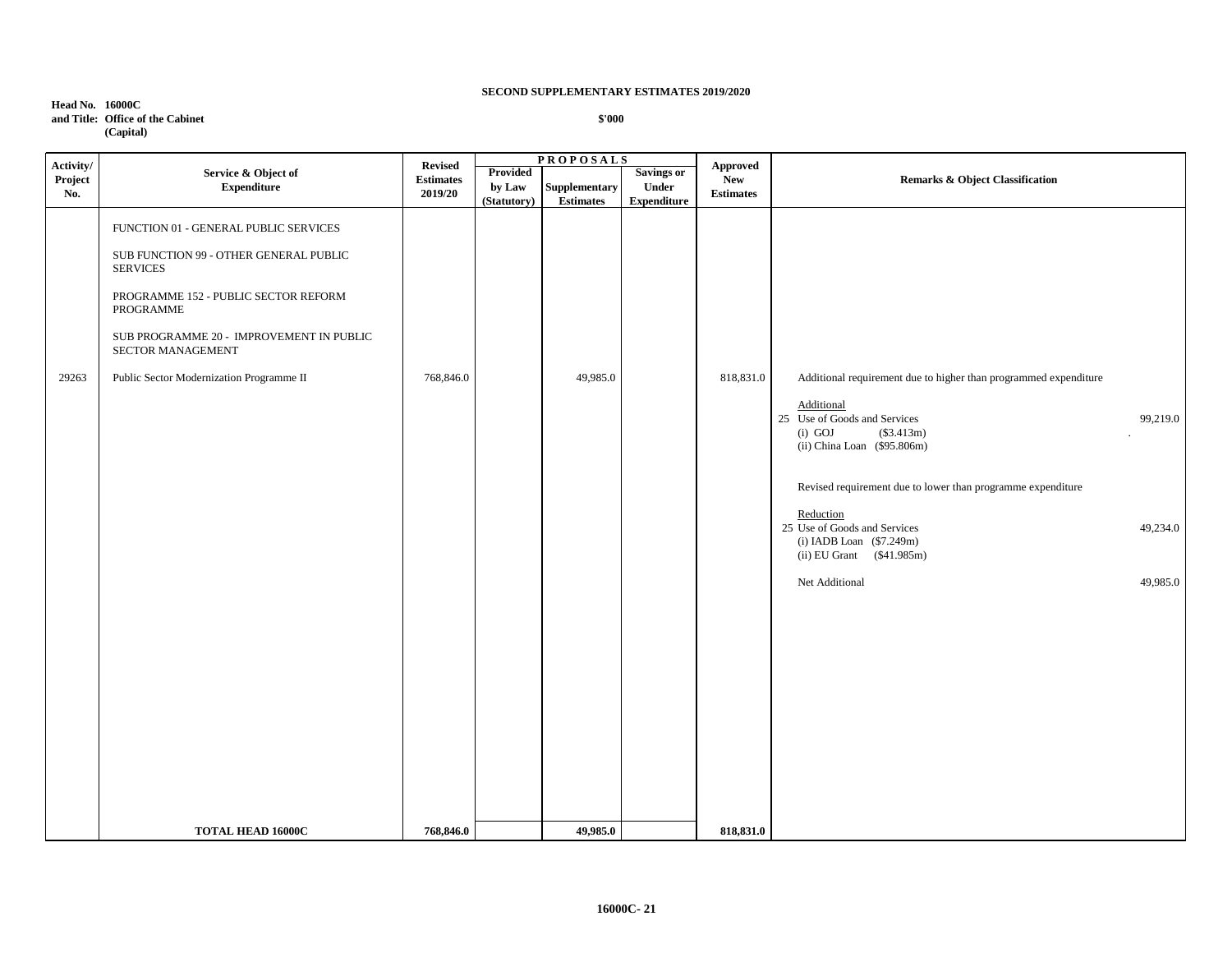**Head No. 17000**

|  |  | \$'000 |
|--|--|--------|
|--|--|--------|

|                             |                                                          |                                                |                                          | <b>PROPOSALS</b>                  |                                                   |                                                   |                                                                                                      |
|-----------------------------|----------------------------------------------------------|------------------------------------------------|------------------------------------------|-----------------------------------|---------------------------------------------------|---------------------------------------------------|------------------------------------------------------------------------------------------------------|
| Activity/<br>Project<br>No. | Service & Object of<br><b>Expenditure</b>                | <b>Approved</b><br><b>Estimates</b><br>2019/20 | <b>Provided</b><br>by Law<br>(Statutory) | Supplementary<br><b>Estimates</b> | <b>Savings or</b><br>Under<br>${\bf Expenditure}$ | <b>Approved</b><br><b>New</b><br><b>Estimates</b> | <b>Remarks &amp; Object Classification</b>                                                           |
|                             | FUNCTION 04 - ECONOMIC AFFAIRS                           |                                                |                                          |                                   |                                                   |                                                   |                                                                                                      |
|                             | SUB FUNCTION 13 - TOURISM                                |                                                |                                          |                                   |                                                   |                                                   |                                                                                                      |
|                             | PROGRAMME 650 - PROMOTION OF TOURISM                     |                                                |                                          |                                   |                                                   |                                                   |                                                                                                      |
|                             | SUB PROGRAMME 20 - TOURISM SUPPORT SERVICES              |                                                |                                          |                                   |                                                   |                                                   |                                                                                                      |
| 12513                       | Tourism International Travel                             | 509,002.0                                      |                                          | 3,000.0                           |                                                   | 512,002.0                                         | Additional requirement to meet operational expenses.                                                 |
|                             |                                                          |                                                |                                          |                                   |                                                   |                                                   | Additional                                                                                           |
|                             | PROGRAMME 652 - TOURISM DEVELOPMENT                      |                                                |                                          |                                   |                                                   |                                                   | 27 Grants, Contributions and Subsidies (AIA)<br>3,000.0                                              |
|                             | SUB PROGRAMME 20 - TOURISM PRODUCT<br><b>ENHANCEMENT</b> |                                                |                                          |                                   |                                                   |                                                   |                                                                                                      |
| 10159                       | Rehabilitation, Maintenance and Repairs                  | 2,004,341.0                                    |                                          | 88,952.0                          |                                                   | 2,093,293.0                                       | Additional requirement to meet operational expenses.                                                 |
|                             |                                                          |                                                |                                          |                                   |                                                   |                                                   | Additional                                                                                           |
|                             |                                                          |                                                |                                          |                                   |                                                   |                                                   | 27 Grants, Contributions and Subsidies (AIA)<br>88,952.0                                             |
|                             | SUB PROGRAMME 22 - DESTINATION ASSURANCE                 |                                                |                                          |                                   |                                                   |                                                   |                                                                                                      |
| 10005                       | Direction and Administration                             | 610,716.0                                      |                                          | 26,041.0                          |                                                   | 636,757.0                                         | Additional requirement to meet operational expenses.                                                 |
|                             |                                                          |                                                |                                          |                                   |                                                   |                                                   | Additional                                                                                           |
|                             |                                                          |                                                |                                          |                                   |                                                   |                                                   | Travel Expenses and Subsistence<br>5,225.0<br>22<br>6,000.0<br>Use of Goods and Services (AIA)<br>25 |
|                             |                                                          |                                                |                                          |                                   |                                                   |                                                   | 32 Fixed Assets (Capital Goods)<br>14,816.0                                                          |
|                             |                                                          |                                                |                                          |                                   |                                                   |                                                   | 26,041.0                                                                                             |
| 12502                       | Product Development                                      | 1,154,648.0                                    |                                          | 303,299.0                         |                                                   | 1,457,947.0                                       | Additional requirement                                                                               |
|                             |                                                          |                                                |                                          |                                   |                                                   |                                                   | Additional                                                                                           |
|                             |                                                          |                                                |                                          |                                   |                                                   |                                                   | 22 Travel Expenses and Subsistence<br>30,000.0                                                       |
|                             |                                                          |                                                |                                          |                                   |                                                   |                                                   | Use of Goods and Services (AIA)<br>323,340.0<br>25<br>353,340.0                                      |
|                             |                                                          |                                                |                                          |                                   |                                                   |                                                   | Reduction                                                                                            |
|                             |                                                          |                                                |                                          |                                   |                                                   |                                                   | Use of Goods and Services<br>50,041.0<br>25                                                          |
|                             |                                                          |                                                |                                          |                                   |                                                   |                                                   | 303,299.0<br>Net additional                                                                          |
|                             |                                                          |                                                |                                          |                                   |                                                   |                                                   |                                                                                                      |
|                             | <b>GROSS TOTAL HEAD</b>                                  | 11,613,087.0                                   |                                          | 421,292.0                         | $\blacksquare$                                    | 12,034,379.0                                      |                                                                                                      |
|                             | <b>LESS APPROPRIATIONS-IN-AID</b>                        | 87,726.0                                       |                                          | 421,292.0                         |                                                   | 509,018.0                                         |                                                                                                      |
|                             | NET TOTAL HEAD 17000                                     | 11,525,361.0                                   |                                          | ÷.                                | $\overline{\phantom{a}}$                          | 11,525,361.0                                      |                                                                                                      |

**and Title: Ministry of Tourism**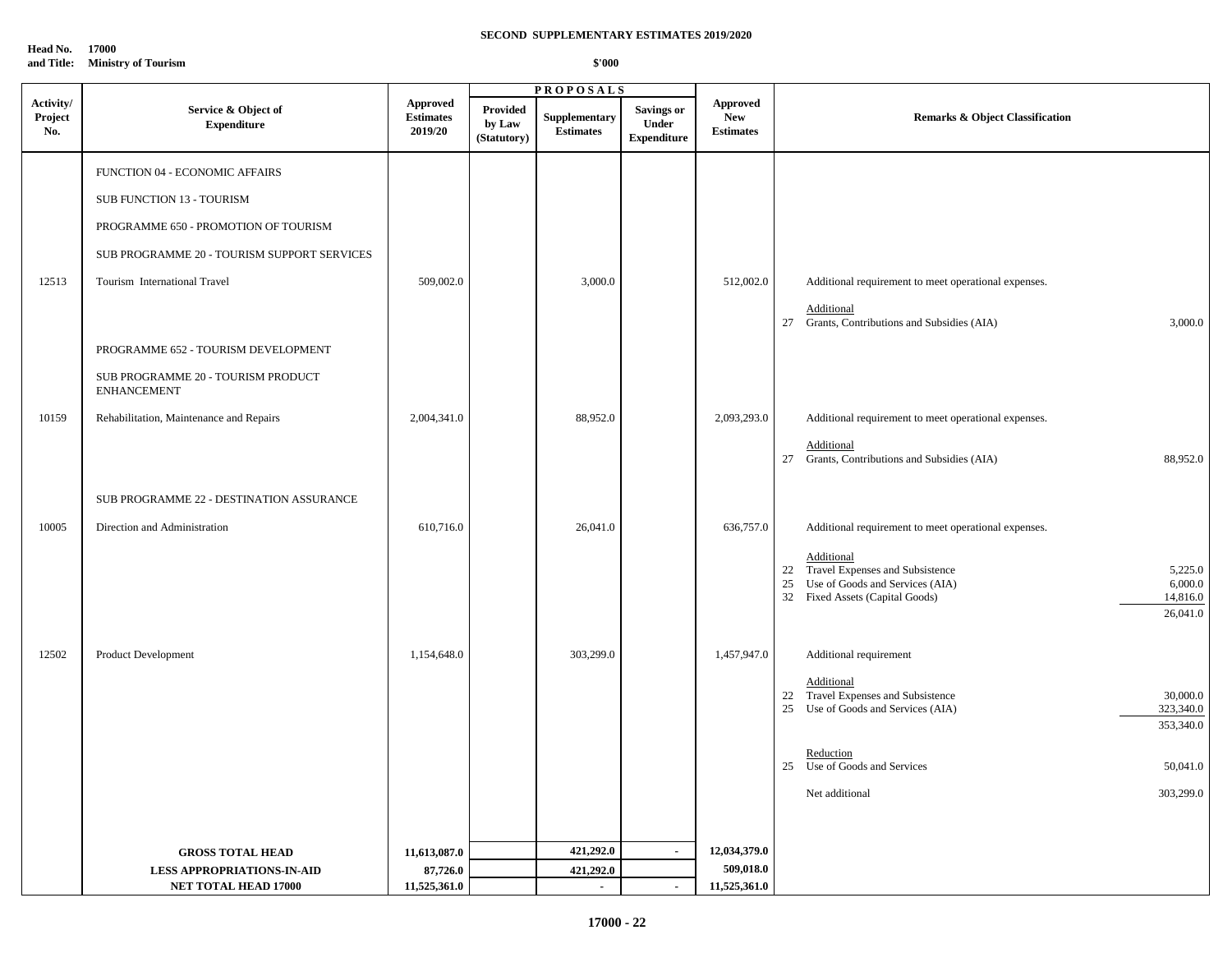#### **Head No. 19000**

**and Title: Ministry of Economic Growth and Job Creation** 

|                             |                                                                                                                                                                                                                                                    |                                                |                                   | <b>PROPOSALS</b>                  |                                                   |                                                   |                                                                                                                                                                                                                  |
|-----------------------------|----------------------------------------------------------------------------------------------------------------------------------------------------------------------------------------------------------------------------------------------------|------------------------------------------------|-----------------------------------|-----------------------------------|---------------------------------------------------|---------------------------------------------------|------------------------------------------------------------------------------------------------------------------------------------------------------------------------------------------------------------------|
| Activity/<br>Project<br>No. | Service & Object of<br><b>Expenditure</b>                                                                                                                                                                                                          | <b>Approved</b><br><b>Estimates</b><br>2019/20 | Provided<br>by Law<br>(Statutory) | Supplementary<br><b>Estimates</b> | <b>Savings or</b><br>Under<br>${\bf Expenditure}$ | <b>Approved</b><br><b>New</b><br><b>Estimates</b> | <b>Remarks &amp; Object Classification</b>                                                                                                                                                                       |
| 11069                       | FUNCTION 04 - ECONOMIC AFFAIRS<br>SUB FUNCTION 01 - INDUSTRY AND COMMERCE<br>PROGRAMME 301 - INDUSTRIAL DEVELOPMENT AND EXPORT<br><b>PROMOTION</b><br>SUB PROGRAMME 25 - PROMOTION OF ECONOMIC DEVELOPMENT<br>Special Economic Zone Administration | 251,312.0                                      |                                   |                                   |                                                   | 251,312.0                                         | Revised requirement due to reallocation<br>Reduction                                                                                                                                                             |
|                             |                                                                                                                                                                                                                                                    |                                                |                                   |                                   |                                                   |                                                   | Utilities and Communication Services<br>4,000.0<br>24<br>Use of Goods and Services<br>25<br>4,000.0<br>8,000.0<br>Additional<br>32<br>Fixed Assets (Capital Goods)<br>8,000.0<br>Net reduction<br>$\blacksquare$ |
|                             | SUB FUNCTION 06 - ROAD CONSTRUCTION AND REPAIRS<br>PROGRAMME 226 - SECONDARY ROADS<br>SUB PROGRAMME 20 - MAINTENANCE OF ROADS AND<br><b>STRUCTURES</b>                                                                                             |                                                |                                   |                                   |                                                   |                                                   |                                                                                                                                                                                                                  |
| 10647                       | Maintenance of Secondary Roads                                                                                                                                                                                                                     | 3,144,469.0                                    |                                   | 1,594,863.0                       |                                                   | 4,739,332.0                                       | Additional provision for approved activities<br>Additional<br>Use of Goods and Services<br>1,594,863.0<br>25                                                                                                     |
|                             | <b>GROSS TOTAL</b>                                                                                                                                                                                                                                 | 9,168,838.0                                    | $\blacksquare$                    | 1,594,863.0                       | $\sim$                                            | 10,763,701.0                                      |                                                                                                                                                                                                                  |
|                             | <b>LESS APPROPRIATIONS-IN-AID</b>                                                                                                                                                                                                                  | 427,033.0                                      | $\sim$                            |                                   | $\sim$                                            | 427,033.0                                         |                                                                                                                                                                                                                  |
|                             | NET TOTAL HEAD 19000                                                                                                                                                                                                                               | 8,741,805.0                                    | $\mathcal{L}_{\mathcal{A}}$       | 1,594,863.0                       | $\mathbf{r}$                                      | 10,336,668.0                                      |                                                                                                                                                                                                                  |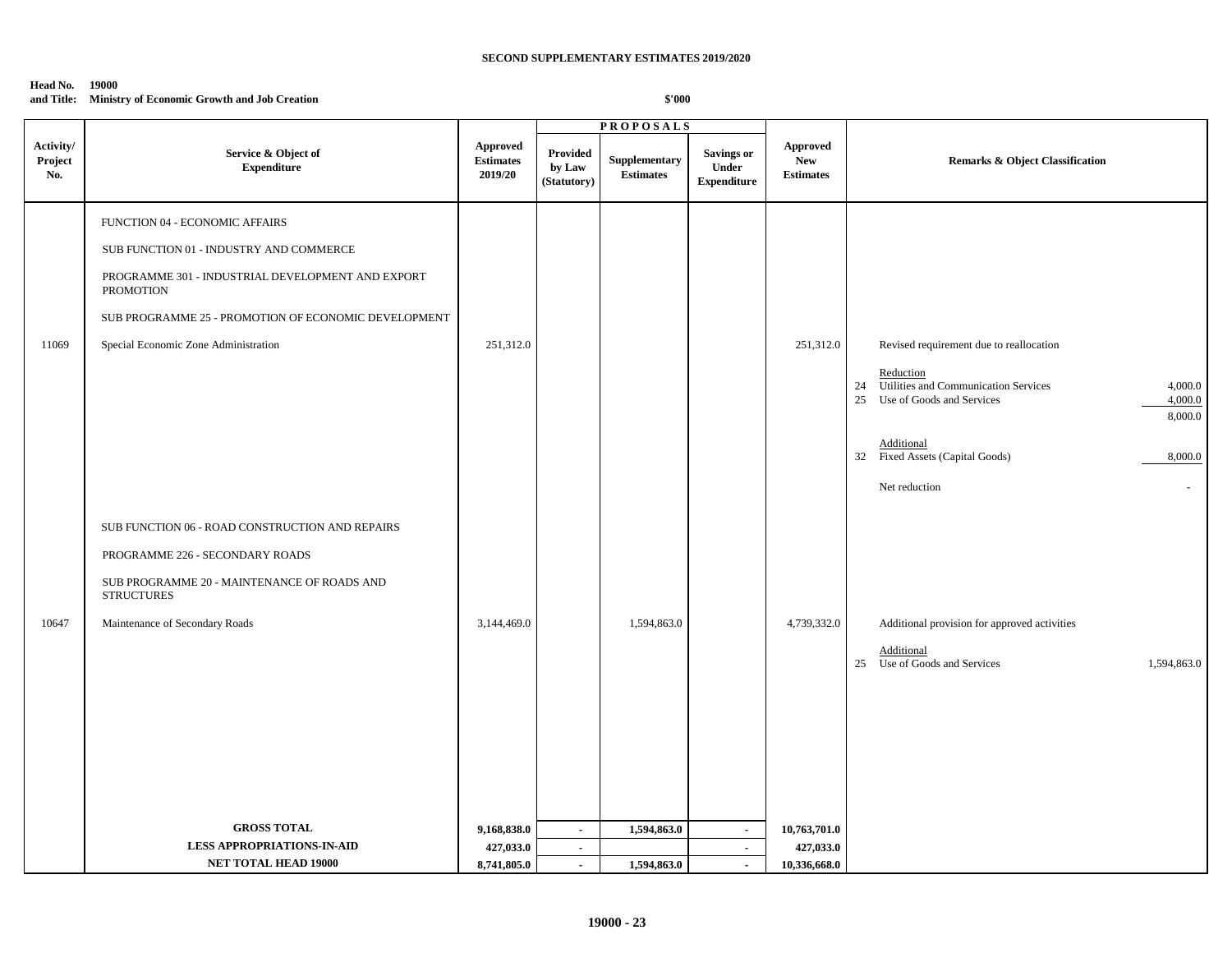## **Head No. 19000C and Title: Ministry of Economic Growth and Job Creation (Capital)**

|                             |                                                                                                                                                                                                                                                             |                                         |                                          | <b>PROPOSALS</b>                  |                                                  |                                            |                                                                                                                                          |  |
|-----------------------------|-------------------------------------------------------------------------------------------------------------------------------------------------------------------------------------------------------------------------------------------------------------|-----------------------------------------|------------------------------------------|-----------------------------------|--------------------------------------------------|--------------------------------------------|------------------------------------------------------------------------------------------------------------------------------------------|--|
| Activity/<br>Project<br>No. | Service & Object of<br><b>Expenditure</b>                                                                                                                                                                                                                   | Approved<br><b>Estimates</b><br>2019/20 | <b>Provided</b><br>by Law<br>(Statutory) | Supplementary<br><b>Estimates</b> | <b>Savings or</b><br>Under<br><b>Expenditure</b> | Approved<br><b>New</b><br><b>Estimates</b> | <b>Remarks &amp; Object Classification</b>                                                                                               |  |
| 29083                       | FUNCTION 01 - GENERAL PUBLIC SERVICES<br>SUB FUNCTION 04 - FOREIGN AFFAIRS<br>PROGRAMME 001 - EXECUTIVE DIRECTION AND<br><b>ADMINISTRATION</b><br>SUB PROGRAMME 01 - CENTRAL ADMINISTRATION<br>Offices of the Ministry of Foreign Affairs and Foreign Trade | 168,000.0                               |                                          |                                   | 42,319.0                                         | 125,681.0                                  | Revised requirement due to slower than programmed project<br>implementation<br>Reduction<br>32 Fixed Assets (Capital Goods)<br>42,319.0  |  |
|                             | SUB FUNCTION 06 - PUBLIC WORKS<br>PROGRAMME 377 - AREA DEVELOPMENT<br>SUB PROGRAMME 20 - CONSTRUCTION AND<br><b>IMPROVEMENT</b>                                                                                                                             |                                         |                                          |                                   |                                                  |                                            |                                                                                                                                          |  |
| 29557                       | Montego Bay Waterfront Protection Project                                                                                                                                                                                                                   | 200,000.0                               |                                          |                                   | 113,398.0                                        | 86,602.0                                   | Revised requirement due to slower than programmed<br>project implementation.<br>Reduction<br>25 Use of Goods and Services<br>113,398.0   |  |
| 29558                       | Montego Bay Closed Harbour Beach Park                                                                                                                                                                                                                       | 714,000.0                               |                                          |                                   | 61,000.0                                         | 653,000.0                                  | Revised requirement due to slower than programmed<br>project implementation.<br>Reduction<br>32 Fixed Assets (Capital Goods)<br>61,000.0 |  |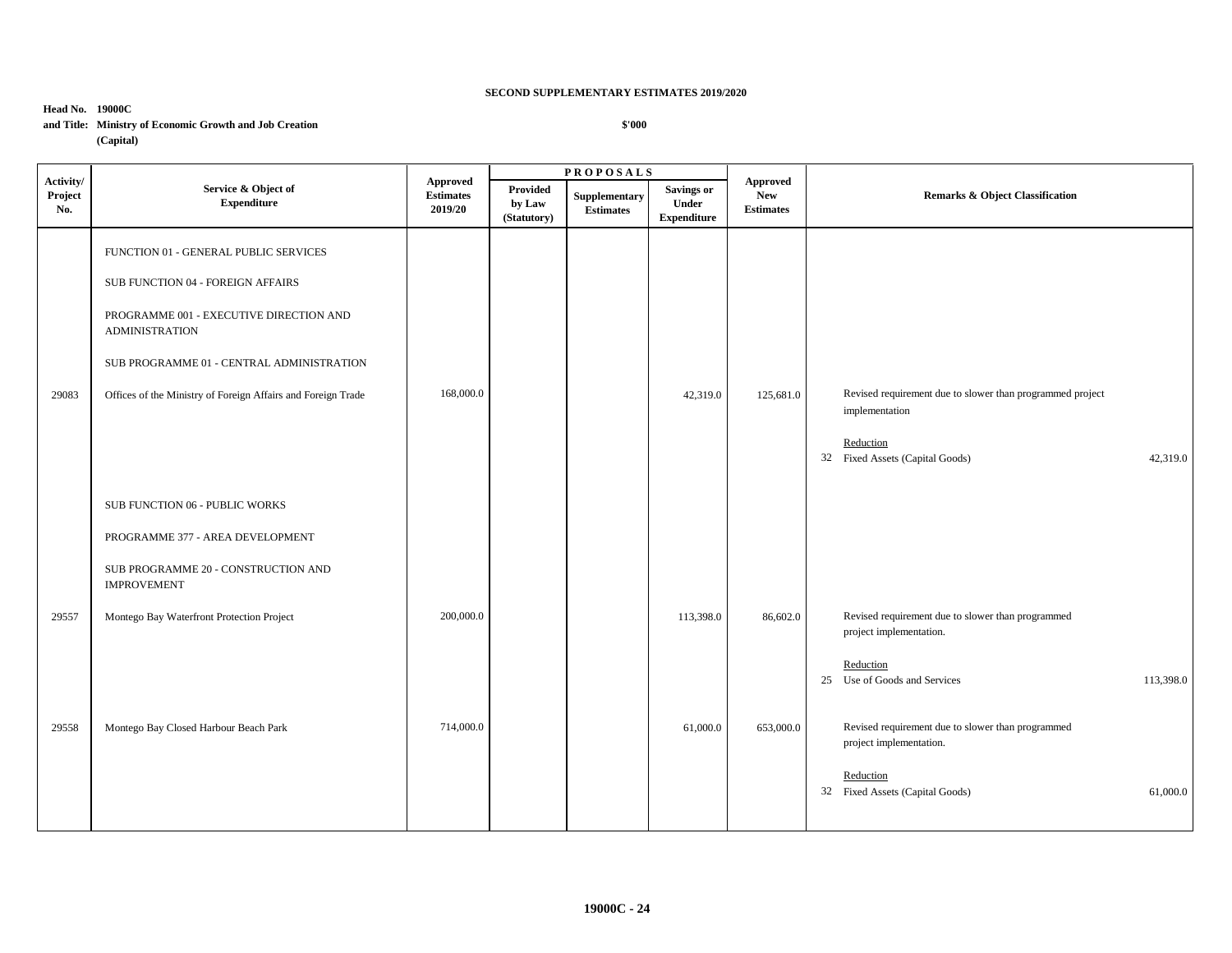## **Head No. 19000C and Title: Ministry of Economic Growth and Job Creation (Capital)**

|                             |                                                                |                                                |                                   | <b>PROPOSALS</b>                  |                                           |                                                   |                                                                                                                                                                          |  |
|-----------------------------|----------------------------------------------------------------|------------------------------------------------|-----------------------------------|-----------------------------------|-------------------------------------------|---------------------------------------------------|--------------------------------------------------------------------------------------------------------------------------------------------------------------------------|--|
| Activity/<br>Project<br>No. | Service & Object of<br><b>Expenditure</b>                      | <b>Approved</b><br><b>Estimates</b><br>2019/20 | Provided<br>by Law<br>(Statutory) | Supplementary<br><b>Estimates</b> | Savings or<br>Under<br><b>Expenditure</b> | <b>Approved</b><br><b>New</b><br><b>Estimates</b> | <b>Remarks &amp; Object Classification</b>                                                                                                                               |  |
|                             | FUNCTION 04 - ECONOMIC AFFAIRS                                 |                                                |                                   |                                   |                                           |                                                   |                                                                                                                                                                          |  |
|                             | SUB FUNCTION 06 - ROAD CONSTRUCTION AND REPAIRS                |                                                |                                   |                                   |                                           |                                                   |                                                                                                                                                                          |  |
|                             | PROGRAMME 225 - ARTERIAL ROADS                                 |                                                |                                   |                                   |                                           |                                                   |                                                                                                                                                                          |  |
|                             | SUB PROGRAMME 21 - CONSTRUCTION AND<br><b>IMPROVEMENT</b>      |                                                |                                   |                                   |                                           |                                                   |                                                                                                                                                                          |  |
| 29421                       | Major Infrastructure for Development Programme (MIDP)          | 9,805,006.0                                    |                                   | 1,700,000.0                       |                                           | 11,505,006.0                                      | Additional requirement to facilitate payments under:<br>(i) the National Water Commission's Infrastructure Modernisation Component;<br>and (ii) land acquisition         |  |
|                             |                                                                |                                                |                                   |                                   |                                           |                                                   | Additional<br>25 Use of Goods and Services<br>1,000,000.0<br>31 Land<br>700,000.0<br>1,700,000.0                                                                         |  |
| 29501                       | Southern Coastal Highway Improvement Project                   | 4,927,158.0                                    |                                   | 1,301,824                         |                                           | 6,228,982.0                                       | Additional requirement to facilitate payments associated with :<br>(i) finalization of designs; and (ii) award of contracts for the<br>commencement of civil road works. |  |
|                             |                                                                |                                                |                                   |                                   |                                           |                                                   | Additional<br>32 Fixed Assets (Capital Goods)<br>1,301,824.0<br>(GOJ - \$195.274m; China Exim Bank-Loan - \$1,106.550m)                                                  |  |
|                             | PROGRAMME 228 - URBAN ROADS, KINGSTON AND<br><b>ST. ANDREW</b> |                                                |                                   |                                   |                                           |                                                   |                                                                                                                                                                          |  |
|                             | SUB PROGRAMME 21 - CONSTRUCTION AND<br><b>IMPROVEMENT</b>      |                                                |                                   |                                   |                                           |                                                   |                                                                                                                                                                          |  |
| 29313                       | Road Rehabilitation Project II (Broadgate/Agualta Vale)        | 586,355.0                                      |                                   | 453,000.0                         |                                           | 1,039,355.0                                       | Additional requirement due to higher than programmed expenditure                                                                                                         |  |
|                             |                                                                |                                                |                                   |                                   |                                           |                                                   | Additional<br>32 Fixed Assets (Capital Goods)<br>453,000.0                                                                                                               |  |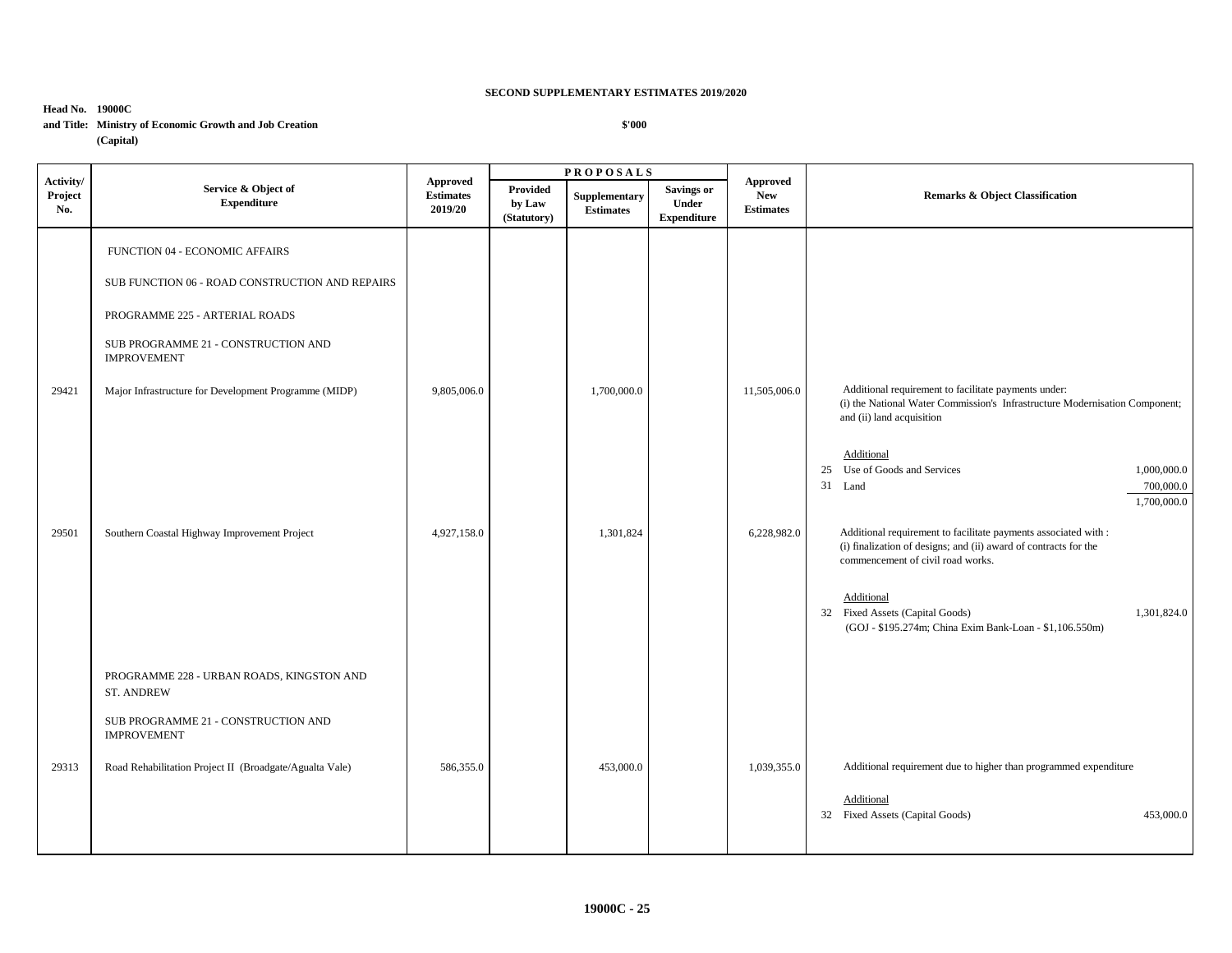**Head No. 19000C and Title: Ministry of Economic Growth and Job Creation (Capital)**

|                             |                                                                                                                                                                                                                                                                                                                                   |                                         |                                   | <b>PROPOSALS</b>                  |                                                  |                                            |                                                                                                                                                                                                                                                            |  |
|-----------------------------|-----------------------------------------------------------------------------------------------------------------------------------------------------------------------------------------------------------------------------------------------------------------------------------------------------------------------------------|-----------------------------------------|-----------------------------------|-----------------------------------|--------------------------------------------------|--------------------------------------------|------------------------------------------------------------------------------------------------------------------------------------------------------------------------------------------------------------------------------------------------------------|--|
| Activity/<br>Project<br>No. | Service & Object of<br><b>Expenditure</b>                                                                                                                                                                                                                                                                                         | Approved<br><b>Estimates</b><br>2019/20 | Provided<br>by Law<br>(Statutory) | Supplementary<br><b>Estimates</b> | <b>Savings or</b><br>Under<br><b>Expenditure</b> | Approved<br><b>New</b><br><b>Estimates</b> | Remarks & Object Classification                                                                                                                                                                                                                            |  |
| 29513                       | SUB FUNCTION 15 - SCIENTIFIC AND TECHNOLOGICAL<br><b>SERVICES</b><br>PROGRAMME 600 - METEOROLOGICAL, WEATHER<br>AND CLIMATE SERVICES<br>SUB PROGRAMME 02 - PLANNING AND DEVELOPMENT<br>Developing a Comprehensive Bush Fire Warning Index for<br><b>Effective Bush Fire Management</b>                                            | 20,500.0                                |                                   | 30,000.0                          |                                                  | 50,500.0                                   | Additional requirement to facilitate: (i) public awareness campaign; and (ii)<br>training in the use of the automated weather station<br>Additional<br>25 Use of Goods and Services<br>19,224.0<br>32 Fixed Assets (Capital Goods)<br>10,776.0<br>30,000.0 |  |
| 29475                       | FUNCTION 05 - ENVIRONMENTAL PROTECTION AND<br><b>CONSERVATION</b><br>SUB FUNCTION 04 - PROTECTION OF BIODIVERSITY<br>AND LANDSCAPE<br>PROGRAMME 625 - PROTECTION AND CONSERVATION<br>SUB PROGRAMME 21 - LAND CONSERVATION<br>Pilot Programme for Climate Resilience II (PPCRII) - Adaptation<br>Programme and Financing Mechanism | 703,772.0                               |                                   | 152,498.0                         |                                                  | 856,270.0                                  | Additional requirement due to higher than programmed expenditure<br>Additional<br>Travel Expenses and Subsistence (Grant)<br>11,750.0<br>22<br>Use of Goods and Services<br>140,748.0<br>25<br>152,498.0<br>(Grant - \$98.250m; Loan - \$42.498m)          |  |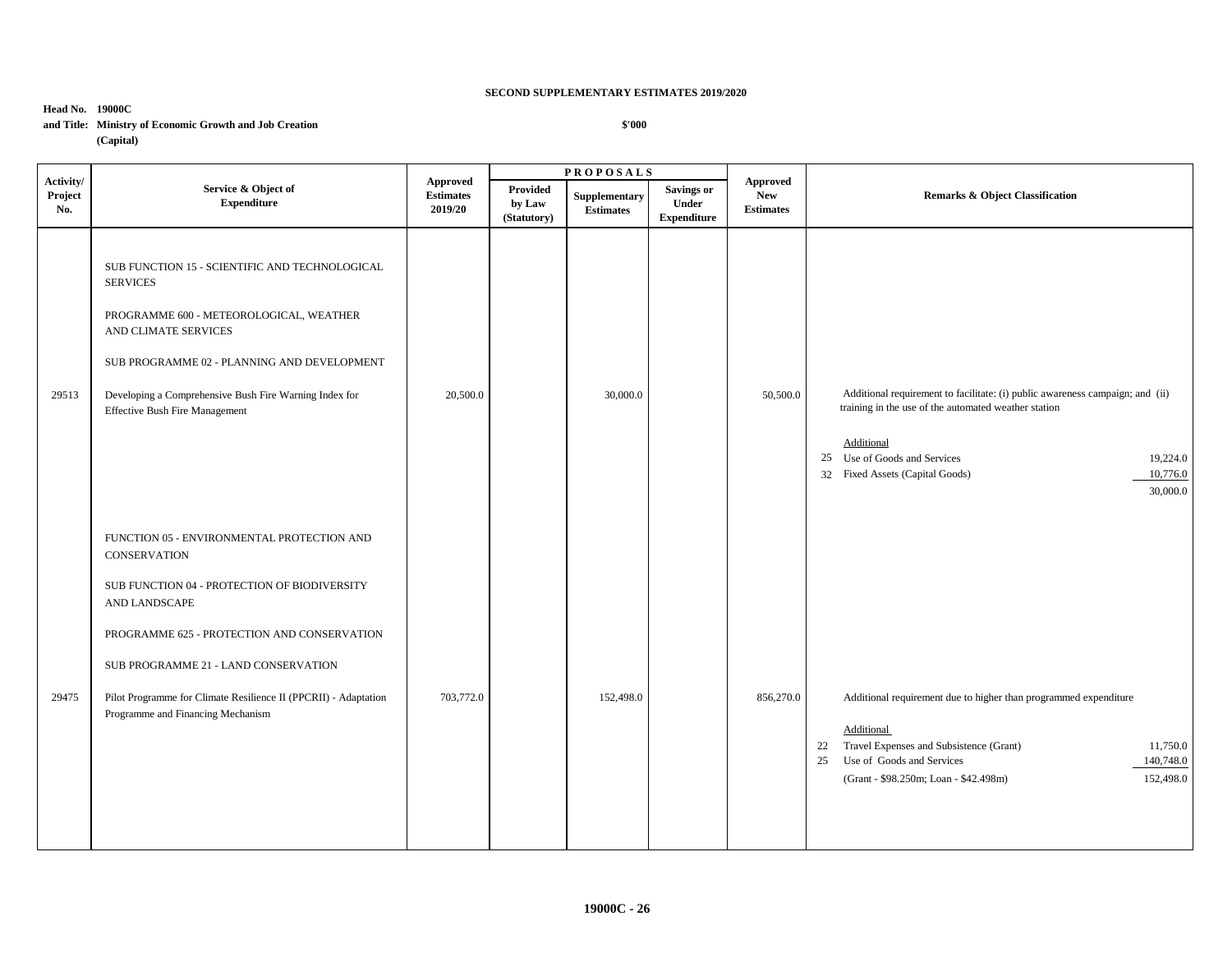**\$'000**

**Head No. 19000C**

## **and Title: Ministry of Economic Growth and Job Creation**

**(Capital)**

**P R O P O S A L S Activity/ Project No. Service & Object of Expenditure Approved Estimates 2019/20 Approved New Estimates**  Provided Supplementary Savings or New New Remarks & Object Classification **by Law (Statutory) Supplementary Estimates Savings or Under Expenditure**  SUB PROGRAMME 23 - ENVIRONMENTAL MANAGEMENT 29408 Integrated Management of the Yallahs/Hope River Watershed 119,013.0 152,498.0 152,498.0 271,511.0 Additional requirement due to higher than programmed expenditure Management Area **Additional** 22 Travel Expenses and Subsistence (GOJ) 12,131.0 25 Use of Goods and Services 137,767.0 (GOJ - \$17.900m; GEF-Grant - \$119.867m) 32 Fixed Assets (Capital Goods) (Grant) 2,600.0 152,498.0 29553 Ground Breaking: Jamaica's First Payments for Ecosystem 23,919.0 21,000.0 21,000.0 44,919.0 Additional requirement due to higher than programmed expenditure Services Scheme Additional 25 Use of Goods and Services 21,000.0 **TOTAL HEAD 19000C** 19,775,218.0 - 3,810,820.0 216,717.0 23,369,321.0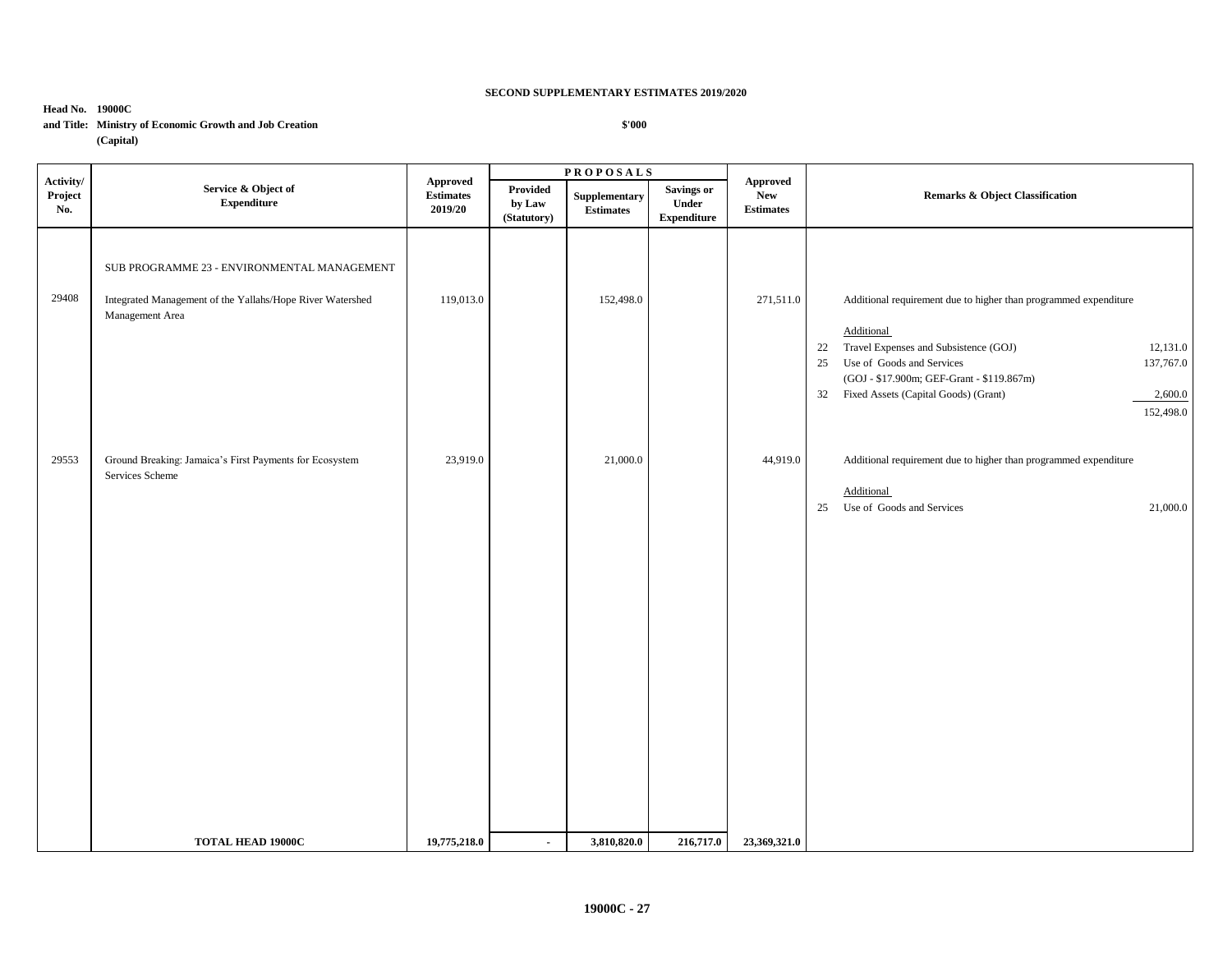#### **Head No. 20000**

#### **and Title: Ministry of Finance and the Public Service**

|                             |                                                                  |                                                |                                          | <b>PROPOSALS</b>                  |                                                         |                                                   |                                                                                                                       |
|-----------------------------|------------------------------------------------------------------|------------------------------------------------|------------------------------------------|-----------------------------------|---------------------------------------------------------|---------------------------------------------------|-----------------------------------------------------------------------------------------------------------------------|
| Activity/<br>Project<br>No. | Service & Object of<br><b>Expenditure</b>                        | <b>Approved</b><br><b>Estimates</b><br>2019/20 | <b>Provided</b><br>by Law<br>(Statutory) | Supplementary<br><b>Estimates</b> | <b>Savings or</b><br><b>Under</b><br><b>Expenditure</b> | <b>Approved</b><br><b>New</b><br><b>Estimates</b> | <b>Remarks &amp; Object Classification</b>                                                                            |
|                             | FUNCTION 01 - GENERAL PUBLIC SERVICES                            |                                                |                                          |                                   |                                                         |                                                   |                                                                                                                       |
|                             | SUB FUNCTION 02 - ECONOMIC AND FISCAL POLICIES<br>MANAGEMENT     |                                                |                                          |                                   |                                                         |                                                   |                                                                                                                       |
|                             | PROGRAMME 001 - EXECUTIVE DIRECTION AND<br><b>ADMINISTRATION</b> |                                                |                                          |                                   |                                                         |                                                   |                                                                                                                       |
|                             | SUB PROGRAMME 01 - CENTRAL ADMINISTRATION                        |                                                |                                          |                                   |                                                         |                                                   |                                                                                                                       |
| 10002                       | Financial Management and Accounting Services                     | 90,746.0                                       |                                          | 13,900.0                          |                                                         | 104,646.0                                         | Additional requirement due to honorarium exercise                                                                     |
|                             |                                                                  |                                                |                                          |                                   |                                                         |                                                   | Additional<br>Compensation of Employees<br>4,700.0<br>21<br>22 Travel Expenses and Subsistence<br>9,200.0<br>13,900.0 |
| 10003                       | Human Resource Management and Other Support Services             | 697,823.0                                      |                                          | 42,300.0                          |                                                         | 740,123.0                                         | Additional requirement to cover first payment for<br>new PBX system                                                   |
|                             |                                                                  |                                                |                                          |                                   |                                                         |                                                   | Additional<br>32 Fixed Assets (Capital Goods)<br>54,300.0                                                             |
|                             |                                                                  |                                                |                                          |                                   |                                                         |                                                   | Reduction<br>25 Use of Goods and Services<br>12,000.0                                                                 |
|                             |                                                                  |                                                |                                          |                                   |                                                         |                                                   | Net additional<br>42,300.0                                                                                            |
| 10005                       | Direction and Administration                                     | 28,862.0                                       |                                          | 2,480.0                           |                                                         | 31,342.0                                          | Additional requirement                                                                                                |
|                             |                                                                  |                                                |                                          |                                   |                                                         |                                                   | Additional<br>21 Compensation of Employees<br>1,800.0<br>22 Travel Expenses and Subsistence<br>680.0<br>2,480.0       |
| 10017                       | Capacity Development                                             | 51,300.0                                       |                                          | 767.0                             |                                                         | 52,067.0                                          | Additional requirement                                                                                                |
|                             |                                                                  |                                                |                                          |                                   |                                                         |                                                   | Additional<br>21 Compensation of Employees<br>612.0<br>22 Travel Expenses and Subsistence<br>155.0<br>767.0           |
| 11662                       | Public Relations and Communication                               | 55,617.0                                       |                                          | 4,750.0                           |                                                         | 60,367.0                                          | Additional requirement                                                                                                |
|                             |                                                                  |                                                |                                          |                                   |                                                         |                                                   | Additional<br>Travel Expenses and Subsistence<br>50.0<br>22<br>25 Use of Goods and Services<br>4,700.0<br>4,750.0     |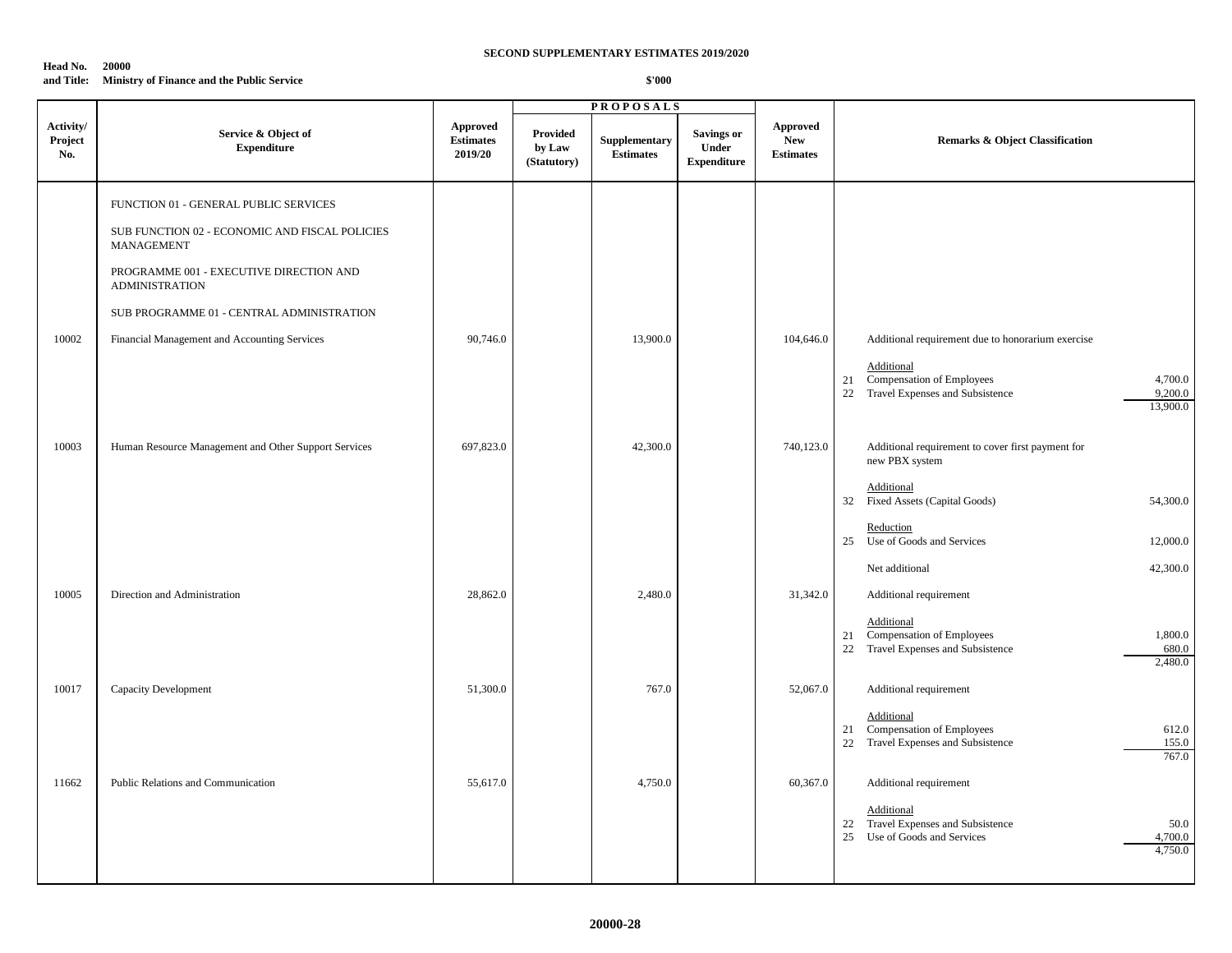#### **Head No. 20000**

### **and Title: Ministry of Finance and the Public Service**

|                             |                                                                   |                                                |                                          | <b>PROPOSALS</b>                  |                                           |                                                   |                                                                                                                                         |
|-----------------------------|-------------------------------------------------------------------|------------------------------------------------|------------------------------------------|-----------------------------------|-------------------------------------------|---------------------------------------------------|-----------------------------------------------------------------------------------------------------------------------------------------|
| Activity/<br>Project<br>No. | Service & Object of<br><b>Expenditure</b>                         | <b>Approved</b><br><b>Estimates</b><br>2019/20 | <b>Provided</b><br>by Law<br>(Statutory) | Supplementary<br><b>Estimates</b> | Savings or<br>Under<br><b>Expenditure</b> | <b>Approved</b><br><b>New</b><br><b>Estimates</b> | <b>Remarks &amp; Object Classification</b>                                                                                              |
|                             | SUB PROGRAMME 02 - POLICY, PLANNING AND<br>DEVELOPMENT            |                                                |                                          |                                   |                                           |                                                   |                                                                                                                                         |
| 10001                       | Direction and Management                                          | 527,621.0                                      |                                          | 44,119.0                          |                                           | 571,740.0                                         | Additional requirement                                                                                                                  |
|                             |                                                                   |                                                |                                          |                                   |                                           |                                                   | Additional<br>21 Compensation of Employees<br>1,300.0<br>Use of Goods and Services (Consultancy Services)<br>42,819.0<br>25<br>44,119.0 |
| 10004                       | <b>Legal Services</b>                                             | 18,347.0                                       |                                          | 1,785.0                           |                                           | 20,132.0                                          | Additional requirement                                                                                                                  |
|                             |                                                                   |                                                |                                          |                                   |                                           |                                                   | Additional<br>21 Compensation of Employees<br>1,660.0<br>Travel Expenses and Subsistence<br>22<br>125.0<br>1,785.0                      |
| 10279                       | Administration of Internal Audit                                  | 86,667.0                                       |                                          | 12,900.0                          |                                           | 99,567.0                                          | Additional requirement                                                                                                                  |
|                             |                                                                   |                                                |                                          |                                   |                                           |                                                   | Additional<br>22 Travel Expenses and Subsistence<br>12,900.0                                                                            |
|                             | PROGRAMME 132 - MACROFISCAL POLICY AND<br><b>MANAGEMENT</b>       |                                                |                                          |                                   |                                           |                                                   |                                                                                                                                         |
|                             | SUB PROGRAMME 20 - MACROFISCAL POLICY RESEARCH<br>AND DEVELOPMENT |                                                |                                          |                                   |                                           |                                                   |                                                                                                                                         |
| 10229                       | Macro Economic Planning Management                                | 8,454.0                                        |                                          | 3,970.0                           |                                           | 12,424.0                                          | Additional requirement                                                                                                                  |
|                             |                                                                   |                                                |                                          |                                   |                                           |                                                   | Additional<br>21 Compensation of Employees<br>3,970.0                                                                                   |
| 10662                       | <b>International Programme Management</b>                         | 34,628.0                                       |                                          | 7,320.0                           |                                           | 41,948.0                                          | Additional requirement                                                                                                                  |
|                             |                                                                   |                                                |                                          |                                   |                                           |                                                   | Additional<br>21 Compensation of Employees<br>3,970.0<br>22 Travel Expenses and Subsistence<br>3,350.0<br>7,320.0                       |
|                             | SUB PROGRAMME 21 - MACROFISCAL FORECASTING AND<br>MANAGEMENT      |                                                |                                          |                                   |                                           |                                                   |                                                                                                                                         |
| 10663                       | <b>Fiscal Policy Management</b>                                   | 38,768.0                                       |                                          | 400.0                             |                                           | 39,168.0                                          | Additional requirement                                                                                                                  |
|                             |                                                                   |                                                |                                          |                                   |                                           |                                                   | Additional<br>22 Travel Expenses and Subsistence<br>400.0                                                                               |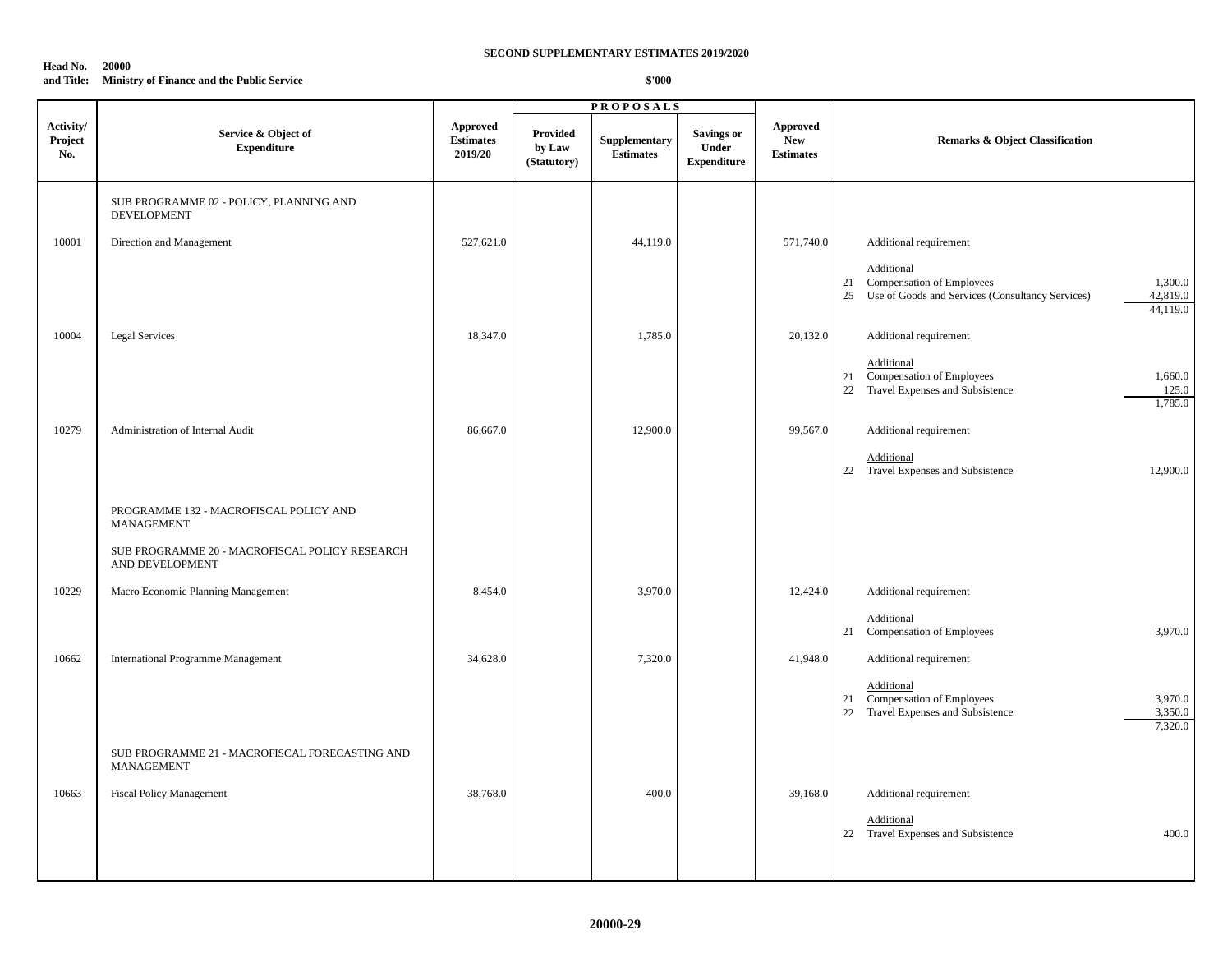#### **Head No. 20000**

#### **and Title: Ministry of Finance and the Public Service**

|                             |                                                                  |                                         |                                   | <b>PROPOSALS</b>           |                                                         |                                            |                                                             |
|-----------------------------|------------------------------------------------------------------|-----------------------------------------|-----------------------------------|----------------------------|---------------------------------------------------------|--------------------------------------------|-------------------------------------------------------------|
| Activity/<br>Project<br>No. | Service & Object of<br><b>Expenditure</b>                        | Approved<br><b>Estimates</b><br>2019/20 | Provided<br>by Law<br>(Statutory) | Supplementary<br>Estimates | <b>Savings or</b><br><b>Under</b><br><b>Expenditure</b> | Approved<br><b>New</b><br><b>Estimates</b> | <b>Remarks &amp; Object Classification</b>                  |
|                             | SUB PROGRAMME 22 - MANAGEMENT OF PUBLIC DEBT                     |                                         |                                   |                            |                                                         |                                            |                                                             |
| 10664                       | Debt Management                                                  | 186,121.0                               |                                   | 11,800.0                   |                                                         | 197,921.0                                  | Additional requirement                                      |
|                             |                                                                  |                                         |                                   |                            |                                                         |                                            | Additional                                                  |
|                             |                                                                  |                                         |                                   |                            |                                                         |                                            | 22 Travel Expenses and Subsistence<br>11,800.0              |
|                             | SUB PROGRAMME 24 - TAX POLICY RESEARCH AND<br><b>DEVELOPMENT</b> |                                         |                                   |                            |                                                         |                                            |                                                             |
| 10235                       | <b>Taxation Policy Support</b>                                   | 71,741.0                                |                                   | 3,600.0                    |                                                         | 75,341.0                                   | Additional requirement                                      |
|                             |                                                                  |                                         |                                   |                            |                                                         |                                            | Additional                                                  |
|                             |                                                                  |                                         |                                   |                            |                                                         |                                            | 22 Travel Expenses and Subsistence<br>3,600.0               |
|                             | SUB PROGRAMME 25 - FINANCIAL SECTOR PROTECTION<br>AND INTEGRITY  |                                         |                                   |                            |                                                         |                                            |                                                             |
| 10005                       | Direction and Administration                                     | 47,460.0                                |                                   | 800.0                      |                                                         | 48,260.0                                   | Additional requirement                                      |
|                             |                                                                  |                                         |                                   |                            |                                                         |                                            | Additional<br>22 Travel Expenses and Subsistence<br>800.0   |
|                             |                                                                  |                                         |                                   |                            |                                                         |                                            |                                                             |
| 10236                       | Financial Investigations                                         | 351,985.0                               |                                   | 2,800.0                    |                                                         | 354,785.0                                  | Additional requirement                                      |
|                             |                                                                  |                                         |                                   |                            |                                                         |                                            | Additional<br>22 Travel Expenses and Subsistence<br>2,800.0 |
|                             |                                                                  |                                         |                                   |                            |                                                         |                                            |                                                             |
|                             | SUB PROGRAMME 26 - FINANCIAL SECTOR POLICY<br>DEVELOPMENT        |                                         |                                   |                            |                                                         |                                            |                                                             |
| 10005                       | Direction and Administration                                     | 41,270.0                                |                                   |                            | 10,200.0                                                | 31,070.0                                   | Revised requirement                                         |
|                             |                                                                  |                                         |                                   |                            |                                                         |                                            | Reduction<br>Use of Goods and Services<br>11,000.0<br>25    |
|                             |                                                                  |                                         |                                   |                            |                                                         |                                            | Additional<br>22 Travel Expenses and Subsistence<br>800.0   |
|                             |                                                                  |                                         |                                   |                            |                                                         |                                            | 10,200.0<br>Net reduction                                   |
|                             |                                                                  |                                         |                                   |                            |                                                         |                                            |                                                             |
|                             |                                                                  |                                         |                                   |                            |                                                         |                                            |                                                             |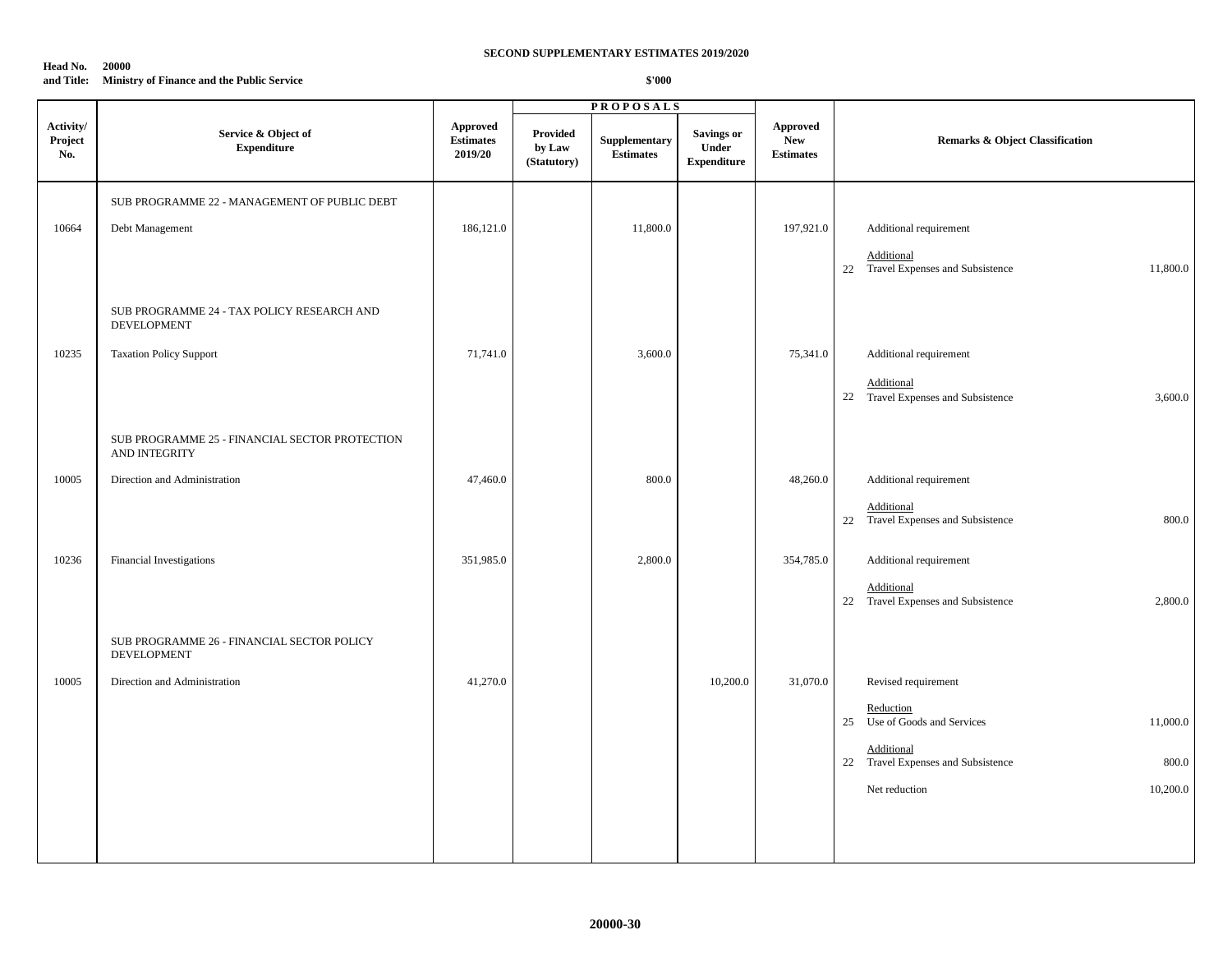#### **Head No. 20000**

### **and Title: Ministry of Finance and the Public Service**

|                             |                                                               |                                         |                                   | <b>PROPOSALS</b>                                                   |                                                         |                                            |                                                                                                                                                                                                                                                                                                                                                                                                                                                         |
|-----------------------------|---------------------------------------------------------------|-----------------------------------------|-----------------------------------|--------------------------------------------------------------------|---------------------------------------------------------|--------------------------------------------|---------------------------------------------------------------------------------------------------------------------------------------------------------------------------------------------------------------------------------------------------------------------------------------------------------------------------------------------------------------------------------------------------------------------------------------------------------|
| Activity/<br>Project<br>No. | Service & Object of<br><b>Expenditure</b>                     | Approved<br><b>Estimates</b><br>2019/20 | Provided<br>by Law<br>(Statutory) | Supplementary<br>$\begin{array}{c} \textbf{Estimates} \end{array}$ | <b>Savings or</b><br><b>Under</b><br><b>Expenditure</b> | Approved<br><b>New</b><br><b>Estimates</b> | <b>Remarks &amp; Object Classification</b>                                                                                                                                                                                                                                                                                                                                                                                                              |
|                             | PROGRAMME 137 - MANAGEMENT OF PUBLIC FINANCES                 |                                         |                                   |                                                                    |                                                         |                                            |                                                                                                                                                                                                                                                                                                                                                                                                                                                         |
|                             | SUB PROGRAMME 21 - POLICY AND REGULATORY<br><b>FRAMEWORKS</b> |                                         |                                   |                                                                    |                                                         |                                            |                                                                                                                                                                                                                                                                                                                                                                                                                                                         |
| 10005                       | Direction and Administration                                  | 219,179.0                               |                                   |                                                                    | $\sim$                                                  | 219,179.0                                  | Revised requirement                                                                                                                                                                                                                                                                                                                                                                                                                                     |
|                             |                                                               |                                         |                                   |                                                                    |                                                         |                                            | Reduction<br>Use of Goods and Services<br>4,000.0<br>25                                                                                                                                                                                                                                                                                                                                                                                                 |
|                             |                                                               |                                         |                                   |                                                                    |                                                         |                                            | Additional<br><b>Fixed Assets (Capital Goods)</b><br>32<br>4,000.0                                                                                                                                                                                                                                                                                                                                                                                      |
|                             |                                                               |                                         |                                   |                                                                    |                                                         |                                            | Net reduction<br>$\sim$                                                                                                                                                                                                                                                                                                                                                                                                                                 |
|                             | SUB PROGRAMME 25 - CENTRAL FISCAL SUPPORT                     |                                         |                                   |                                                                    |                                                         |                                            |                                                                                                                                                                                                                                                                                                                                                                                                                                                         |
| 10007                       | Payment of Membership Fees and Contributions                  | 992,864.0                               |                                   | 208,000.0                                                          |                                                         | 1,200,864.0                                | Additional requirement for payment of membership fees<br>to Caribbean Development Bank (CDB)                                                                                                                                                                                                                                                                                                                                                            |
|                             |                                                               |                                         |                                   |                                                                    |                                                         |                                            | Additional<br>Grants, Contributions and Subsidies<br>208,000.0<br>27                                                                                                                                                                                                                                                                                                                                                                                    |
| 10099                       | <b>Undistributed Allocation</b>                               | 36,255,379.0                            |                                   |                                                                    | 36,255,379.0                                            | $\overline{\phantom{a}}$                   | Revised requirement                                                                                                                                                                                                                                                                                                                                                                                                                                     |
|                             |                                                               |                                         |                                   |                                                                    |                                                         |                                            | Reduction<br>Unclassified<br>99<br>36,255,379.0                                                                                                                                                                                                                                                                                                                                                                                                         |
| 10205                       | Rehabilitation and Maintenance Works                          | 190,000.0                               |                                   | 142,000.0                                                          |                                                         | 332,000.0                                  | Additional requirement for renovation of Jamaica<br>Conference Centre                                                                                                                                                                                                                                                                                                                                                                                   |
|                             |                                                               |                                         |                                   |                                                                    |                                                         |                                            | Additional<br>Grants, Contributions and Subsidies<br>142,000.0<br>27                                                                                                                                                                                                                                                                                                                                                                                    |
| 10660                       | Settlement of Obligations to Public Bodies                    | 4,878,627.0                             |                                   | 14,049,441.0                                                       |                                                         | 18,928,068.0                               | Additional requirement for settlement of the following:<br>(i) Petro Caribe obligations (South Jamaica Power Co.)<br>489,682.0<br>(ii) Loan to Petrojam<br>6,135,494.0<br>3,699,265.0<br>(iii) Other Loans/Equity<br>2,725,000.0<br>(iv) Development Bank of Jamaica (DBJ) - Includes<br>\$5.000M for the Boosting Innovation, Growth and<br>Entrepreneurship Ecosystems (BIGEE) Programme<br>(v) National Housing Trust<br>1,000,000.0<br>14,049,441.0 |
|                             |                                                               |                                         |                                   |                                                                    |                                                         |                                            | Additional<br>Compensation of Employees<br>1,000,000.0<br>21<br>Grants, Contributions and Subsidies<br>27<br>13,049,441.0<br>14,049,441.0                                                                                                                                                                                                                                                                                                               |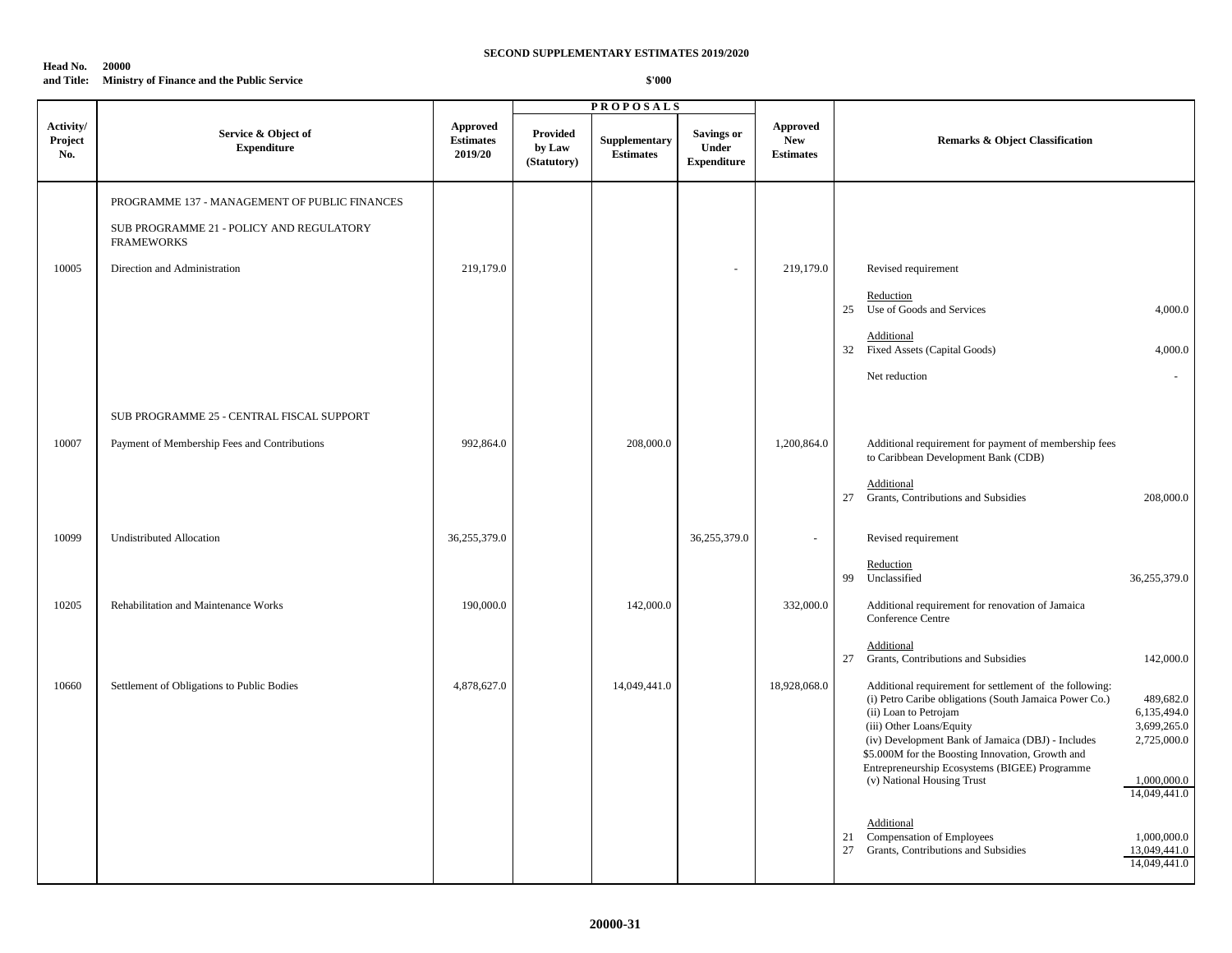#### **Head No. 20000**

#### **and Title: Ministry of Finance and the Public Service**

|                             |                                                                        |                                                |                                   | <b>PROPOSALS</b>                  |                                                  |                                                   |                                                                                                                                                                                |  |
|-----------------------------|------------------------------------------------------------------------|------------------------------------------------|-----------------------------------|-----------------------------------|--------------------------------------------------|---------------------------------------------------|--------------------------------------------------------------------------------------------------------------------------------------------------------------------------------|--|
| Activity/<br>Project<br>No. | Service & Object of<br><b>Expenditure</b>                              | <b>Approved</b><br><b>Estimates</b><br>2019/20 | Provided<br>by Law<br>(Statutory) | Supplementary<br><b>Estimates</b> | <b>Savings or</b><br>Under<br><b>Expenditure</b> | <b>Approved</b><br><b>New</b><br><b>Estimates</b> | <b>Remarks &amp; Object Classification</b>                                                                                                                                     |  |
| 10882                       | Support to Public Bodies                                               | 3,363,509.0                                    |                                   | 200,000.0                         |                                                  | 3,563,509.0                                       | Additional requirement for Research and Development in Public<br>Universities                                                                                                  |  |
|                             |                                                                        |                                                |                                   |                                   |                                                  |                                                   | Additional<br>27 Grants, Contributions and Subsidies<br>200,000.0                                                                                                              |  |
| 12721                       | <b>Bank of Jamaica Losses</b>                                          | $\sim$                                         |                                   | 22,473,449.0                      |                                                  | 22,473,449.0                                      | Additional requirement                                                                                                                                                         |  |
|                             |                                                                        |                                                |                                   |                                   |                                                  |                                                   | Additional<br>Grants, Contributions and Subsidies<br>22,473,449.0<br>27                                                                                                        |  |
|                             | SUB FUNCTION 03 - PERSONNEL MANAGEMENT                                 |                                                |                                   |                                   |                                                  |                                                   |                                                                                                                                                                                |  |
|                             | PROGRAMME 138 - PUBLIC SERVICE MANAGEMENT AND<br><b>ADMINISTRATION</b> |                                                |                                   |                                   |                                                  |                                                   |                                                                                                                                                                                |  |
|                             | SUB PROGRAMME 20 - PENSIONS ADMINISTRATION                             |                                                |                                   |                                   |                                                  |                                                   |                                                                                                                                                                                |  |
| 10005                       | Direction and Administration                                           | 151,167.0                                      |                                   | 11,200.0                          |                                                  | 162,367.0                                         | Additional requirement                                                                                                                                                         |  |
|                             |                                                                        |                                                |                                   |                                   |                                                  |                                                   | Additional<br>21 Compensation of Employees<br>10,400.0<br>22 Travel Expenses and Subsistence<br>800.0<br>11,200.0                                                              |  |
|                             | SUB PROGRAMME 21 - HUMAN CAPITAL DEVELOPMENT                           |                                                |                                   |                                   |                                                  |                                                   |                                                                                                                                                                                |  |
| 10303                       | Scholarships and Tuition Assistance                                    | 103,500.0                                      |                                   | 16,600.0                          |                                                  | 120,100.0                                         | Additional requirement due to Foreign Exchange Losses                                                                                                                          |  |
|                             |                                                                        |                                                |                                   |                                   |                                                  |                                                   | Additional<br>29 Awards and Social Assistance<br>16,600.0                                                                                                                      |  |
| 10340                       | General Training and Development for the Public Sector                 | 309,466.0                                      |                                   | 35,860.0                          |                                                  | 345,326.0                                         | Additional requirement                                                                                                                                                         |  |
|                             |                                                                        |                                                |                                   |                                   |                                                  |                                                   | Additional<br>Compensation of Employees<br>3,600.0<br>21<br>22 Travel Expenses and Subsistence<br>2,500.0<br>27<br>Grants, Contributions and Subsidies<br>33,600.0<br>39,700.0 |  |
|                             |                                                                        |                                                |                                   |                                   |                                                  |                                                   | Reduction                                                                                                                                                                      |  |
|                             |                                                                        |                                                |                                   |                                   |                                                  |                                                   | 29 Awards and Social Assistance<br>3,840.0                                                                                                                                     |  |
|                             |                                                                        |                                                |                                   |                                   |                                                  |                                                   | 35,860.0<br>Net additional                                                                                                                                                     |  |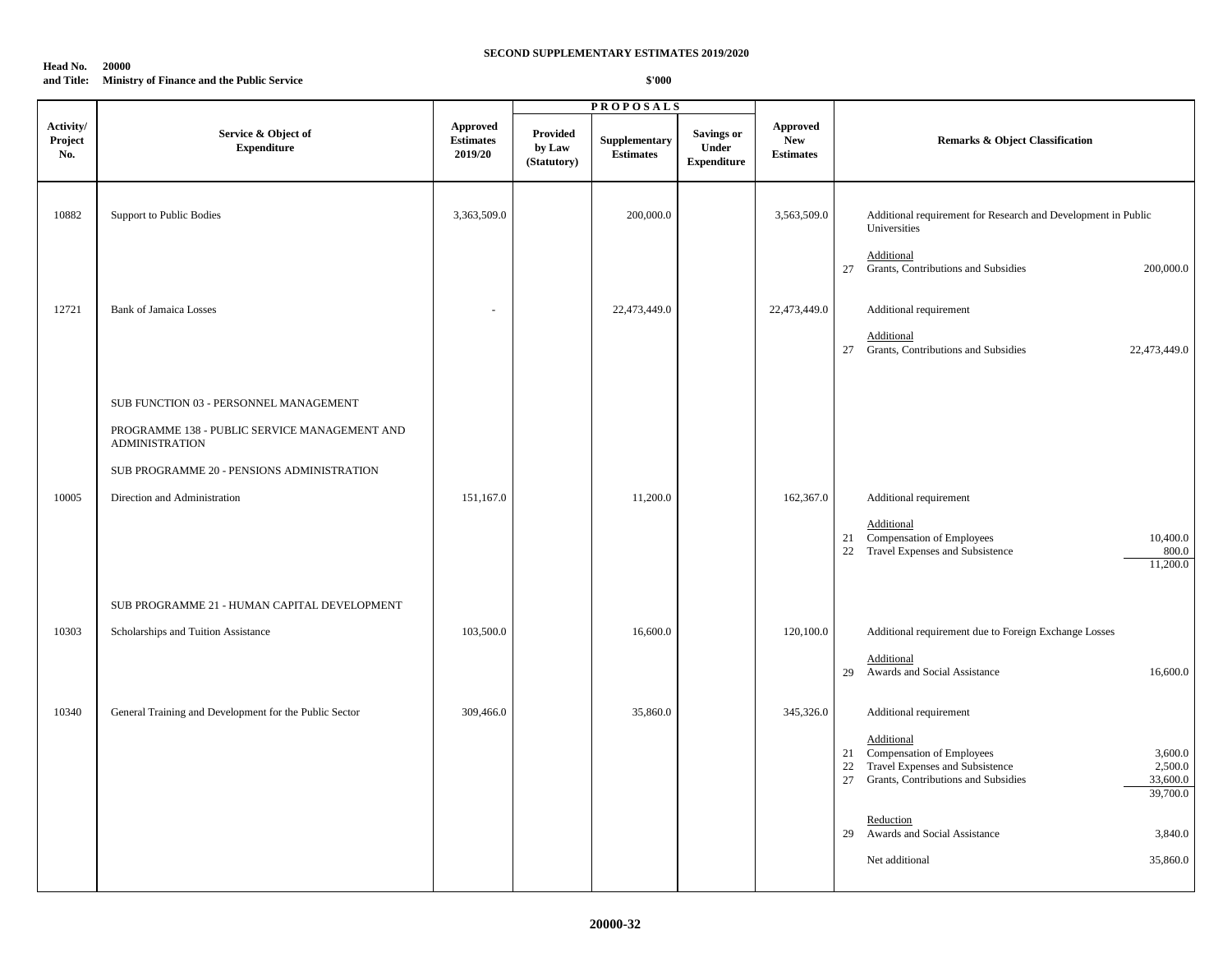#### **Head No. 20000**

### **and Title: Ministry of Finance and the Public Service**

|                             |                                                                        |                                         |                                   | <b>PROPOSALS</b>                                                                |                                                  |                                                   |                                                                                                                                  |
|-----------------------------|------------------------------------------------------------------------|-----------------------------------------|-----------------------------------|---------------------------------------------------------------------------------|--------------------------------------------------|---------------------------------------------------|----------------------------------------------------------------------------------------------------------------------------------|
| Activity/<br>Project<br>No. | Service & Object of<br><b>Expenditure</b>                              | Approved<br><b>Estimates</b><br>2019/20 | Provided<br>by Law<br>(Statutory) | Supplementary<br>$\label{1.1} \begin{array}{ll} \textbf{Estimates} \end{array}$ | Savings or<br><b>Under</b><br><b>Expenditure</b> | <b>Approved</b><br><b>New</b><br><b>Estimates</b> | <b>Remarks &amp; Object Classification</b>                                                                                       |
|                             | SUB PROGRAMME 22 - ESTABLISMENT, COMPENSATION AND<br><b>BENEFITS</b>   |                                         |                                   |                                                                                 |                                                  |                                                   |                                                                                                                                  |
| 11469                       | Compensation Management and Implementation                             | 281,140.0                               |                                   | 104,000.0                                                                       |                                                  | 385,140.0                                         | Additional requirement to facilitate the purchase of 3 Fleet buses<br>for the Government Employees Transportation Service (GETS) |
|                             |                                                                        |                                         |                                   |                                                                                 |                                                  |                                                   | Additional<br>32 Fixed Assets (Capital Goods)<br>104,000.0                                                                       |
| 11470                       | Public Service Management Analysis & Establishment                     | 190,509.0                               |                                   |                                                                                 | 22,000.0                                         | 168,509.0                                         | Revised requirement                                                                                                              |
|                             |                                                                        |                                         |                                   |                                                                                 |                                                  |                                                   | Reduction<br>21 Compensation of Employees<br>20,000.0<br>Use of Goods and Services<br>25<br>2,000.0<br>22,000.0                  |
|                             | SUB FUNCTION 05 - ECONOMIC PLANNING AND STATISTICAL<br><b>SERVICES</b> |                                         |                                   |                                                                                 |                                                  |                                                   |                                                                                                                                  |
|                             | PROGRAMME 142- INTEGRATED DEVELOPMENT PLANNING                         |                                         |                                   |                                                                                 |                                                  |                                                   |                                                                                                                                  |
|                             | SUB PROGRAMME 20 - SOCIO-ECONOMIC PLANNING                             |                                         |                                   |                                                                                 |                                                  |                                                   |                                                                                                                                  |
| 10005                       | Direction and Administration                                           | 426,427.0                               |                                   |                                                                                 | 9,900.0                                          | 416,527.0                                         | Revised requirement                                                                                                              |
|                             |                                                                        |                                         |                                   |                                                                                 |                                                  |                                                   | Reduction<br>25 Use of Goods and Services<br>9,900.0                                                                             |
| 11520                       | Information and Communication Technology Services                      | 84,820.0                                |                                   | 9,900.0                                                                         |                                                  | 94,720.0                                          | Additional requirement                                                                                                           |
|                             |                                                                        |                                         |                                   |                                                                                 |                                                  |                                                   | Additional<br>32 Fixed Assets (Capital Goods)<br>9,900.0                                                                         |
|                             | SUB PROGRAMME 21 - STATISTICAL SERVICES                                |                                         |                                   |                                                                                 |                                                  |                                                   |                                                                                                                                  |
| 10005                       | Direction and Administration                                           | 1,045,011.0                             |                                   |                                                                                 | 2,500.0                                          | 1,042,511.0                                       | Revised requirement                                                                                                              |
|                             |                                                                        |                                         |                                   |                                                                                 |                                                  |                                                   | Reduction<br>25 Use of Goods and Services<br>2,500.0                                                                             |
| 10497                       | <b>Survey of Living Conditions</b>                                     | 8,407.0                                 |                                   | 2,500.0                                                                         |                                                  | 10,907.0                                          | Additional requirement                                                                                                           |
|                             |                                                                        |                                         |                                   |                                                                                 |                                                  |                                                   | Additional<br>21 Compensation of Employees<br>2,500.0                                                                            |
|                             |                                                                        |                                         |                                   |                                                                                 |                                                  |                                                   |                                                                                                                                  |
|                             | <b>GROSS TOTAL</b>                                                     |                                         |                                   |                                                                                 | 36,299,979.0                                     |                                                   |                                                                                                                                  |
|                             | <b>LESS APPROPRIATIONS-IN-AID</b>                                      | 59,815,709.0<br>48,435.0                | $\sim$<br>$\sim$                  | 37,406,641.0<br>$\sim$                                                          | $\sim$                                           | 60,922,371.0<br>48,435.0                          |                                                                                                                                  |
|                             | <b>TOTAL HEAD 20000</b>                                                | 59,767,274.0                            | $\sim$                            | 37,406,641.0                                                                    | 36,299,979.0                                     | 60,873,936.0                                      |                                                                                                                                  |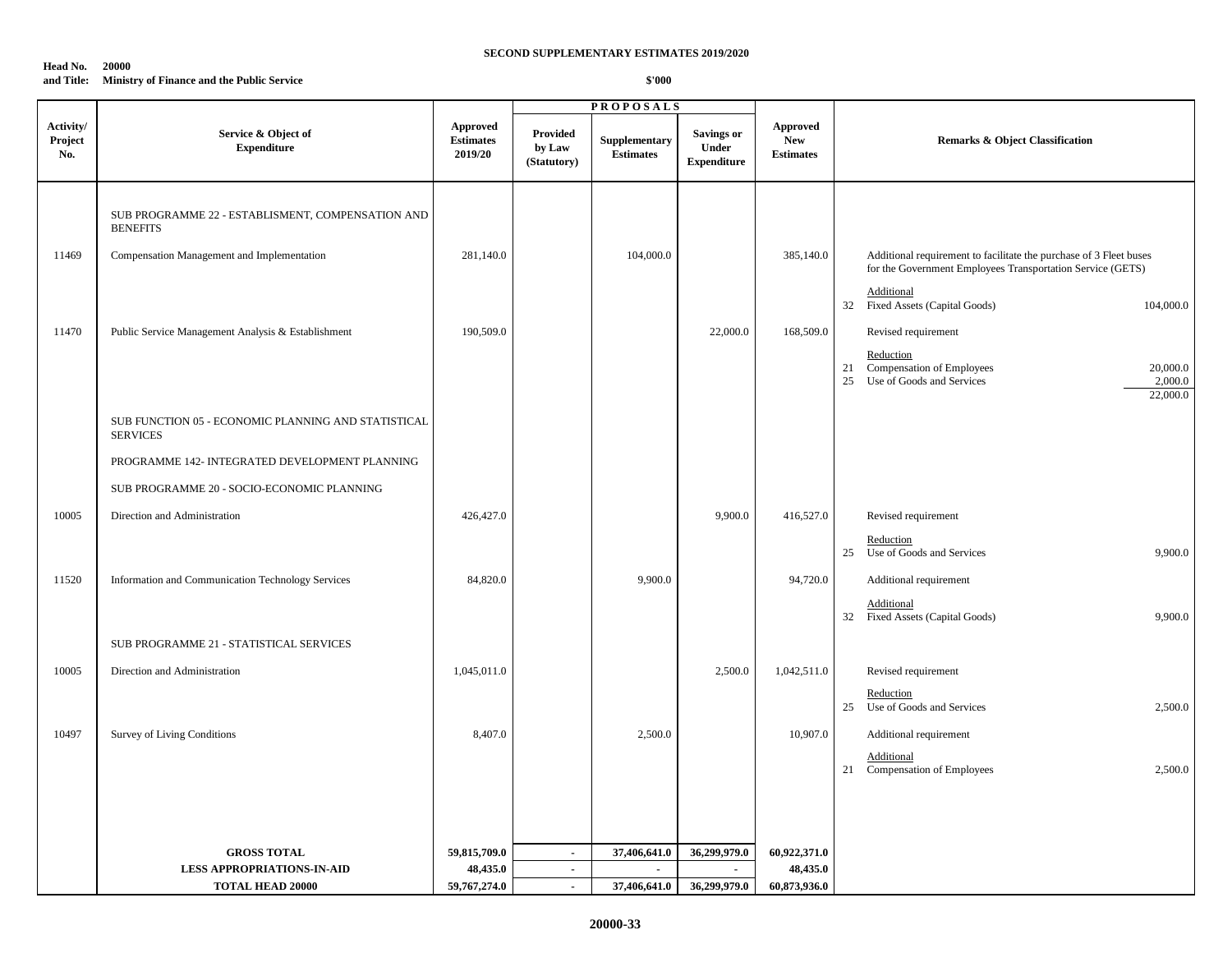#### **Head No. 20000C**

## **and Title: Ministry of Finance and the Public Service**

 **(Capital)**

|                             |                                                                                                                                                                                                                                              |                                                |                                          | <b>PROPOSALS</b>                  |                                                  |                                                          |                                                                                                                                                                                                                                                                                                         |
|-----------------------------|----------------------------------------------------------------------------------------------------------------------------------------------------------------------------------------------------------------------------------------------|------------------------------------------------|------------------------------------------|-----------------------------------|--------------------------------------------------|----------------------------------------------------------|---------------------------------------------------------------------------------------------------------------------------------------------------------------------------------------------------------------------------------------------------------------------------------------------------------|
| Activity/<br>Project<br>No. | Service & Object of<br><b>Expenditure</b>                                                                                                                                                                                                    | <b>Approved</b><br><b>Estimates</b><br>2019/20 | <b>Provided</b><br>by Law<br>(Statutory) | Supplementary<br><b>Estimates</b> | <b>Savings or</b><br>Under<br><b>Expenditure</b> | ${\Large\bf Approved}$<br><b>New</b><br><b>Estimates</b> | <b>Remarks &amp; Object Classification</b>                                                                                                                                                                                                                                                              |
|                             | FUNCTION 01 - GENERAL PUBLIC SERVICES<br>SUB FUNCTION 02 - ECONOMIC AND FISCAL POLICIES<br><b>MANAGEMENT</b><br>PROGRAMME 137 - MANAGEMENT OF PUBLIC FINANCES                                                                                |                                                |                                          |                                   |                                                  |                                                          |                                                                                                                                                                                                                                                                                                         |
| 29463                       | SUB PROGRAMME 25 - CENTRAL FISCAL SUPPORT<br>Strategic Public Sector Transformation Project                                                                                                                                                  | 1,320,000                                      |                                          |                                   | 269,392.0                                        | 1,050,608.0                                              | Revised requirement due to lower than programmed<br>implementation<br>Reduction<br>25 Use of Goods and Services<br>(IBRD)<br>169,392.0<br>32 Fixed Assets (Capital Goods) (IBRD)<br>100,000.0<br>269,392.0                                                                                              |
| 29394                       | SUB FUNCTION 05 - ECONOMIC PLANNING AND STATISTICAL<br><b>SERVICES</b><br>PROGRAMME 142 - INTEGRATED DEVELOPMENT PLANNING<br>SUB PROGRAMME 20 - SOCIO-ECONOMIC PLANNING<br>PPCR Phase II - Improving Climate Data and Information Management | 379,180                                        |                                          |                                   | 186,000                                          | 193,180.0                                                | Revised requirement due to lower than programmed<br>implementation                                                                                                                                                                                                                                      |
| 29462                       | Jamaica Foundations for Competiveness and Growth                                                                                                                                                                                             | 1,750,000                                      |                                          |                                   | 758,614                                          | 991,386.0                                                | Reduction<br>32 Fixed Assets (Capital Goods) - (IBRD)<br>186,000.0<br>Revised requirement due to lower than programmed<br>implementation<br>Reduction<br>22 Travel Expenses and Subsistence (IBRD)<br>5,000.0<br>25 Use of Goods and Services<br>(IBRD)<br>511,026.0                                    |
| 29512                       | Technical Cooperation Facility VI (TCF VI)                                                                                                                                                                                                   | 60,144.0                                       |                                          | 6,632.0                           |                                                  | 66,776.0                                                 | 27 Grants, Contributions and Subsidies (IBRD)<br>50,474.0<br>32 Fixed Assets (Capital Goods)<br>(IBRD)<br>124,214.0<br>42 Loans<br>(IBRD)<br>67,900.0<br>758,614.0<br>Additional requirement due to higher than<br>programmed expenditure<br>Additional<br>25 Use of Goods and Services (EU)<br>6,632.0 |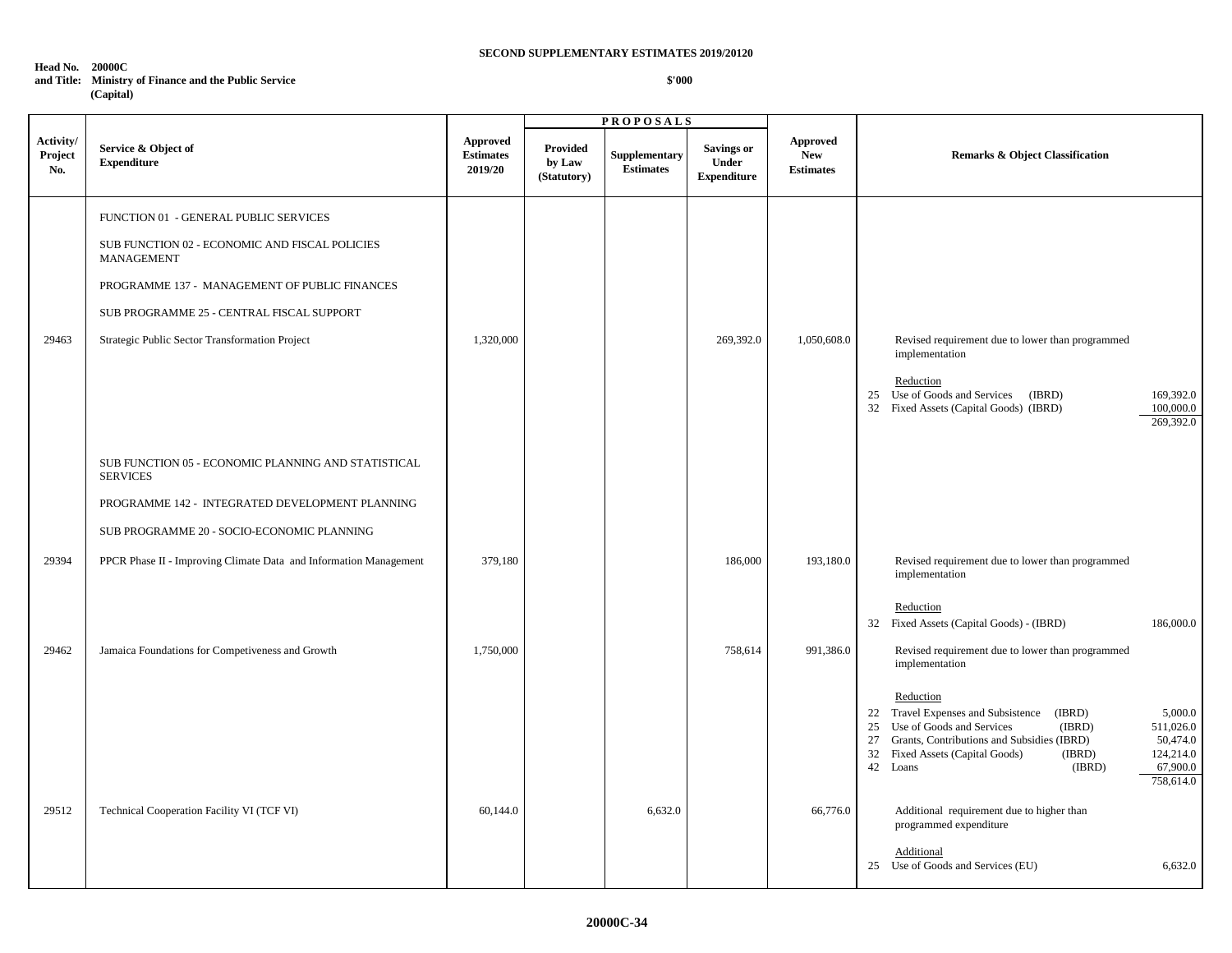#### **Head No. 20000C**

## **and Title: Ministry of Finance and the Public Service**

 **(Capital)**

|                             |                                                                                                                                                                                                                                                                                                                    |                                                |                                          | <b>PROPOSALS</b>                  |                                                  |                                                   |                                                                                                                                                                                                                                                       |
|-----------------------------|--------------------------------------------------------------------------------------------------------------------------------------------------------------------------------------------------------------------------------------------------------------------------------------------------------------------|------------------------------------------------|------------------------------------------|-----------------------------------|--------------------------------------------------|---------------------------------------------------|-------------------------------------------------------------------------------------------------------------------------------------------------------------------------------------------------------------------------------------------------------|
| Activity/<br>Project<br>No. | Service & Object of<br><b>Expenditure</b>                                                                                                                                                                                                                                                                          | <b>Approved</b><br><b>Estimates</b><br>2019/20 | <b>Provided</b><br>by Law<br>(Statutory) | Supplementary<br><b>Estimates</b> | <b>Savings or</b><br>Under<br><b>Expenditure</b> | <b>Approved</b><br><b>New</b><br><b>Estimates</b> | <b>Remarks &amp; Object Classification</b>                                                                                                                                                                                                            |
| 29536                       | SUB FUNCTION 99 - OTHER GENERAL PUBLIC SERVICES<br>PROGRAMME 137 - MANAGEMENT OF PUBLIC FINANCES<br>SUB PROGRAMME 25 - CENTRAL FISCAL SUPPORT<br>Public Sector Transformation Implementation Project                                                                                                               | 1,065,247.0                                    |                                          |                                   | 219,446.0                                        | 845,801.0                                         | Revised requirement due to lower than programmed<br>implementation<br>Reduction<br>25<br>Use of Goods and Services<br>221,446.0<br>IADB<br>$(\$219.446m)$<br>GOJ<br>(\$2.000m)<br>Additional<br>Utilities and Communication Services<br>24<br>2,000.0 |
| 29399                       | FUNCTION 05 - ENVIRONMENTAL PROTECTION AND<br><b>CONSERVATION</b><br>SUB FUNCTION 99 - OTHER ENVIRONMENTAL PROTECTION AND<br>CONSERVATION<br>PROGRAMME 142 - INTEGRATED DEVELOPMENT PLANNING<br>SUB PROGRAMME 20 - SOCIO-ECONOMIC PLANNING<br>Enhancing the Resilience of the Agriculture Sector and Coastal Areas | 203,286                                        |                                          |                                   | 151,914                                          | 51,372.0                                          | Net reduction<br>219,446.0<br>Revised requirement due to lower than programmed<br>implementation<br>Reduction<br>32 Fixed Assets (Capital Goods) (Adaptation Fund)<br>151,914.0                                                                       |
|                             | <b>TOTAL HEAD 20000C</b>                                                                                                                                                                                                                                                                                           | 5,183,706.0                                    | $\blacksquare$                           | 6,632                             | 1,585,366                                        | 3,604,972.0                                       |                                                                                                                                                                                                                                                       |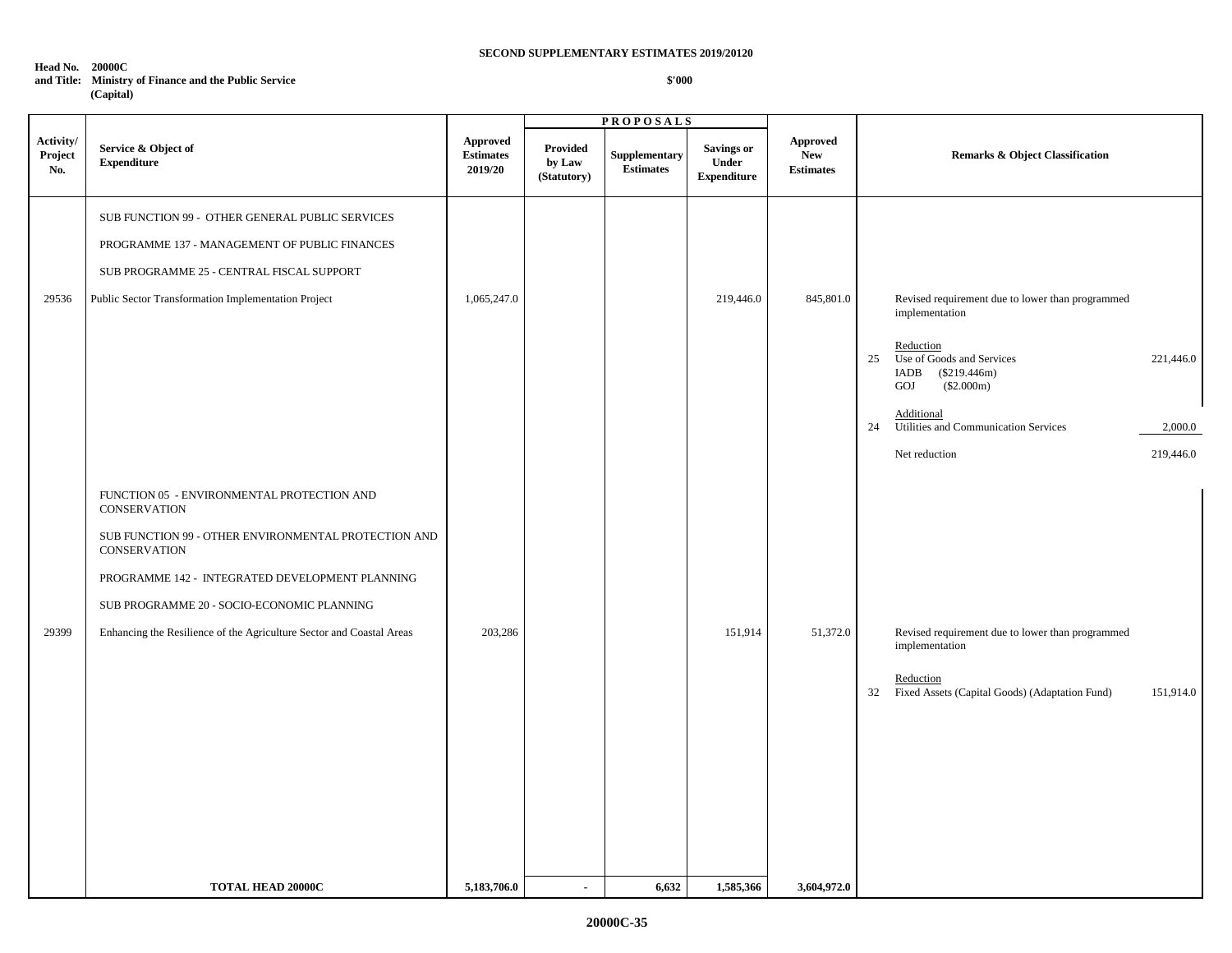**Head No. 20019**

#### **and Title: Pensions**

|                             |                                                                  |                                                | <b>PROPOSALS</b>                  |                                   |                                                  |                                                   |                                                                |  |
|-----------------------------|------------------------------------------------------------------|------------------------------------------------|-----------------------------------|-----------------------------------|--------------------------------------------------|---------------------------------------------------|----------------------------------------------------------------|--|
| Activity/<br>Project<br>No. | Service & Object of<br><b>Expenditure</b>                        | <b>Approved</b><br><b>Estimates</b><br>2019/20 | Provided<br>by Law<br>(Statutory) | Supplementary<br><b>Estimates</b> | <b>Savings or</b><br>Under<br><b>Expenditure</b> | <b>Approved</b><br><b>New</b><br><b>Estimates</b> | <b>Remarks &amp; Object Classification</b>                     |  |
|                             | FUNCTION 01 - GENERAL PUBLIC SERVICES                            |                                                |                                   |                                   |                                                  |                                                   |                                                                |  |
|                             | SUB FUNCTION 99 - OTHER GENERAL PUBLIC SERVICES                  |                                                |                                   |                                   |                                                  |                                                   |                                                                |  |
|                             | PROGRAMME 136 - PENSIONS AND RETIREMENT BENEFITS                 |                                                |                                   |                                   |                                                  |                                                   |                                                                |  |
|                             | SUB PROGRAMME 21 - PUBLIC OFFICERS IN<br><b>GENERAL SERVICES</b> |                                                |                                   |                                   |                                                  |                                                   |                                                                |  |
| 10312                       | Public Officers Pensions, Monthly Allowances and Gratuities      | 13,805,618.0                                   | (3,625,373.0)                     |                                   |                                                  | 10,180,245.0                                      | Revised requirement                                            |  |
|                             |                                                                  |                                                |                                   |                                   |                                                  |                                                   | Reduction<br>28 Retirement Benefits (Statutory)<br>3,625,373.0 |  |
| 10313                       | Supplement to Pensions                                           | 7,686,475.0                                    |                                   | 773,000.0                         |                                                  | 8,459,475.0                                       | Additional requirement                                         |  |
|                             |                                                                  |                                                |                                   |                                   |                                                  |                                                   | Additional<br>28 Retirement Benefits (Recurrent)<br>773,000.0  |  |
|                             | SUB PROGRAMME 26 - WIDOWS/WIDOWERS AND ORPHANS                   |                                                |                                   |                                   |                                                  |                                                   |                                                                |  |
| 10330                       | Supplement to Widows/Widowers and Orphans Pension                | 105,577.0                                      |                                   | 627,000.0                         |                                                  | 732,577.0                                         | Additional requirement                                         |  |
|                             |                                                                  |                                                |                                   |                                   |                                                  |                                                   | Additional<br>28 Retirement Benefits (Statutory)<br>627,000.0  |  |
|                             |                                                                  |                                                |                                   |                                   |                                                  |                                                   |                                                                |  |
|                             |                                                                  |                                                |                                   |                                   |                                                  |                                                   |                                                                |  |
|                             |                                                                  |                                                |                                   |                                   |                                                  |                                                   |                                                                |  |
|                             |                                                                  |                                                |                                   |                                   |                                                  |                                                   |                                                                |  |
|                             |                                                                  |                                                |                                   |                                   |                                                  |                                                   |                                                                |  |
|                             |                                                                  |                                                |                                   |                                   |                                                  |                                                   |                                                                |  |
|                             | <b>TOTAL HEAD 20019</b>                                          | 38,635,629.0                                   | (3,625,373.0)                     | 1,400,000.0                       | $\blacksquare$                                   | 36,410,256.0                                      |                                                                |  |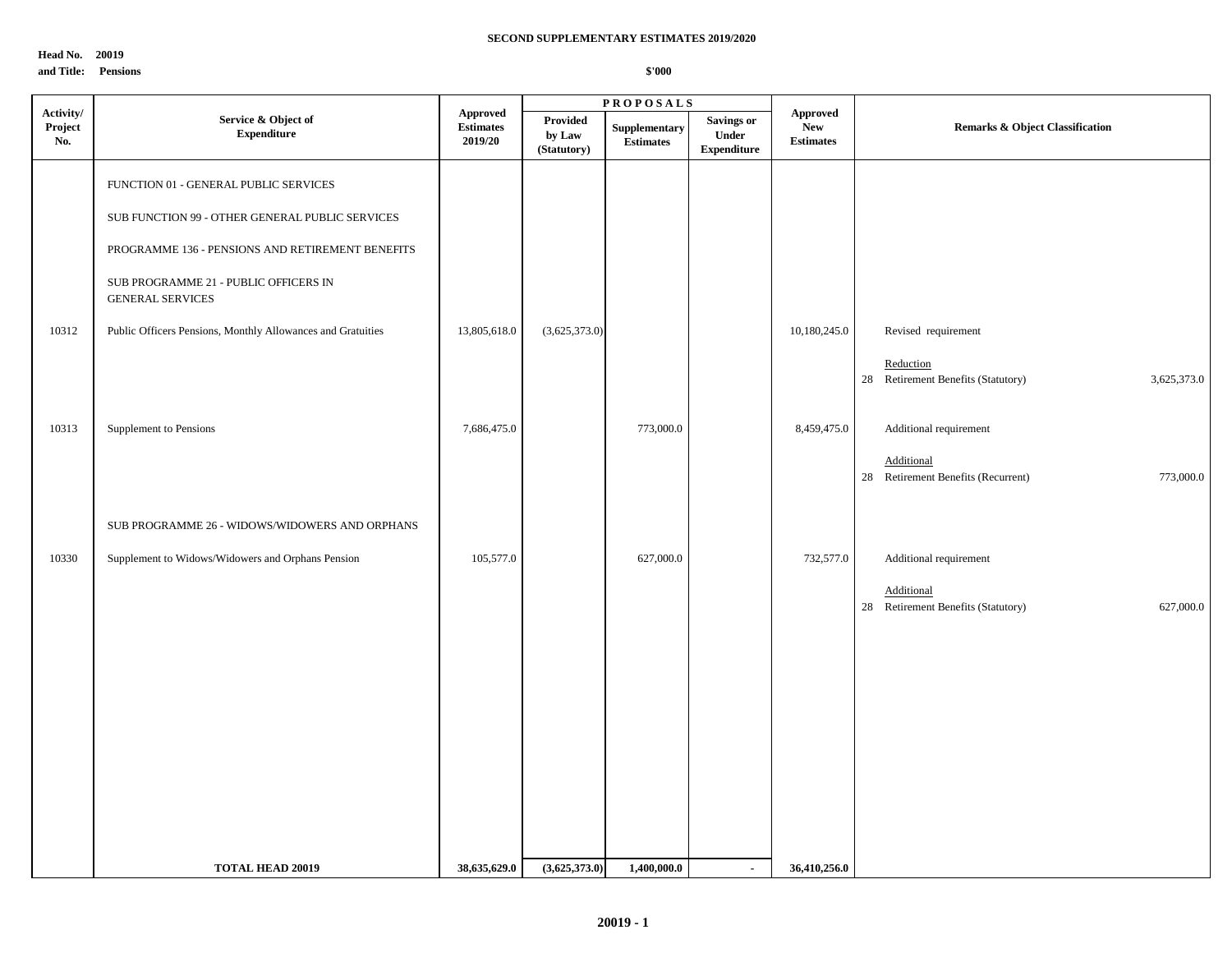**Head No. 26000**

**and Title: Ministry of National Security**

|                             |                                                                                                                                                                                                                         |                                                |                                                    | <b>PROPOSALS</b>                         |                                                  |                                                   |                                                                                                                                                                                                                                                                                                                                                                     |  |
|-----------------------------|-------------------------------------------------------------------------------------------------------------------------------------------------------------------------------------------------------------------------|------------------------------------------------|----------------------------------------------------|------------------------------------------|--------------------------------------------------|---------------------------------------------------|---------------------------------------------------------------------------------------------------------------------------------------------------------------------------------------------------------------------------------------------------------------------------------------------------------------------------------------------------------------------|--|
| Activity/<br>Project<br>No. | Service & Object of<br><b>Expenditure</b>                                                                                                                                                                               | <b>Approved</b><br><b>Estimates</b><br>2019/20 | <b>Provided</b><br>by Law<br>(Statutory)           | Supplementary<br><b>Estimates</b>        | <b>Savings or</b><br>Under<br><b>Expenditure</b> | <b>Approved</b><br><b>New</b><br><b>Estimates</b> | <b>Remarks &amp; Object Classification</b>                                                                                                                                                                                                                                                                                                                          |  |
| 10005                       | FUNCTION 02 - DEFENCE AFFAIRS AND SERVICES<br>SUB FUNCTION 01 - MILITARY DEFENCE<br>PROGRAMME 400 - DEFENSE FORCE SERVICES<br>SUB PROGRAMME 20 - MILITARY SERVICES<br>Direction and Administration                      | 23,940,784.0                                   |                                                    | 747,971.0                                |                                                  | 24,688,755.0                                      | Additional requirement to meet the following:<br>(i) Increased Recruitment<br>372,304.0<br>20,372.0<br>(ii) Education Increment Incentive<br>655,295.0<br>(iii) Continuation of the 5% Increase in Allowances<br>1,047,971.0<br>Additional<br>Compensation of Employees<br>1,047,971.0<br>21<br>Reduction<br>Grants, Contributions and Subsidies<br>27<br>300,000.0 |  |
| 10001                       | FUNCTION 03 - PUBLIC ORDER AND SAFETY<br>SUB FUNCTION 01 - POLICE SERVICES<br>PROGRAMME 001 - EXECUTIVE DIRECTION AND<br><b>ADMINISTRATION</b><br>SUB PROGRAMME 01 - CENTRAL ADMINISTRATION<br>Direction and Management | 398,430.0                                      |                                                    | 2,618.0                                  |                                                  | 401,048.0                                         | Net Additional<br>747,971.0<br>Additional requirement represents transfer from Head 28000 - Ministry<br>of Justice, for the Trafficking-In-Persons Programme<br>Additional<br>25<br>Use of Good and Services<br>2,618.0                                                                                                                                             |  |
|                             | <b>GROSS TOTAL HEAD</b><br><b>LESS APPROPRIATIONS-IN-AID</b><br><b>TOTAL HEAD 26000</b>                                                                                                                                 | 26,595,979.0<br>402,461.0<br>26,193,518.0      | $\blacksquare$<br>$\blacksquare$<br>$\blacksquare$ | 750,589.0<br>$\overline{a}$<br>750,589.0 | $\sim$<br>$\sim$<br>$\sim$                       | 27,346,568.0<br>402,461.0<br>26,944,107.0         |                                                                                                                                                                                                                                                                                                                                                                     |  |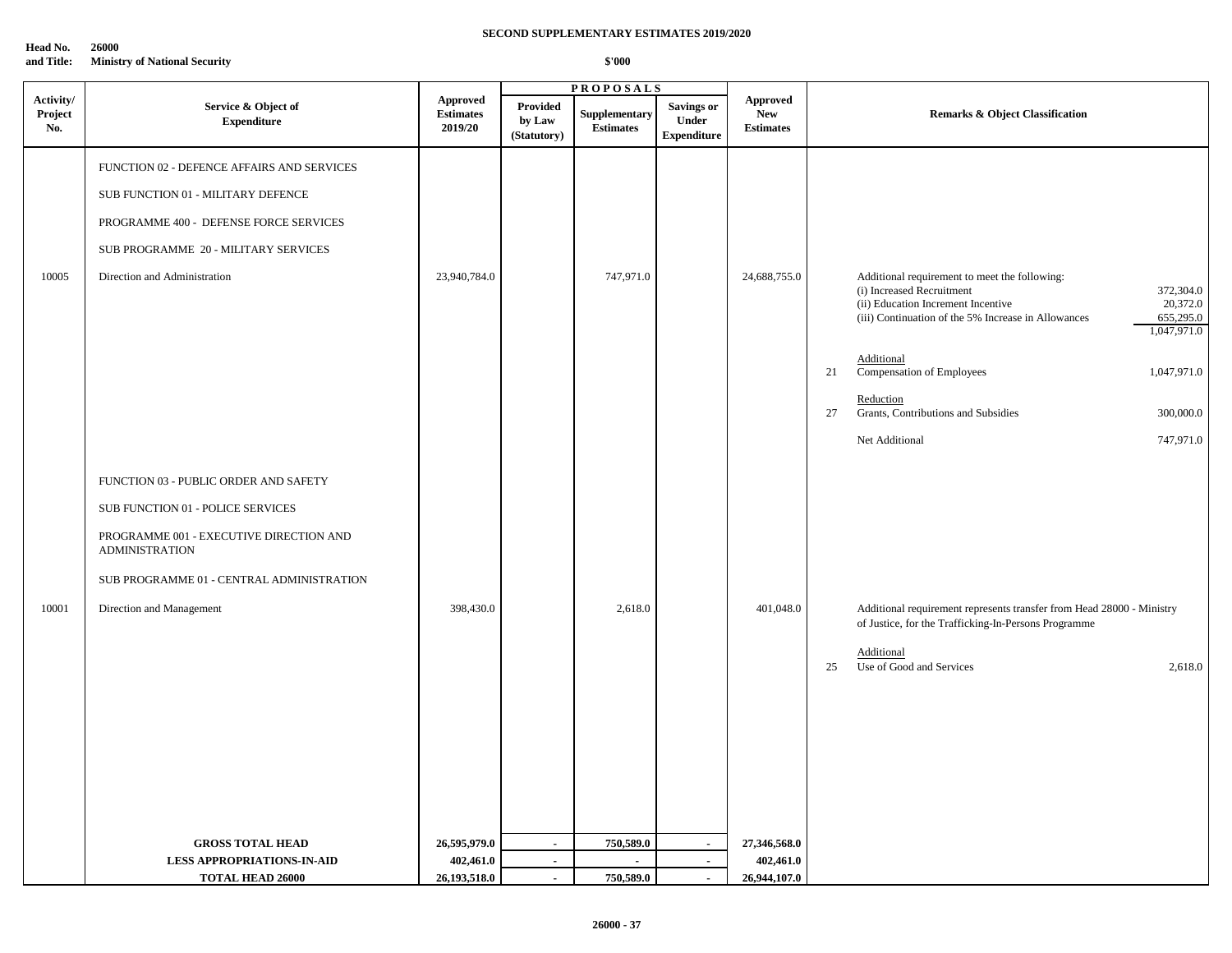**Head No. 26000C**

**and Title: Ministry of National Security (Capital)**

#### **\$'000 SECOND SUPPLEMENTARY ESTIMATES 2019/2020**

|                             |                                                                   |                                                | <b>PROPOSALS</b>                  |                                   |                                                  |                                                   |                                                                                                                                   |
|-----------------------------|-------------------------------------------------------------------|------------------------------------------------|-----------------------------------|-----------------------------------|--------------------------------------------------|---------------------------------------------------|-----------------------------------------------------------------------------------------------------------------------------------|
| Activity/<br>Project<br>No. | Service & Object of<br>${\bf Expenditure}$                        | <b>Approved</b><br><b>Estimates</b><br>2019/20 | Provided<br>by Law<br>(Statutory) | Supplementary<br><b>Estimates</b> | <b>Savings or</b><br>Under<br><b>Expenditure</b> | <b>Approved</b><br><b>New</b><br><b>Estimates</b> | <b>Remarks &amp; Object Classification</b>                                                                                        |
|                             | FUNCTION 03 - PUBLIC ORDER AND SAFETY                             |                                                |                                   |                                   |                                                  |                                                   |                                                                                                                                   |
|                             | SUB FUNCTION 01 - POLICE SERVICES                                 |                                                |                                   |                                   |                                                  |                                                   |                                                                                                                                   |
|                             | PROGRAMME 425 - MAINTENANCE OF LAW AND ORDER                      |                                                |                                   |                                   |                                                  |                                                   |                                                                                                                                   |
|                             | SUB PROGRAMME 27 - CRIME MANAGEMENT AND JUSTICE<br><b>SUPPORT</b> |                                                |                                   |                                   |                                                  |                                                   |                                                                                                                                   |
| 29453                       | Justice, Security, Accountability and Transparency Project (JSAT) | 304,778.0                                      |                                   |                                   | 191,100.0                                        | 113,678.0                                         | Revised requirement due to lower than programmed expenditure                                                                      |
|                             |                                                                   |                                                |                                   |                                   |                                                  |                                                   | Reduction<br>21 Compensation of Employees (EU)<br>2,000.0<br>32 Fixed Assets (Capital Goods) (EU)<br>234,520.0<br>236,520.0       |
|                             |                                                                   |                                                |                                   |                                   |                                                  |                                                   | Additional<br>25 Use of Good and Services (EU)<br>45,420.0                                                                        |
|                             |                                                                   |                                                |                                   |                                   |                                                  |                                                   | Net reduction<br>191,100.0                                                                                                        |
| 29538                       | Security Strengthening Project                                    | 389,754.0                                      |                                   |                                   | 168,775.0                                        | 220,979.0                                         | Revised requirement due to lower than programmed expenditure                                                                      |
|                             |                                                                   |                                                |                                   |                                   |                                                  |                                                   | Reduction<br>25 Use of Good and Services<br>(IADB)<br>88,775.0<br>80,000.0<br>32 Fixed Assets (Capital Goods) (IADB)<br>168,775.0 |
|                             |                                                                   |                                                |                                   |                                   |                                                  |                                                   |                                                                                                                                   |
|                             |                                                                   |                                                |                                   |                                   |                                                  |                                                   |                                                                                                                                   |
|                             |                                                                   |                                                |                                   |                                   |                                                  |                                                   |                                                                                                                                   |
|                             |                                                                   |                                                |                                   |                                   |                                                  |                                                   |                                                                                                                                   |
|                             |                                                                   |                                                |                                   |                                   |                                                  |                                                   |                                                                                                                                   |
|                             |                                                                   |                                                |                                   |                                   |                                                  |                                                   |                                                                                                                                   |
|                             | <b>GROSS TOTAL HEAD</b>                                           | 20,429,749.0                                   |                                   | $\sim$                            | 359,875.0                                        | 20,069,874.0                                      |                                                                                                                                   |
|                             | <b>LESS APPROPRIATIONS-IN-AID</b><br>TOTAL HEAD 26000C            | 200,000.0<br>20,229,749.0                      |                                   | $\blacksquare$<br>$\sim$          | $\mathbf{r}$<br>359,875.0                        | 200,000.0<br>19,869,874.0                         |                                                                                                                                   |
|                             |                                                                   |                                                |                                   |                                   |                                                  |                                                   |                                                                                                                                   |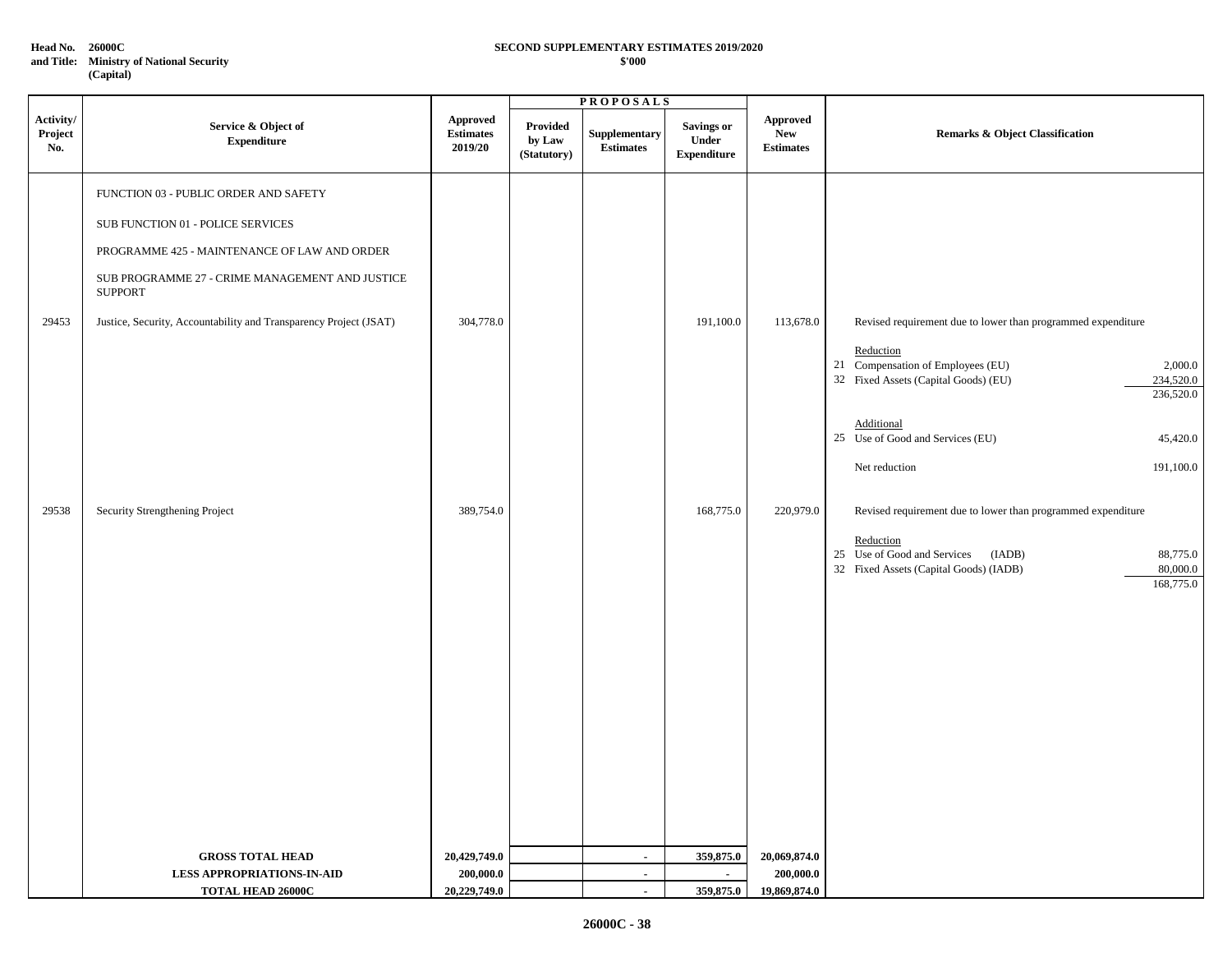**Head No. 26022**

# **and Title: Police Department**

# **SECOND SUPPLEMENTARY ESTIMATES 2019/2020**

|                             |                                                                            |                                                |                                   | <b>PROPOSALS</b>                  |                                                  |                                                   |                                                                                                                                                                                |
|-----------------------------|----------------------------------------------------------------------------|------------------------------------------------|-----------------------------------|-----------------------------------|--------------------------------------------------|---------------------------------------------------|--------------------------------------------------------------------------------------------------------------------------------------------------------------------------------|
| Activity/<br>Project<br>No. | Service & Object of<br><b>Expenditure</b>                                  | <b>Approved</b><br><b>Estimates</b><br>2019/20 | Provided<br>by Law<br>(Statutory) | Supplementary<br><b>Estimates</b> | <b>Savings or</b><br>Under<br><b>Expenditure</b> | <b>Approved</b><br><b>New</b><br><b>Estimates</b> | <b>Remarks &amp; Object Classification</b>                                                                                                                                     |
|                             | FUNCTION 03 - PUBLIC ORDER AND SAFETY<br>SUB FUNCTION 01 - POLICE SERVICES |                                                |                                   |                                   |                                                  |                                                   |                                                                                                                                                                                |
|                             | PROGRAMME 001 - EXECUTIVE DIRECTION AND ADMINISTRATION                     |                                                |                                   |                                   |                                                  |                                                   |                                                                                                                                                                                |
|                             | SUB PROGRAMME 01 - CENTRAL ADMINISTRATION                                  |                                                |                                   |                                   |                                                  |                                                   |                                                                                                                                                                                |
| 10001                       | Direction and Management                                                   | 615,698.0                                      |                                   | 226,965.0                         |                                                  | 842,663.0                                         | Additional requirement                                                                                                                                                         |
|                             |                                                                            |                                                |                                   |                                   |                                                  |                                                   | Additional<br>21 Compensation of Employees<br>53,965.0<br>Utilities and Communication Services<br>95,000.0<br>24<br>25 Use of Good and Services<br>78,000.0<br>226,965.0       |
| 10002                       | Financial Management and Accounting Services                               | 214,351.0                                      |                                   |                                   | 20,000.0                                         | 194,351.0                                         | Revised requirement                                                                                                                                                            |
|                             |                                                                            |                                                |                                   |                                   |                                                  |                                                   | Reduction<br>22 Travel Expenses and Subsistence<br>20,000.0                                                                                                                    |
| 10003                       | Human Resource Management and Other Support Services                       | 230,709.0                                      |                                   |                                   | 15,000.0                                         | 215,709.0                                         | <b>Revised Requirement</b>                                                                                                                                                     |
|                             |                                                                            |                                                |                                   |                                   |                                                  |                                                   | Reduction<br>22 Travel Expenses and Subsistence<br>15,000.0                                                                                                                    |
| 10005                       | Direction and Administration                                               | 1,337,472.0                                    |                                   | 145,000.0                         |                                                  | 1,482,472.0                                       | Additional requirement                                                                                                                                                         |
|                             |                                                                            |                                                |                                   |                                   |                                                  |                                                   | Additional<br>21 Compensation of Employees<br>50,000.0<br>Utilities and Communication Services<br>20,000.0<br>24<br>Use of Good and Services<br>75,000.0<br>25<br>145,000.0    |
| 10017                       | Capacity Development                                                       | 1,858,515.0                                    |                                   | 79,100.0                          |                                                  | 1,937,615.0                                       | Additional requirement                                                                                                                                                         |
|                             |                                                                            |                                                |                                   |                                   |                                                  |                                                   | Additional<br>21 Compensation of Employees<br>50,000.0<br>Rental of Property and Machinery<br>4,100.0<br>23<br>25,000.0<br>24 Utilities and Communication Services<br>79,100.0 |
| 10528                       | <b>Fixed Assets Acquisition</b>                                            | 278,300.0                                      |                                   | 135,000.0                         |                                                  | 413,300.0                                         | Additional requirement<br>Additional<br>32 Fixed Assets (Capital Goods)<br>135,000.0                                                                                           |
|                             |                                                                            |                                                |                                   |                                   |                                                  |                                                   |                                                                                                                                                                                |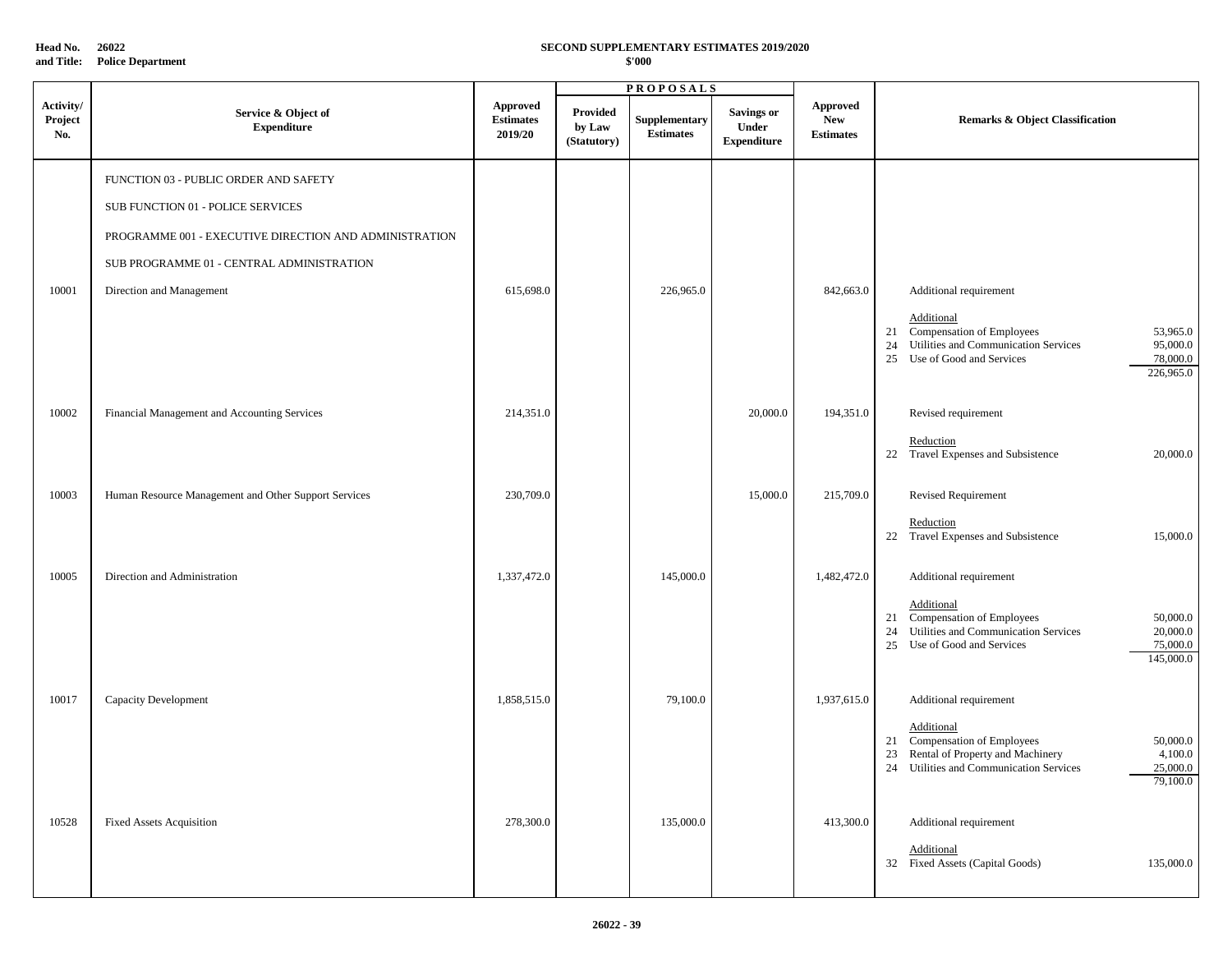**Head No. 26022 and Title: Police Department**

#### **SECOND SUPPLEMENTARY ESTIMATES 2019/2020 \$'000**

|                             |                                                                                     |                                                | <b>PROPOSALS</b>                  |                                   |                                                  |                                                   |                                                                                                                                    |
|-----------------------------|-------------------------------------------------------------------------------------|------------------------------------------------|-----------------------------------|-----------------------------------|--------------------------------------------------|---------------------------------------------------|------------------------------------------------------------------------------------------------------------------------------------|
| Activity/<br>Project<br>No. | Service & Object of<br><b>Expenditure</b>                                           | <b>Approved</b><br><b>Estimates</b><br>2019/20 | Provided<br>by Law<br>(Statutory) | Supplementary<br><b>Estimates</b> | <b>Savings or</b><br>Under<br><b>Expenditure</b> | <b>Approved</b><br><b>New</b><br><b>Estimates</b> | <b>Remarks &amp; Object Classification</b>                                                                                         |
| 10564                       | Inspections and Monitoring of Standards                                             | 776,051.0                                      |                                   | 38,987.0                          |                                                  | 815,038.0                                         | Additional requirement                                                                                                             |
|                             |                                                                                     |                                                |                                   |                                   |                                                  |                                                   | <b>Additional</b><br>Compensation of Employees<br>32,987.0<br>21<br>24 Utilities and Communication Services<br>6,000.0<br>38,987.0 |
| 11410                       | Maintenance of Telecommunication Equipments                                         | 157,484.0                                      |                                   | 20,000.0                          |                                                  | 177,484.0                                         | Additional requirement                                                                                                             |
|                             |                                                                                     |                                                |                                   |                                   |                                                  |                                                   | Additional<br>25 Use of Good and Services<br>20,000.0                                                                              |
| 11584                       | Purchase of Stores and Armoury                                                      | 454,458.0                                      |                                   | 28,807.0                          |                                                  | 483,265.0                                         | Additional requirement                                                                                                             |
|                             |                                                                                     |                                                |                                   |                                   |                                                  |                                                   | Additional<br>25 Use of Good and Services<br>28,807.0                                                                              |
| 11585                       | Detentions and Courts Services                                                      | 145,681.0                                      |                                   |                                   | 8,000.0                                          | 137,681.0                                         | Revised requirement                                                                                                                |
|                             |                                                                                     |                                                |                                   |                                   |                                                  |                                                   | Reduction<br>22 Travel Expenses and Subsistence<br>8,000.0                                                                         |
| 11592                       | Modernisation Initiatives and Special Projects                                      | 315,000.0                                      |                                   | 70,000.0                          |                                                  | 385,000.0                                         | Additional requirement                                                                                                             |
|                             |                                                                                     |                                                |                                   |                                   |                                                  |                                                   | Additional<br>32 Fixed Assets (Capital Goods)<br>70,000.0                                                                          |
|                             | PROGRAMME 420 - PUBLIC SAFETY AND INTERNAL SECURITY<br>(FORMERLY POLICE OPERATIONS) |                                                |                                   |                                   |                                                  |                                                   |                                                                                                                                    |
|                             | SUB PROGRAMME 21 - STRATEGIC POLICING (FORMERLY STRATEGIC<br>POLICE OPERATIONS)     |                                                |                                   |                                   |                                                  |                                                   |                                                                                                                                    |
| 11521                       | Community Safety and Security                                                       | 149,019.0                                      |                                   | 7,000.0                           |                                                  | 156,019.0                                         | Additional requirement                                                                                                             |
|                             |                                                                                     |                                                |                                   |                                   |                                                  |                                                   | Additional<br>21 Compensation of Employees<br>7,000.0                                                                              |
| 11530                       | <b>General Police Services</b>                                                      | 20,203,388.0                                   |                                   | 106,500.0                         |                                                  | 20,309,888.0                                      | Additional requirement                                                                                                             |
|                             |                                                                                     |                                                |                                   |                                   |                                                  |                                                   | Additional<br>22 Travel Expenses and Subsistence<br>25,000.0<br>24 Utilities and Communication Services<br>81,500.0<br>106,500.0   |
|                             |                                                                                     |                                                |                                   |                                   |                                                  |                                                   |                                                                                                                                    |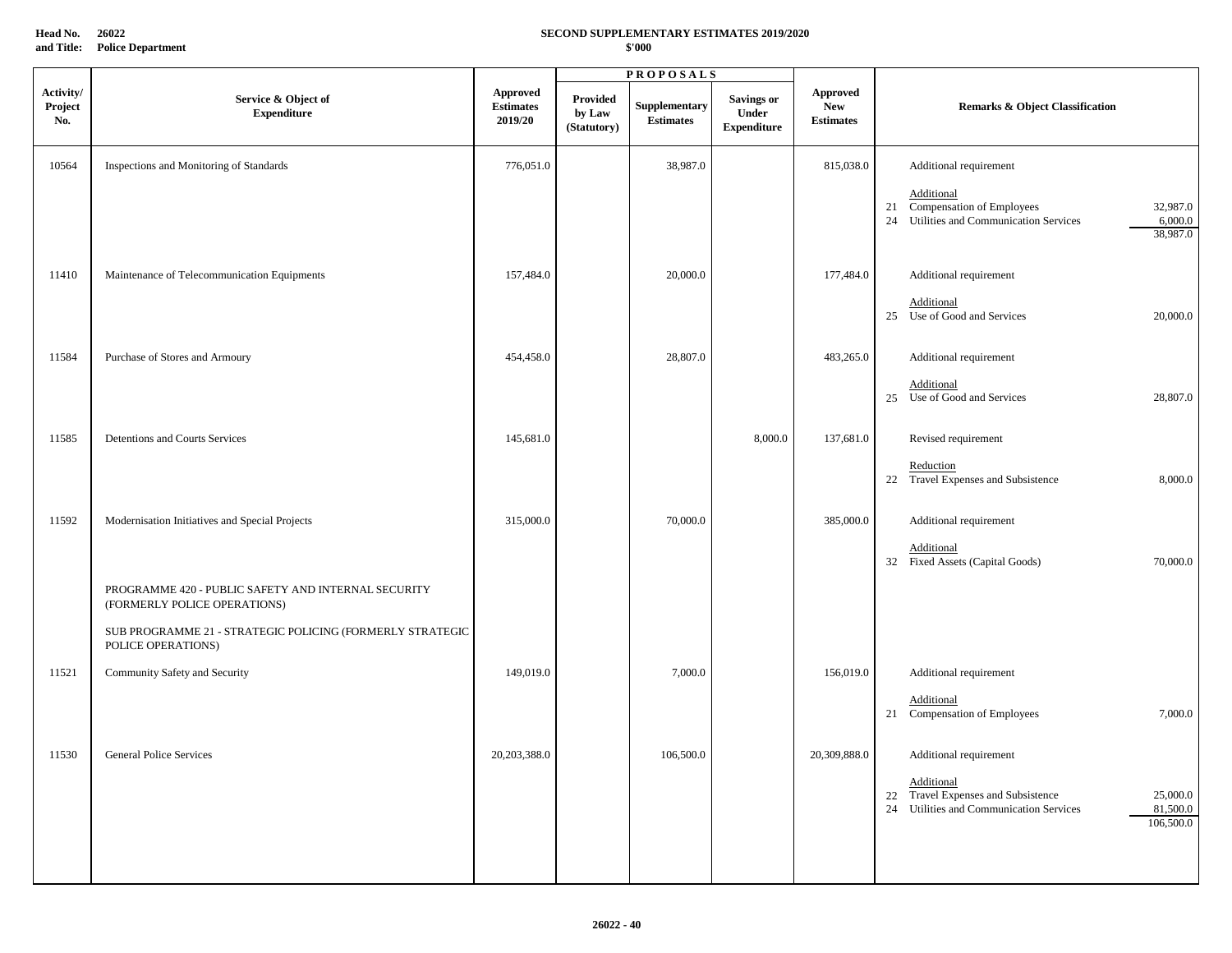**Head No. 26022 and Title: Police Department**

### **SECOND SUPPLEMENTARY ESTIMATES 2019/2020 \$'000**

|                             |                                                       |                                                |                                          | <b>PROPOSALS</b>                  |                                                  |                                                   |                                                                                                                                                                                    |  |
|-----------------------------|-------------------------------------------------------|------------------------------------------------|------------------------------------------|-----------------------------------|--------------------------------------------------|---------------------------------------------------|------------------------------------------------------------------------------------------------------------------------------------------------------------------------------------|--|
| Activity/<br>Project<br>No. | Service & Object of<br><b>Expenditure</b>             | <b>Approved</b><br><b>Estimates</b><br>2019/20 | <b>Provided</b><br>by Law<br>(Statutory) | Supplementary<br><b>Estimates</b> | <b>Savings or</b><br>Under<br><b>Expenditure</b> | <b>Approved</b><br><b>New</b><br><b>Estimates</b> | <b>Remarks &amp; Object Classification</b>                                                                                                                                         |  |
| 12507                       | Operations                                            | 3,016,102.0                                    |                                          | 72,711.0                          |                                                  | 3,088,813.0                                       | Additional requirement                                                                                                                                                             |  |
|                             |                                                       |                                                |                                          |                                   |                                                  |                                                   | Additional<br>Travel Expenses and Subsistence<br>145,676.0<br>22<br>Utilities and Communication Services<br>13,000.0<br>24<br>25 Use of Good and Services<br>25,000.0<br>183,676.0 |  |
|                             |                                                       |                                                |                                          |                                   |                                                  |                                                   | Reduction<br>21 Compensation of Employees<br>110,965.0                                                                                                                             |  |
|                             |                                                       |                                                |                                          |                                   |                                                  |                                                   | 72,711.0<br>Net additional                                                                                                                                                         |  |
|                             | SUB PROGRAMME 22 - ENFORCEMENT OF ROAD TRAFFIC SAFETY |                                                |                                          |                                   |                                                  |                                                   |                                                                                                                                                                                    |  |
| 10620                       | Traffic Management and Control                        | 1,502,570.0                                    |                                          | 38,500.0                          |                                                  | 1,541,070.0                                       | Additional requirement                                                                                                                                                             |  |
|                             |                                                       |                                                |                                          |                                   |                                                  |                                                   | Additional<br>Compensation of Employees<br>25,000.0<br>21<br>13,500.0<br>24 Utilities and Communication Services<br>38,500.0                                                       |  |
|                             | SUB PROGRAMME 23 - CRIME MANAGEMENT                   |                                                |                                          |                                   |                                                  |                                                   |                                                                                                                                                                                    |  |
| 10633                       | <b>Technical Support Services</b>                     | 523,564.0                                      |                                          | 32,900.0                          |                                                  | 556,464.0                                         | Additional requirement                                                                                                                                                             |  |
|                             |                                                       |                                                |                                          |                                   |                                                  |                                                   | Additional<br>22 Travel Expenses and Subsistence<br>5,000.0<br>23 Rental of Property and Machinery<br>5,900.0<br>25 Use of Good and Services<br>22,000.0<br>32,900.0               |  |
|                             | <b>GROSS TOTAL HEAD</b>                               | 40,253,694.0                                   | $\sim$                                   | 1,001,470.0                       | 43,000.0                                         | 41,212,164.0                                      |                                                                                                                                                                                    |  |
|                             | <b>LESS APPROPRIATIONS-IN-AID</b>                     | 556,645.0                                      |                                          | $\sim$                            | $\mathbf{r}$                                     | 556,645.0                                         |                                                                                                                                                                                    |  |
|                             | <b>TOTAL HEAD 26022</b>                               | 39,697,049.0                                   |                                          | 1,001,470.0                       | 43,000.0                                         | 40,655,519.0                                      |                                                                                                                                                                                    |  |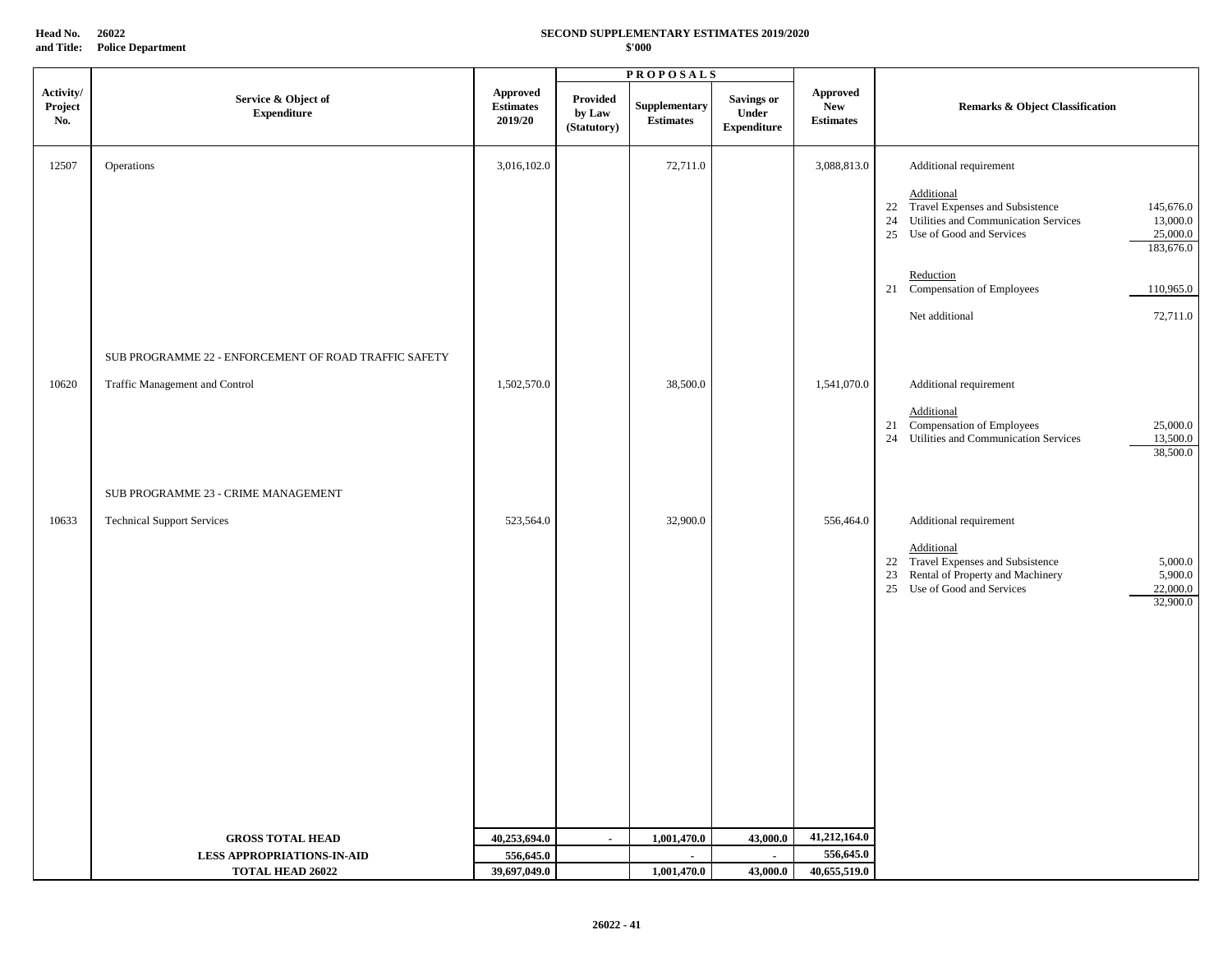| Head No.   | 28000                      |
|------------|----------------------------|
| and Title: | <b>Ministry of Justice</b> |

| Activity/<br>Project<br>No. | Service & Object of<br><b>Expenditure</b>                                                                                                                                                                   | Approved<br><b>Estimates</b><br>2019/20 | Provided<br>by Law<br>(Statutory) | <b>PROPOSALS</b><br>Supplementary<br><b>Estimates</b> | <b>Savings or</b><br>Under<br><b>Expenditure</b> | Approved<br><b>New</b><br><b>Estimates</b> | <b>Remarks &amp; Object Classification</b>                                                      |         |
|-----------------------------|-------------------------------------------------------------------------------------------------------------------------------------------------------------------------------------------------------------|-----------------------------------------|-----------------------------------|-------------------------------------------------------|--------------------------------------------------|--------------------------------------------|-------------------------------------------------------------------------------------------------|---------|
| 10338                       | FUNCTION 03 - PUBLIC ORDER AND SAFETY<br>SUB FUNCTION 03 - LAW COURTS<br>PROGRAMME 001- EXECUTIVE DIRECTION AND<br><b>ADMINISTRATION</b><br>SUB PROGRAMME 01 - CENTRAL ADMINISTRATION<br>Corporate Services | 432,462.0                               |                                   |                                                       | 8,000.0                                          | 424,462.0                                  | Revised requirement due to delayed recruitment process                                          |         |
|                             | PROGRAMME 154 - FACILITATION OF ACCESS TO<br>$\ensuremath{\mathsf{JUSTICE}}$                                                                                                                                |                                         |                                   |                                                       |                                                  |                                            | Reduction<br>21 Compensation of Employees                                                       | 8,000.0 |
| 10159                       | SUB PROGRAMME 21 - JUSTICE SYSTEM REFORM<br>AND MODERNIZATION<br>Rehabilitation, Maintenance and Repairs                                                                                                    | 205,410.0                               |                                   |                                                       |                                                  | 205,410.0                                  | Revised provision to facilitate the rental of additional<br>space for the St. Ann Family Court. |         |
|                             |                                                                                                                                                                                                             |                                         |                                   |                                                       |                                                  |                                            | Reduction<br>25 Use of Goods and Services<br>Additional                                         | 1,225.0 |
|                             |                                                                                                                                                                                                             |                                         |                                   |                                                       |                                                  |                                            | 23 Rental of Property and Machinery                                                             | 1,225.0 |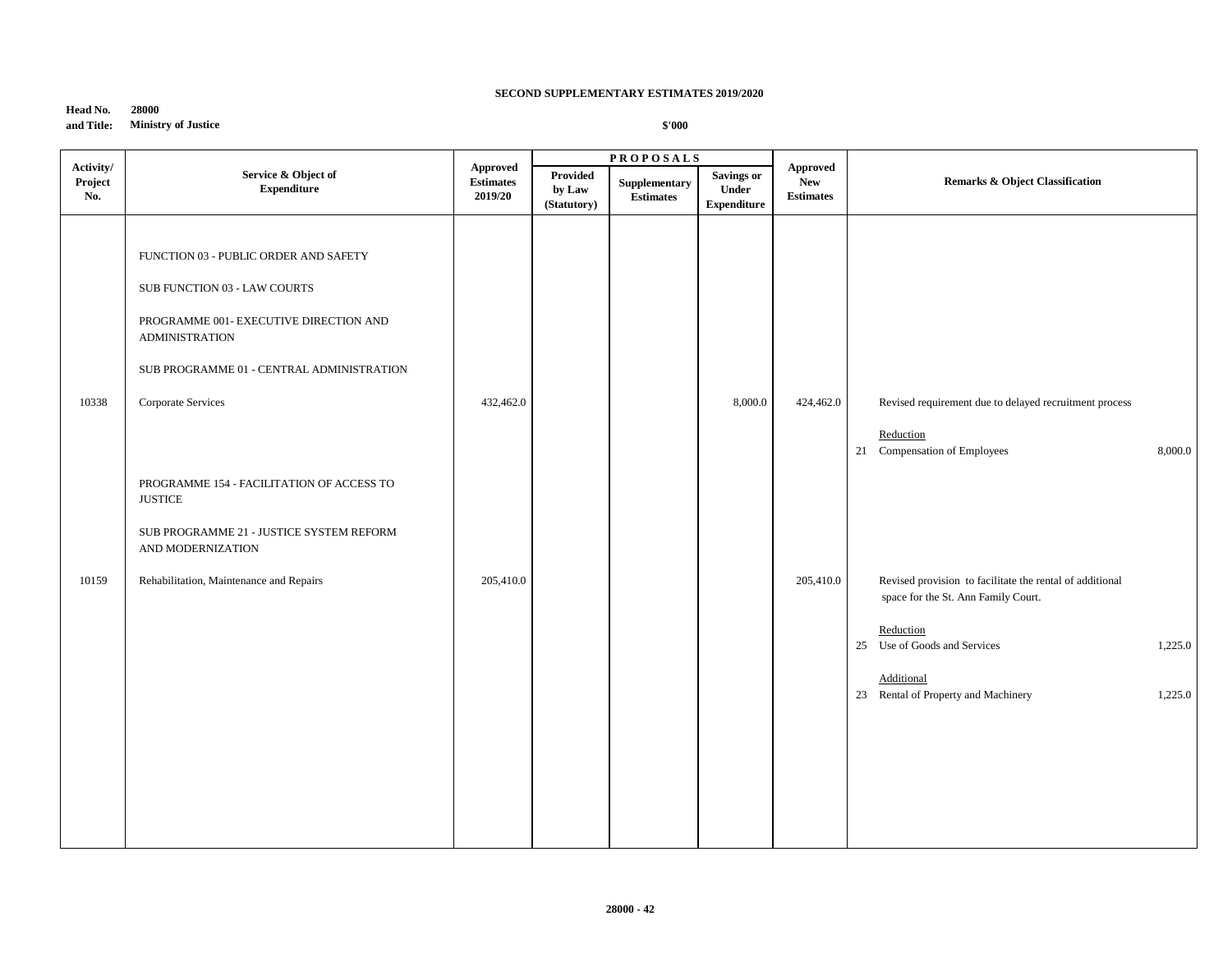| Head No.   | 28000                      |
|------------|----------------------------|
| and Title: | <b>Ministry of Justice</b> |

|                             |                                                              |                                                |                                   | <b>PROPOSALS</b>                  |                                                  |                                                   |                                                                                                                  |  |
|-----------------------------|--------------------------------------------------------------|------------------------------------------------|-----------------------------------|-----------------------------------|--------------------------------------------------|---------------------------------------------------|------------------------------------------------------------------------------------------------------------------|--|
| Activity/<br>Project<br>No. | Service & Object of<br><b>Expenditure</b>                    | <b>Approved</b><br><b>Estimates</b><br>2019/20 | Provided<br>by Law<br>(Statutory) | Supplementary<br><b>Estimates</b> | <b>Savings or</b><br>Under<br><b>Expenditure</b> | <b>Approved</b><br><b>New</b><br><b>Estimates</b> | <b>Remarks &amp; Object Classification</b>                                                                       |  |
|                             | SUB PROGRAMME 22 - SOCIAL JUSTICE SERVICES                   |                                                |                                   |                                   |                                                  |                                                   |                                                                                                                  |  |
| 10005                       | Direction and Administration                                 | 277,458.0                                      |                                   | 5,382.0                           |                                                  | 282,840.0                                         | Additional requirement                                                                                           |  |
|                             |                                                              |                                                |                                   |                                   |                                                  |                                                   | Additional<br>25 Use of Goods and Services<br>2,500.0<br>32 Fixed Assets (Capital Goods)<br>10,000.0<br>12,500.0 |  |
|                             |                                                              |                                                |                                   |                                   |                                                  |                                                   | Reduction<br>21 Rental of Property and Machinery<br>4,500.0<br>25 Use of Goods and Services (Transferred to Head |  |
|                             |                                                              |                                                |                                   |                                   |                                                  |                                                   | 26000 for Trafficking in Persons -TIP)<br>2,618.0<br>7,118.0                                                     |  |
|                             |                                                              |                                                |                                   |                                   |                                                  |                                                   | Net additional<br>5,382.0                                                                                        |  |
|                             |                                                              |                                                |                                   |                                   |                                                  |                                                   |                                                                                                                  |  |
|                             |                                                              |                                                |                                   |                                   |                                                  |                                                   |                                                                                                                  |  |
|                             |                                                              |                                                |                                   |                                   |                                                  |                                                   |                                                                                                                  |  |
|                             |                                                              |                                                |                                   |                                   |                                                  |                                                   |                                                                                                                  |  |
|                             |                                                              |                                                |                                   |                                   |                                                  |                                                   |                                                                                                                  |  |
|                             |                                                              |                                                |                                   |                                   |                                                  |                                                   |                                                                                                                  |  |
|                             | <b>GROSS TOTAL</b>                                           | 2,159,365.0                                    |                                   | 5,382.0                           | 8,000.0                                          | 2,156,747.0                                       |                                                                                                                  |  |
|                             | <b>LESS APPROPRIATIONS-IN-AID</b><br><b>TOTAL HEAD 28000</b> | 105,410.0<br>2,053,955.0                       |                                   | 5,382.0                           | 8,000.0                                          | 105,410.0<br>2,051,337.0                          |                                                                                                                  |  |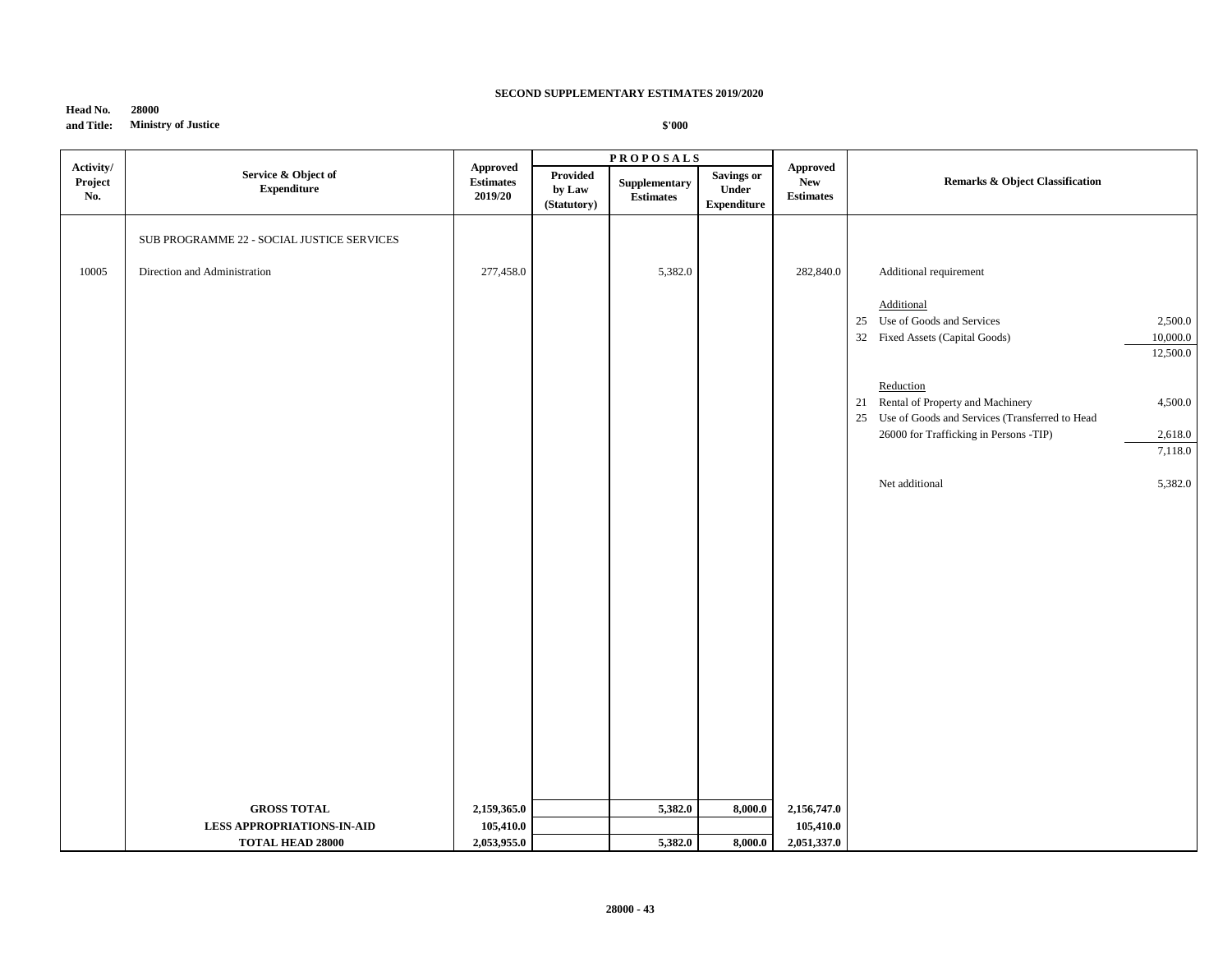| <b>Head No. 28025</b> |                                            |
|-----------------------|--------------------------------------------|
|                       | and Title: Director of Public Prosecutions |

|                             |                                                                                                                                                                                                              |                                        | <b>PROPOSALS</b>                  |                                   |                                                  |                                            |                                                                                                                                                                                                                                                                  |
|-----------------------------|--------------------------------------------------------------------------------------------------------------------------------------------------------------------------------------------------------------|----------------------------------------|-----------------------------------|-----------------------------------|--------------------------------------------------|--------------------------------------------|------------------------------------------------------------------------------------------------------------------------------------------------------------------------------------------------------------------------------------------------------------------|
| Activity/<br>Project<br>No. | Service & Object of<br><b>Expenditure</b>                                                                                                                                                                    | Approved<br>$\bf Estimates$<br>2019/20 | Provided<br>by Law<br>(Statutory) | Supplementary<br><b>Estimates</b> | <b>Savings or</b><br>Under<br><b>Expenditure</b> | Approved<br><b>New</b><br><b>Estimates</b> | <b>Remarks &amp; Object Classification</b>                                                                                                                                                                                                                       |
| 10005                       | FUNCTION 03 - PUBLIC ORDER AND SAFETY<br>SUB FUNCTION 03 - LAW COURTS<br>PROGRAMME 161- PROSECUTORIAL SERVICES<br>SUB PROGRAMME 20 - LITIGATION AND CRIMINAL<br>PROSECUTIONS<br>Direction and Administration | 517,942.0                              |                                   | 45,187.0                          |                                                  | 563,129.0                                  | Additional requirement represents grant funding equivalent to £250,000<br>from the Department For International Development (DFID) for the<br>Unification of Prosecutorial Services Project.<br>Additional<br>27 Grants, Contributions and Subsidies<br>45,187.0 |
|                             | <b>GROSS TOTAL</b><br><b>LESS APPROPRIATIONS IN-AID</b><br><b>TOTAL HEAD 28025</b>                                                                                                                           | 517,942.0<br>517,942.0                 |                                   | 45,187.0<br>45,187.0<br>$\sim$    |                                                  | 563,129.0<br>45,187.0<br>517,942.0         |                                                                                                                                                                                                                                                                  |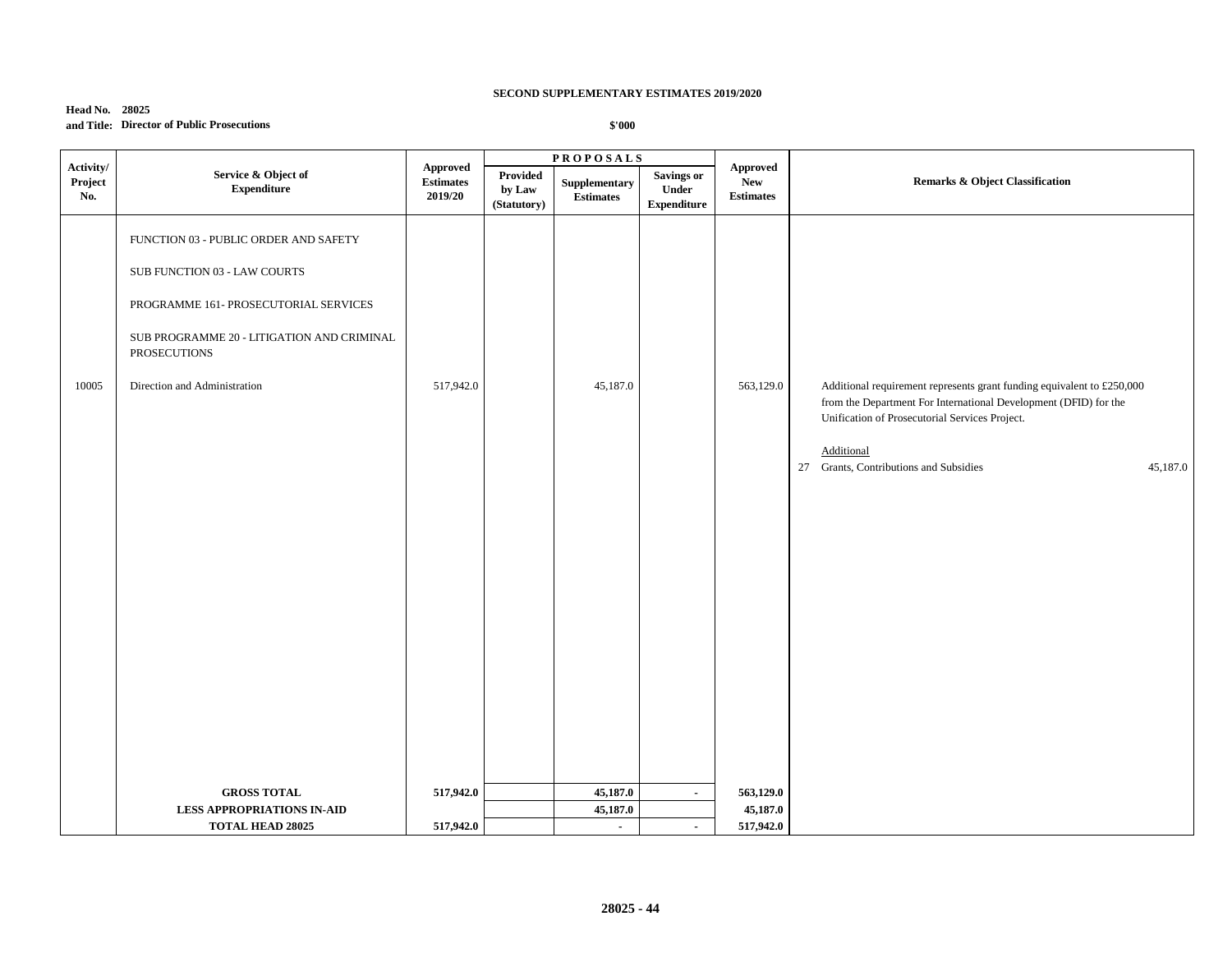# **Head No. 28058 and Title: Judiciary**

|                             |                                                                                                                                                                                                                              |                                                |                                   | <b>PROPOSALS</b>                  |                                                  |                                                   |                                                                                                                                                                                                                                                                                                                                                                                  |  |
|-----------------------------|------------------------------------------------------------------------------------------------------------------------------------------------------------------------------------------------------------------------------|------------------------------------------------|-----------------------------------|-----------------------------------|--------------------------------------------------|---------------------------------------------------|----------------------------------------------------------------------------------------------------------------------------------------------------------------------------------------------------------------------------------------------------------------------------------------------------------------------------------------------------------------------------------|--|
| Activity/<br>Project<br>No. | Service & Object of<br><b>Expenditure</b>                                                                                                                                                                                    | <b>Approved</b><br><b>Estimates</b><br>2019/20 | Provided<br>by Law<br>(Statutory) | Supplementary<br><b>Estimates</b> | <b>Savings or</b><br>Under<br><b>Expenditure</b> | <b>Approved</b><br><b>New</b><br><b>Estimates</b> | Remarks & Object Classification                                                                                                                                                                                                                                                                                                                                                  |  |
| 10001                       | FUNCTION 03 - PUBLIC ORDER AND SAFETY<br>SUB FUNCTION 03 - LAW COURTS<br>PROGRAMME 012 - JUDICIARY DIRECTION AND<br><b>ADMINISTRATION</b><br>SUB PROGRAMME 02 - POLICY, PLANNING AND DEVELOPMENT<br>Direction and Management | 25,397.0                                       |                                   | 7,800.0                           |                                                  | 33,197.0                                          | Additional requirement for operational expenses<br>Additional<br>21 Compensation of Employees<br>4,000.0<br>Travel Expenses and Subsistence<br>$22\,$<br>2,200.0<br>1,600.0<br>24 Utilities and Communication Services<br>7,800.00                                                                                                                                               |  |
| 10005                       | SUB PROGRAMME 30 - COURT ADMINISTRATION<br>Direction and Administration                                                                                                                                                      | 362,755.0                                      |                                   | 12,500.0                          |                                                  | 375,255.0                                         | Additional requirement for operational expenses<br>Additional<br>Compensation of Employees<br>9,500.0<br>21<br>22 Travel Expenses and Subsistence<br>2,000.0<br>Utilities and Communication Services<br>2,400.0<br>24<br>600.0<br>Use of Goods and Services<br>25<br>14,500.00<br>Reduction<br>32 Fixed Assets (Capital Goods)<br>2,000.0<br>Additional requirement<br>12,500.00 |  |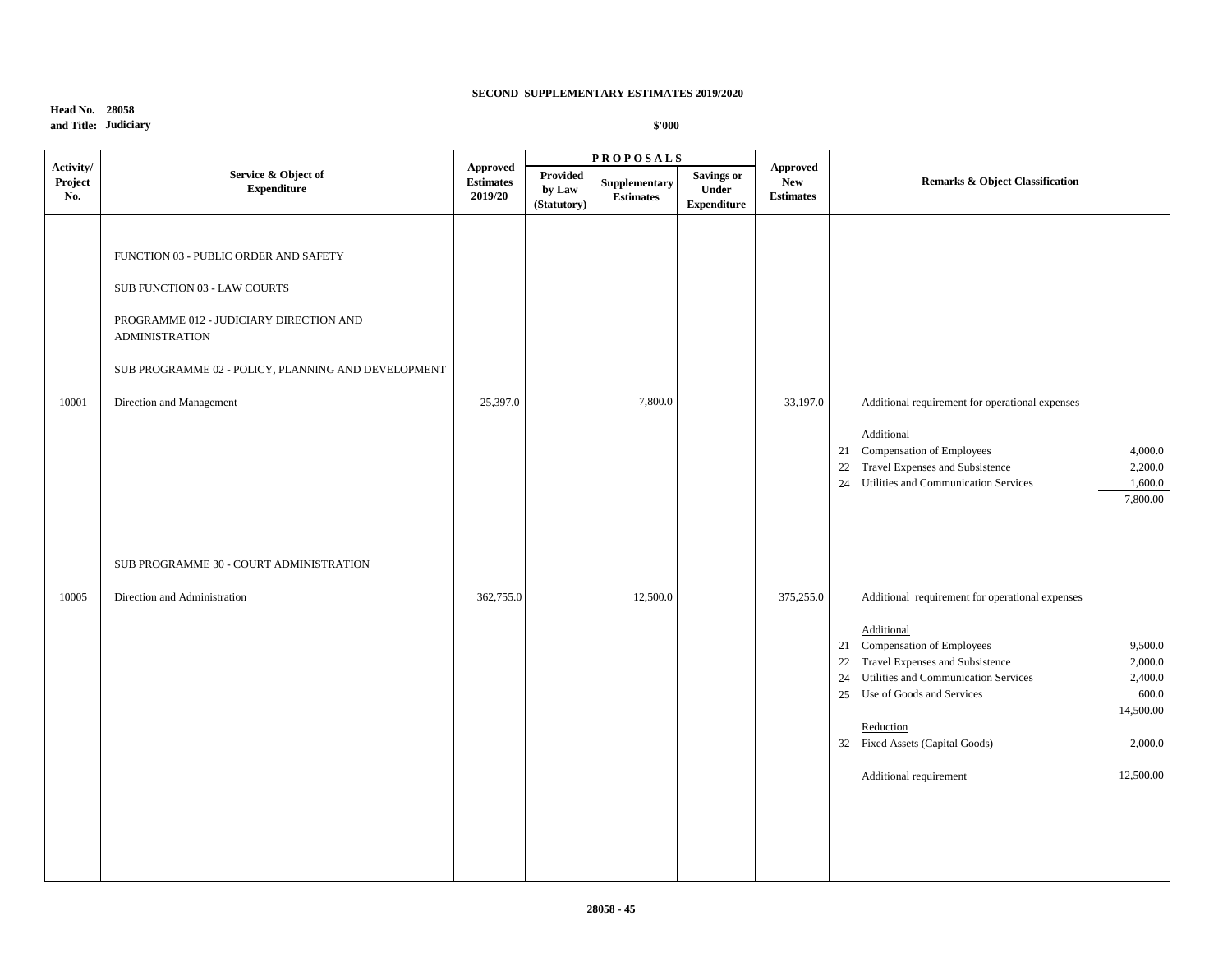# **Head No. 28058 and Title: Judiciary**

|                             |                                             |                                                |                                          | <b>PROPOSALS</b>                  |                                                  |                                            |                                                                                                   |
|-----------------------------|---------------------------------------------|------------------------------------------------|------------------------------------------|-----------------------------------|--------------------------------------------------|--------------------------------------------|---------------------------------------------------------------------------------------------------|
| Activity/<br>Project<br>No. | Service & Object of<br><b>Expenditure</b>   | <b>Approved</b><br><b>Estimates</b><br>2019/20 | <b>Provided</b><br>by Law<br>(Statutory) | Supplementary<br><b>Estimates</b> | <b>Savings or</b><br>Under<br><b>Expenditure</b> | Approved<br><b>New</b><br><b>Estimates</b> | <b>Remarks &amp; Object Classification</b>                                                        |
|                             | SUB PROGRAMME 25 - COURT OF APPEAL SERVICES |                                                |                                          |                                   |                                                  |                                            |                                                                                                   |
| 10005                       | Direction and Administration                | 329,853.0                                      |                                          | 8,800.0                           |                                                  | 338,653.0                                  | Additional requirement                                                                            |
|                             |                                             |                                                |                                          |                                   |                                                  |                                            | Additional                                                                                        |
|                             |                                             |                                                |                                          |                                   |                                                  |                                            | 21 Compensation of Employees<br>13,564.0<br>22 Travel Expenses and Subsistence<br>14,000.0        |
|                             |                                             |                                                |                                          |                                   |                                                  |                                            | 27,564.0                                                                                          |
|                             |                                             |                                                |                                          |                                   |                                                  |                                            | Reduction                                                                                         |
|                             |                                             |                                                |                                          |                                   |                                                  |                                            | 23 Rental of property and Machinery<br>2,400.0                                                    |
|                             |                                             |                                                |                                          |                                   |                                                  |                                            | 24 Utilities and Communication Services<br>600.0<br>Use of Goods and Services<br>6,764.0<br>25    |
|                             |                                             |                                                |                                          |                                   |                                                  |                                            | 9,000.0<br>32 Fixed Assets (Capital Goods)                                                        |
|                             |                                             |                                                |                                          |                                   |                                                  |                                            | 18,764.0                                                                                          |
|                             |                                             |                                                |                                          |                                   |                                                  |                                            | Net additional<br>8,800.0                                                                         |
|                             | SUB PROGRAMME 26 - SUPREME COURT SERVICES   |                                                |                                          |                                   |                                                  |                                            |                                                                                                   |
| 10005                       | Direction and Administration                | 1,530,965.0                                    |                                          |                                   | 89,700.0                                         | 1,441,265.0                                | Revised requirement                                                                               |
|                             |                                             |                                                |                                          |                                   |                                                  |                                            | Reduction                                                                                         |
|                             |                                             |                                                |                                          |                                   |                                                  |                                            | 21 Compensation of Employees<br>77,700.0                                                          |
|                             |                                             |                                                |                                          |                                   |                                                  |                                            | 23 Rental of Property and Machinery<br>6,000.0<br>Utilities and Communication Services<br>6,000.0 |
|                             |                                             |                                                |                                          |                                   |                                                  |                                            | 24<br>Use of Goods and Services<br>33,000.0<br>25                                                 |
|                             |                                             |                                                |                                          |                                   |                                                  |                                            | 26,000.0<br>32 Fixed Assets (Capital Goods)                                                       |
|                             |                                             |                                                |                                          |                                   |                                                  |                                            | 148,700.0                                                                                         |
|                             |                                             |                                                |                                          |                                   |                                                  |                                            | Additional                                                                                        |
|                             |                                             |                                                |                                          |                                   |                                                  |                                            | 22 Travel Expenses and Subsistence<br>59,000.0                                                    |
|                             |                                             |                                                |                                          |                                   |                                                  |                                            | 89,700.0<br>Net reduction                                                                         |
|                             |                                             |                                                |                                          |                                   |                                                  |                                            |                                                                                                   |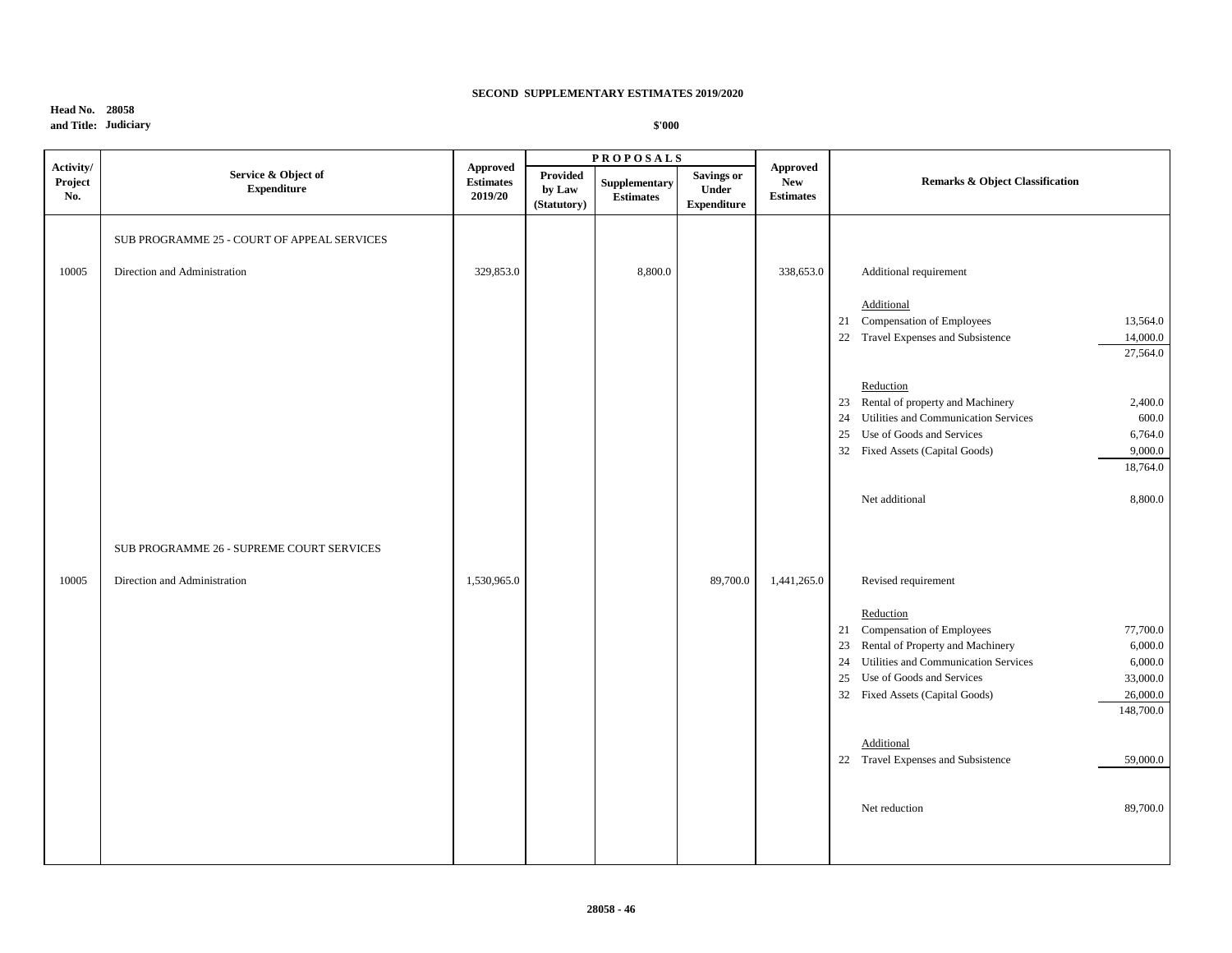# **Head No. 28058 and Title: Judiciary**

|                             |                                           |                                         |                                   | <b>PROPOSALS</b>                  |                                                  |                                            |                                                                                                           |
|-----------------------------|-------------------------------------------|-----------------------------------------|-----------------------------------|-----------------------------------|--------------------------------------------------|--------------------------------------------|-----------------------------------------------------------------------------------------------------------|
| Activity/<br>Project<br>No. | Service & Object of<br><b>Expenditure</b> | Approved<br><b>Estimates</b><br>2019/20 | Provided<br>by Law<br>(Statutory) | Supplementary<br><b>Estimates</b> | <b>Savings or</b><br>Under<br><b>Expenditure</b> | Approved<br><b>New</b><br><b>Estimates</b> | Remarks & Object Classification                                                                           |
|                             | SUB PROGRAMME 27 - PARISH COURT SERVICES  |                                         |                                   |                                   |                                                  |                                            |                                                                                                           |
| 10005                       | Direction and Administration              | 1,604,828.0                             |                                   | 60,000.0                          |                                                  | 1,664,828.0                                | Additional requirement                                                                                    |
|                             |                                           |                                         |                                   |                                   |                                                  |                                            | Additional<br>22 Travel Expenses and Subsistence<br>57,000.0                                              |
|                             |                                           |                                         |                                   |                                   |                                                  |                                            | 24 Utilities and Communication Services<br>29,000.0<br>86,000.00                                          |
|                             |                                           |                                         |                                   |                                   |                                                  |                                            | Reduction<br>32 Fixed Assets (Capital Goods)<br>26,000.0                                                  |
|                             |                                           |                                         |                                   |                                   |                                                  |                                            | Net additional<br>60,000.0                                                                                |
|                             |                                           |                                         |                                   |                                   |                                                  |                                            |                                                                                                           |
|                             | SUB PROGRAMME 28 - FAMILY COURT SERVICES  |                                         |                                   |                                   |                                                  |                                            |                                                                                                           |
| 10005                       | Direction and Administration              | 277,892.0                               |                                   | 6,200.0                           |                                                  | 284,092.0                                  | Additional requirement                                                                                    |
|                             |                                           |                                         |                                   |                                   |                                                  |                                            | Additional<br>22 Travel Expenses and Subsistence<br>15,200.0                                              |
|                             |                                           |                                         |                                   |                                   |                                                  |                                            | Reduction<br>23 Rental of Property and Machinery<br>2,000.0<br>32 Fixed Assets (Capital Goods)<br>7,000.0 |
|                             |                                           |                                         |                                   |                                   |                                                  |                                            | 9,000.0                                                                                                   |
|                             |                                           |                                         |                                   |                                   |                                                  |                                            | 6,200.0<br>Net additional                                                                                 |
|                             |                                           |                                         |                                   |                                   |                                                  |                                            |                                                                                                           |
|                             |                                           |                                         |                                   |                                   |                                                  |                                            |                                                                                                           |
|                             |                                           |                                         |                                   |                                   |                                                  |                                            |                                                                                                           |
|                             |                                           |                                         |                                   |                                   |                                                  |                                            |                                                                                                           |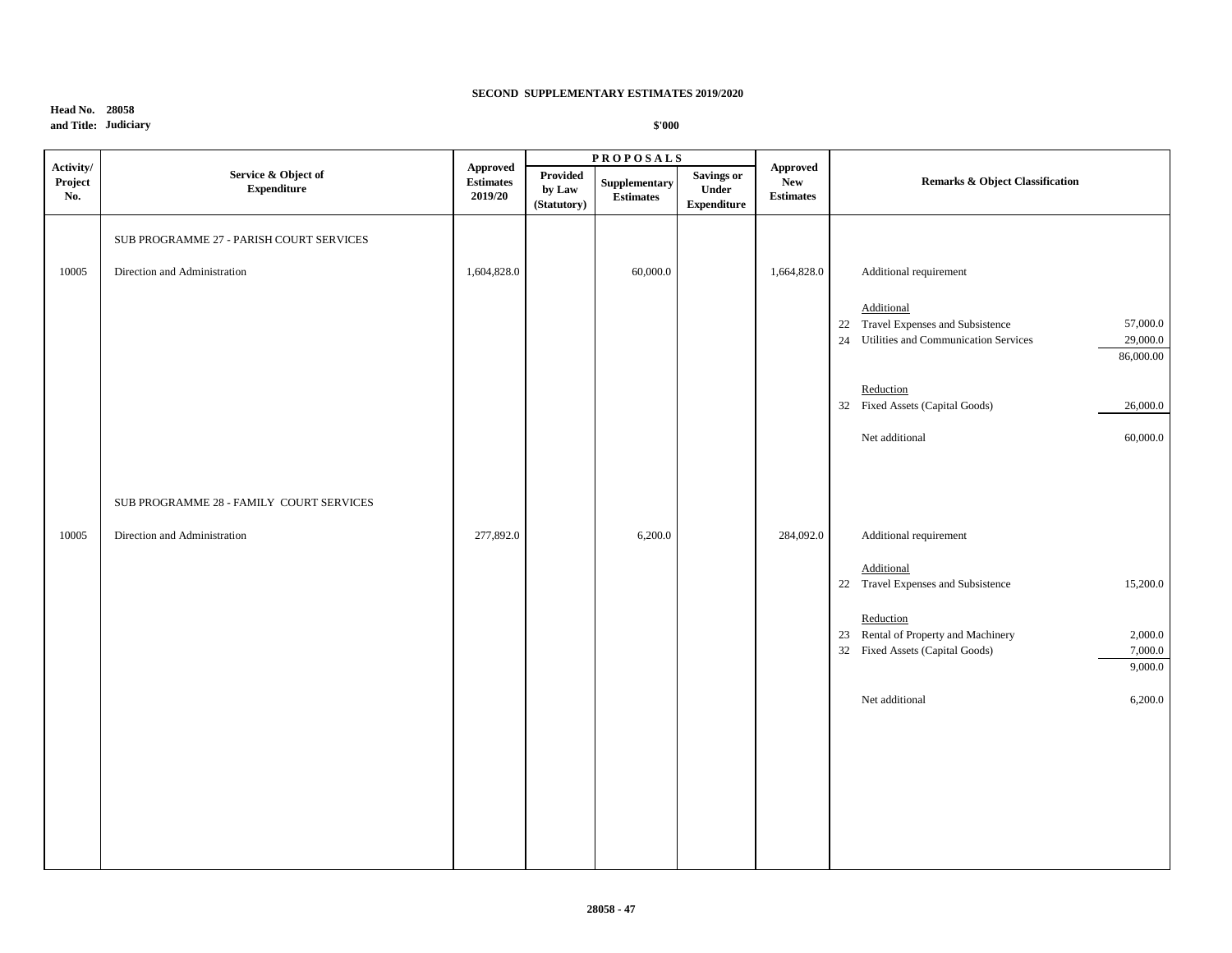# **Head No. 28058 and Title: Judiciary**

|                             |                                                                               |                                                                                              |                                   | <b>PROPOSALS</b>                  |                                           |                                            |                                                                                                                                  |
|-----------------------------|-------------------------------------------------------------------------------|----------------------------------------------------------------------------------------------|-----------------------------------|-----------------------------------|-------------------------------------------|--------------------------------------------|----------------------------------------------------------------------------------------------------------------------------------|
| Activity/<br>Project<br>No. | Service & Object of<br><b>Expenditure</b>                                     | <b>Approved</b><br>$\label{1.1} \begin{array}{ll} \textbf{Estimates} \end{array}$<br>2019/20 | Provided<br>by Law<br>(Statutory) | Supplementary<br><b>Estimates</b> | Savings or<br>Under<br><b>Expenditure</b> | <b>Approved</b><br>New<br><b>Estimates</b> | <b>Remarks &amp; Object Classification</b>                                                                                       |
| 10005                       | SUB PROGRAMME 30 - SPECIALIZED COURT SERVICES<br>Direction and Administration | 212,875.0                                                                                    |                                   |                                   | 5,600.0                                   | 207,275.0                                  | Additional requirement<br>Reduction                                                                                              |
|                             |                                                                               |                                                                                              |                                   |                                   |                                           |                                            | 25 Use of Goods and Services<br>7,000.0<br>32 Fixed Assets (Capital Goods)<br>9,200.0<br>16,200.0                                |
|                             |                                                                               |                                                                                              |                                   |                                   |                                           |                                            | Additional<br>22 Travel Expenses and Subsistence<br>8,000.0<br>Utilities and Communication Services<br>24<br>2,600.0<br>10,600.0 |
|                             |                                                                               |                                                                                              |                                   |                                   |                                           |                                            | Net additional<br>5,600.0                                                                                                        |
|                             |                                                                               |                                                                                              |                                   |                                   |                                           |                                            |                                                                                                                                  |
|                             |                                                                               |                                                                                              |                                   |                                   |                                           |                                            |                                                                                                                                  |
|                             | <b>TOTAL HEAD 28058</b>                                                       | 4,348,842.0                                                                                  | $\sim$                            | 95,300.0                          | 95,300.0                                  | 4,348,842.0                                |                                                                                                                                  |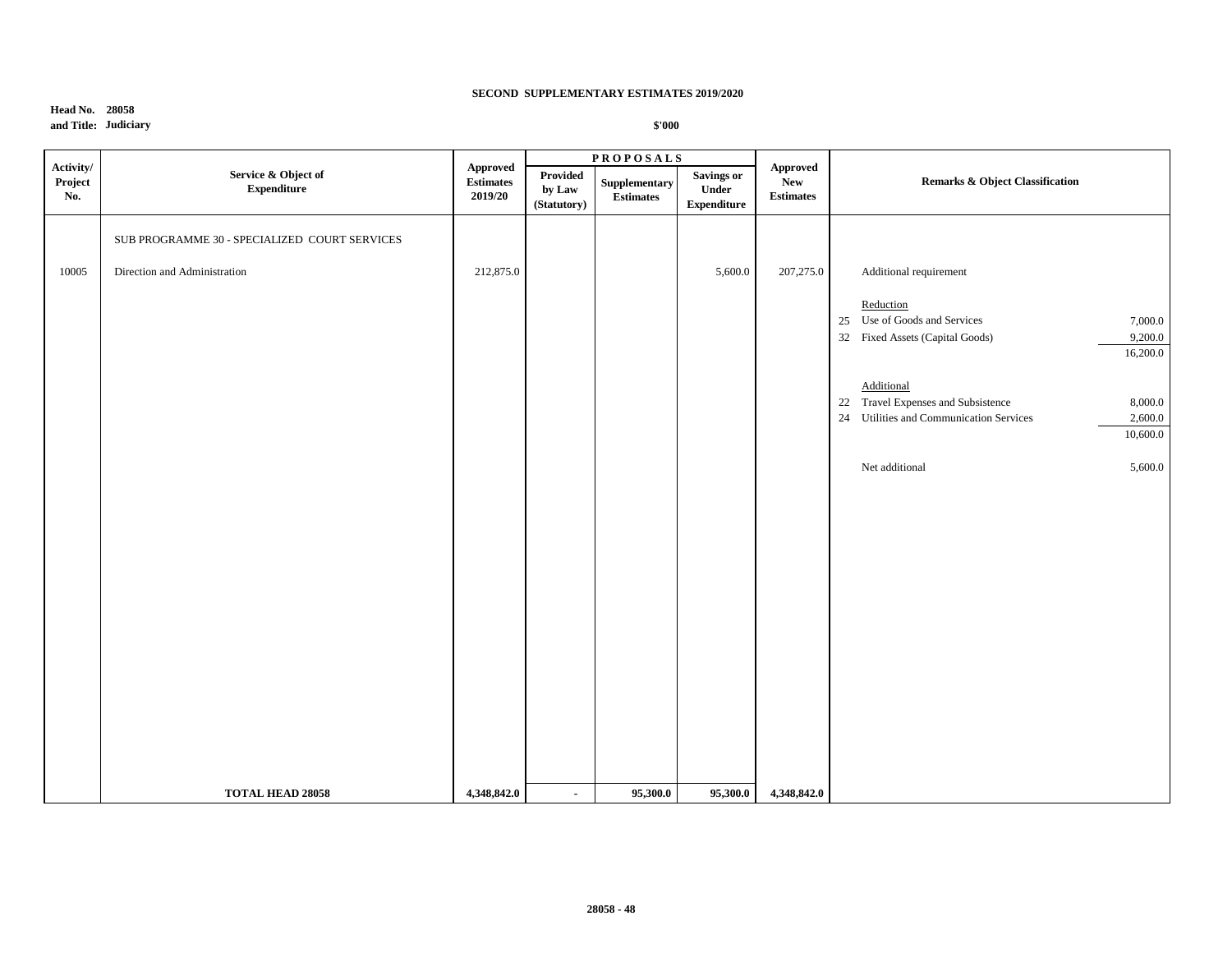## **Head No. 30000 and Title: Ministry of Foreign Affairs and Foreign Trade**

|                             |                                                                  |                                                |                                          | <b>PROPOSALS</b>                  |                                                   |                                            |                                                         |
|-----------------------------|------------------------------------------------------------------|------------------------------------------------|------------------------------------------|-----------------------------------|---------------------------------------------------|--------------------------------------------|---------------------------------------------------------|
| Activity/<br>Project<br>No. | Service & Object of<br>${\bf Expenditure}$                       | <b>Approved</b><br><b>Estimates</b><br>2019/20 | <b>Provided</b><br>by Law<br>(Statutory) | Supplementary<br><b>Estimates</b> | <b>Savings or</b><br>Under<br>${\bf Expenditure}$ | Approved<br><b>New</b><br><b>Estimates</b> | <b>Remarks &amp; Object Classification</b>              |
|                             | FUNCTION 01 - GENERAL PUBLIC SERVICES                            |                                                |                                          |                                   |                                                   |                                            |                                                         |
|                             | SUB FUNCTION 04 - FOREIGN AFFAIRS                                |                                                |                                          |                                   |                                                   |                                            |                                                         |
|                             | PROGRAMME 001 - EXECUTIVE DIRECTION AND<br><b>ADMINISTRATION</b> |                                                |                                          |                                   |                                                   |                                            |                                                         |
|                             | SUB PROGRAMME 01 - CENTRAL ADMINISTRATION                        |                                                |                                          |                                   |                                                   |                                            |                                                         |
| 10003                       | Human Resource Management and Other Support Services             | 457,215.0                                      |                                          | 185,000.0                         |                                                   | 642,215.0                                  | Additional requirement                                  |
|                             |                                                                  |                                                |                                          |                                   |                                                   |                                            | Additional<br>25 Use of Goods and Services<br>185,000.0 |
|                             |                                                                  |                                                |                                          |                                   |                                                   |                                            |                                                         |
|                             |                                                                  |                                                |                                          |                                   |                                                   |                                            |                                                         |
|                             |                                                                  |                                                |                                          |                                   |                                                   |                                            |                                                         |
|                             |                                                                  |                                                |                                          |                                   |                                                   |                                            |                                                         |
|                             |                                                                  |                                                |                                          |                                   |                                                   |                                            |                                                         |
|                             |                                                                  |                                                |                                          |                                   |                                                   |                                            |                                                         |
|                             |                                                                  |                                                |                                          |                                   |                                                   |                                            |                                                         |
|                             |                                                                  |                                                |                                          |                                   |                                                   |                                            |                                                         |
|                             |                                                                  |                                                |                                          |                                   |                                                   |                                            |                                                         |
|                             |                                                                  |                                                |                                          |                                   |                                                   |                                            |                                                         |
|                             |                                                                  |                                                |                                          |                                   |                                                   |                                            |                                                         |
|                             |                                                                  |                                                |                                          |                                   |                                                   |                                            |                                                         |
|                             |                                                                  |                                                |                                          |                                   |                                                   |                                            |                                                         |
|                             |                                                                  |                                                |                                          |                                   |                                                   |                                            |                                                         |
|                             | <b>GROSS TOTAL</b>                                               | 5,012,718.0                                    | $\mathcal{L}_{\mathcal{A}}$              | 185,000.0                         | $\sim$                                            | 5,197,718.0                                |                                                         |
|                             | <b>LESS APPROPRIATIONS-IN-AID</b>                                | 200,969.0                                      |                                          |                                   |                                                   | 200,969.0                                  |                                                         |
|                             | NET TOTAL HEAD 30000                                             | 4,811,749.0                                    | $\sim$                                   | 185,000.0                         | $\blacksquare$                                    | 4,996,749.0                                |                                                         |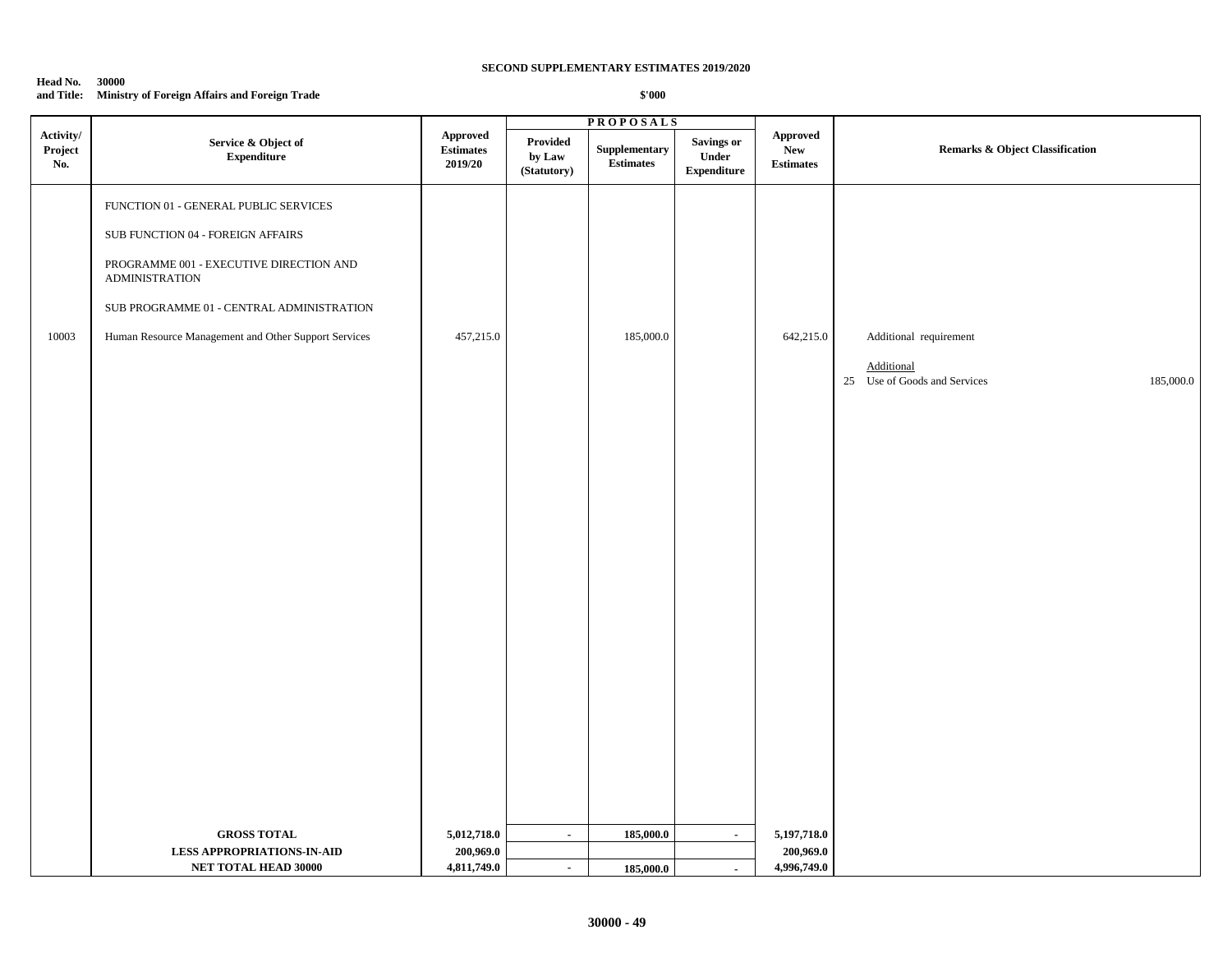### **Head No. 40000 and Title: Ministry of Labour and Social Security**

|                             |                                                                                                                                                                                                                                                                                            |                                                |                                   | <b>PROPOSALS</b>                  |                                                  |                                                   |                                                                                                                                                                |
|-----------------------------|--------------------------------------------------------------------------------------------------------------------------------------------------------------------------------------------------------------------------------------------------------------------------------------------|------------------------------------------------|-----------------------------------|-----------------------------------|--------------------------------------------------|---------------------------------------------------|----------------------------------------------------------------------------------------------------------------------------------------------------------------|
| Activity/<br>Project<br>No. | Service & Object of<br><b>Expenditure</b>                                                                                                                                                                                                                                                  | <b>Approved</b><br><b>Estimates</b><br>2019/20 | Provided<br>by Law<br>(Statutory) | Supplementary<br><b>Estimates</b> | <b>Savings or</b><br>Under<br><b>Expenditure</b> | <b>Approved</b><br><b>New</b><br><b>Estimates</b> | Remarks & Object Classification                                                                                                                                |
| 10003                       | FUNCTION 04 - ECONOMIC AFFAIRS<br>SUB FUNCTION 02 - LABOUR RELATIONS AND<br><b>EMPLOYMENT SERVICES</b><br>PROGRAMME 001 - EXECUTIVE DIRECTION AND<br><b>ADMINISTRATION</b><br>SUB PROGRAMME 01 - CENTRAL ADMINISTRATION<br>Human Resources Management and Other<br><b>Support Services</b> | 90,894.0                                       |                                   |                                   | 13,701.0                                         | 77,193.0                                          | Revised requirement<br>Reduction                                                                                                                               |
| 10005                       | Direction and Administration                                                                                                                                                                                                                                                               | 441,486.0                                      |                                   | 40,217.0                          |                                                  | 481,703.0                                         | 21<br>Compensation of Employees<br>13,701.0<br>Additional requirement<br>Additional<br>Utilities and Communication Services<br>24<br>40,217.0                  |
| 18998                       | FUNCTION 10 - SOCIAL SECURITY AND WELFARE SERVICES<br>SUB FUNCTION 99 - OTHER SOCIAL SECURITY AND WELFARE<br><b>SERVICES</b><br>PROGRAMME 325 - SOCIAL WELFARE SERVICES<br>SUB PROGRAMME 28 - PRIVATE SECTOR WELFARE SUPPORT<br>Support to Other Welfare Organisations                     | 28,709.0                                       |                                   | 200,000.0                         |                                                  | 228,709.0                                         | Additional provision to increase GOJ's contribution to social welfare<br>organizations<br>Additional<br>Grants, Contributions and Subsidies<br>27<br>200,000.0 |
|                             | <b>GROSS TOTAL</b><br><b>LESS APPROPRIATIONS-IN-AID</b><br><b>TOTAL HEAD 40000</b>                                                                                                                                                                                                         | 3,870,863.0<br>1,100,000.0<br>2,770,863.0      |                                   | 240,217.0<br>240,217.0            | 13,701.0<br>13,701.0                             | 4,097,379.0<br>1,100,000.0<br>2,997,379.0         |                                                                                                                                                                |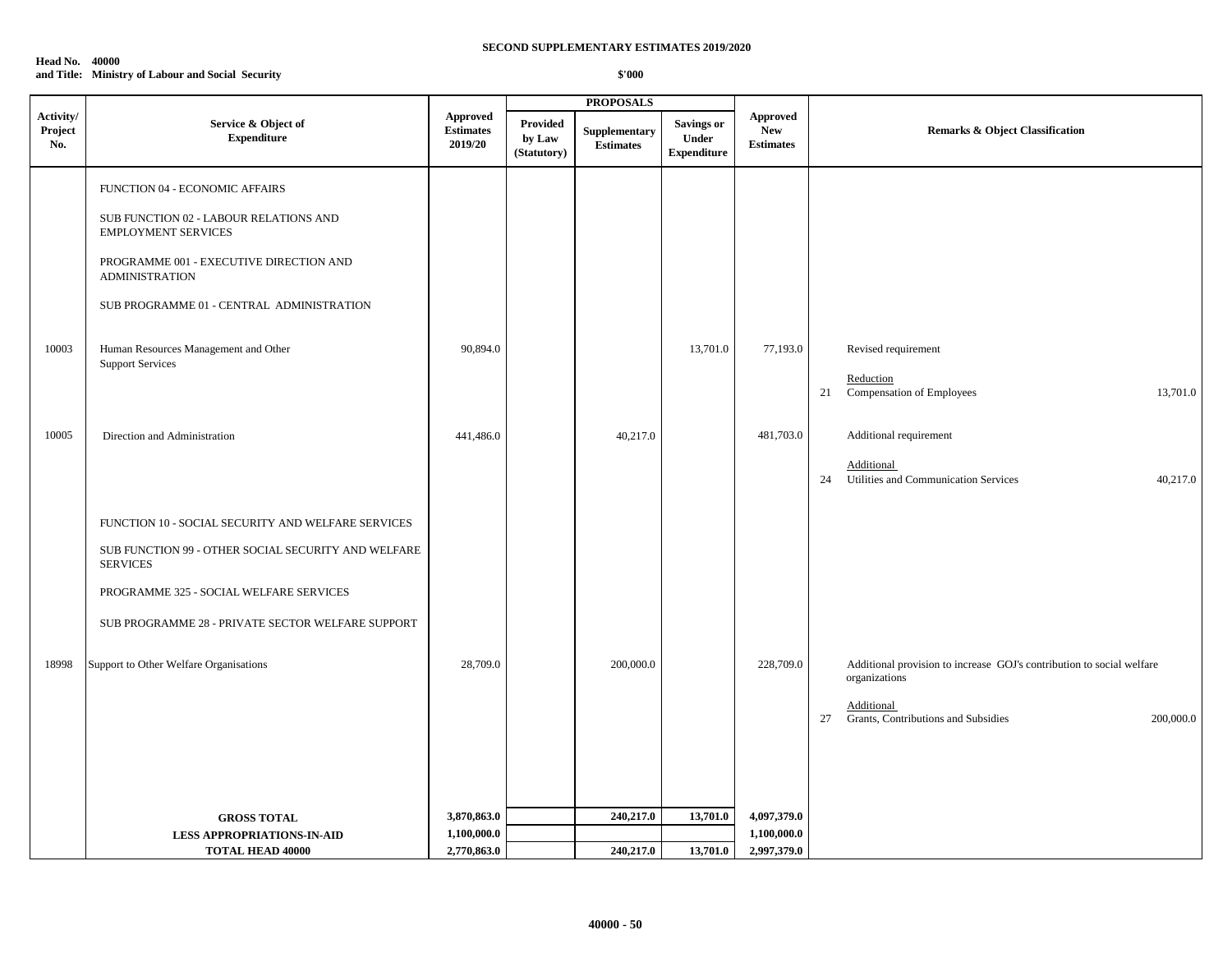# **Head No. 41000**

# **and Title: Ministry of Education, Youth and Information**

|                |                                                                         |                               |                       | <b>PROPOSALS</b>                  |                             |                                |                                                                   |
|----------------|-------------------------------------------------------------------------|-------------------------------|-----------------------|-----------------------------------|-----------------------------|--------------------------------|-------------------------------------------------------------------|
| Activity/      | Service & Object of                                                     | <b>Approved</b>               | Provided              |                                   | <b>Savings or</b>           | <b>Approved</b>                |                                                                   |
| Project<br>No. | <b>Expenditure</b>                                                      | <b>Estimates</b><br>2019/2020 | by Law<br>(Statutory) | Supplementary<br><b>Estimates</b> | Under<br><b>Expenditure</b> | <b>New</b><br><b>Estimates</b> | <b>Remarks &amp; Object Classification</b>                        |
|                | FUNCTION 08 - RECREATION, CULTURE AND RELIGION                          |                               |                       |                                   |                             |                                |                                                                   |
|                | SUB FUNCTION 03 - BROADCASTING AND PUBLISHING SERVICES                  |                               |                       |                                   |                             |                                |                                                                   |
|                | PROGRAMME 465 - PRESERVATION OF OFFICIAL AND OTHER<br>PERMANENT RECORDS |                               |                       |                                   |                             |                                |                                                                   |
|                | SUB PROGRAMME 01 - GENERAL ADMINISTRATION                               |                               |                       |                                   |                             |                                |                                                                   |
| 10005          | Direction and Administration                                            | 56,006.0                      |                       | 1,150.0                           |                             | 57,156.0                       | Additional requirement                                            |
|                |                                                                         |                               |                       |                                   |                             |                                | Additional<br>24 Utilities and Communication Services<br>1,150.0  |
| 11672          | Management of Audio Visual Archives                                     | 32,855.0                      |                       | 4,732.0                           |                             | 37,587.0                       | Additional requirement                                            |
|                |                                                                         |                               |                       |                                   |                             |                                | Additional<br>24 Utilities and Communication Services<br>4,732.0  |
|                | SUB FUNCTION 05 - YOUTH DEVELOPMENT SERVICES                            |                               |                       |                                   |                             |                                |                                                                   |
|                | PROGRAMME 500 - YOUTH DEVELOPMENT                                       |                               |                       |                                   |                             |                                |                                                                   |
|                | SUB PROGRAMME 34 - YOUTH DEVELOPMENT                                    |                               |                       |                                   |                             |                                |                                                                   |
| 18983          | Support for Youth Information Centre                                    | 26,348.0                      |                       | 709.0                             |                             | 27,057.0                       | Additional requirement                                            |
|                |                                                                         |                               |                       |                                   |                             |                                | Additional<br>24 Utilities and Communication Services<br>709.0    |
|                | FUNCTION 09 - EDUCATION AFFAIRS AND SERVICES                            |                               |                       |                                   |                             |                                |                                                                   |
|                | SUB FUNCTION 01 - EDUCATION ADMINISTRATION                              |                               |                       |                                   |                             |                                |                                                                   |
|                | PROGRAMME 001 - EXECUTIVE DIRECTION AND ADMINISTRATION                  |                               |                       |                                   |                             |                                |                                                                   |
|                | SUB PROGRAMME 01 - CENTRAL ADMINISTRATION                               |                               |                       |                                   |                             |                                |                                                                   |
| 10001          | Direction and Management                                                | 109,521.0                     |                       | 5,232.0                           |                             | 114,753.0                      | Additional requirement                                            |
|                |                                                                         |                               |                       |                                   |                             |                                | Additional<br>24 Utilities and Communication Services<br>5,232.0  |
| 10003          | Human Resource Management and Other Support Services                    | 626,026.0                     |                       | 41,095.0                          |                             | 667,121.0                      | Additional requirement                                            |
|                |                                                                         |                               |                       |                                   |                             |                                | Additional<br>24 Utilities and Communication Services<br>41,095.0 |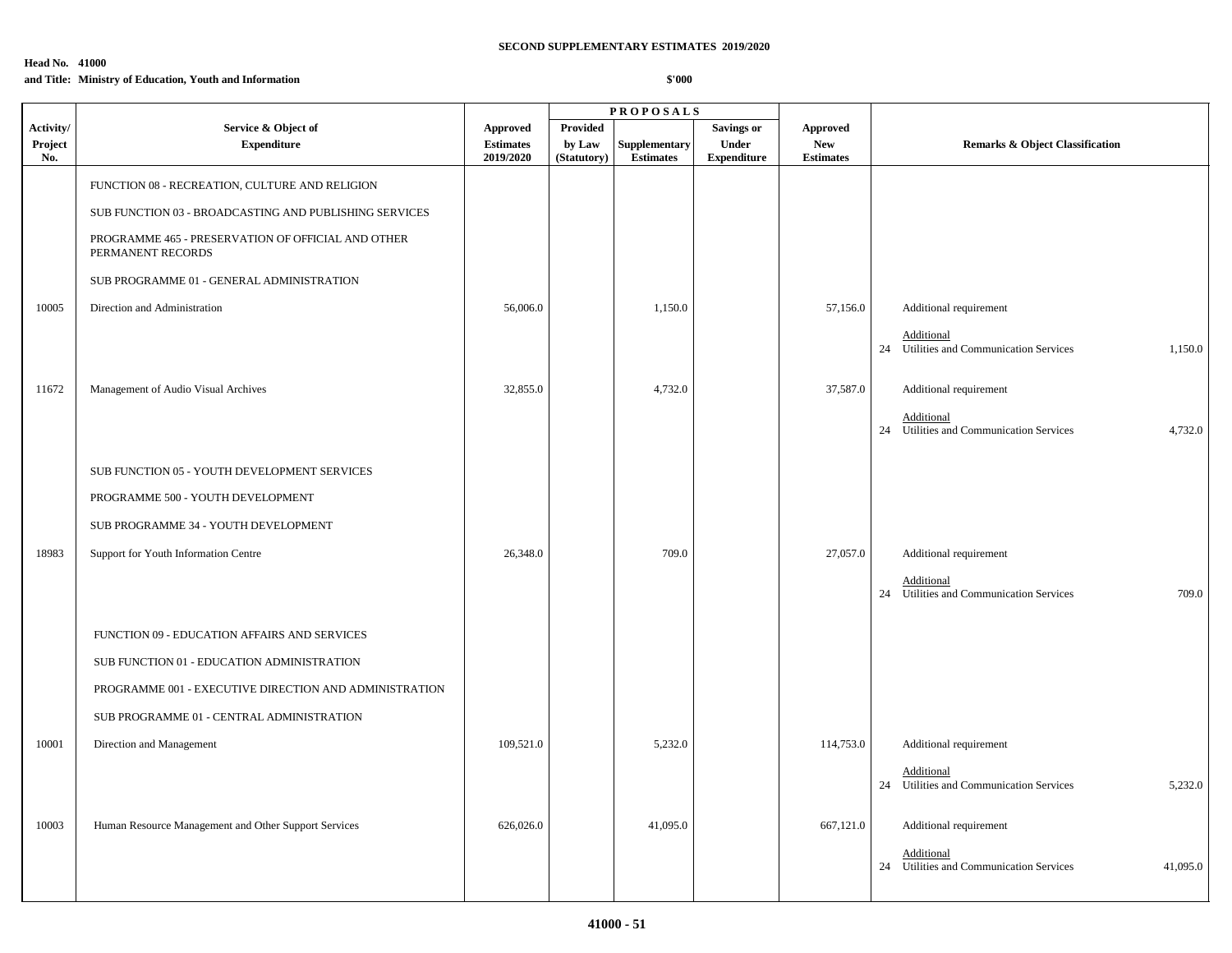# **Head No. 41000**

## **and Title: Ministry of Education, Youth and Information**

|                |                                                       |                               |                       | <b>PROPOSALS</b>                  |                             |                                |                                                                                            |
|----------------|-------------------------------------------------------|-------------------------------|-----------------------|-----------------------------------|-----------------------------|--------------------------------|--------------------------------------------------------------------------------------------|
| Activity/      | Service & Object of                                   | <b>Approved</b>               | <b>Provided</b>       |                                   | <b>Savings or</b>           | <b>Approved</b>                |                                                                                            |
| Project<br>No. | <b>Expenditure</b>                                    | <b>Estimates</b><br>2019/2020 | by Law<br>(Statutory) | Supplementary<br><b>Estimates</b> | Under<br><b>Expenditure</b> | <b>New</b><br><b>Estimates</b> | <b>Remarks &amp; Object Classification</b>                                                 |
|                | PROGRAMME 007 - SCHOOL IMPROVEMENT SERVICES           |                               |                       |                                   |                             |                                |                                                                                            |
|                | SUB PROGRAMME 21 - REGIONAL ADMINISTRATION            |                               |                       |                                   |                             |                                |                                                                                            |
| 10005          | Direction and Administration                          | 558,226.0                     |                       | 4,298.0                           |                             | 562,524.0                      | Additional requirement<br>Additional<br>24 Utilities and Communication Services<br>4,298.0 |
|                | SUB FUNCTION 02 - PRE-PRIMARY EDUCATION               |                               |                       |                                   |                             |                                |                                                                                            |
|                | PROGRAMME 250 - DELIVERY OF EARLY CHILDHOOD EDUCATION |                               |                       |                                   |                             |                                |                                                                                            |
|                | SUB PROGRAMME 20 - BASIC SCHOOLS                      |                               |                       |                                   |                             |                                |                                                                                            |
| 10005          | Direction and Administration                          | 432,848.0                     |                       | 186.0                             |                             | 433,034.0                      | Additional requirement                                                                     |
|                |                                                       |                               |                       |                                   |                             |                                | Additional<br>24 Utilities and Communication Services<br>186.0                             |
|                | SUB PROGRAMME 21 - INFANT SCHOOLS                     |                               |                       |                                   |                             |                                |                                                                                            |
| 10005          | Direction and Administration                          | 696,896.0                     |                       | 34,861.0                          |                             | 731,757.0                      | Additional requirement                                                                     |
|                |                                                       |                               |                       |                                   |                             |                                | Additional<br>24 Utilities and Communication Services<br>34,861.0                          |
|                | SUB FUNCTION 03 - PRIMARY EDUCATION                   |                               |                       |                                   |                             |                                |                                                                                            |
|                | PROGRAMME 251 - DELIVERY OF PRIMARY EDUCATION         |                               |                       |                                   |                             |                                |                                                                                            |
|                | SUB PROGRAMME 20 - PRIMARY SCHOOLS                    |                               |                       |                                   |                             |                                |                                                                                            |
| 10005          | Direction and Administration                          | 2,069,502.00                  |                       | 78,437.0                          |                             | 2,147,939.0                    | Additional requirement                                                                     |
|                |                                                       |                               |                       |                                   |                             |                                | Additional<br>24 Utilities and Communication Services<br>78,437.0                          |
|                |                                                       |                               |                       |                                   |                             |                                |                                                                                            |
|                | SUB PROGRAMME 21 - ALL AGE SCHOOLS                    |                               |                       |                                   |                             |                                |                                                                                            |
| 10005          | Direction and Administration                          | 644,256.00                    |                       | 59,006.0                          |                             | 703,262.0                      | Additional requirement                                                                     |
|                |                                                       |                               |                       |                                   |                             |                                | Additional<br>24 Utilities and Communication Services<br>59,006.0                          |
|                |                                                       |                               |                       |                                   |                             |                                |                                                                                            |
|                |                                                       |                               |                       |                                   |                             |                                |                                                                                            |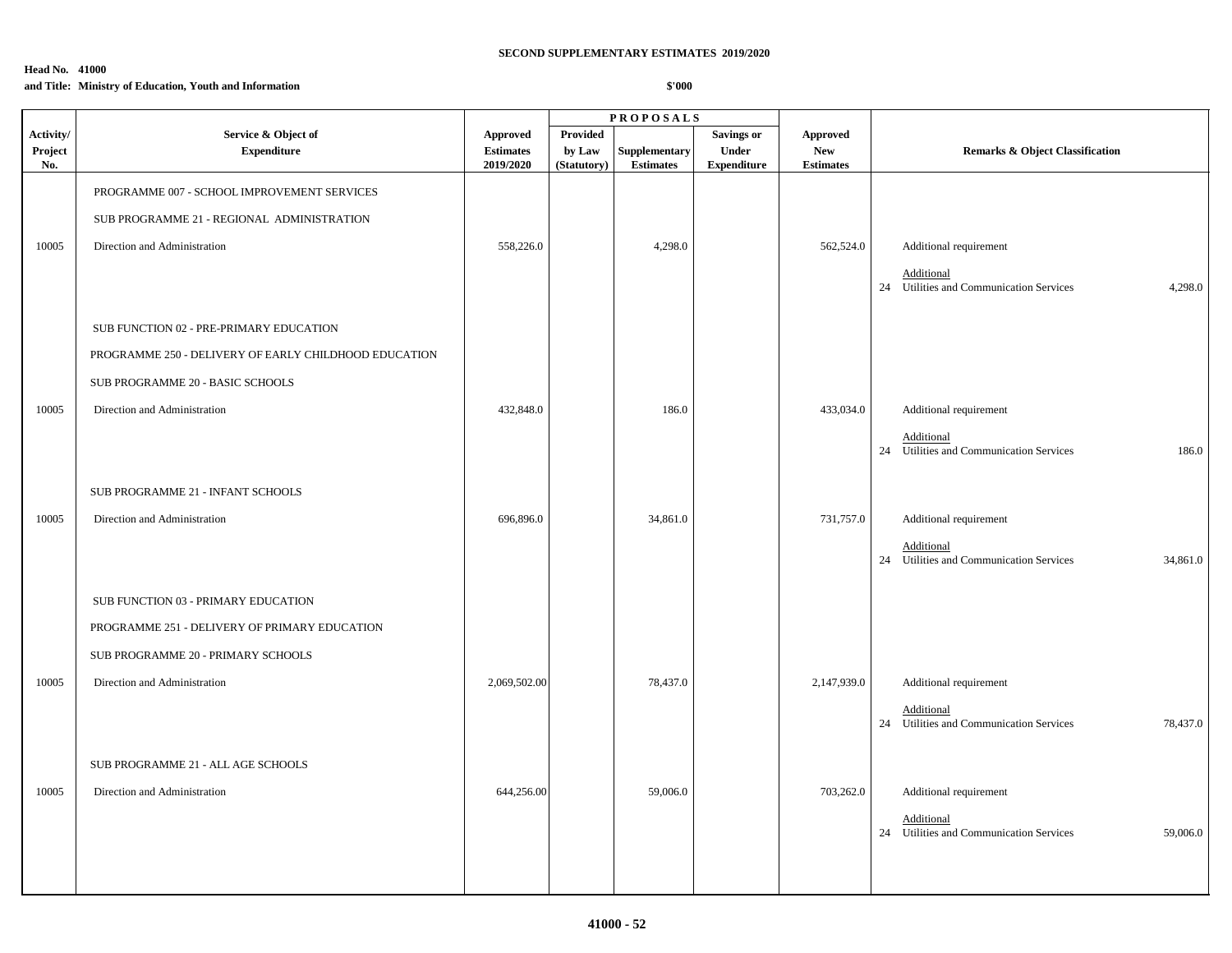# **Head No. 41000**

## **and Title: Ministry of Education, Youth and Information**

|                             |                                                                                                                                                                                                                                                                          |                                           |                                          | <b>PROPOSALS</b>                  |                                                  |                                                   |                                                                                                                                                                                                         |
|-----------------------------|--------------------------------------------------------------------------------------------------------------------------------------------------------------------------------------------------------------------------------------------------------------------------|-------------------------------------------|------------------------------------------|-----------------------------------|--------------------------------------------------|---------------------------------------------------|---------------------------------------------------------------------------------------------------------------------------------------------------------------------------------------------------------|
| Activity/<br>Project<br>No. | Service & Object of<br><b>Expenditure</b>                                                                                                                                                                                                                                | Approved<br><b>Estimates</b><br>2019/2020 | <b>Provided</b><br>by Law<br>(Statutory) | Supplementary<br><b>Estimates</b> | <b>Savings or</b><br>Under<br><b>Expenditure</b> | <b>Approved</b><br><b>New</b><br><b>Estimates</b> | <b>Remarks &amp; Object Classification</b>                                                                                                                                                              |
| 10005                       | SUBFUNCTION 04 - SECONDARY EDUCATION<br>PROGRAMME 252 - DELIVERY OF SECONDARY EDUCATION<br>SUB PROGRAMME 23 - JUNIOR HIGH SCHOOLS AND JUNIOR<br>HIGH DEPARTMENTS<br>Direction and Administration<br>PROGRAMME 254 - DELIVERY OF TECHNICAL/VOCATIONAL<br><b>EDUCATION</b> | 901,781.00                                |                                          | 131,897.0                         |                                                  | 1,033,678.0                                       | Additional requirement<br>Additional<br>24 Utilities and Communication Services<br>131,897.0                                                                                                            |
| 10005                       | SUB PROGRAMME 26 - SECONDARY AGRICULTURAL EDUCATION<br>Direction and Administration                                                                                                                                                                                      | 242,484.0                                 |                                          | 5,007.0                           |                                                  | 247,491.0                                         | Additional requirement<br>Additional<br>24 Utilities and Communication Services<br>5,007.0                                                                                                              |
| 10005                       | SUB FUNCTION 05 - TERTIARY EDUCATION<br>PROGRAMME 253 - DELIVERY OF TERTIARY EDUCATION<br>SUB PROGRAMME 21 - UNIVERSITY EDUCATION<br>Direction and Administration                                                                                                        | 13,080,870.0                              |                                          | 1,200,000.0                       |                                                  | 14,280,870.0                                      | Additional requirement for:<br>i) UWI: adjustment to GOJ subvention - \$600m<br>ii) UTECH: adjustment to GOJ subvention - \$600m<br>Additional<br>27 Grants, Contributions and Subsidies<br>1,200,000.0 |
| 10005                       | SUB PROGRAMME 23 - MULTI-DISCIPLINARY COLLEGES<br>Direction and Administration                                                                                                                                                                                           | 3,117,342.0                               |                                          | 6,704.0                           |                                                  | 3,124,046.0                                       | Additional requirement<br>Additional<br>24 Utilities and Communication Services<br>6,704.0                                                                                                              |
| 10005                       | SUB PROGRAMME 26 - TERTIARY AGRICULTURAL EDUCATION<br>Direction and Administration                                                                                                                                                                                       | 536,993.0                                 |                                          | 1,149.0                           |                                                  | 538,142.0                                         | Additional requirement<br>Additional<br>24 Utilities and Communication Services<br>1,149.0                                                                                                              |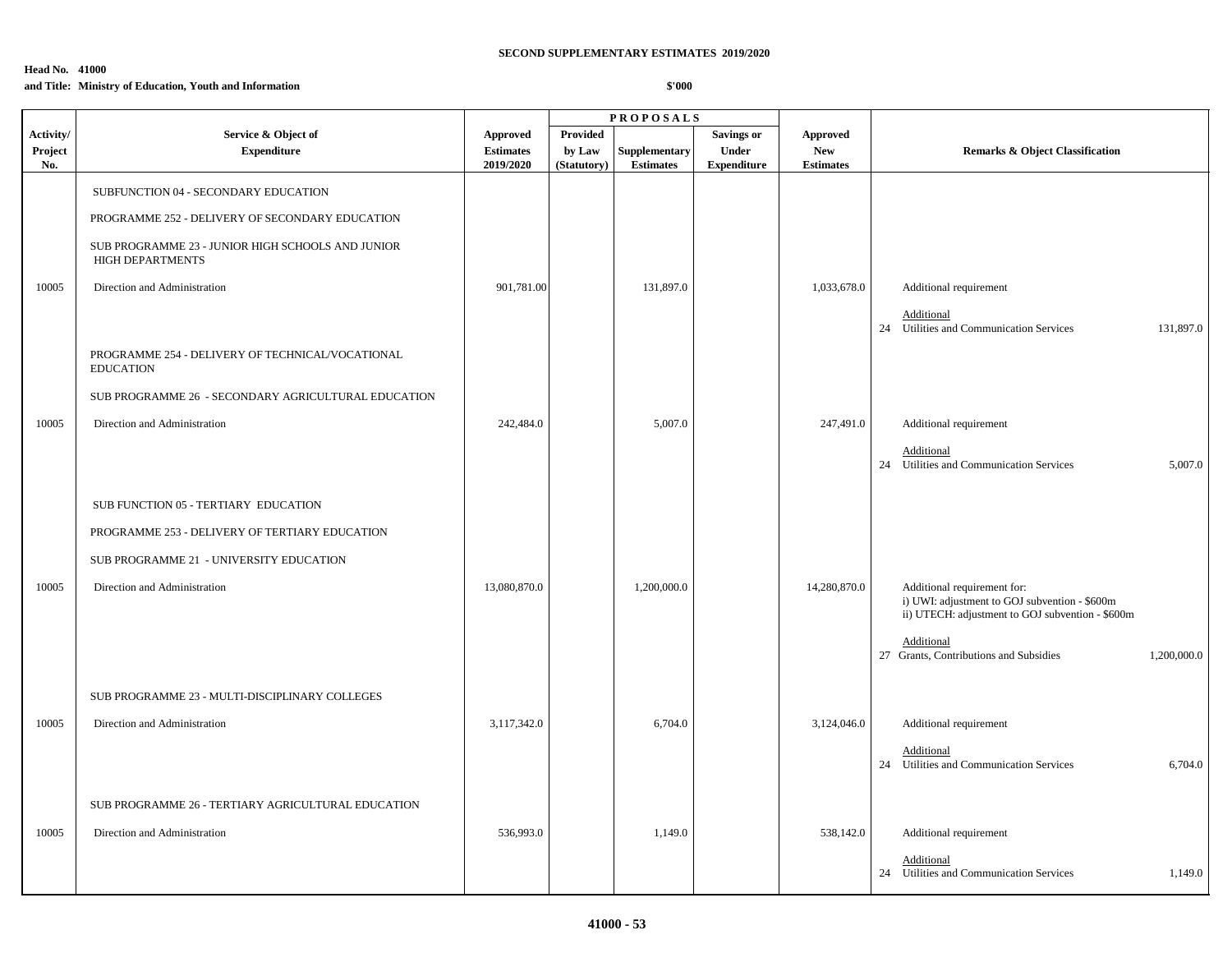# **Head No. 41000**

**and Title: Ministry of Education, Youth and Information**

|                      |                                                                  |                              |                    | <b>PROPOSALS</b> |                                   |                        |                                                                  |
|----------------------|------------------------------------------------------------------|------------------------------|--------------------|------------------|-----------------------------------|------------------------|------------------------------------------------------------------|
| Activity/<br>Project | Service & Object of<br><b>Expenditure</b>                        | Approved<br><b>Estimates</b> | Provided<br>by Law | Supplementary    | <b>Savings or</b><br><b>Under</b> | Approved<br><b>New</b> | <b>Remarks &amp; Object Classification</b>                       |
| No.                  |                                                                  | 2019/2020                    | (Statutory)        | <b>Estimates</b> | <b>Expenditure</b>                | <b>Estimates</b>       |                                                                  |
|                      | PROGRAMME 256 - TEACHER EDUCATION AND TRAINING                   |                              |                    |                  |                                   |                        |                                                                  |
|                      | SUB PROGRAMME 22 - TEACHERS' COLLEGES - PHYSICAL EDUCATION       |                              |                    |                  |                                   |                        |                                                                  |
| 10005                | Direction and Administration                                     | 227,509.0                    |                    | 555.0            |                                   | 228,064.0              | Additional requirement                                           |
|                      |                                                                  |                              |                    |                  |                                   |                        | Additional<br>24 Utilities and Communication Services<br>555.0   |
|                      |                                                                  |                              |                    |                  |                                   |                        |                                                                  |
|                      | SUB PROGRAMME 23- TEACHERS' COLLEGES - GENERAL EDUCATION         |                              |                    |                  |                                   |                        |                                                                  |
| 10005                | Direction and Administration                                     | 1,318,175.0                  |                    | 8,366.0          |                                   | 1,326,541.0            | Additional requirement                                           |
|                      |                                                                  |                              |                    |                  |                                   |                        | Additional<br>24 Utilities and Communication Services<br>8,366.0 |
|                      |                                                                  |                              |                    |                  |                                   |                        |                                                                  |
|                      | SUB FUNCTION 06 - EDUCATION NOT DEFINABLE BY LEVEL               |                              |                    |                  |                                   |                        |                                                                  |
|                      | PROGRAMME 255 - DELIVERY OF SPECIAL EDUCATION                    |                              |                    |                  |                                   |                        |                                                                  |
|                      | SUB PROGRAMME 20 - SCHOOLS FOR THE MENTALLY<br><b>CHALLENGED</b> |                              |                    |                  |                                   |                        |                                                                  |
| 10005                | Direction and Administration                                     | 244,436.0                    |                    | 1,384.0          |                                   | 245,820.0              | Additional requirement                                           |
|                      |                                                                  |                              |                    |                  |                                   |                        | Additional<br>24 Utilities and Communication Services<br>1,384.0 |
|                      |                                                                  |                              |                    |                  |                                   |                        |                                                                  |
|                      | SUB PROGRAMME 21 - SCHOOLS FOR THE HEARING IMPAIRED              |                              |                    |                  |                                   |                        |                                                                  |
| 10005                | Direction and Administration                                     | 97,731.0                     |                    | 1,984.0          |                                   | 99,715.0               | Additional requirement                                           |
|                      |                                                                  |                              |                    |                  |                                   |                        | Additional<br>24 Utilities and Communication Services<br>1,984.0 |
|                      |                                                                  |                              |                    |                  |                                   |                        |                                                                  |
|                      | SUB PROGRAMME 22 - SCHOOLS FOR VISUALLY IMPAIRED                 |                              |                    |                  |                                   |                        |                                                                  |
| 10005                | Direction and Administration                                     | 50,994.0                     |                    | 2,216.0          |                                   | 53,210.0               | Additional requirement                                           |
|                      |                                                                  |                              |                    |                  |                                   |                        | Additional<br>24 Utilities and Communication Services<br>2,216.0 |
|                      |                                                                  |                              |                    |                  |                                   |                        |                                                                  |
|                      |                                                                  |                              |                    |                  |                                   |                        |                                                                  |
|                      |                                                                  |                              |                    |                  |                                   |                        |                                                                  |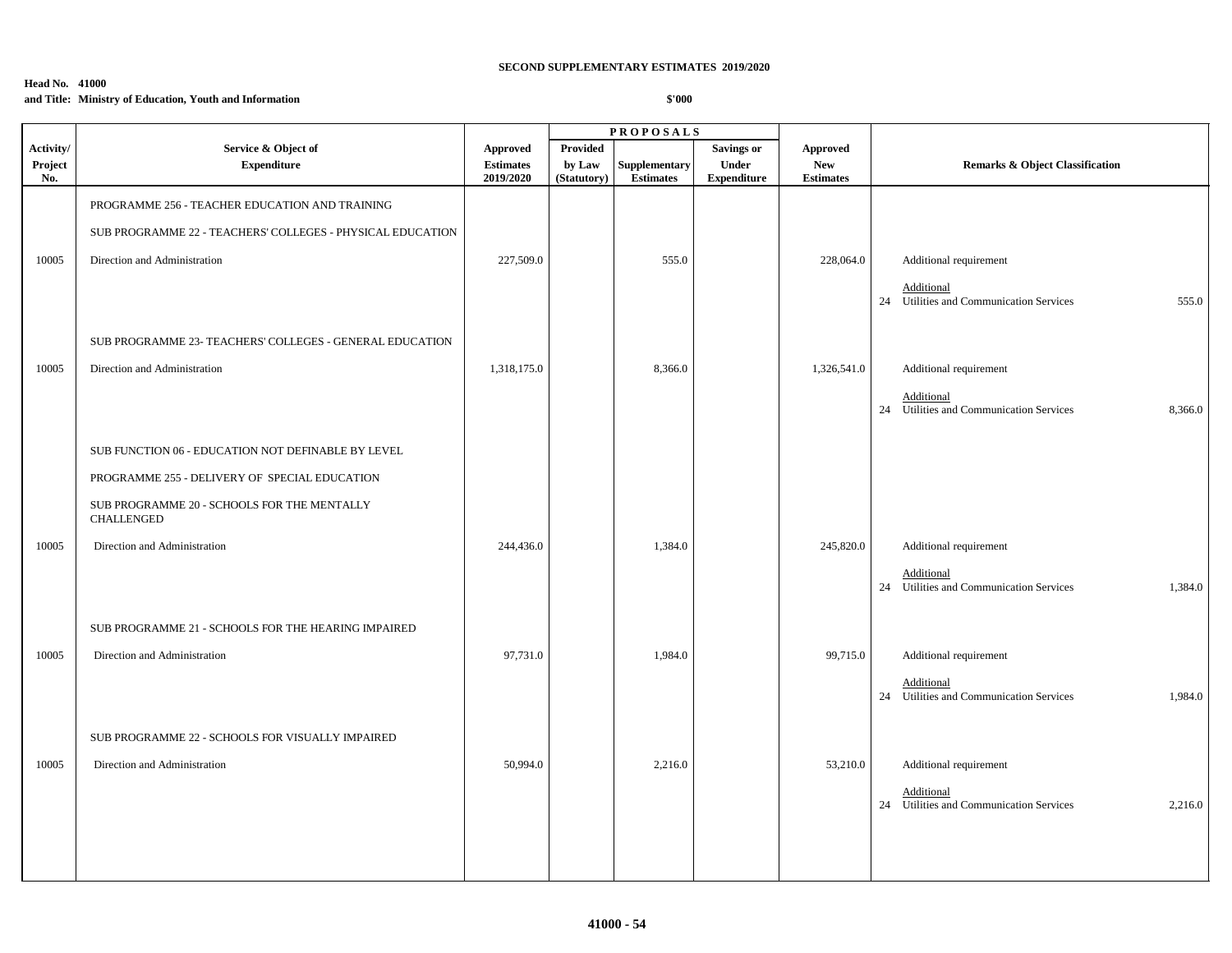### **Head No. 41000**

### **and Title: Ministry of Education, Youth and Information**

| <b>Provided</b><br>Service & Object of<br><b>Savings or</b><br>Activity/<br><b>Approved</b><br><b>Approved</b><br>Project<br>Under<br><b>New</b><br><b>Expenditure</b><br><b>Estimates</b><br>by Law<br>Supplementary<br><b>Remarks &amp; Object Classification</b><br><b>Estimates</b><br>2019/2020<br><b>Expenditure</b><br><b>Estimates</b><br>No.<br>(Statutory)<br>SUB PROGRAMME 28 - OTHER SPECIAL EDUCATION SCHOOLS<br>18,584.0<br>10005<br>Direction and Administration<br>761.0<br>19,345.0<br>Additional requirement<br>Additional<br>24 Utilities and Communication Services<br>10735<br>102,658.0<br>568.0<br>103,226.0<br>Additional requirement<br>Assessment and Instruction<br>Additional<br>24 Utilities and Communication Services<br>SUB FUNCTION 07 - SUBSIDIARY SERVICES TO EDUCATION<br>PROGRAMME 259 - LIBRARY SERVICES<br>SUB PROGRAMME 20 - SCHOOLS LIBRARY SERVICE<br>7,629.0<br>10005<br>Direction and Administration<br>68,825.0<br>76,454.0<br>Additional requirement |  |  | <b>PROPOSALS</b> |  |            |
|----------------------------------------------------------------------------------------------------------------------------------------------------------------------------------------------------------------------------------------------------------------------------------------------------------------------------------------------------------------------------------------------------------------------------------------------------------------------------------------------------------------------------------------------------------------------------------------------------------------------------------------------------------------------------------------------------------------------------------------------------------------------------------------------------------------------------------------------------------------------------------------------------------------------------------------------------------------------------------------------------|--|--|------------------|--|------------|
|                                                                                                                                                                                                                                                                                                                                                                                                                                                                                                                                                                                                                                                                                                                                                                                                                                                                                                                                                                                                    |  |  |                  |  |            |
|                                                                                                                                                                                                                                                                                                                                                                                                                                                                                                                                                                                                                                                                                                                                                                                                                                                                                                                                                                                                    |  |  |                  |  |            |
|                                                                                                                                                                                                                                                                                                                                                                                                                                                                                                                                                                                                                                                                                                                                                                                                                                                                                                                                                                                                    |  |  |                  |  |            |
|                                                                                                                                                                                                                                                                                                                                                                                                                                                                                                                                                                                                                                                                                                                                                                                                                                                                                                                                                                                                    |  |  |                  |  |            |
|                                                                                                                                                                                                                                                                                                                                                                                                                                                                                                                                                                                                                                                                                                                                                                                                                                                                                                                                                                                                    |  |  |                  |  |            |
|                                                                                                                                                                                                                                                                                                                                                                                                                                                                                                                                                                                                                                                                                                                                                                                                                                                                                                                                                                                                    |  |  |                  |  |            |
|                                                                                                                                                                                                                                                                                                                                                                                                                                                                                                                                                                                                                                                                                                                                                                                                                                                                                                                                                                                                    |  |  |                  |  | 761.0      |
|                                                                                                                                                                                                                                                                                                                                                                                                                                                                                                                                                                                                                                                                                                                                                                                                                                                                                                                                                                                                    |  |  |                  |  |            |
|                                                                                                                                                                                                                                                                                                                                                                                                                                                                                                                                                                                                                                                                                                                                                                                                                                                                                                                                                                                                    |  |  |                  |  |            |
|                                                                                                                                                                                                                                                                                                                                                                                                                                                                                                                                                                                                                                                                                                                                                                                                                                                                                                                                                                                                    |  |  |                  |  | 568.0      |
|                                                                                                                                                                                                                                                                                                                                                                                                                                                                                                                                                                                                                                                                                                                                                                                                                                                                                                                                                                                                    |  |  |                  |  |            |
|                                                                                                                                                                                                                                                                                                                                                                                                                                                                                                                                                                                                                                                                                                                                                                                                                                                                                                                                                                                                    |  |  |                  |  |            |
|                                                                                                                                                                                                                                                                                                                                                                                                                                                                                                                                                                                                                                                                                                                                                                                                                                                                                                                                                                                                    |  |  |                  |  |            |
|                                                                                                                                                                                                                                                                                                                                                                                                                                                                                                                                                                                                                                                                                                                                                                                                                                                                                                                                                                                                    |  |  |                  |  |            |
|                                                                                                                                                                                                                                                                                                                                                                                                                                                                                                                                                                                                                                                                                                                                                                                                                                                                                                                                                                                                    |  |  |                  |  |            |
|                                                                                                                                                                                                                                                                                                                                                                                                                                                                                                                                                                                                                                                                                                                                                                                                                                                                                                                                                                                                    |  |  |                  |  | Additional |
| 24 Utilities and Communication Services                                                                                                                                                                                                                                                                                                                                                                                                                                                                                                                                                                                                                                                                                                                                                                                                                                                                                                                                                            |  |  |                  |  | 7,629.0    |
|                                                                                                                                                                                                                                                                                                                                                                                                                                                                                                                                                                                                                                                                                                                                                                                                                                                                                                                                                                                                    |  |  |                  |  |            |
| SUB PROGRAMME 21 - PUBLIC LIBRARY SERVICE                                                                                                                                                                                                                                                                                                                                                                                                                                                                                                                                                                                                                                                                                                                                                                                                                                                                                                                                                          |  |  |                  |  |            |
| 10005<br>1,118,635.0<br>9,097.0<br>1,127,732.0<br>Direction and Administration<br>Additional requirement                                                                                                                                                                                                                                                                                                                                                                                                                                                                                                                                                                                                                                                                                                                                                                                                                                                                                           |  |  |                  |  |            |
| Additional                                                                                                                                                                                                                                                                                                                                                                                                                                                                                                                                                                                                                                                                                                                                                                                                                                                                                                                                                                                         |  |  |                  |  |            |
| 24 Utilities and Communication Services                                                                                                                                                                                                                                                                                                                                                                                                                                                                                                                                                                                                                                                                                                                                                                                                                                                                                                                                                            |  |  |                  |  | 9,097.0    |
| PROGRAMME 260 - NUTRITION                                                                                                                                                                                                                                                                                                                                                                                                                                                                                                                                                                                                                                                                                                                                                                                                                                                                                                                                                                          |  |  |                  |  |            |
| SUB PROGRAMME 20 - SCHOOL SNACK SUPPORT                                                                                                                                                                                                                                                                                                                                                                                                                                                                                                                                                                                                                                                                                                                                                                                                                                                                                                                                                            |  |  |                  |  |            |
| 10005<br>750,655.0<br>1,789.0<br>Direction and Administration<br>752,444.0<br>Additional requirement                                                                                                                                                                                                                                                                                                                                                                                                                                                                                                                                                                                                                                                                                                                                                                                                                                                                                               |  |  |                  |  |            |
|                                                                                                                                                                                                                                                                                                                                                                                                                                                                                                                                                                                                                                                                                                                                                                                                                                                                                                                                                                                                    |  |  |                  |  |            |
| Additional<br>24 Utilities and Communication Services                                                                                                                                                                                                                                                                                                                                                                                                                                                                                                                                                                                                                                                                                                                                                                                                                                                                                                                                              |  |  |                  |  | 1,789.0    |
|                                                                                                                                                                                                                                                                                                                                                                                                                                                                                                                                                                                                                                                                                                                                                                                                                                                                                                                                                                                                    |  |  |                  |  |            |
|                                                                                                                                                                                                                                                                                                                                                                                                                                                                                                                                                                                                                                                                                                                                                                                                                                                                                                                                                                                                    |  |  |                  |  |            |
|                                                                                                                                                                                                                                                                                                                                                                                                                                                                                                                                                                                                                                                                                                                                                                                                                                                                                                                                                                                                    |  |  |                  |  |            |
| 1,608,812.0<br>108,902,886.0<br>110,511,698.0<br><b>TOTAL HEAD 41000</b><br>$\sim$<br>$\sim$                                                                                                                                                                                                                                                                                                                                                                                                                                                                                                                                                                                                                                                                                                                                                                                                                                                                                                       |  |  |                  |  |            |
| 1,325,890.0<br>1,325,890.0<br><b>LESS APPROPRIATIONS-IN-AID</b><br>$\sim$<br>107,576,996.0<br>109,185,808.0<br>NET TOTAL HEAD 41000<br>1,608,812.0<br>$\mathbf{r}$<br>$\sim$                                                                                                                                                                                                                                                                                                                                                                                                                                                                                                                                                                                                                                                                                                                                                                                                                       |  |  |                  |  |            |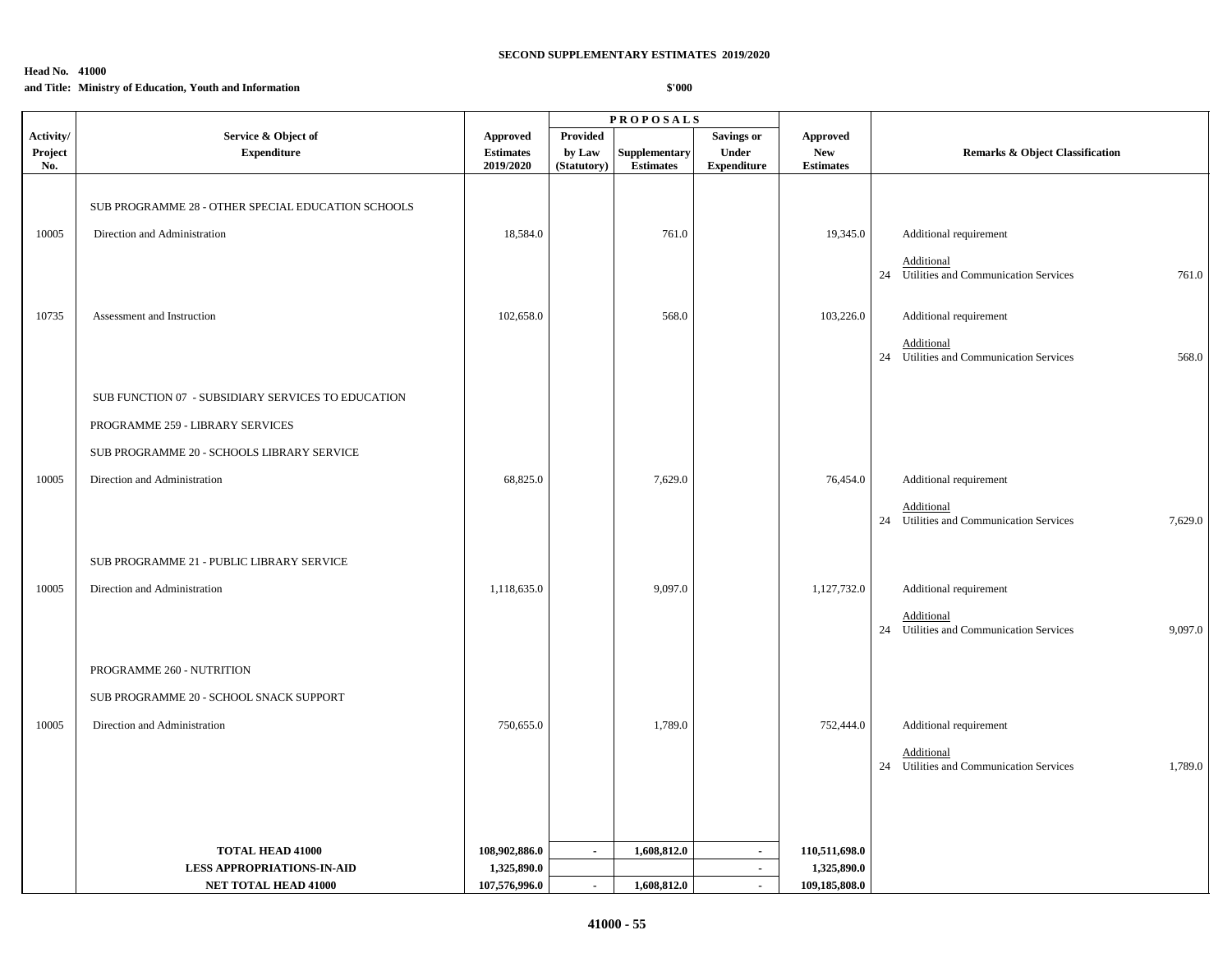| <b>Head No. 41051</b> |                                                        |
|-----------------------|--------------------------------------------------------|
|                       | and Title: Child Protection and Family Services Agency |

|                             |                                                                   |                                                |                                   | <b>PROPOSALS</b>                         |                                                  |                                                   |                                                                                                                                                                                             |  |  |
|-----------------------------|-------------------------------------------------------------------|------------------------------------------------|-----------------------------------|------------------------------------------|--------------------------------------------------|---------------------------------------------------|---------------------------------------------------------------------------------------------------------------------------------------------------------------------------------------------|--|--|
| Activity/<br>Project<br>No. | Service & Object of<br><b>Expenditure</b>                         | <b>Approved</b><br><b>Estimates</b><br>2019/20 | Provided<br>by Law<br>(Statutory) | <b>Supplementary</b><br><b>Estimates</b> | <b>Savings or</b><br>Under<br><b>Expenditure</b> | <b>Approved</b><br><b>New</b><br><b>Estimates</b> | Remarks & Object Classification                                                                                                                                                             |  |  |
|                             |                                                                   |                                                |                                   |                                          |                                                  |                                                   | Additional provison to facilitate the phased engagement of<br>additional staff, approved by the Ministry of Finance and Public Service,<br>consequent on the re-organisation of the Agency. |  |  |
|                             | FUNCTION 10 - SOCIAL SECURITY AND WELFARE SERVICES                |                                                |                                   |                                          |                                                  |                                                   |                                                                                                                                                                                             |  |  |
|                             | SUBFUNCTION 04 - FAMILY AND CHILDREN                              |                                                |                                   |                                          |                                                  |                                                   |                                                                                                                                                                                             |  |  |
|                             | PROGRAMME 001 - EXECUTIVE DIRECTION AND<br><b>ADMINISTRATION</b>  |                                                |                                   |                                          |                                                  |                                                   |                                                                                                                                                                                             |  |  |
|                             | SUB PROGRAMME 01 - CENTRAL ADMINISTRATION                         |                                                |                                   |                                          |                                                  |                                                   |                                                                                                                                                                                             |  |  |
| 10002                       | Financial Management and Accounting Services                      | 50,175.0                                       |                                   | 476.0                                    |                                                  | 50,651.0                                          | Additional requirement                                                                                                                                                                      |  |  |
|                             |                                                                   |                                                |                                   |                                          |                                                  |                                                   | Additional<br>21 Compensation of Employees<br>476.0                                                                                                                                         |  |  |
| 10003                       | Human Resource Management and Other Support Services              | 174,305.0                                      |                                   | 805.0                                    |                                                  | 175,110.0                                         | Additional requirement                                                                                                                                                                      |  |  |
|                             |                                                                   |                                                |                                   |                                          |                                                  |                                                   | Additional<br>21 Compensation of Employees<br>805.0                                                                                                                                         |  |  |
| 10005                       | Direction and Administration                                      | 60,912.0                                       |                                   | 504.0                                    |                                                  | 61,416.0                                          | Additional requirement                                                                                                                                                                      |  |  |
|                             |                                                                   |                                                |                                   |                                          |                                                  |                                                   | Additional<br>21 Compensation of Employees<br>504.0                                                                                                                                         |  |  |
| 10701                       | Planning, Monitoring and Evaluation                               | 31,078.0                                       |                                   | 235.0                                    |                                                  | 31,313.0                                          | Additional requirement                                                                                                                                                                      |  |  |
|                             |                                                                   |                                                |                                   |                                          |                                                  |                                                   | Additional<br>21 Compensation of Employees<br>235.0                                                                                                                                         |  |  |
|                             | PROGRAMME 326 - CHILDREN AND FAMILY WELFARE SERVICES              |                                                |                                   |                                          |                                                  |                                                   |                                                                                                                                                                                             |  |  |
|                             | SUB PROGRAMME 23 - CHILDREN AND FAMILY WELFARE<br><b>SERVICES</b> |                                                |                                   |                                          |                                                  |                                                   |                                                                                                                                                                                             |  |  |
| 10005                       | Direction and Administration                                      | 102,256.0                                      |                                   | 833.0                                    |                                                  | 103,089.0                                         | Additional requirement                                                                                                                                                                      |  |  |
|                             |                                                                   |                                                |                                   |                                          |                                                  |                                                   | Additional<br>833.0<br>21 Compensation of Employees                                                                                                                                         |  |  |
| 11120                       | Delivery of Children and Family Services                          | 693,909.0                                      |                                   | 5,531.0                                  |                                                  | 699,440.0                                         | Additional requirement                                                                                                                                                                      |  |  |
|                             |                                                                   |                                                |                                   |                                          |                                                  |                                                   | Additional<br>21 Compensation of Employees<br>5,531.0                                                                                                                                       |  |  |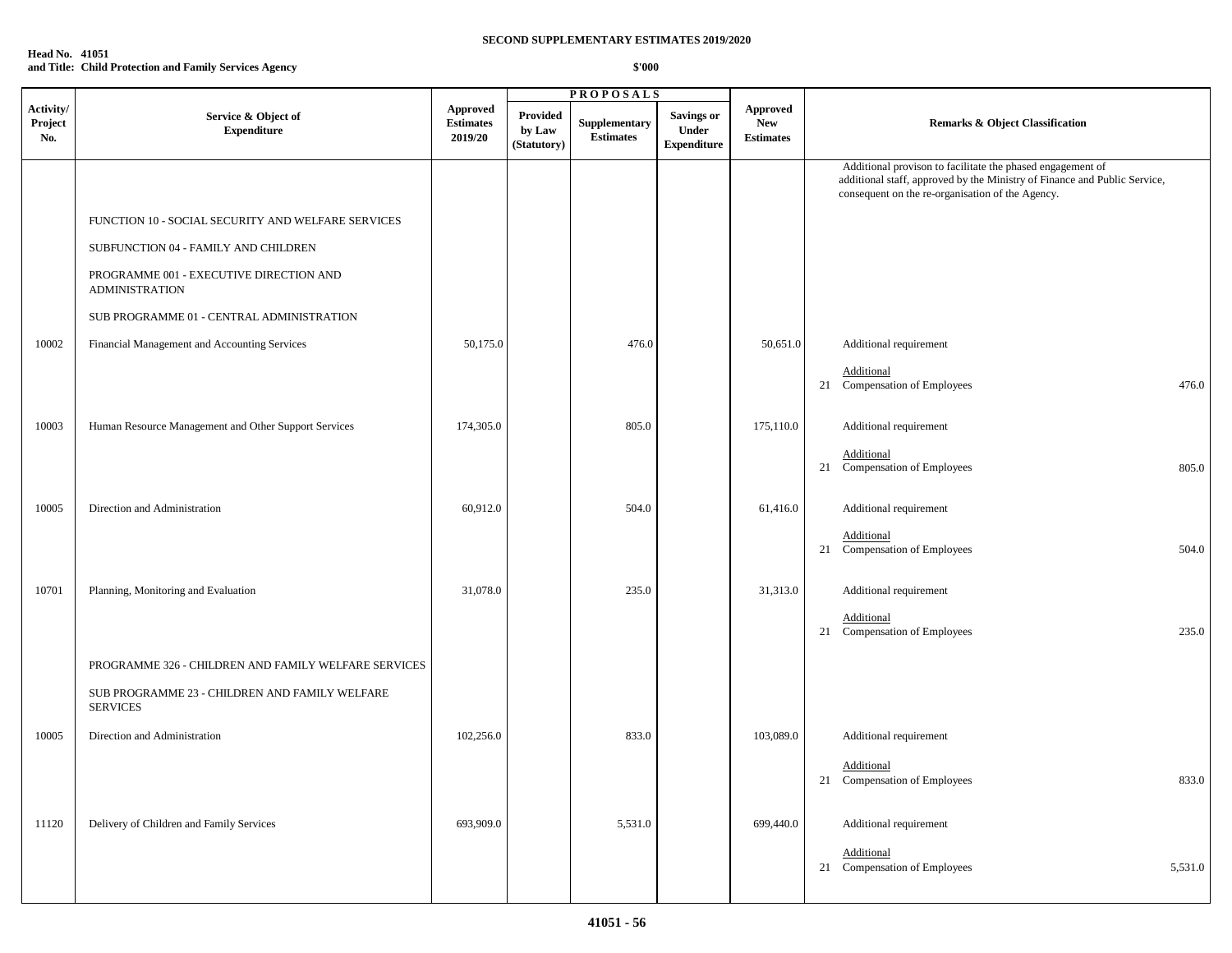| <b>Head No. 41051</b> |                                                        |
|-----------------------|--------------------------------------------------------|
|                       | and Title: Child Protection and Family Services Agency |

|                                     |                                                           |                                         |                                   | <b>PROPOSALS</b>                                                          |                                                   |                                     |                                                       |  |
|-------------------------------------|-----------------------------------------------------------|-----------------------------------------|-----------------------------------|---------------------------------------------------------------------------|---------------------------------------------------|-------------------------------------|-------------------------------------------------------|--|
| Activity/<br>${\bf Project}$<br>No. | Service & Object of<br><b>Expenditure</b>                 | Approved<br><b>Estimates</b><br>2019/20 | Provided<br>by Law<br>(Statutory) | ${\large \bf Supplementary}$<br>$\label{eq:estimates} \textbf{Estimates}$ | <b>Savings or</b><br>Under<br>${\bf Expenditure}$ | Approved<br>New<br><b>Estimates</b> | <b>Remarks &amp; Object Classification</b>            |  |
|                                     | SUB PROGRAMME 24 - CHILD PROTECTION                       |                                         |                                   |                                                                           |                                                   |                                     |                                                       |  |
| 12814                               | Support to Children's Homes                               | 861,411.0                               |                                   | 1,731.0                                                                   |                                                   | 863,142.0                           | Additional requirement                                |  |
|                                     |                                                           |                                         |                                   |                                                                           |                                                   |                                     | Additional<br>21 Compensation of Employees<br>1,731.0 |  |
| 12815                               | Support to Places of Safety                               | 469,366.0                               |                                   | 3,586.0                                                                   |                                                   | 472,952.0                           | Additional requirement                                |  |
|                                     |                                                           |                                         |                                   |                                                                           |                                                   |                                     | Additional<br>21 Compensation of Employees<br>3,586.0 |  |
|                                     |                                                           |                                         |                                   |                                                                           |                                                   |                                     |                                                       |  |
|                                     |                                                           |                                         |                                   |                                                                           |                                                   |                                     |                                                       |  |
|                                     |                                                           |                                         |                                   |                                                                           |                                                   |                                     |                                                       |  |
|                                     |                                                           |                                         |                                   |                                                                           |                                                   |                                     |                                                       |  |
|                                     |                                                           |                                         |                                   |                                                                           |                                                   |                                     |                                                       |  |
|                                     |                                                           |                                         |                                   |                                                                           |                                                   |                                     |                                                       |  |
|                                     |                                                           |                                         |                                   |                                                                           |                                                   |                                     |                                                       |  |
|                                     |                                                           |                                         |                                   |                                                                           |                                                   |                                     |                                                       |  |
|                                     |                                                           |                                         |                                   |                                                                           |                                                   |                                     |                                                       |  |
|                                     |                                                           |                                         |                                   |                                                                           |                                                   |                                     |                                                       |  |
|                                     |                                                           |                                         |                                   |                                                                           |                                                   |                                     |                                                       |  |
|                                     |                                                           |                                         |                                   |                                                                           |                                                   |                                     |                                                       |  |
|                                     | <b>GROSS TOTAL</b>                                        | 2,750,912.0                             | $\sim$                            | 13,701.0                                                                  | $\blacksquare$                                    | 2,764,613.0                         |                                                       |  |
|                                     | <b>LESS APPROPRIATIONS-IN-AID</b><br>NET TOTAL HEAD 41051 | 1,275.0<br>2,749,637.0                  | $\omega$                          | 13,701.0                                                                  |                                                   | 1,275.0<br>2,763,338.0              |                                                       |  |
|                                     |                                                           |                                         |                                   |                                                                           | $\blacksquare$                                    |                                     |                                                       |  |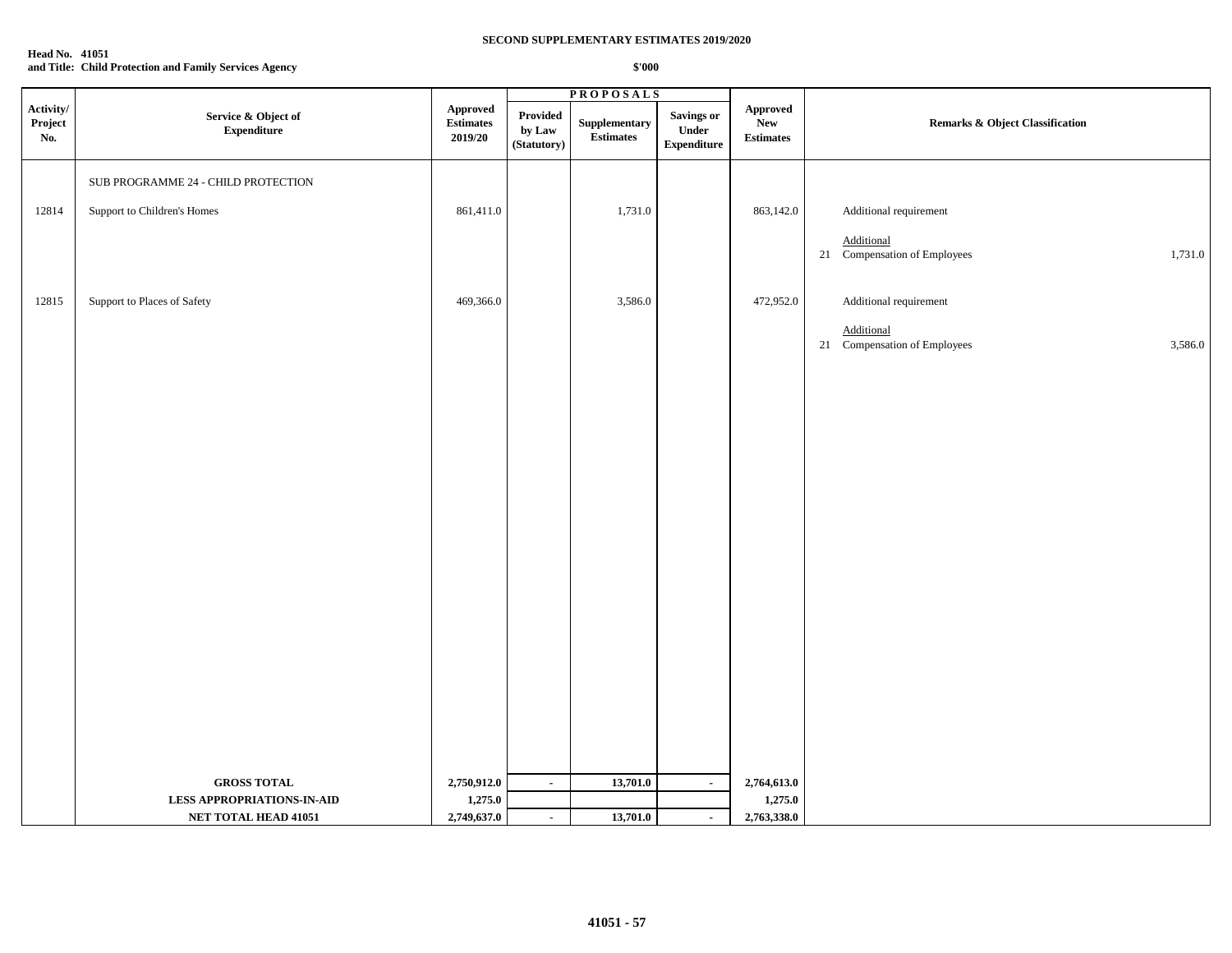|                             |                                                                                                                                                                                                                                                                                           |                               |                                   | <b>PROPOSALS</b>                  |                                                  |                                                    |                                                                                                                             |
|-----------------------------|-------------------------------------------------------------------------------------------------------------------------------------------------------------------------------------------------------------------------------------------------------------------------------------------|-------------------------------|-----------------------------------|-----------------------------------|--------------------------------------------------|----------------------------------------------------|-----------------------------------------------------------------------------------------------------------------------------|
| Activity/<br>Project<br>No. | Service & Object of<br><b>Expenditure</b>                                                                                                                                                                                                                                                 | Approved<br>Estimates 2019/20 | Provided<br>by Law<br>(Statutory) | Supplementary<br><b>Estimates</b> | <b>Savings or</b><br>Under<br><b>Expenditure</b> | <b>Approved</b><br>${\bf New}$<br><b>Estimates</b> | <b>Remarks &amp; Object Classification</b>                                                                                  |
| 10921                       | FUNCTION 07 - HEALTH AFFAIRS AND SERVICES<br>SUB FUNCTION 05 - PUBLIC HEALTH SERVICES<br>PROGRAMME 290 - PUBLIC HEALTH CARE PROGRAMME<br>SUB PROGRAMME 20 - DELIVERY OF HEALTH CARE -<br>SOUTH EAST REGIONAL HEALTH AUTHORITY (SERHA)<br>Provision of Pharmaceutical and Medical Supplies | 3,515,049.0                   |                                   | 500,000.0                         |                                                  | 4,015,049.0                                        | Additional provision for pharmaceuticals and medical<br>supplies<br>Additional<br>25 Use of Goods and Services<br>500,000.0 |
|                             | <b>GROSS TOTAL</b><br><b>LESS APPROPRIATIONS-IN-AID</b>                                                                                                                                                                                                                                   | 68,503,541.0<br>657,926.0     | $\omega$                          | 500,000.0                         | $\sim$                                           | 69,003,541.0<br>657,926.0                          |                                                                                                                             |
|                             | NET TOTAL HEAD 42000                                                                                                                                                                                                                                                                      | 67,845,615.0                  | $\blacksquare$                    | 500,000.0                         | $\blacksquare$                                   | 68,345,615.0                                       |                                                                                                                             |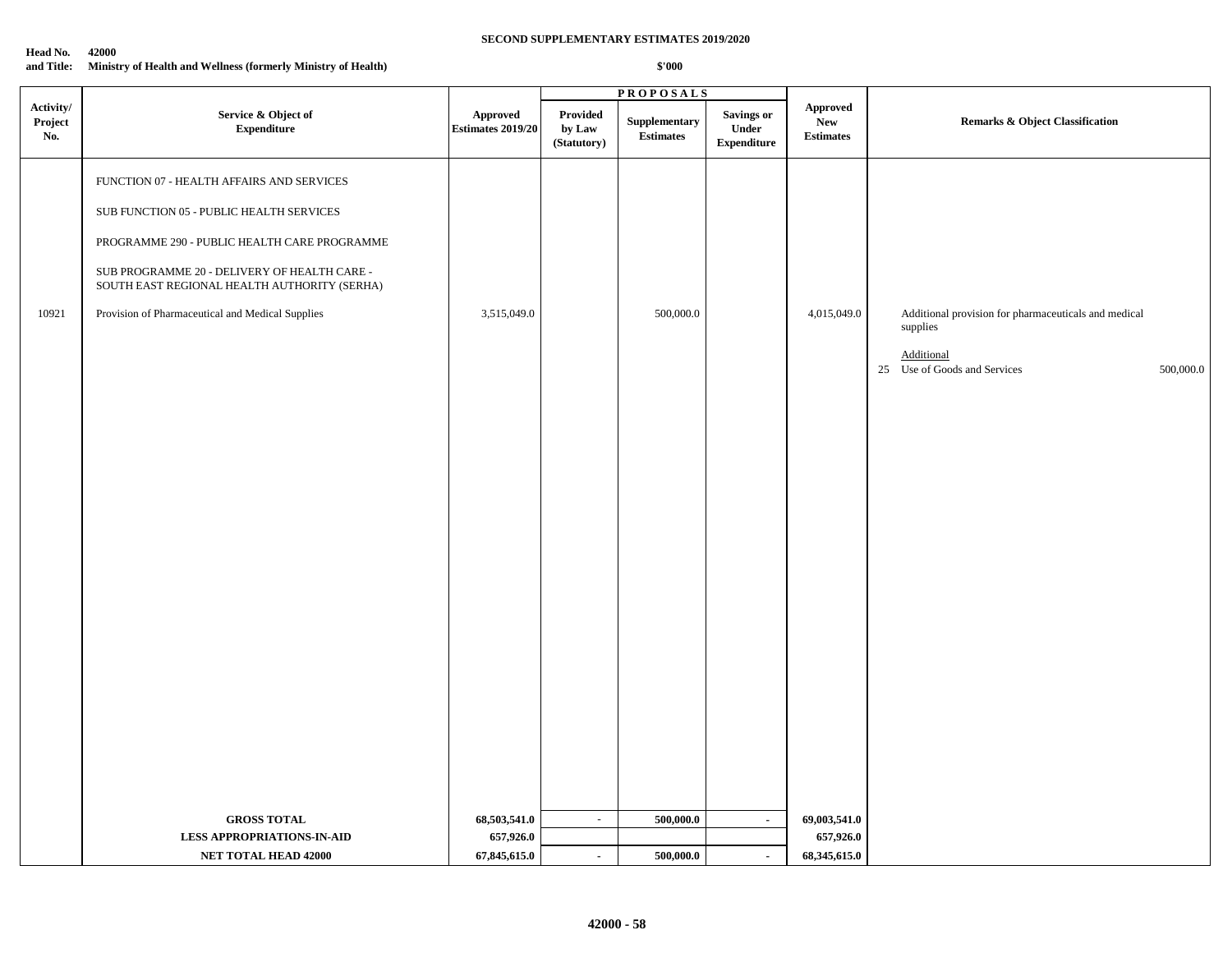**Head No. 42034 and Title: Bellevue Hospital**

|                             |                                                                                                                                                                                                                                             |                                         |                                   | <b>PROPOSALS</b>                  |                                           |                                                   |                                                                                                                                                                                                                                                                          |
|-----------------------------|---------------------------------------------------------------------------------------------------------------------------------------------------------------------------------------------------------------------------------------------|-----------------------------------------|-----------------------------------|-----------------------------------|-------------------------------------------|---------------------------------------------------|--------------------------------------------------------------------------------------------------------------------------------------------------------------------------------------------------------------------------------------------------------------------------|
| Activity/<br>Project<br>No. | Service & Object of<br><b>Expenditure</b>                                                                                                                                                                                                   | Approved<br><b>Estimates</b><br>2019/20 | Provided<br>by Law<br>(Statutory) | Supplementary<br><b>Estimates</b> | Savings or<br>Under<br><b>Expenditure</b> | <b>Approved</b><br><b>New</b><br><b>Estimates</b> | Remarks & Object Classification                                                                                                                                                                                                                                          |
| 10919                       | FUNCTION 07 - HEALTH AFFAIRS AND SERVICES<br>SUB FUNCTION 01 - HEALTH ADMINISTRATION<br>PROGRAMME 175 - MENTAL HEALTH SERVICES<br>SUB PROGRAMME 20 - PROVISION OF PSYCHIATRIC<br>AND REHABILITATIVE SERVICES<br>Delivery of Health Services | 1,668,276.0                             |                                   | 129,911.0                         |                                           | 1,798,187.0                                       | Additional provision includes \$89.171m to for pharmaceuticals<br>and medical supplies<br>Additional<br>22 Travel Expenses and Subsistence<br>3,000.00<br>24 Utilities and Communication Services<br>13,000.0<br>25 Use of Goods and Services<br>113,911.0<br>129,911.00 |
|                             | <b>TOTAL HEAD 42034</b>                                                                                                                                                                                                                     | 1,736,702.0                             | $\blacksquare$                    | 129,911.0                         | $\blacksquare$                            | 1,866,613.0                                       |                                                                                                                                                                                                                                                                          |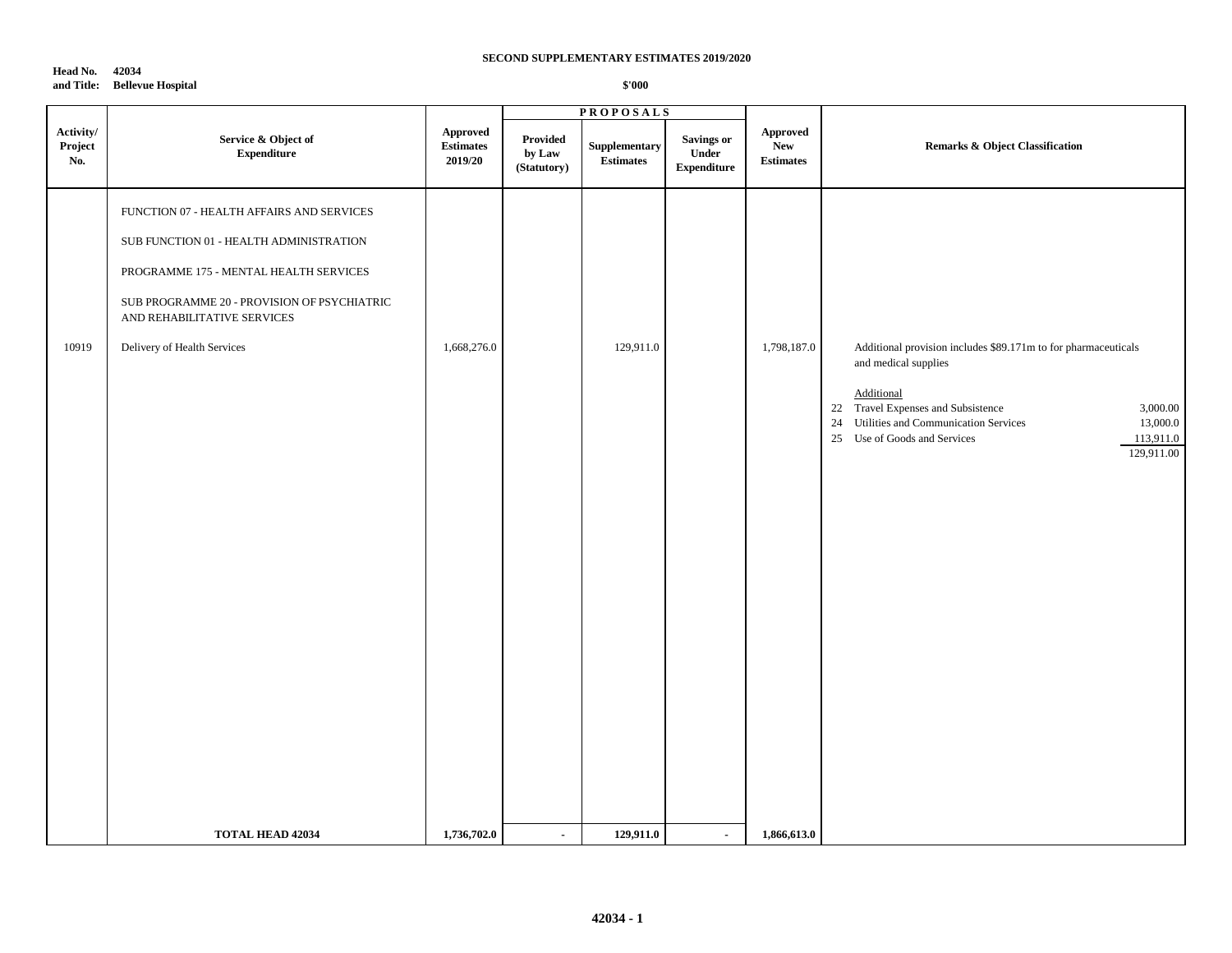### **Head No. 46000**

**and Title: Ministry of Culture, Gender, Entertainment and Sport**

|                             |                                                                  |                                                |                                          | <b>PROPOSALS</b>                  |                                                  |                                                   |                                                                |
|-----------------------------|------------------------------------------------------------------|------------------------------------------------|------------------------------------------|-----------------------------------|--------------------------------------------------|---------------------------------------------------|----------------------------------------------------------------|
| Activity/<br>Project<br>No. | Service & Object of<br><b>Expenditure</b>                        | <b>Approved</b><br><b>Estimates</b><br>2019/20 | <b>Provided</b><br>by Law<br>(Statutory) | Supplementary<br><b>Estimates</b> | <b>Savings or</b><br>Under<br><b>Expenditure</b> | <b>Approved</b><br><b>New</b><br><b>Estimates</b> | <b>Remarks &amp; Object Classification</b>                     |
|                             | FUNCTION 01 - GENERAL PUBLIC SERVICES                            |                                                |                                          |                                   |                                                  |                                                   |                                                                |
|                             | SUB FUNCTION 01 - EXECUTIVE AND LEGISLATIVE SERVICES             |                                                |                                          |                                   |                                                  |                                                   |                                                                |
|                             | PROGRAMME 001 - EXECUTIVE DIRECTION AND<br><b>ADMINISTRATION</b> |                                                |                                          |                                   |                                                  |                                                   |                                                                |
|                             | SUB PROGRAMME 01 - CENTRAL ADMINISTRATION                        |                                                |                                          |                                   |                                                  |                                                   |                                                                |
| 10001                       | Direction and Management                                         | 125,306.0                                      |                                          |                                   | 5,000.0                                          | 120,306.0                                         | Revised requirement                                            |
|                             |                                                                  |                                                |                                          |                                   |                                                  |                                                   | Reduction<br>25<br>Use of Goods and Services<br>5,000.0        |
| 10003                       | Human Resource Management and Other Support Services             | 220,672.0                                      |                                          |                                   | 10,217.0                                         | 210,455.0                                         | Revised requirement                                            |
|                             |                                                                  |                                                |                                          |                                   |                                                  |                                                   | Reduction<br>Travel Expenses and Subsistence<br>22<br>10,217.0 |
|                             | SUB PROGRAMME 02 - PLANNING AND DEVELOPMENT                      |                                                |                                          |                                   |                                                  |                                                   |                                                                |
| 10005                       | Direction and Administration                                     | 176,204.0                                      |                                          |                                   | 10,000.0                                         | 166,204.0                                         | Revised requirement                                            |
|                             |                                                                  |                                                |                                          |                                   |                                                  |                                                   | Reduction<br>Use of Goods and Services<br>25<br>10,000.0       |
|                             | FUNCTION 04 - ECONOMIC AFFAIRS                                   |                                                |                                          |                                   |                                                  |                                                   |                                                                |
|                             | SUB FUNCTION 13 - TOURISM                                        |                                                |                                          |                                   |                                                  |                                                   |                                                                |
|                             | PROGRAMME 001 - EXECUTIVE DIRECTION AND<br><b>ADMINISTRATION</b> |                                                |                                          |                                   |                                                  |                                                   |                                                                |
|                             | SUB PROGRAMME 01 - CENTRAL ADMINISTRATION                        |                                                |                                          |                                   |                                                  |                                                   |                                                                |
| 12517                       | Entertainment Policy and Monitoring                              | 300,294.0                                      |                                          |                                   | 15,000.0                                         | 285,294.0                                         | Revised requirement                                            |
|                             |                                                                  |                                                |                                          |                                   |                                                  |                                                   | Reduction<br>Use of Goods and Services<br>15,000.0<br>25       |
|                             |                                                                  |                                                |                                          |                                   |                                                  |                                                   |                                                                |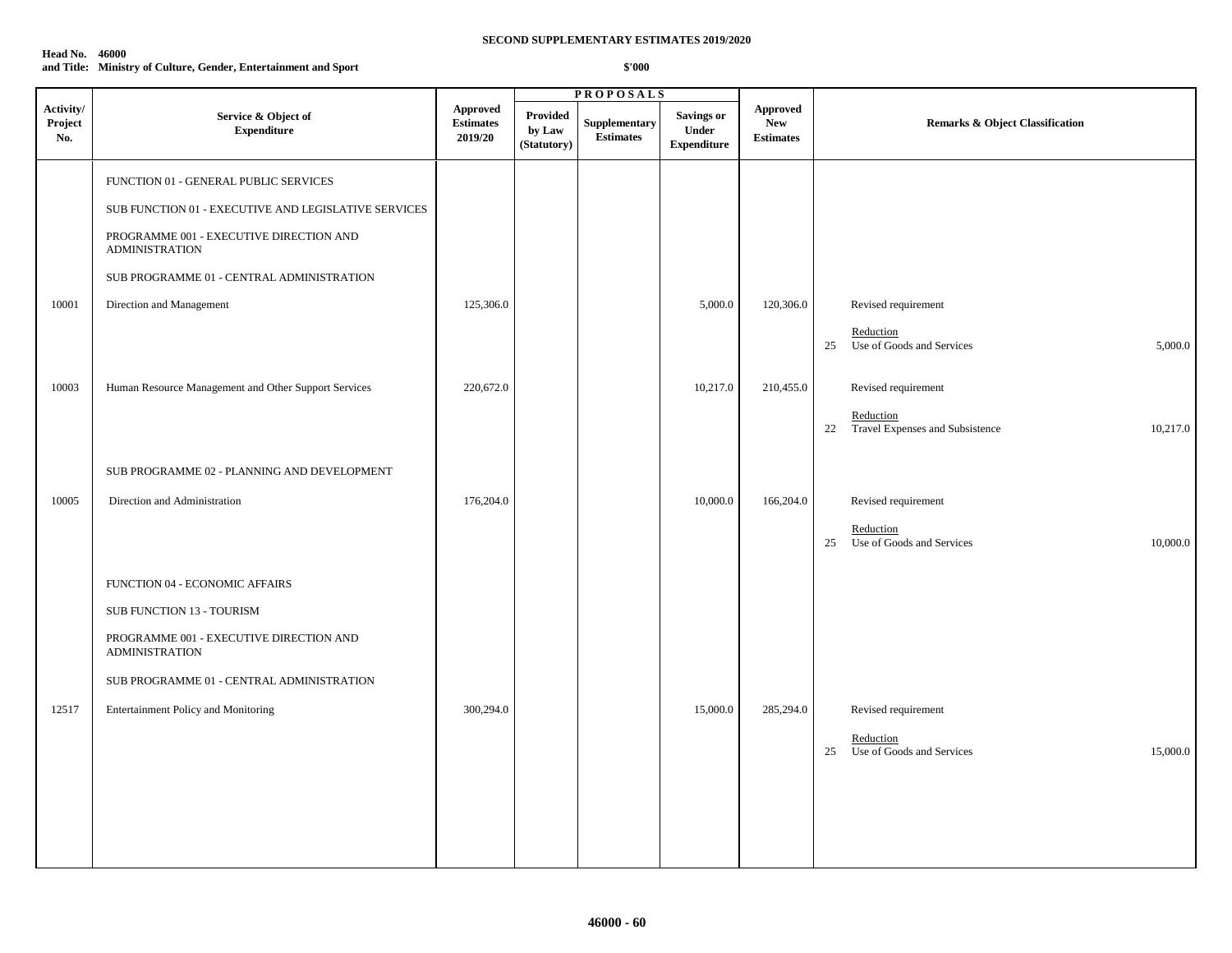### **Head No. 46000 and Title: Ministry of Culture, Gender, Entertainment and Sport**

|                             |                                                                                                                                                                                                                                 |                                                |                                          | <b>PROPOSALS</b>                  |                                           |                                                   |                                                                                                                                                                                                                                                                                                          |
|-----------------------------|---------------------------------------------------------------------------------------------------------------------------------------------------------------------------------------------------------------------------------|------------------------------------------------|------------------------------------------|-----------------------------------|-------------------------------------------|---------------------------------------------------|----------------------------------------------------------------------------------------------------------------------------------------------------------------------------------------------------------------------------------------------------------------------------------------------------------|
| Activity/<br>Project<br>No. | Service & Object of<br><b>Expenditure</b>                                                                                                                                                                                       | <b>Approved</b><br><b>Estimates</b><br>2019/20 | <b>Provided</b><br>by Law<br>(Statutory) | Supplementary<br><b>Estimates</b> | Savings or<br>Under<br><b>Expenditure</b> | <b>Approved</b><br><b>New</b><br><b>Estimates</b> | <b>Remarks &amp; Object Classification</b>                                                                                                                                                                                                                                                               |
| 10005                       | FUNCTION 08 - RECREATION, CULTURE AND RELIGION<br>SUB FUNCTION 01 - RECREATIONAL AND SPORTING SERVICES<br>PROGRAMME 501 - PROMOTION OF SPORTS<br>SUB PROGRAMME 21 - COORDINATION AND MANAGEMENT<br>Direction and Administration | 214,079.0                                      |                                          | 5,000.0                           |                                           | 219,079.0                                         | Additional requirement to facilitate retrofitting of new office<br>spaces (JADCO)<br>Additional<br>Use of Goods and Services (AIA)<br>5,000.0<br>25                                                                                                                                                      |
| 10005                       | SUB FUNCTION 02 - ART AND CULTURAL SERVICES<br>PROGRAMME 001 - EXECUTIVE DIRECTION AND<br><b>ADMINISTRATION</b><br>SUB PROGRAMME 01 - CENTRAL ADMINISTRATION<br>Direction and Administration                                    | 66,913.0                                       |                                          | 40,217.0                          |                                           | 107,130.0                                         | Additional provision relate to: Miss World Homecoming;<br>Coral Gardens Trust Fund; and other operational expenses<br>Additional<br>Rental of Property and Machinery<br>1,950.0<br>23<br>Use of Goods and Services<br>8,267.0<br>25<br>27<br>Grants, Contributions and Subsidies<br>30,000.0<br>40,217.0 |
| 10005                       | PROGRAMME 450 - PROMOTION OF ARTS AND CULTURE<br>SUB PROGRAMME 23 - CULTURAL AFFAIRS<br>Direction and Administration                                                                                                            | 30,936.0                                       |                                          | 1,216.0                           |                                           | 32,152.0                                          | Provision to support the UNESCO/SIDA II National Consultation<br>and Workshop to be held in Jamaica<br><b>Additional</b><br>Use of Goods and Services (AIA)<br>25<br>1,216.0                                                                                                                             |
|                             | <b>GROSS TOTAL</b>                                                                                                                                                                                                              | 4,601,889                                      | $\sim$                                   | 46,433.0                          | 40,217.0                                  | 4,608,105                                         |                                                                                                                                                                                                                                                                                                          |
|                             | <b>LESS APPROPRIATIONS-IN-AID</b>                                                                                                                                                                                               | 356,850.0                                      |                                          | 6,216.0                           |                                           | 363,066.0                                         |                                                                                                                                                                                                                                                                                                          |
|                             | <b>TOTAL HEAD 46000</b>                                                                                                                                                                                                         | 4,245,039                                      | $\sim$                                   | 40,217.0                          | 40,217.0                                  | 4,245,039                                         |                                                                                                                                                                                                                                                                                                          |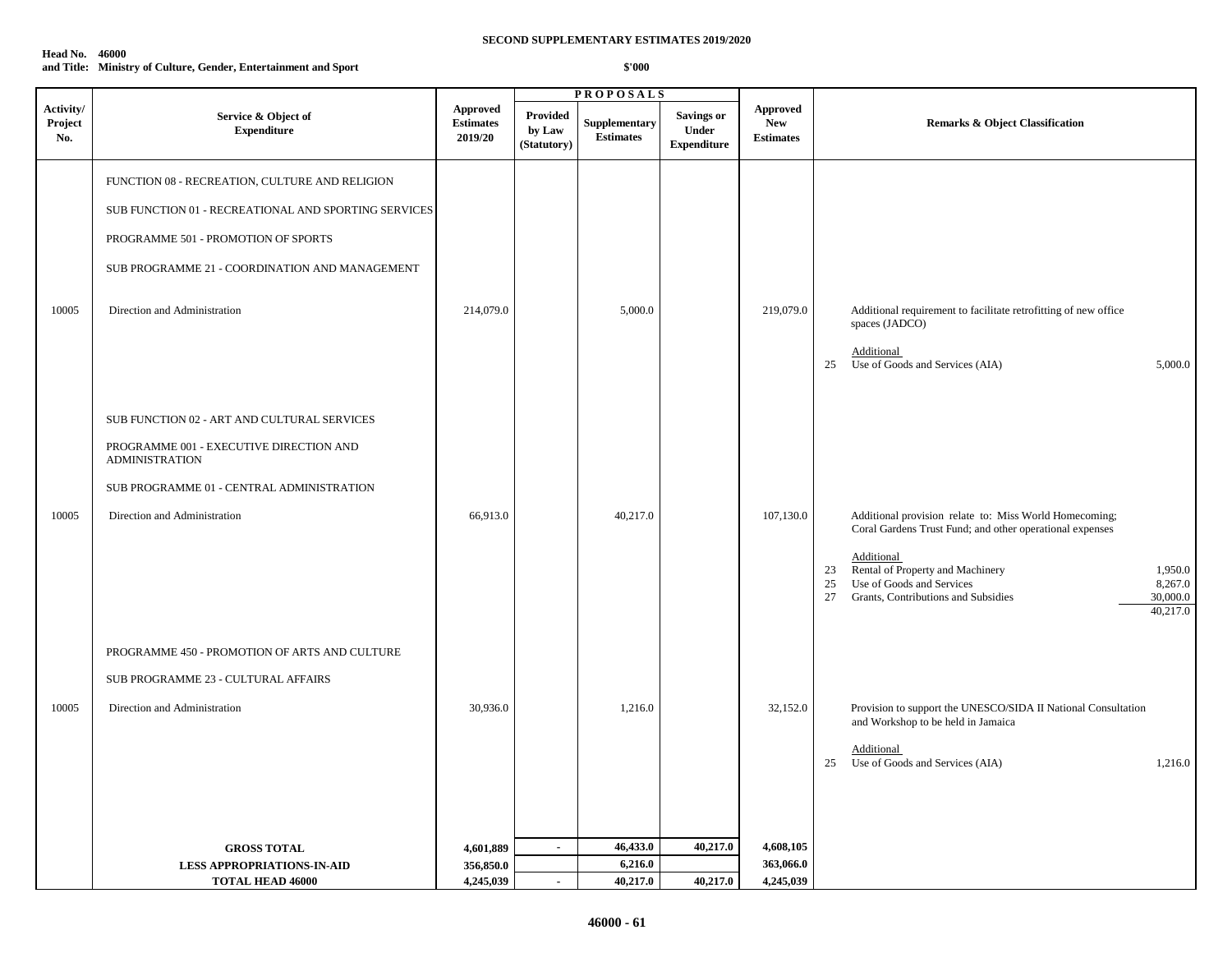| <b>Head No. 50000</b> |                                                                      |
|-----------------------|----------------------------------------------------------------------|
|                       | and Title: Ministry of Industry, Commerce, Agriculture and Fisheries |

|                             |                                                        |                                         |                                   | <b>PROPOSALS</b>                  |                                                         |                                                   |                                                                                                                                                                 |
|-----------------------------|--------------------------------------------------------|-----------------------------------------|-----------------------------------|-----------------------------------|---------------------------------------------------------|---------------------------------------------------|-----------------------------------------------------------------------------------------------------------------------------------------------------------------|
| Activity/<br>Project<br>No. | Service & Object of<br><b>Expenditure</b>              | Approved<br><b>Estimates</b><br>2019/20 | Provided<br>by Law<br>(Statutory) | Supplementary<br><b>Estimates</b> | <b>Savings or</b><br><b>Under</b><br><b>Expenditure</b> | <b>Approved</b><br><b>New</b><br><b>Estimates</b> | <b>Remarks &amp; Object Classification</b>                                                                                                                      |
|                             | FUNCTION 04 - ECONOMIC AFFAIRS                         |                                         |                                   |                                   |                                                         |                                                   |                                                                                                                                                                 |
|                             | SUB FUNCTION 01 - INDUSTRY AND COMMERCE                |                                         |                                   |                                   |                                                         |                                                   |                                                                                                                                                                 |
|                             | PROGRAMME 001 - EXECUTIVE DIRECTION AND ADMINISTRATION |                                         |                                   |                                   |                                                         |                                                   |                                                                                                                                                                 |
|                             | SUB PROGRAMME 01 - CENTRAL ADMINISTRATION              |                                         |                                   |                                   |                                                         |                                                   |                                                                                                                                                                 |
| 10002                       | Financial Management and Accounting Services           | 116,708.0                               |                                   |                                   | 6,200.0                                                 | 110,508.0                                         | Revised requirement due to reallocation                                                                                                                         |
|                             |                                                        |                                         |                                   |                                   |                                                         |                                                   | Reduction<br>Compensation of Employees<br>21<br>7,500.0                                                                                                         |
|                             |                                                        |                                         |                                   |                                   |                                                         |                                                   | Additional<br>Use of Goods and Services<br>500.0<br>25<br>29<br>Awards and Social Assistance<br>500.0<br>32<br>Fixed Assets (Capital Goods)<br>300.0<br>1,300.0 |
|                             |                                                        |                                         |                                   |                                   |                                                         |                                                   | 6,200.0<br>Net reduction                                                                                                                                        |
| 10003                       | Human Resource Management and Other Support Services   | 120,384.0                               |                                   |                                   | 2,520.0                                                 | 117,864.0                                         | Revised requirement due to reallocation                                                                                                                         |
|                             |                                                        |                                         |                                   |                                   |                                                         |                                                   | Reduction<br>Compensation of Employees<br>3,000.0<br>21                                                                                                         |
|                             |                                                        |                                         |                                   |                                   |                                                         |                                                   | Additional<br>Use of Goods and Services<br>480.0<br>25                                                                                                          |
|                             |                                                        |                                         |                                   |                                   |                                                         |                                                   | 2,520.0<br>Net reduction                                                                                                                                        |
| 10017                       | <b>Capacity Development</b>                            | 52,386.0                                |                                   |                                   | 4,500.0                                                 | 47,886.0                                          | Revised requirement due to reallocation                                                                                                                         |
|                             |                                                        |                                         |                                   |                                   |                                                         |                                                   | Reduction<br>Compensation of Employees<br>4,500.0<br>21                                                                                                         |
| 10279                       | Administration of Internal Audit                       | 77,515.0                                |                                   |                                   | 2,000.0                                                 | 75,515.0                                          | Revised requirement due to reallocation                                                                                                                         |
|                             |                                                        |                                         |                                   |                                   |                                                         |                                                   | Reduction<br>Compensation of Employees<br>21<br>2,000.0                                                                                                         |
| 10633                       | <b>Technical Support Services</b>                      | 13,467.0                                |                                   |                                   | 3,000.0                                                 | 10,467.0                                          | Revised requirement due to reallocation                                                                                                                         |
|                             |                                                        |                                         |                                   |                                   |                                                         |                                                   | Reduction<br>Compensation of Employees<br>3,000.0<br>21                                                                                                         |
| 11520                       | Information and Communication Technology Services      | 46,090.0                                |                                   |                                   | 6,000.0                                                 | 40,090.0                                          | Revised requirement due to reallocation                                                                                                                         |
|                             |                                                        |                                         |                                   |                                   |                                                         |                                                   | Reduction<br>21<br>Compensation of Employees<br>6,000.0                                                                                                         |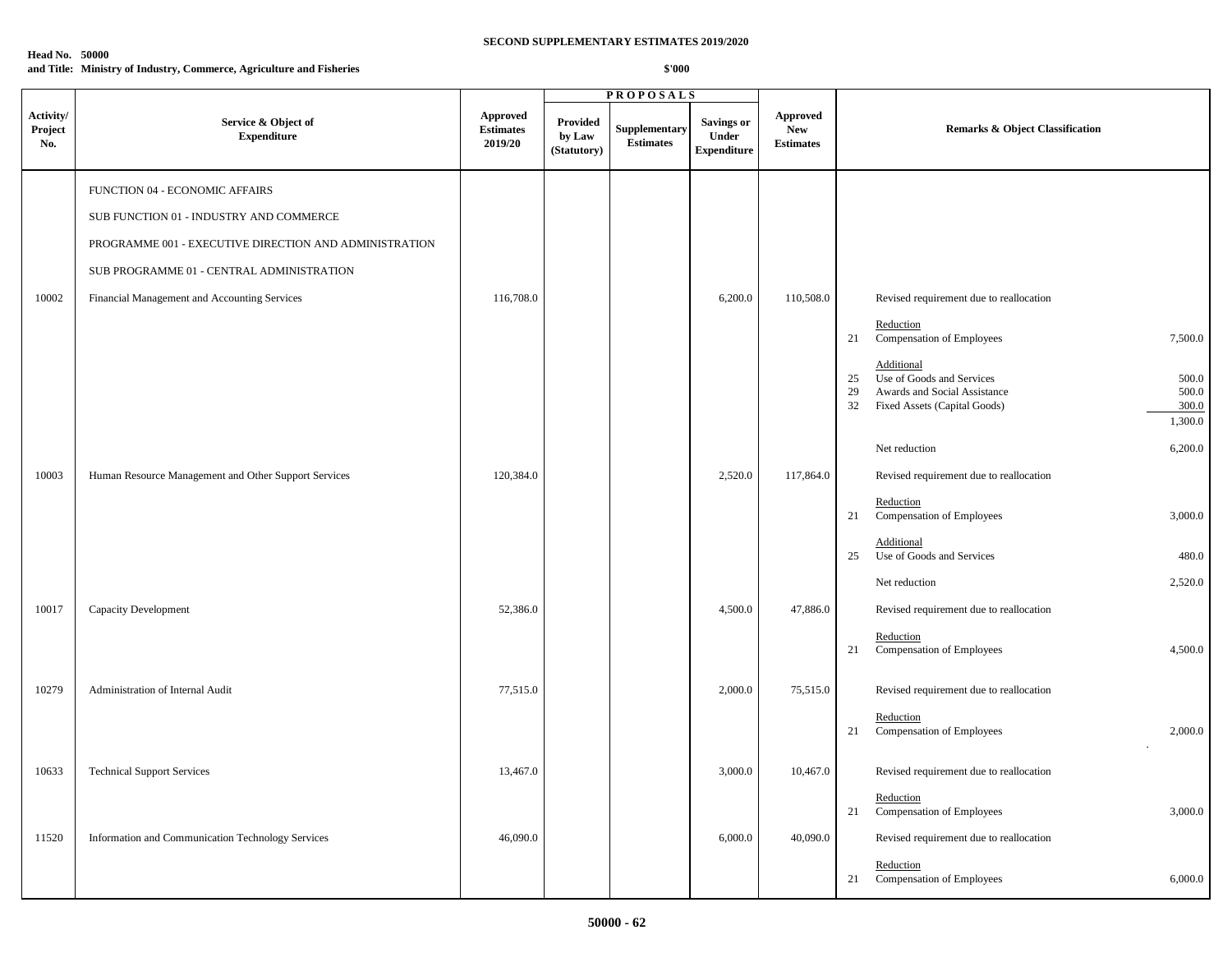# **Head No. 50000**

**and Title: Ministry of Industry, Commerce, Agriculture and Fisheries**

|                             |                                                                |                                                |                                          | <b>PROPOSALS</b>                         |                                                  |                                                   |                                                                                                                                                                                      |
|-----------------------------|----------------------------------------------------------------|------------------------------------------------|------------------------------------------|------------------------------------------|--------------------------------------------------|---------------------------------------------------|--------------------------------------------------------------------------------------------------------------------------------------------------------------------------------------|
| Activity/<br>Project<br>No. | Service & Object of<br><b>Expenditure</b>                      | <b>Approved</b><br><b>Estimates</b><br>2019/20 | <b>Provided</b><br>by Law<br>(Statutory) | <b>Supplementary</b><br><b>Estimates</b> | <b>Savings or</b><br>Under<br><b>Expenditure</b> | <b>Approved</b><br><b>New</b><br><b>Estimates</b> | <b>Remarks &amp; Object Classification</b>                                                                                                                                           |
| 12042                       | Policy Coordination and Administration                         | 24,344.0                                       |                                          | 2,600.0                                  |                                                  | 26,944.0                                          | Additional requirement                                                                                                                                                               |
|                             |                                                                |                                                |                                          |                                          |                                                  |                                                   | Additional<br>Travel Expenses and Subsistence<br>600.0<br>22<br>32<br>Fixed Assets (Capital Goods)<br>2,000.0<br>2,600.0                                                             |
| 12136                       | Facilities and Property Management                             | 498,750.0                                      |                                          |                                          | 3,700.0                                          | 495,050.0                                         | Revised requirement due to reallocation                                                                                                                                              |
|                             |                                                                |                                                |                                          |                                          |                                                  |                                                   | Reduction<br>Rental of Property and Machinery<br>5,500.0<br>23                                                                                                                       |
|                             |                                                                |                                                |                                          |                                          |                                                  |                                                   | Additional<br>Compensation of Employees<br>500.0<br>21<br>Awards and Social Assistance<br>29<br>1,300.0<br>1,800.0                                                                   |
|                             |                                                                |                                                |                                          |                                          |                                                  |                                                   | Net reduction<br>3,700.0                                                                                                                                                             |
|                             | SUB PROGRAMME 02 - POLICY, PLANNING AND DEVELOPMENT            |                                                |                                          |                                          |                                                  |                                                   |                                                                                                                                                                                      |
| 10001                       | Direction and Management                                       | 166,917.0                                      |                                          | 45,000.0                                 |                                                  | 211,917.0                                         | Additional requirement includes \$50m to support the operations<br>of the Hope Zoo                                                                                                   |
|                             |                                                                |                                                |                                          |                                          |                                                  |                                                   | Additional<br>Travel Expenses and Subsistence<br>2,000.0<br>22<br>Grants, Contributions and Subsidies<br>50,000.0<br>27<br>32<br>Fixed Assets (Capital Goods)<br>1,500.0<br>53,500.0 |
|                             |                                                                |                                                |                                          |                                          |                                                  |                                                   | Reduction<br>Compensation of Employees<br>8,500.0<br>21                                                                                                                              |
|                             |                                                                |                                                |                                          |                                          |                                                  |                                                   | Net additional<br>45,000.0                                                                                                                                                           |
| 11036                       | Planning, Monitoring and Evaluation                            | 22,030.0                                       |                                          | 500.0                                    |                                                  | 22,530.0                                          | Additional requirement                                                                                                                                                               |
|                             |                                                                |                                                |                                          |                                          |                                                  |                                                   | Additional<br>Compensation of Employees<br>500.0<br>21                                                                                                                               |
|                             | PROGRAMME 301 - INDUSTRIAL DEVELOPMENT AND EXPORT<br>PROMOTION |                                                |                                          |                                          |                                                  |                                                   |                                                                                                                                                                                      |
|                             | SUB PROGRAMME 01 - GENERAL ADMINISTRATION                      |                                                |                                          |                                          |                                                  |                                                   |                                                                                                                                                                                      |
| 10005                       | Direction and Administration                                   | 192,691.0                                      |                                          |                                          | 3,000.0                                          | 189,691.0                                         | Revised requirement due to reallocation                                                                                                                                              |
|                             |                                                                |                                                |                                          |                                          |                                                  |                                                   | Reduction<br>Utilities and Communication Services<br>24<br>3,000.0                                                                                                                   |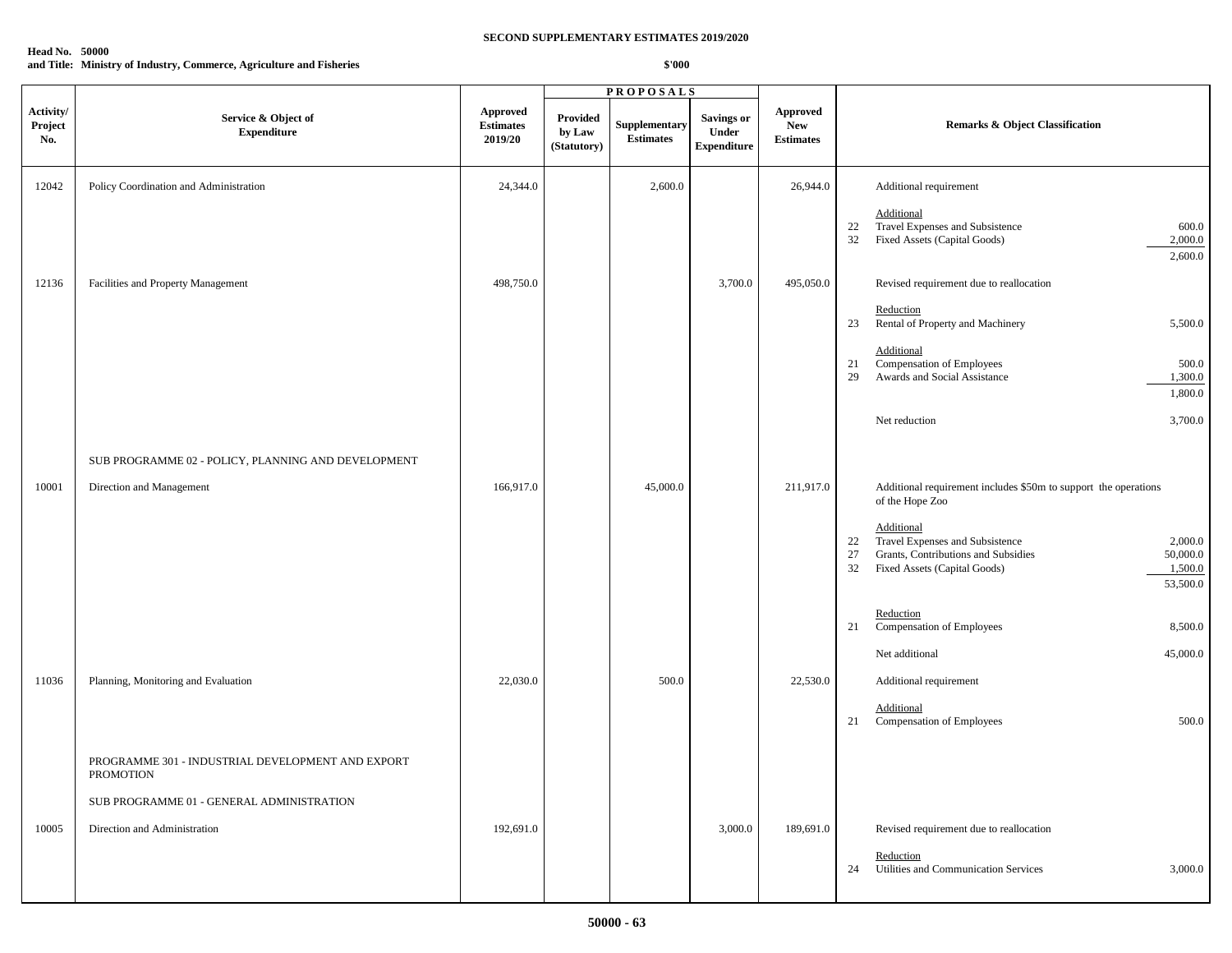## **Head No. 50000**

**and Title: Ministry of Industry, Commerce, Agriculture and Fisheries**

|                             |                                                                         |                                                |                                          | <b>PROPOSALS</b>                  |                                                  |                                                   |                                                                                                           |
|-----------------------------|-------------------------------------------------------------------------|------------------------------------------------|------------------------------------------|-----------------------------------|--------------------------------------------------|---------------------------------------------------|-----------------------------------------------------------------------------------------------------------|
| Activity/<br>Project<br>No. | Service & Object of<br><b>Expenditure</b>                               | <b>Approved</b><br><b>Estimates</b><br>2019/20 | <b>Provided</b><br>by Law<br>(Statutory) | Supplementary<br><b>Estimates</b> | Savings or<br><b>Under</b><br><b>Expenditure</b> | <b>Approved</b><br><b>New</b><br><b>Estimates</b> | <b>Remarks &amp; Object Classification</b>                                                                |
|                             | SUB PROGRAMME 33 - INDUSTRIAL DEVELOPMENT                               |                                                |                                          |                                   |                                                  |                                                   |                                                                                                           |
| 11070                       | Cannabis Product Development                                            | 271,459.0                                      |                                          | 43,000.0                          |                                                  | 314,459.0                                         | Additional requirement includes \$40m to procure equipment for                                            |
|                             |                                                                         |                                                |                                          |                                   |                                                  |                                                   | office and track and trace system.<br>Additional                                                          |
|                             |                                                                         |                                                |                                          |                                   |                                                  |                                                   | Travel Expenses and Subsistence<br>3,000.0<br>22<br>Utilities and Communication Services<br>24<br>1,300.0 |
|                             |                                                                         |                                                |                                          |                                   |                                                  |                                                   | Fixed Assets (Capital Goods)<br>40,000.0<br>32                                                            |
|                             |                                                                         |                                                |                                          |                                   |                                                  |                                                   | 44,300.0                                                                                                  |
|                             |                                                                         |                                                |                                          |                                   |                                                  |                                                   | Reduction<br>Use of Goods and Services<br>25<br>1,300.0                                                   |
|                             |                                                                         |                                                |                                          |                                   |                                                  |                                                   | Net additional<br>43,000.0                                                                                |
| 12043                       | Industry and Services Policy and Facilitation                           | 31,612.0                                       |                                          | 1,200.0                           |                                                  | 32,812.0                                          | Additional requirement                                                                                    |
|                             |                                                                         |                                                |                                          |                                   |                                                  |                                                   | Additional<br>21 Compensation of Employees<br>1,200.0                                                     |
| 12045                       | <b>International Standardization Services</b>                           | 20,842.0                                       |                                          |                                   |                                                  | 20,842.0                                          | Revised requirement due to reallocation                                                                   |
|                             |                                                                         |                                                |                                          |                                   |                                                  |                                                   | Reduction<br>Compensation of Employees<br>500.0<br>21                                                     |
|                             |                                                                         |                                                |                                          |                                   |                                                  |                                                   | Additional<br>Use of Goods and Services<br>500.0<br>25                                                    |
|                             | SUB PROGRAMME 34 - MSME DEVELOPMENT                                     |                                                |                                          |                                   |                                                  |                                                   | Net reduction<br>$\sim$                                                                                   |
| 12047                       | Policy Facilitation                                                     | 26,066.0                                       |                                          | 3,000.0                           |                                                  | 29,066.0                                          | Additional requirement                                                                                    |
|                             |                                                                         |                                                |                                          |                                   |                                                  |                                                   | Additional                                                                                                |
|                             |                                                                         |                                                |                                          |                                   |                                                  |                                                   | Compensation of Employees<br>3,000.0<br>21                                                                |
|                             | SUB PROGRAMME 35 - PROTECTION OF INTELLECTUAL PROPERTY<br><b>RIGHTS</b> |                                                |                                          |                                   |                                                  |                                                   |                                                                                                           |
| 10005                       | Direction and Administration                                            | 95,900.0                                       |                                          | 200.0                             |                                                  | 96,100.0                                          | Additional requirement                                                                                    |
|                             |                                                                         |                                                |                                          |                                   |                                                  |                                                   | Additional<br>Travel Expenses and Subsistence<br>200.0<br>22                                              |
|                             | PROGRAMME 302 - REGULATION AND ADMINISTRATION OF<br><b>COMMERCE</b>     |                                                |                                          |                                   |                                                  |                                                   |                                                                                                           |
|                             | SUB PROGRAMME 28 - COMMERCE REGULATION AND<br><b>ADMINISTRATION</b>     |                                                |                                          |                                   |                                                  |                                                   |                                                                                                           |
| 12046                       | Commerce Policy and Facilitation Services                               | 25,651.0                                       |                                          |                                   | 2,000.0                                          | 23,651.0                                          | Revised requirement due to reallocation                                                                   |
|                             |                                                                         |                                                |                                          |                                   |                                                  |                                                   | Reduction                                                                                                 |
|                             |                                                                         |                                                |                                          |                                   |                                                  |                                                   | Compensation of Employees<br>2,000.0<br>21                                                                |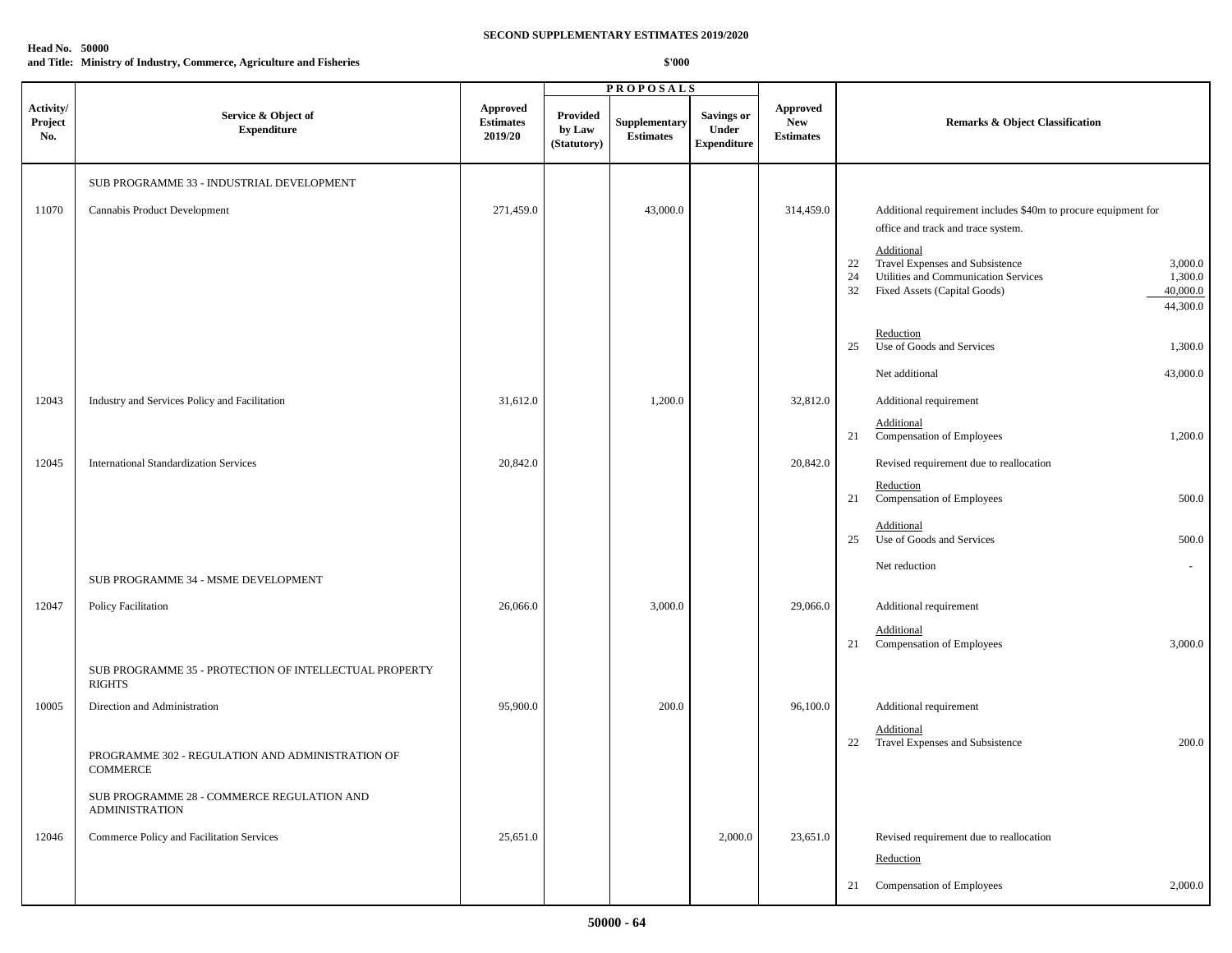| <b>Head No. 50000</b> |                                                                      |
|-----------------------|----------------------------------------------------------------------|
|                       | and Title: Ministry of Industry, Commerce, Agriculture and Fisheries |

|                             |                                                                        |                                                |                                          | <b>PROPOSALS</b>                  |                                                  |                                                   |                                                                     |
|-----------------------------|------------------------------------------------------------------------|------------------------------------------------|------------------------------------------|-----------------------------------|--------------------------------------------------|---------------------------------------------------|---------------------------------------------------------------------|
| Activity/<br>Project<br>No. | Service & Object of<br><b>Expenditure</b>                              | <b>Approved</b><br><b>Estimates</b><br>2019/20 | <b>Provided</b><br>by Law<br>(Statutory) | Supplementary<br><b>Estimates</b> | <b>Savings or</b><br>Under<br><b>Expenditure</b> | <b>Approved</b><br><b>New</b><br><b>Estimates</b> | Remarks & Object Classification                                     |
| 12051                       | Regulation and Administration of Insolvency                            | 112,615.0                                      |                                          | 9,000.0                           |                                                  | 121,615.0                                         | Revised requirement due to reallocation                             |
|                             |                                                                        |                                                |                                          |                                   |                                                  |                                                   | Additional<br>Rental of Property and Machinery<br>23<br>10,000.0    |
|                             |                                                                        |                                                |                                          |                                   |                                                  |                                                   | Reduction<br>Compensation of Employees<br>1,000.0<br>21             |
|                             |                                                                        |                                                |                                          |                                   |                                                  |                                                   | Net additional<br>9,000.0                                           |
| 12052                       | Regulation of Co-operative Services and Industrial Provident Societies | 136,466.0                                      |                                          |                                   |                                                  | 136,466.0                                         | Revised requirement due to reallocation                             |
|                             |                                                                        |                                                |                                          |                                   |                                                  |                                                   | Reduction<br>Utilities and Communication Services<br>1,000.0<br>24  |
|                             |                                                                        |                                                |                                          |                                   |                                                  |                                                   | Additional<br>22 Travel Expenses and Subsistence<br>1,000.0         |
|                             |                                                                        |                                                |                                          |                                   |                                                  |                                                   | Net reduction<br>$\sim$                                             |
| 12053                       | Regulation of Agricultural Loan Entities                               | 56,108.0                                       |                                          |                                   | 6,000.0                                          | 50,108.0                                          | Revised requirement due to reallocation                             |
|                             |                                                                        |                                                |                                          |                                   |                                                  |                                                   | Reduction<br>Compensation of Employees<br>6,000.0<br>21             |
|                             | PROGRAMME 303 - CONSUMER AND PUBLIC PROTECTION                         |                                                |                                          |                                   |                                                  |                                                   |                                                                     |
|                             | SUB PROGRAMME 22 - CONSUMER AFFAIRS                                    |                                                |                                          |                                   |                                                  |                                                   |                                                                     |
| 10005                       | Direction and Administration                                           | 124,475.0                                      |                                          | 1,500.0                           |                                                  | 125,975.0                                         | Additional requirement                                              |
|                             | SUB PROGRAMME 24 - FAIR TRADING                                        |                                                |                                          |                                   |                                                  |                                                   | Additional<br>Utilities and Communication Services<br>1,500.0<br>24 |
| 12054                       | Protection of Competition                                              | 121,543.0                                      |                                          |                                   |                                                  | 121,543.0                                         | Revised requirement due to reallocation                             |
|                             |                                                                        |                                                |                                          |                                   |                                                  |                                                   | Reduction<br>Compensation of Employees<br>4,000.0<br>21             |
|                             |                                                                        |                                                |                                          |                                   |                                                  |                                                   | Additional<br>22 Travel Expenses and Subsistence<br>4,000.0         |
|                             | SUB FUNCTION 03 - AGRICULTURE, FORESTRY AND FISHING                    |                                                |                                          |                                   |                                                  |                                                   | Net reduction<br>$\sim$                                             |
|                             | PROGRAMME 003 - RESEARCH AND DEVELOPMENT                               |                                                |                                          |                                   |                                                  |                                                   |                                                                     |
|                             | SUB PROGRAMME 01 - GENERAL ADMINISTRATION                              |                                                |                                          |                                   |                                                  |                                                   |                                                                     |
| 10005                       | Direction and Administration                                           | 33,527.0                                       |                                          |                                   | 8,000.0                                          | 25,527.0                                          | Revised requirement due to reallocation                             |
|                             |                                                                        |                                                |                                          |                                   |                                                  |                                                   | Reduction                                                           |
|                             |                                                                        |                                                |                                          |                                   |                                                  |                                                   | Compensation of Employees<br>8,000.0<br>21                          |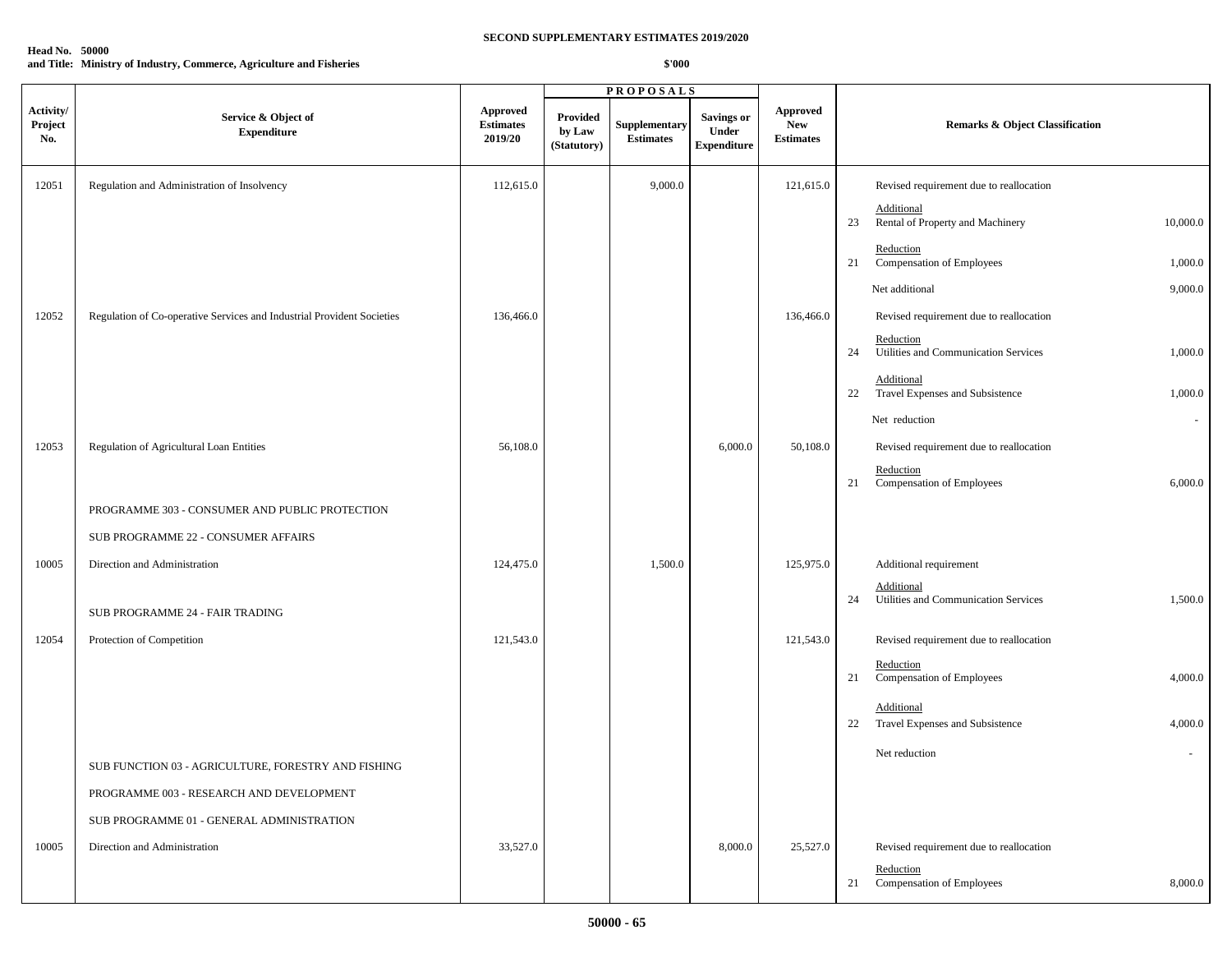### **Head No. 50000**

**and Title: Ministry of Industry, Commerce, Agriculture and Fisheries**

|                             |                                                  |                                                |                                   | <b>PROPOSALS</b>                         |                                                         |                                            |                                                                                                                                 |
|-----------------------------|--------------------------------------------------|------------------------------------------------|-----------------------------------|------------------------------------------|---------------------------------------------------------|--------------------------------------------|---------------------------------------------------------------------------------------------------------------------------------|
| Activity/<br>Project<br>No. | Service & Object of<br><b>Expenditure</b>        | <b>Approved</b><br><b>Estimates</b><br>2019/20 | Provided<br>by Law<br>(Statutory) | <b>Supplementary</b><br><b>Estimates</b> | <b>Savings or</b><br><b>Under</b><br><b>Expenditure</b> | Approved<br><b>New</b><br><b>Estimates</b> | <b>Remarks &amp; Object Classification</b>                                                                                      |
| 12013                       | <b>Research Station Management</b>               | 125,528.0                                      |                                   | 7,000.0                                  |                                                         | 132,528.0                                  | Additional requirement                                                                                                          |
|                             |                                                  |                                                |                                   |                                          |                                                         |                                            | Additional<br>21<br>Compensation of Employees<br>7,000.0                                                                        |
|                             | SUB PROGRAMME 21 - CROP RESEARCH AND DEVELOPMENT |                                                |                                   |                                          |                                                         |                                            |                                                                                                                                 |
| 10012                       | Field and Horticultural Services                 | 50,065.0                                       |                                   |                                          |                                                         | 50,065.0                                   | Revised requirement due to reallocation                                                                                         |
|                             |                                                  |                                                |                                   |                                          |                                                         |                                            | Reduction<br>Compensation of Employees<br>9,000.0<br>21                                                                         |
|                             |                                                  |                                                |                                   |                                          |                                                         |                                            | Additional<br>Travel Expenses and Subsistence<br>9,000.0<br>22                                                                  |
|                             | PROGRAMME 105 - IRRIGATION                       |                                                |                                   |                                          |                                                         |                                            | Net reduction<br>$\sim$                                                                                                         |
|                             | SUB PROGRAMME 20 - IRRIGATION SERVICES           |                                                |                                   |                                          |                                                         |                                            |                                                                                                                                 |
| 10005                       | Direction and Administration                     | 1,799,221.0                                    |                                   | 31,000.0                                 |                                                         | 1,830,221.0                                | Additional requirement                                                                                                          |
|                             |                                                  |                                                |                                   |                                          |                                                         |                                            | Additional<br>Utilities and Communication Services (AIA)<br>31,000.0<br>24                                                      |
|                             | PROGRAMME 112 - AGRICULTURAL PLANNING AND POLICY |                                                |                                   |                                          |                                                         |                                            |                                                                                                                                 |
|                             | SUB PROGRAMME 02 - PLANNING AND DEVELOPMENT      |                                                |                                   |                                          |                                                         |                                            |                                                                                                                                 |
| 10005                       | Direction and Administration                     | 21,290.0                                       |                                   | 1,100.0                                  |                                                         | 22,390.0                                   | Additional requirement                                                                                                          |
|                             |                                                  |                                                |                                   |                                          |                                                         |                                            | Additional<br>22 Travel Expenses and Subsistence<br>1,100.0                                                                     |
| 10230                       | <b>Economic Planning</b>                         | 32,553.0                                       |                                   |                                          | 5,800.0                                                 | 26,753.0                                   | Revised requirement due to reallocation                                                                                         |
|                             | SUB PROGRAMME 20 - MARKETING AND INFORMATION     |                                                |                                   |                                          |                                                         |                                            | Reduction<br>5,800.0<br>Compensation of Employees<br>21                                                                         |
| 10005                       | Direction and Administration                     | 304,125.0                                      |                                   | 20,000.0                                 |                                                         | 324,125.0                                  | Additional requirement                                                                                                          |
|                             |                                                  |                                                |                                   |                                          |                                                         |                                            | Additional<br>Travel Expenses and Subsistence<br>8,000.0<br>22<br>Use of Goods and Services (AIA)<br>20,000.0<br>25<br>28,000.0 |
|                             |                                                  |                                                |                                   |                                          |                                                         |                                            | Reduction<br>Compensation of Employees<br>8,000.0<br>21                                                                         |
|                             |                                                  |                                                |                                   |                                          |                                                         |                                            | 20,000.0<br>Net additional                                                                                                      |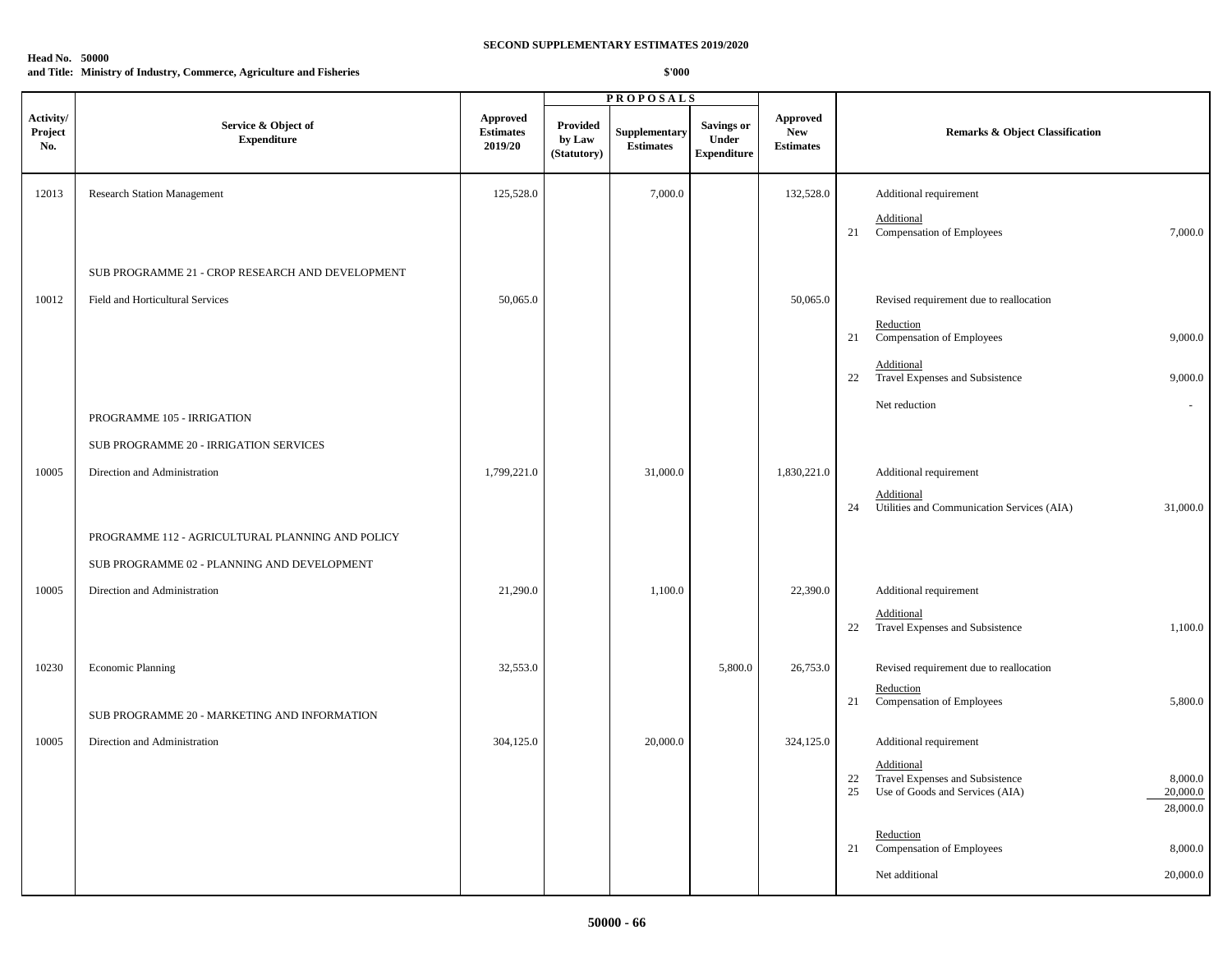#### **Head No. 50000 and Title: Ministry of Industry, Commerce, Agriculture and Fisheries**

|                             |                                                                         |                                                |                                   | <b>PROPOSALS</b>                         |                                                  |                                            |                                                                                                                                                                      |
|-----------------------------|-------------------------------------------------------------------------|------------------------------------------------|-----------------------------------|------------------------------------------|--------------------------------------------------|--------------------------------------------|----------------------------------------------------------------------------------------------------------------------------------------------------------------------|
| Activity/<br>Project<br>No. | Service & Object of<br><b>Expenditure</b>                               | <b>Approved</b><br><b>Estimates</b><br>2019/20 | Provided<br>by Law<br>(Statutory) | <b>Supplementary</b><br><b>Estimates</b> | <b>Savings or</b><br>Under<br><b>Expenditure</b> | Approved<br><b>New</b><br><b>Estimates</b> | <b>Remarks &amp; Object Classification</b>                                                                                                                           |
| 12036                       | <b>Agricultural Marketing</b>                                           | 98,635.0                                       |                                   | 5,800.0                                  |                                                  | 104,435.0                                  | Additional requirement                                                                                                                                               |
|                             |                                                                         |                                                |                                   |                                          |                                                  |                                            | Additional<br>Travel Expenses and Subsistence<br>5,300.0<br>22<br>Use of Goods and Services<br>300.0<br>25<br>Fixed Assets (Capital Goods)<br>32<br>200.0<br>5,800.0 |
|                             | PROGRAMME 119 - PRAEDIAL LARCENY PREVENTION<br><b>CO-ORDINATION</b>     |                                                |                                   |                                          |                                                  |                                            |                                                                                                                                                                      |
|                             | SUB PROGRAMME 21 - PREVENTION OF FARM THEFT<br><b>CO-ORDINATION</b>     |                                                |                                   |                                          |                                                  |                                            |                                                                                                                                                                      |
| 12064                       | Co-ordination of Farm Theft Cases                                       | 1,599.0                                        |                                   | 600.0                                    |                                                  | 2,199.0                                    | Additional requirement<br>Additional<br>Use of Goods and Services<br>600.0<br>25                                                                                     |
|                             | PROGRAMME 120 - PLANT QUARANTINE, PRODUCE<br>INSPECTION AND FOOD SAFETY |                                                |                                   |                                          |                                                  |                                            |                                                                                                                                                                      |
|                             | SUB PROGRAMME 21 - QUARANTINE SERVICES                                  |                                                |                                   |                                          |                                                  |                                            |                                                                                                                                                                      |
| 10005                       | Direction and Administration                                            | 108,109.0                                      |                                   | 20,000.0                                 |                                                  | 128,109.0                                  | Additional requirement to meet payment of the United States<br>Department of Agriculture Animal Plant Health Inspection Service<br>(USDA_APHIS) preclearance fee.    |
|                             |                                                                         |                                                |                                   |                                          |                                                  |                                            | Additional<br>Use of Goods and Services (GOJ - \$3m, AIA - \$20m)<br>23,000.0<br>25                                                                                  |
|                             |                                                                         |                                                |                                   |                                          |                                                  |                                            | Reduction<br>Compensation of Employees<br>3,000.0<br>21                                                                                                              |
|                             |                                                                         |                                                |                                   |                                          |                                                  |                                            | Net additional<br>20,000.0                                                                                                                                           |
| 12056                       | Disease Surveillance                                                    | 100,000.0                                      |                                   | 9,300.0                                  |                                                  | 109,300.0                                  | Additional requirement                                                                                                                                               |
|                             |                                                                         |                                                |                                   |                                          |                                                  |                                            | Additional<br>Use of Goods and Services (GOJ - \$8.3m, AIA - \$5m)<br>25<br>13,300.0                                                                                 |
|                             |                                                                         |                                                |                                   |                                          |                                                  |                                            | Reduction<br>Compensation of Employees<br>4,000.0<br>21                                                                                                              |
|                             |                                                                         |                                                |                                   |                                          |                                                  |                                            | Net additional<br>9,300.0                                                                                                                                            |
|                             | SUB PROGRAMME 22 - PRODUCE INSPECTION AND FOOD SAFETY                   |                                                |                                   |                                          |                                                  |                                            |                                                                                                                                                                      |
| 12058                       | Inspection and Certification Services                                   | 144,431.0                                      |                                   | 8,900.0                                  |                                                  | 153,331.0                                  | Additional requirement                                                                                                                                               |
|                             |                                                                         |                                                |                                   |                                          |                                                  |                                            | Additional<br>Compensation of Employees<br>5,500.0<br>21<br>22<br>Travel Expenses and Subsistence<br>3,400.0<br>8,900.0                                              |
|                             |                                                                         |                                                |                                   |                                          |                                                  |                                            |                                                                                                                                                                      |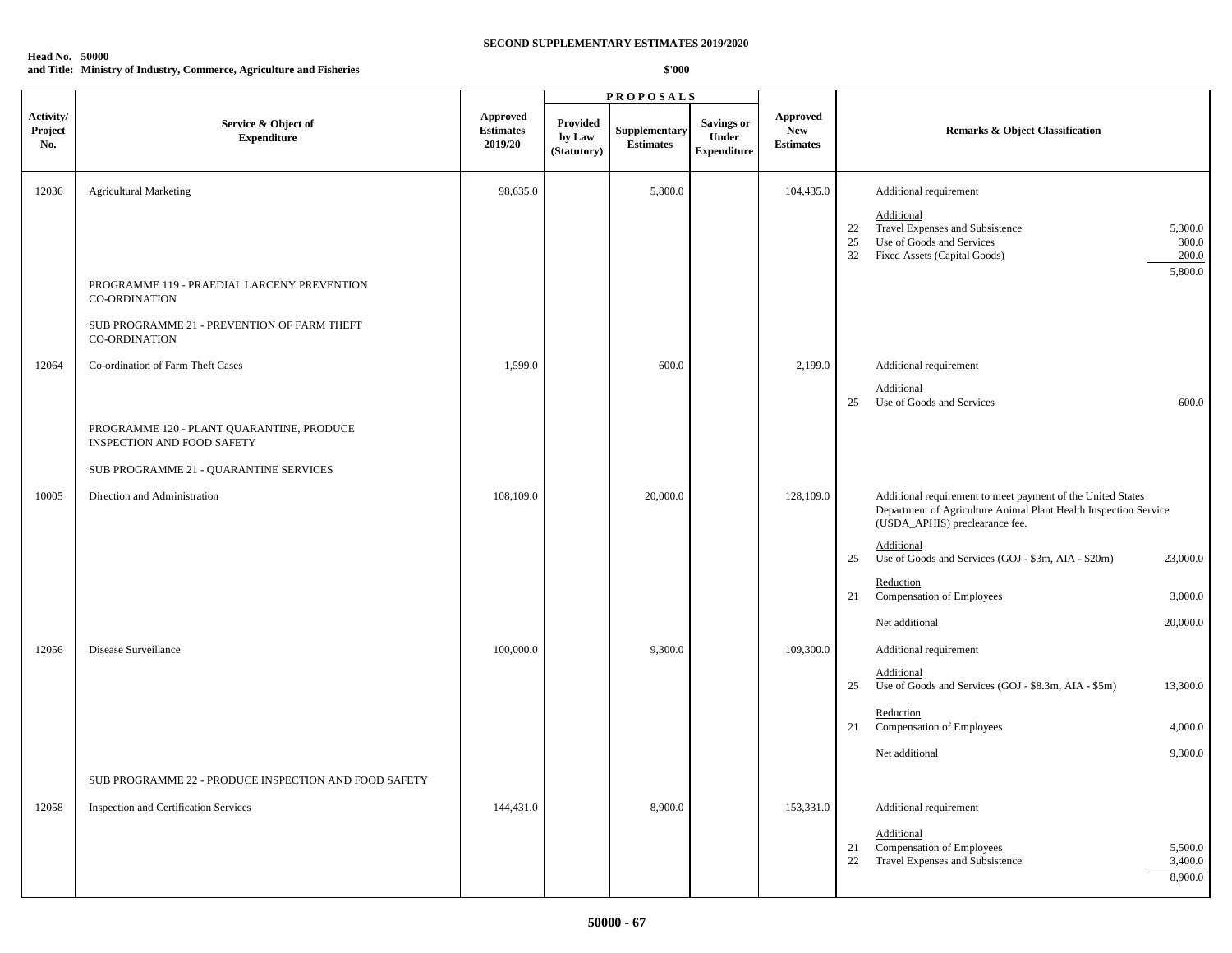# **Head No. 50000**

**and Title: Ministry of Industry, Commerce, Agriculture and Fisheries**

|                             |                                                                      |                                                |                                   | <b>PROPOSALS</b>                  |                                                  |                                                   |                                                                                                                                                               |
|-----------------------------|----------------------------------------------------------------------|------------------------------------------------|-----------------------------------|-----------------------------------|--------------------------------------------------|---------------------------------------------------|---------------------------------------------------------------------------------------------------------------------------------------------------------------|
| Activity/<br>Project<br>No. | Service & Object of<br><b>Expenditure</b>                            | <b>Approved</b><br><b>Estimates</b><br>2019/20 | Provided<br>by Law<br>(Statutory) | Supplementary<br><b>Estimates</b> | <b>Savings or</b><br>Under<br><b>Expenditure</b> | <b>Approved</b><br><b>New</b><br><b>Estimates</b> | <b>Remarks &amp; Object Classification</b>                                                                                                                    |
| 12059                       | Food Protection, Storage and Disinfection Services                   | 84,632.0                                       |                                   | 8,500.0                           |                                                  | 93,132.0                                          | Additional requirement                                                                                                                                        |
|                             | PROGRAMME 121 - ZOOS AND GARDENS                                     |                                                |                                   |                                   |                                                  |                                                   | Additional<br>21 Compensation of Employees<br>8,500.0                                                                                                         |
|                             | SUB PROGRAMME 20 - DEVELOPMENT AND MAINTENANCE OF<br>PUBLIC GARDENS  |                                                |                                   |                                   |                                                  |                                                   |                                                                                                                                                               |
| 10005                       | Direction and Administration                                         | 39,569.0                                       |                                   | 720.0                             |                                                  | 40,289.0                                          | Additional requirement                                                                                                                                        |
|                             |                                                                      |                                                |                                   |                                   |                                                  |                                                   | Additional<br>Compensation of Employees<br>500.0<br>21<br>Travel Expenses and Subsistence<br>22<br>220.0<br>Use of Goods and Services<br>200.0<br>25<br>920.0 |
|                             |                                                                      |                                                |                                   |                                   |                                                  |                                                   | Reduction<br>Rental of Property and Machinery<br>200.0<br>23                                                                                                  |
|                             | PROGRAMME 122 - FISHERIES                                            |                                                |                                   |                                   |                                                  |                                                   | Net additional<br>720.0                                                                                                                                       |
|                             | SUB PROGRAMME 01 - GENERAL ADMINISTRATION                            |                                                |                                   |                                   |                                                  |                                                   |                                                                                                                                                               |
| 10005                       | Direction and Administration                                         | 92,997.0                                       |                                   |                                   | 1,500.0                                          | 91,497.0                                          | Revised requirement due to reallocation                                                                                                                       |
|                             |                                                                      |                                                |                                   |                                   |                                                  |                                                   | Reduction<br>Compensation of Employees<br>2,000.0<br>21                                                                                                       |
|                             |                                                                      |                                                |                                   |                                   |                                                  |                                                   | Additional<br>Travel Expenses and Subsistence<br>500.0<br>22                                                                                                  |
|                             |                                                                      |                                                |                                   |                                   |                                                  |                                                   | 1,500.0<br>Net reduction                                                                                                                                      |
|                             | SUB PROGRAMME 20 - MANAGEMENT AND DEVELOPMENT OF<br><b>FISHERIES</b> |                                                |                                   |                                   |                                                  |                                                   |                                                                                                                                                               |
| 10181                       | Management and Development of Capture Fisheries                      | 104,138.0                                      |                                   | 2,500.0                           |                                                  | 106,638.0                                         | Additional requirement                                                                                                                                        |
|                             |                                                                      |                                                |                                   |                                   |                                                  |                                                   | Additional<br>Compensation of Employees<br>2,000.0<br>21<br>Travel Expenses and Subsistence<br>22<br>500.0<br>2,500.0                                         |
| 10182                       | Management and Development of Aquaculture                            | 68,433.0                                       |                                   |                                   | 4,500.0                                          | 63,933.0                                          | Revised requirement due to reallocation                                                                                                                       |
|                             |                                                                      |                                                |                                   |                                   |                                                  |                                                   | Reduction<br><b>Compensation of Employees</b><br>5,000.0<br>21                                                                                                |
|                             |                                                                      |                                                |                                   |                                   |                                                  |                                                   | Additional<br>Travel Expenses and Subsistence<br>500.0<br>22                                                                                                  |
|                             |                                                                      |                                                |                                   |                                   |                                                  |                                                   | 4,500.0<br>Net reduction                                                                                                                                      |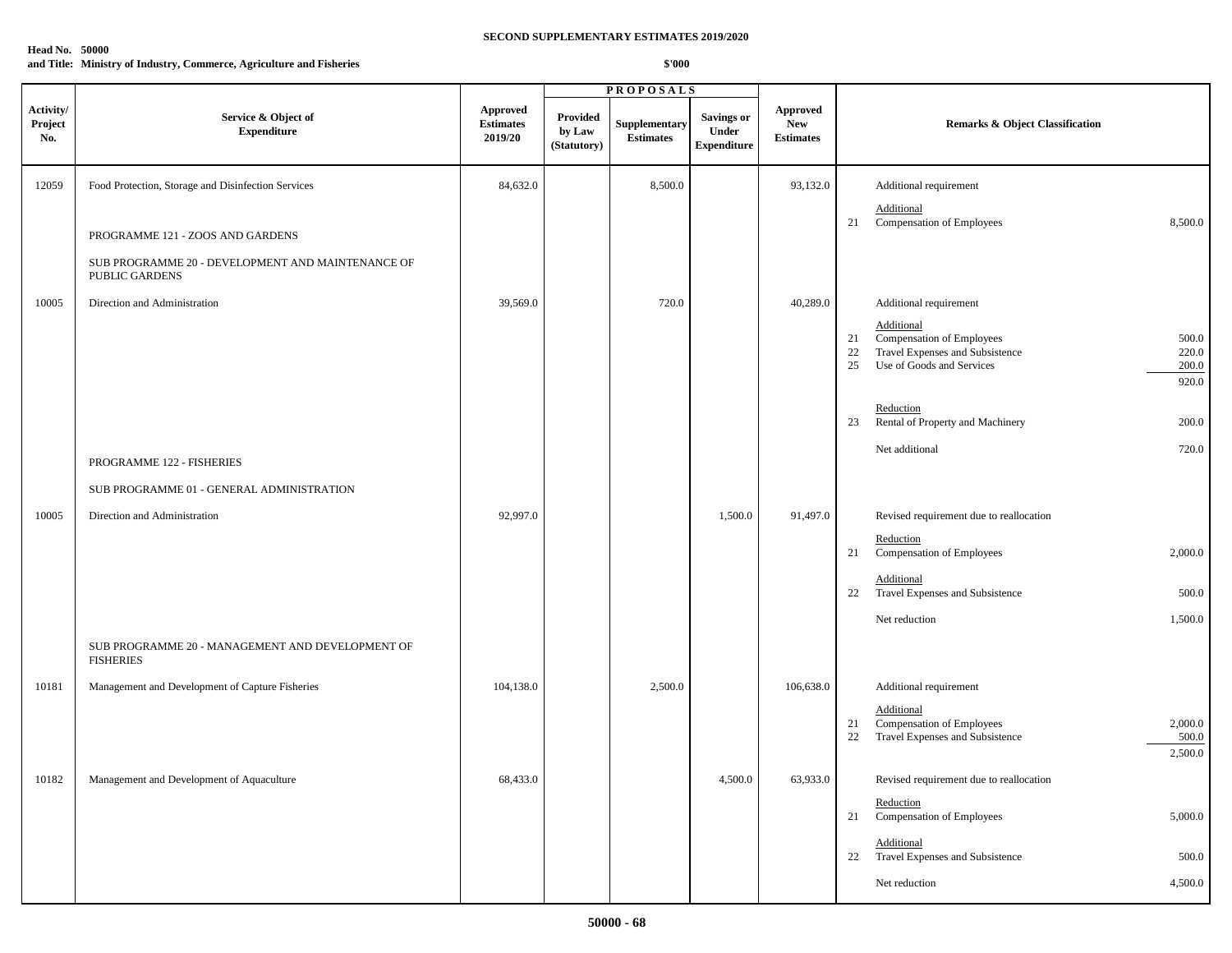# **Head No. 50000**

# **and Title: Ministry of Industry, Commerce, Agriculture and Fisheries**

|                             |                                             | <b>PROPOSALS</b>                               |                                   |                                   |                                                  |                                                   |                                                                                                                                                                                                                                                                                                                 |
|-----------------------------|---------------------------------------------|------------------------------------------------|-----------------------------------|-----------------------------------|--------------------------------------------------|---------------------------------------------------|-----------------------------------------------------------------------------------------------------------------------------------------------------------------------------------------------------------------------------------------------------------------------------------------------------------------|
| Activity/<br>Project<br>No. | Service & Object of<br><b>Expenditure</b>   | <b>Approved</b><br><b>Estimates</b><br>2019/20 | Provided<br>by Law<br>(Statutory) | Supplementary<br><b>Estimates</b> | <b>Savings or</b><br>Under<br><b>Expenditure</b> | <b>Approved</b><br><b>New</b><br><b>Estimates</b> | <b>Remarks &amp; Object Classification</b>                                                                                                                                                                                                                                                                      |
|                             | PROGRAMME 123 - VETERINARY SERVICES         |                                                |                                   |                                   |                                                  |                                                   |                                                                                                                                                                                                                                                                                                                 |
|                             | SUB PROGRAMME 01 - GENERAL ADMINISTRATION   |                                                |                                   |                                   |                                                  |                                                   |                                                                                                                                                                                                                                                                                                                 |
| 10005                       | Direction and Administration                | 200,343.0                                      |                                   |                                   | 6,500.0                                          | 193,843.0                                         | Revised requirement due to reallocation                                                                                                                                                                                                                                                                         |
|                             |                                             |                                                |                                   |                                   |                                                  |                                                   | Reduction<br>Compensation of Employees<br>10,000.0<br>21                                                                                                                                                                                                                                                        |
|                             |                                             |                                                |                                   |                                   |                                                  |                                                   | Additional<br>Utilities and Communication Services<br>3,500.0<br>24                                                                                                                                                                                                                                             |
|                             |                                             |                                                |                                   |                                   |                                                  |                                                   | 6,500.0<br>Net reduction                                                                                                                                                                                                                                                                                        |
|                             | PROGRAMME 307 - PRODUCTION AND PRODUCTIVITY |                                                |                                   |                                   |                                                  |                                                   |                                                                                                                                                                                                                                                                                                                 |
|                             | SUB PROGRAMME 26 - RURAL DEVELOPMENT        |                                                |                                   |                                   |                                                  |                                                   |                                                                                                                                                                                                                                                                                                                 |
| 10164                       | <b>Extension Services</b>                   | 1,212,683.0                                    |                                   | 15,800.0                          |                                                  | 1,228,483.0                                       | Additional requirement                                                                                                                                                                                                                                                                                          |
|                             |                                             |                                                |                                   |                                   |                                                  |                                                   | Additional<br>Compensation of Employees<br>10,800.0<br>21<br>Travel Expenses and Subsistence<br>5,000.0<br>22<br>15,800.0                                                                                                                                                                                       |
| 10170                       | Production Incentives to Farmers            | 565,567.0                                      |                                   | 500,000.0                         |                                                  | 1,065,567.0                                       | Additional requirement including provision: assistance to former<br>sugar factory workers under the Alternative Livelihood Programme<br>for Monymusk Sugar Dependent Areas; transportation of sugarcane<br>from Monymusk to Appleton and Worthy Park; support to the former<br>Golden Grove sugar cane farmers. |
|                             |                                             |                                                |                                   |                                   |                                                  |                                                   | Additional<br>Rental of Property and Machinery<br>155.0<br>23<br>27<br>Grants, Contributions and Subsidies<br>500,000.0<br>500,155.0                                                                                                                                                                            |
|                             |                                             |                                                |                                   |                                   |                                                  |                                                   | Reduction<br>Use of Goods and Services<br>25<br>155.0                                                                                                                                                                                                                                                           |
|                             |                                             |                                                |                                   |                                   |                                                  |                                                   | Net additional<br>500,000.0                                                                                                                                                                                                                                                                                     |
|                             |                                             |                                                |                                   |                                   |                                                  |                                                   |                                                                                                                                                                                                                                                                                                                 |
|                             |                                             |                                                |                                   |                                   |                                                  |                                                   |                                                                                                                                                                                                                                                                                                                 |
|                             |                                             |                                                |                                   |                                   |                                                  |                                                   |                                                                                                                                                                                                                                                                                                                 |
|                             |                                             |                                                |                                   |                                   |                                                  |                                                   |                                                                                                                                                                                                                                                                                                                 |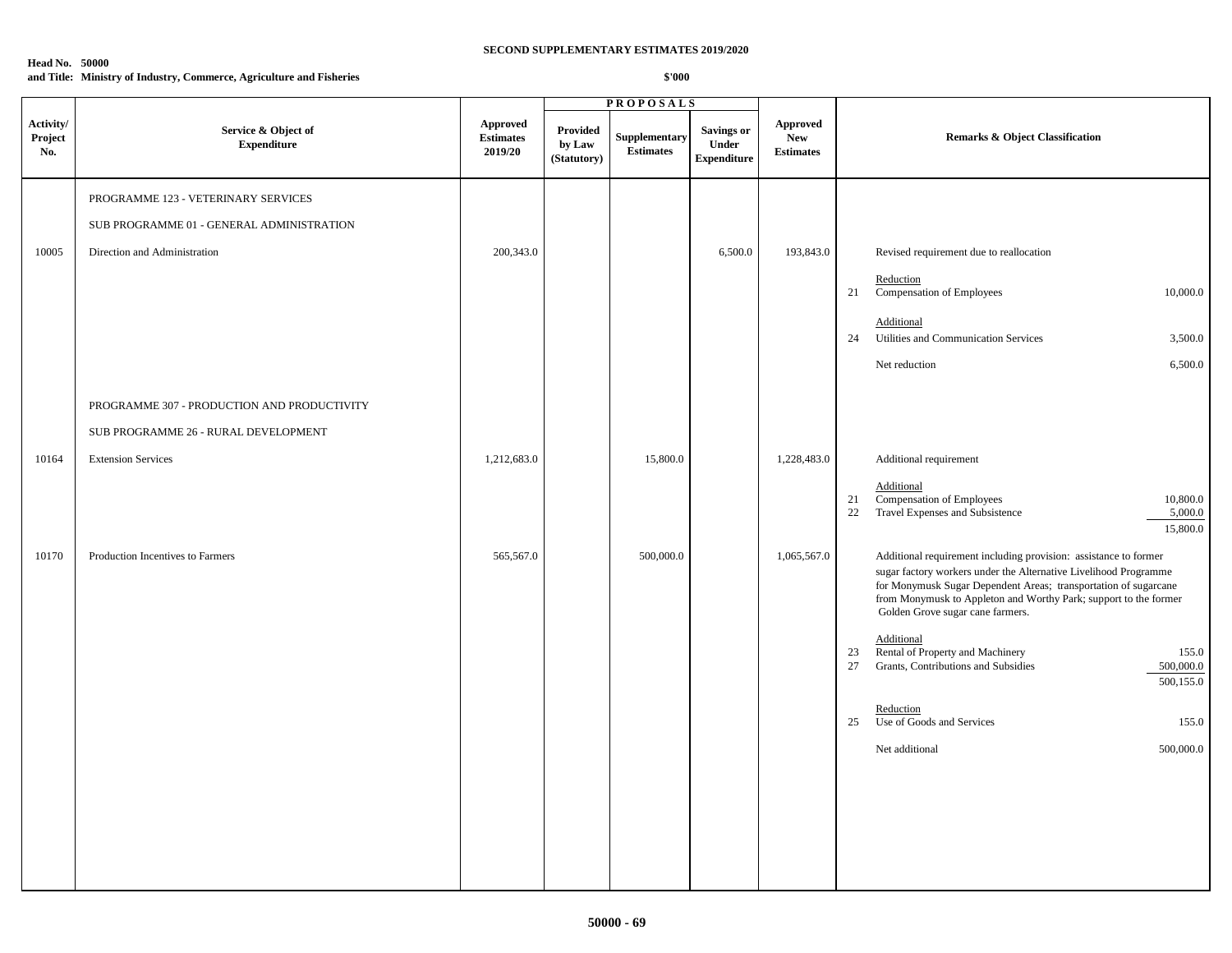#### **Head No. 50000 and Title: Ministry of Industry, Commerce, Agriculture and Fisheries**

|                             |                                                   |                                                | <b>PROPOSALS</b>                  |                                                                                                      |                                           |                                            |                                                                          |                    |
|-----------------------------|---------------------------------------------------|------------------------------------------------|-----------------------------------|------------------------------------------------------------------------------------------------------|-------------------------------------------|--------------------------------------------|--------------------------------------------------------------------------|--------------------|
| Activity/<br>Project<br>No. | Service & Object of<br><b>Expenditure</b>         | <b>Approved</b><br><b>Estimates</b><br>2019/20 | Provided<br>by Law<br>(Statutory) | Supplementary<br>$\begin{minipage}{.4\linewidth} Estimates \end{minipage} \vspace{-0.000\textwidth}$ | Savings or<br>Under<br><b>Expenditure</b> | <b>Approved</b><br>New<br><b>Estimates</b> | <b>Remarks &amp; Object Classification</b>                               |                    |
|                             | PROGRAMME 376 - LAND USE PLANNING AND DEVELOPMENT |                                                |                                   |                                                                                                      |                                           |                                            |                                                                          |                    |
|                             | SUB PROGRAMME 02 - PLANNING AND DEVELOPMENT       |                                                |                                   |                                                                                                      |                                           |                                            |                                                                          |                    |
|                             |                                                   |                                                |                                   |                                                                                                      |                                           |                                            |                                                                          |                    |
| 10005                       | Direction and Administration                      | 93,342.0                                       |                                   |                                                                                                      | 6,000.0                                   | 87,342.0                                   | Revised requirement due to reallocation                                  |                    |
|                             |                                                   |                                                |                                   |                                                                                                      |                                           |                                            | Reduction<br>Compensation of Employees<br>21                             | 10,000.0           |
|                             |                                                   |                                                |                                   |                                                                                                      |                                           |                                            | Additional                                                               |                    |
|                             |                                                   |                                                |                                   |                                                                                                      |                                           |                                            | Travel Expenses and Subsistence<br>22<br>Use of Goods and Services<br>25 | 2,000.0<br>2,000.0 |
|                             |                                                   |                                                |                                   |                                                                                                      |                                           |                                            |                                                                          | 4,000.0            |
|                             |                                                   |                                                |                                   |                                                                                                      |                                           |                                            | Net reduction                                                            | 6,000.0            |
|                             |                                                   |                                                |                                   |                                                                                                      |                                           |                                            |                                                                          |                    |
|                             |                                                   |                                                |                                   |                                                                                                      |                                           |                                            |                                                                          |                    |
|                             |                                                   |                                                |                                   |                                                                                                      |                                           |                                            |                                                                          |                    |
|                             |                                                   |                                                |                                   |                                                                                                      |                                           |                                            |                                                                          |                    |
|                             |                                                   |                                                |                                   |                                                                                                      |                                           |                                            |                                                                          |                    |
|                             |                                                   |                                                |                                   |                                                                                                      |                                           |                                            |                                                                          |                    |
|                             |                                                   |                                                |                                   |                                                                                                      |                                           |                                            |                                                                          |                    |
|                             |                                                   |                                                |                                   |                                                                                                      |                                           |                                            |                                                                          |                    |
|                             |                                                   |                                                |                                   |                                                                                                      |                                           |                                            |                                                                          |                    |
|                             |                                                   |                                                |                                   |                                                                                                      |                                           |                                            |                                                                          |                    |
|                             |                                                   |                                                |                                   |                                                                                                      |                                           |                                            |                                                                          |                    |
|                             |                                                   |                                                |                                   |                                                                                                      |                                           |                                            |                                                                          |                    |
|                             |                                                   |                                                |                                   |                                                                                                      |                                           |                                            |                                                                          |                    |
|                             |                                                   |                                                |                                   |                                                                                                      |                                           |                                            |                                                                          |                    |
|                             |                                                   |                                                |                                   |                                                                                                      |                                           |                                            |                                                                          |                    |
|                             |                                                   |                                                |                                   |                                                                                                      |                                           |                                            |                                                                          |                    |
|                             |                                                   |                                                |                                   |                                                                                                      |                                           |                                            |                                                                          |                    |
|                             | <b>GROSS TOTAL HEAD</b>                           | 10,960,048.0                                   | $\sim$                            | 737,220.0                                                                                            | 71,220.0                                  | 11,626,048.0                               |                                                                          |                    |
|                             | <b>LESS APPROPRIATIONS-IN-AID</b>                 | 1,272,094.0                                    |                                   | 76,000.0                                                                                             |                                           | 1,348,094.0                                |                                                                          |                    |
|                             | NET TOTAL HEAD 50000                              | 9,687,954.0                                    | $\blacksquare$                    | 661,220.0                                                                                            | 71,220.0                                  | 10,277,954.0                               |                                                                          |                    |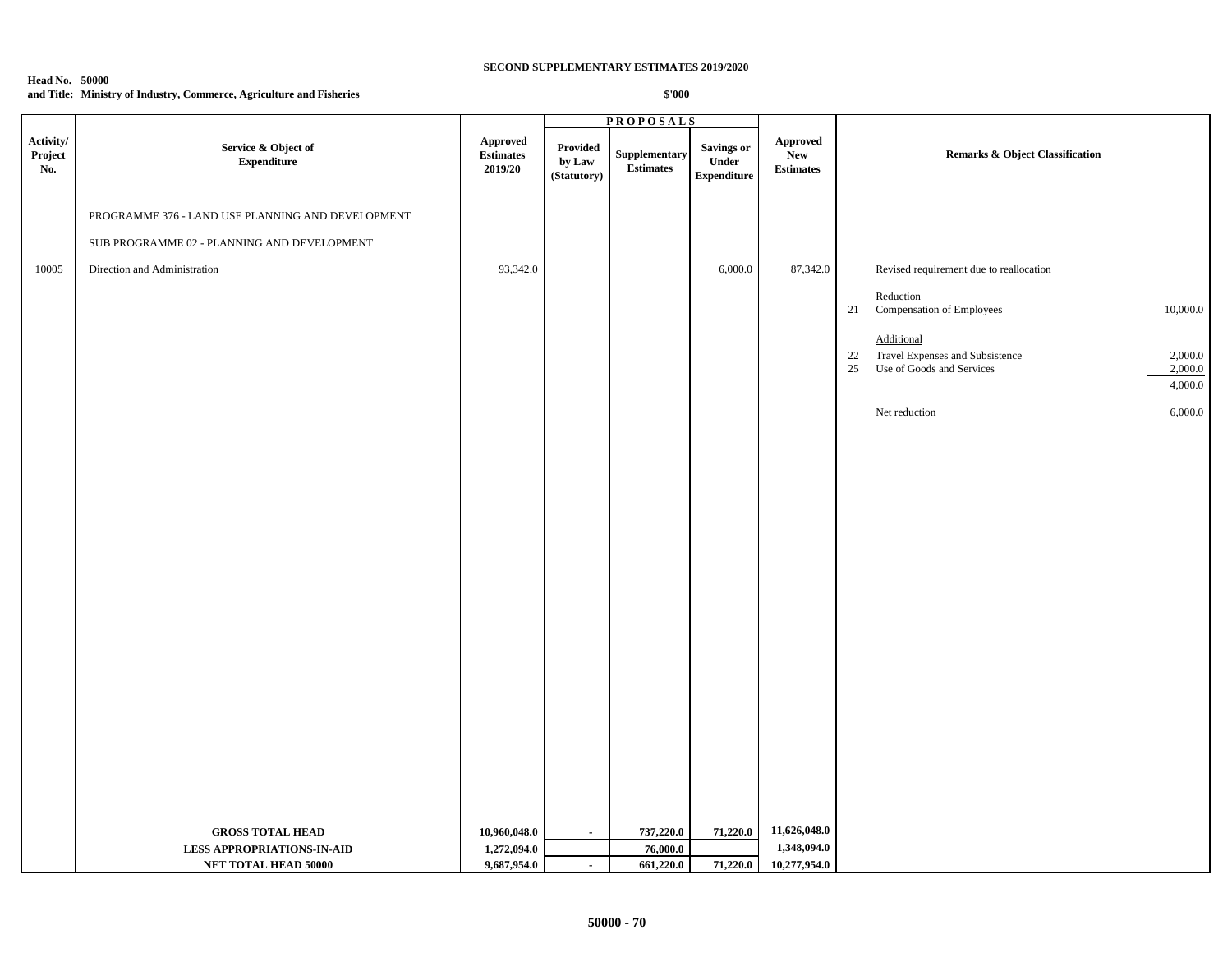**\$'000**

#### **Head No. 50000C**

**and Title: Ministry of Industry, Commerce, Agriculture and Fisheries (Capital)**

**P R O P O S A L S** FUNCTION 04 - ECONOMIC AFFAIRS SUB FUNCTION 03 - AGRICULTURE, FORESTRY AND FISHING PROGRAMME 105 - IRRIGATION SUB PROGRAMME 22 - GRANTS TO NIC FOR CONSTRUCTION OF IRRIGATION INFRASTRUCTURE 29510 Essex Valley Irrigation Infrastructure Development Programme 628,198.0 628,198.0 115,503.0 115,503.0 Revised requirement due to lower than projected expenditure. Reduction 25 Use of Goods and Services (CDB Grant) 115,503.0 **TOTAL HEAD 50000C** 2,819,350.0 - 115,503.0 2,703,847.0 **Activity/ Project No. Service & Object of Expenditure Approved Estimates 2019/20 Approved New Estimates Provided** Supplementary Savings or Approved<br>
New New Remarks & Object Classification **by Law (Statutory) Supplementary Estimates Savings or Under Expenditure**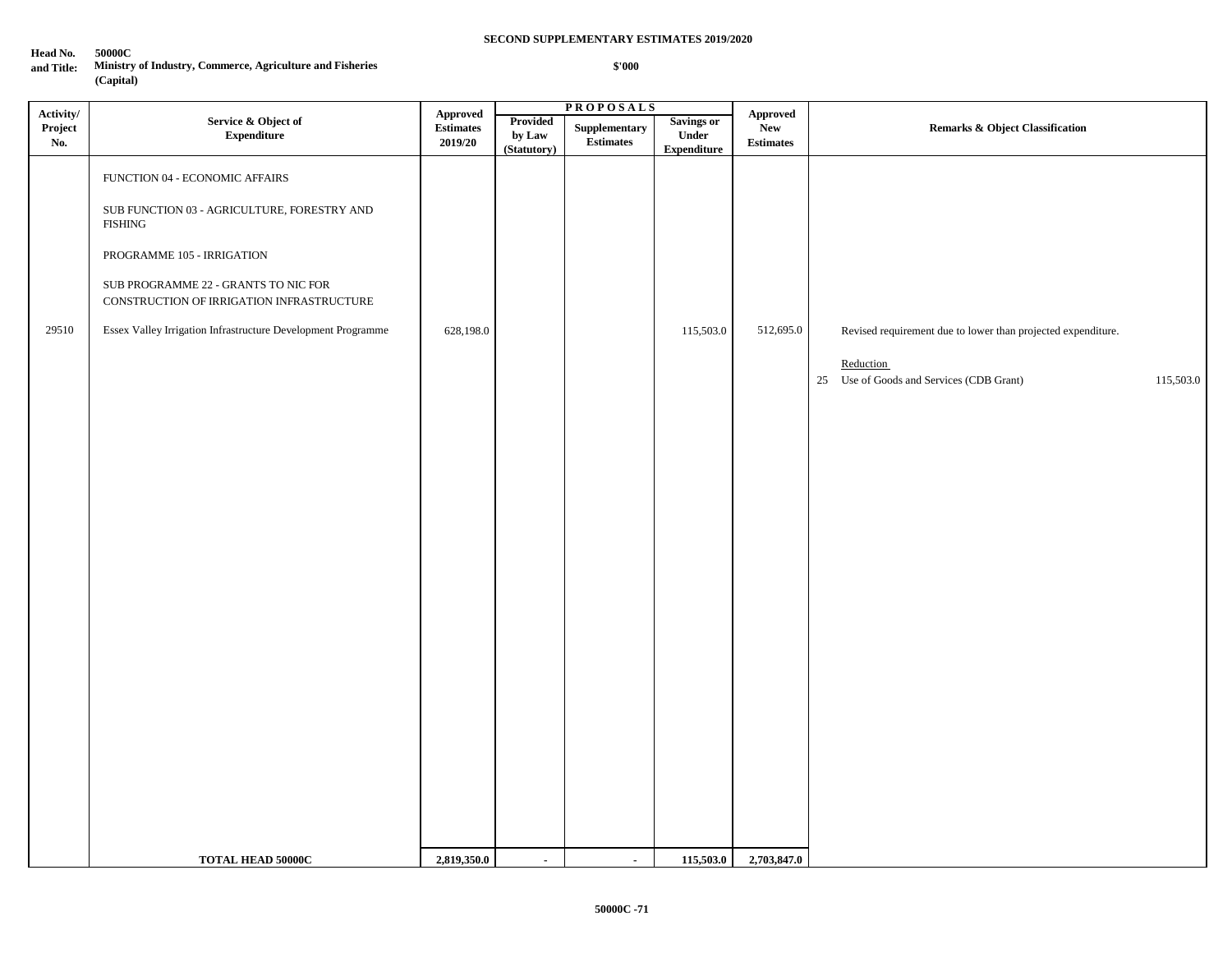| Head No.<br>and Title: | 56000C<br><b>Ministry of Science, Energy and Technology</b><br>(Capital) |
|------------------------|--------------------------------------------------------------------------|
|                        |                                                                          |

 **\$'000**

|                             |                                                                                                                                                                                                                           |                                         | <b>PROPOSALS</b>                  |                                   |                                                  |                                            |                                                                                                                                                                          |                                                          |
|-----------------------------|---------------------------------------------------------------------------------------------------------------------------------------------------------------------------------------------------------------------------|-----------------------------------------|-----------------------------------|-----------------------------------|--------------------------------------------------|--------------------------------------------|--------------------------------------------------------------------------------------------------------------------------------------------------------------------------|----------------------------------------------------------|
| Activity/<br>Project<br>No. | Service & Object of<br><b>Expenditure</b>                                                                                                                                                                                 | Approved<br><b>Estimates</b><br>2019/20 | Provided<br>by Law<br>(Statutory) | Supplementary<br><b>Estimates</b> | <b>Savings or</b><br>Under<br><b>Expenditure</b> | Approved<br><b>New</b><br><b>Estimates</b> | <b>Remarks &amp; Object Classification</b>                                                                                                                               |                                                          |
| 29372                       | FUNCTION 04 - ECONOMIC AFFAIRS<br>SUB FUNCTION 04 - FUEL AND ENERGY<br>PROGRAMME 701 - ENERGY CONSERVATION AND<br>MANAGEMENT<br>SUB PROGRAMME 21 - ENERGY MANAGEMENT<br>Energy Efficiency and Conservation Loan Programme | 300,000.0                               |                                   |                                   | 125,363.0                                        | 174,637.0                                  | Revised requirement due slower than programmed implementation                                                                                                            |                                                          |
|                             |                                                                                                                                                                                                                           |                                         |                                   |                                   |                                                  |                                            | Reduction<br>21 Compensation of Employees<br>22 Travel Expenses and Subsistence<br>25<br>Use of Goods and Services<br>32 Fixed Assets (Capital Goods)                    | 16,576.0<br>2,132.0<br>42,461.0<br>64,194.0<br>125,363.0 |
| 29533                       | Energy Management and Efficiency Programme                                                                                                                                                                                | 989,780.0                               |                                   |                                   | 641,780.00                                       | 348,000.0                                  | Revised requirement due to slower than programmed implementation<br>Reduction<br>25 Use of Goods and Services (IADB Loan)<br>32 Fixed Assets (Capital Goods) (IADB Loan) | 41,780.0<br>600,000.0<br>641,780.0                       |
|                             | <b>TOTAL HEAD 56000C</b>                                                                                                                                                                                                  | 1,332,166.0                             |                                   | $\blacksquare$                    | 767,143.0                                        | 565,023.0                                  |                                                                                                                                                                          |                                                          |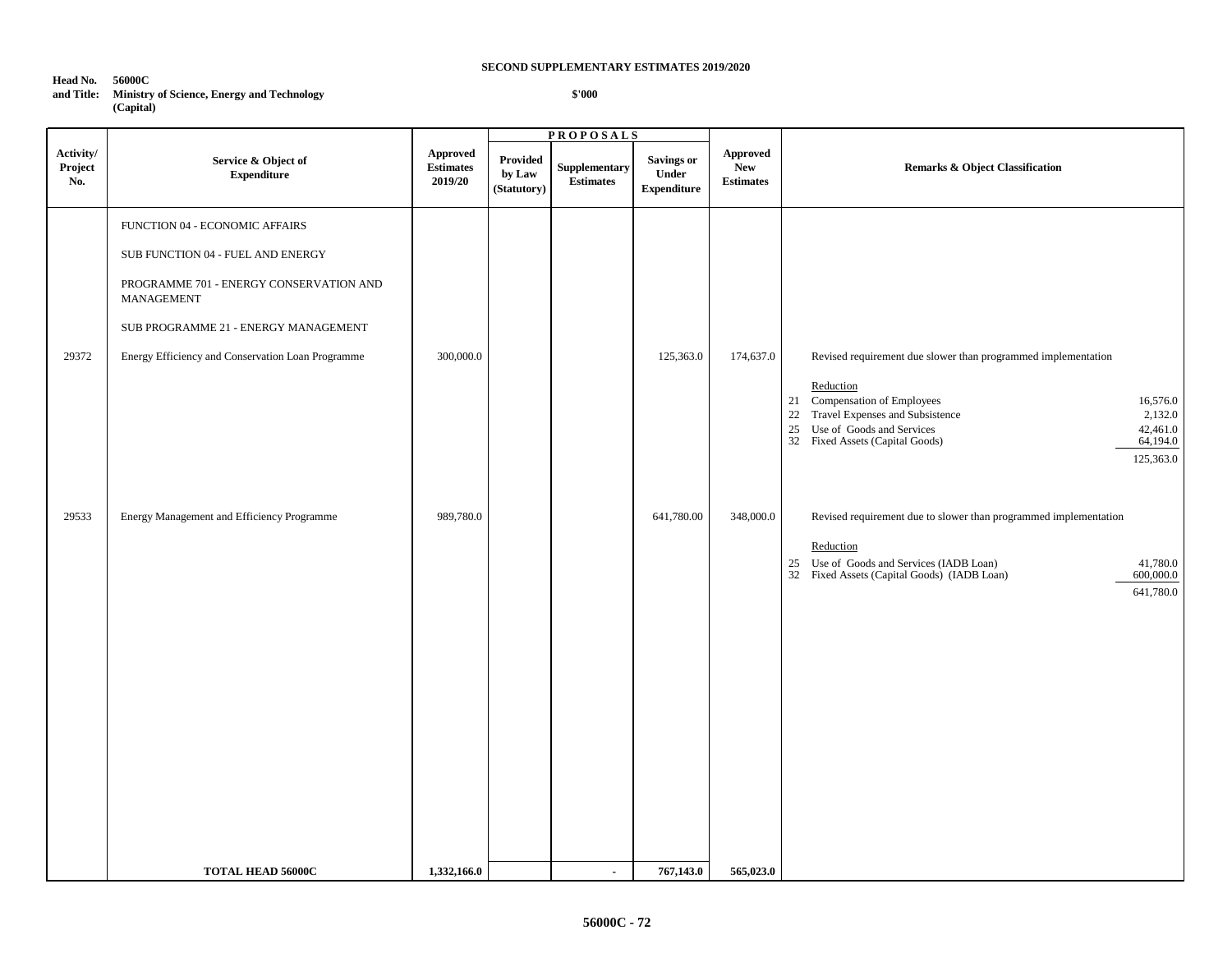### **Head No. 68000 and Title: Ministry of Transport and Mining**

|                             |                                                        |                                         | <b>PROPOSALS</b>                         |                                   |                                                         |                                                   |                                                                                                |
|-----------------------------|--------------------------------------------------------|-----------------------------------------|------------------------------------------|-----------------------------------|---------------------------------------------------------|---------------------------------------------------|------------------------------------------------------------------------------------------------|
| Activity/<br>Project<br>No. | Service & Object of<br><b>Expenditure</b>              | Approved<br><b>Estimates</b><br>2019/20 | <b>Provided</b><br>by Law<br>(Statutory) | Supplementary<br><b>Estimates</b> | <b>Savings or</b><br><b>Under</b><br><b>Expenditure</b> | <b>Approved</b><br><b>New</b><br><b>Estimates</b> | <b>Remarks &amp; Object Classification</b>                                                     |
|                             | FUNCTION 01 - GENERAL PUBLIC SERVICES                  |                                         |                                          |                                   |                                                         |                                                   |                                                                                                |
|                             | SUB FUNCTION 99 - OTHER GENERAL PUBLIC SERVICES        |                                         |                                          |                                   |                                                         |                                                   |                                                                                                |
|                             |                                                        |                                         |                                          |                                   |                                                         |                                                   |                                                                                                |
|                             | PROGRAMME 001 - EXECUTIVE DIRECTION AND ADMINISTRATION |                                         |                                          |                                   |                                                         |                                                   |                                                                                                |
|                             | SUB PROGRAMME 01 - CENTRAL ADMINISTRATION              |                                         |                                          |                                   |                                                         |                                                   |                                                                                                |
| 10002                       | Financial Management and Accounting Services           | 54,340.0                                |                                          |                                   | 2,000.0                                                 | 52,340.0                                          | Revised requirement                                                                            |
|                             |                                                        |                                         |                                          |                                   |                                                         |                                                   | Reduction<br>2,000.0                                                                           |
|                             |                                                        |                                         |                                          |                                   |                                                         |                                                   | 21 Compensation of Employees                                                                   |
| 10003                       | Human Resource Management and Other Support Services   | 300,013.0                               |                                          | 13,700.0                          |                                                         | 313,713.0                                         | Additional requirement to liquidate arrears of utilities<br>and to meet operational expenses.  |
|                             |                                                        |                                         |                                          |                                   |                                                         |                                                   | Additional                                                                                     |
|                             |                                                        |                                         |                                          |                                   |                                                         |                                                   | 24 Utilities and Communication Services<br>6,000.0<br>25 Use of Goods and Services<br>10,000.0 |
|                             |                                                        |                                         |                                          |                                   |                                                         |                                                   | 16,000.0                                                                                       |
|                             |                                                        |                                         |                                          |                                   |                                                         |                                                   | Reduction                                                                                      |
|                             |                                                        |                                         |                                          |                                   |                                                         |                                                   | 21 Compensation of Employees<br>2,300.0                                                        |
|                             |                                                        |                                         |                                          |                                   |                                                         |                                                   | Net additional<br>13,700.0                                                                     |
| 10279                       | Administration of Internal Audit                       | 50,226.0                                |                                          | 1,000.0                           |                                                         | 51,226.0                                          | Additional requirement                                                                         |
|                             |                                                        |                                         |                                          |                                   |                                                         |                                                   | Additional                                                                                     |
|                             |                                                        |                                         |                                          |                                   |                                                         |                                                   | 21 Compensation of Employees<br>1,000.0                                                        |
| 11662                       | Public Relations and Communication                     | 10,637.0                                |                                          | 1,000.0                           |                                                         | 11,637.0                                          | Additional requirement                                                                         |
|                             |                                                        |                                         |                                          |                                   |                                                         |                                                   | Additional<br>1,000.0                                                                          |
|                             |                                                        |                                         |                                          |                                   |                                                         |                                                   | 21 Compensation of Employees                                                                   |
|                             | SUB PROGRAMME 02 - POLICY, PLANNING AND DEVELOPMENT    |                                         |                                          |                                   |                                                         |                                                   |                                                                                                |
| 10001                       | Direction and Management                               | 102,353.0                               |                                          |                                   | 5,000.0                                                 | 97,353.0                                          | Revised requirement                                                                            |
|                             |                                                        |                                         |                                          |                                   |                                                         |                                                   | Reduction<br>21 Compensation of Employees<br>5,000.0                                           |
|                             |                                                        |                                         |                                          |                                   |                                                         |                                                   |                                                                                                |
|                             |                                                        |                                         |                                          |                                   |                                                         |                                                   |                                                                                                |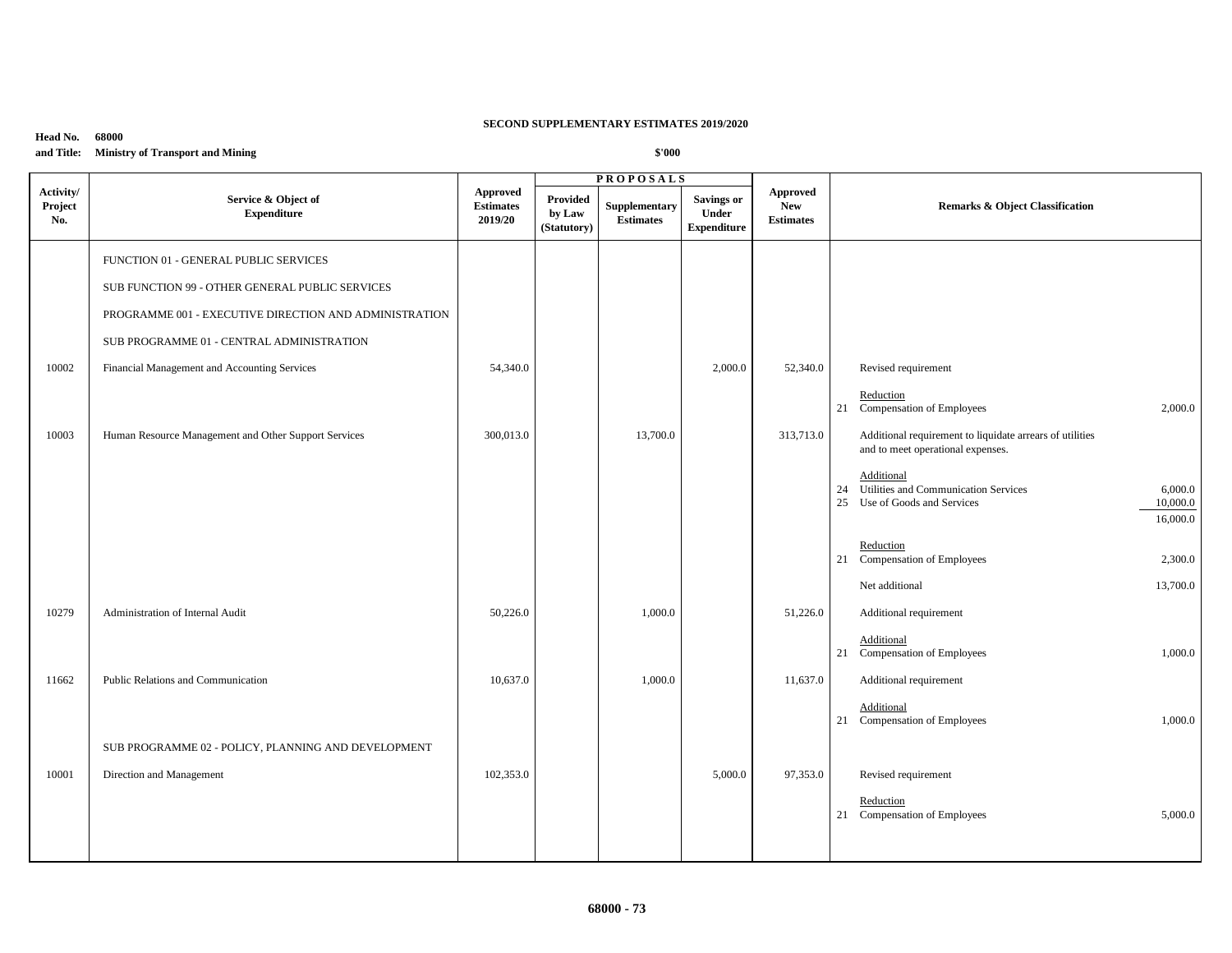### **Head No. 68000**

**and Title: Ministry of Transport and Mining**

|                             |                                                                        |                                                | <b>PROPOSALS</b>                         |                                   |                                                         |                                            |                                                      |  |
|-----------------------------|------------------------------------------------------------------------|------------------------------------------------|------------------------------------------|-----------------------------------|---------------------------------------------------------|--------------------------------------------|------------------------------------------------------|--|
| Activity/<br>Project<br>No. | Service & Object of<br><b>Expenditure</b>                              | <b>Approved</b><br><b>Estimates</b><br>2019/20 | <b>Provided</b><br>by Law<br>(Statutory) | Supplementary<br><b>Estimates</b> | <b>Savings or</b><br><b>Under</b><br><b>Expenditure</b> | Approved<br><b>New</b><br><b>Estimates</b> | <b>Remarks &amp; Object Classification</b>           |  |
| 10633                       | <b>Technical Support Services</b>                                      | 44,860.0                                       |                                          |                                   | 2,000.0                                                 | 42,860.0                                   | Revised requirement                                  |  |
|                             |                                                                        |                                                |                                          |                                   |                                                         |                                            | Reduction<br>21 Compensation of Employees<br>2,000.0 |  |
|                             | FUNCTION 04 - ECONOMIC AFFAIRS                                         |                                                |                                          |                                   |                                                         |                                            |                                                      |  |
|                             | SUB FUNCTION 05 - MINING, MANUFACTURING AND<br>CONSTRUCTION            |                                                |                                          |                                   |                                                         |                                            |                                                      |  |
|                             | PROGRAMME 179 - MINERAL SECTOR AND GEOLOGICAL<br><b>DEVELOPMENT</b>    |                                                |                                          |                                   |                                                         |                                            |                                                      |  |
|                             | SUB PROGRAMME 20 - GEOLOGICAL AND GEO-TECHNICAL<br>REGULATORY SERVICES |                                                |                                          |                                   |                                                         |                                            |                                                      |  |
| 10005                       | Direction and Administration                                           | 90,032.0                                       |                                          |                                   | 2,000.0                                                 | 88,032.0                                   | Revised requirement                                  |  |
|                             |                                                                        |                                                |                                          |                                   |                                                         |                                            | Reduction<br>21 Compensation of Employees<br>2,000.0 |  |
| 12303                       | Inspection of Mines and Quarries                                       | 49,314.0                                       |                                          |                                   | 3,000.0                                                 | 46,314.0                                   | Revised requirement                                  |  |
|                             |                                                                        |                                                |                                          |                                   |                                                         |                                            | Reduction<br>21 Compensation of Employees<br>3,000.0 |  |
| 12309                       | Geological and Geotechnical Assessments                                | 56,120.0                                       |                                          |                                   | 700.0                                                   | 55,420.0                                   | Revised requirement                                  |  |
|                             |                                                                        |                                                |                                          |                                   |                                                         |                                            | Reduction<br>21 Compensation of Employees<br>700.0   |  |
|                             | SUB FUNCTION 07 - ROAD TRANSPORT                                       |                                                |                                          |                                   |                                                         |                                            |                                                      |  |
|                             | PROGRAMME 178 - TRANSPORT MANAGEMENT AND SERVICES                      |                                                |                                          |                                   |                                                         |                                            |                                                      |  |
|                             | SUB PROGRAMME 20 - LAND TRANSPORT MANAGEMENT                           |                                                |                                          |                                   |                                                         |                                            |                                                      |  |
| 10005                       | Direction and Administration                                           | 390,976.0                                      |                                          |                                   | 1,000.0                                                 | 389,976.0                                  | Revised requirement                                  |  |
|                             |                                                                        |                                                |                                          |                                   |                                                         |                                            | Reduction<br>21 Compensation of Employees<br>1,000.0 |  |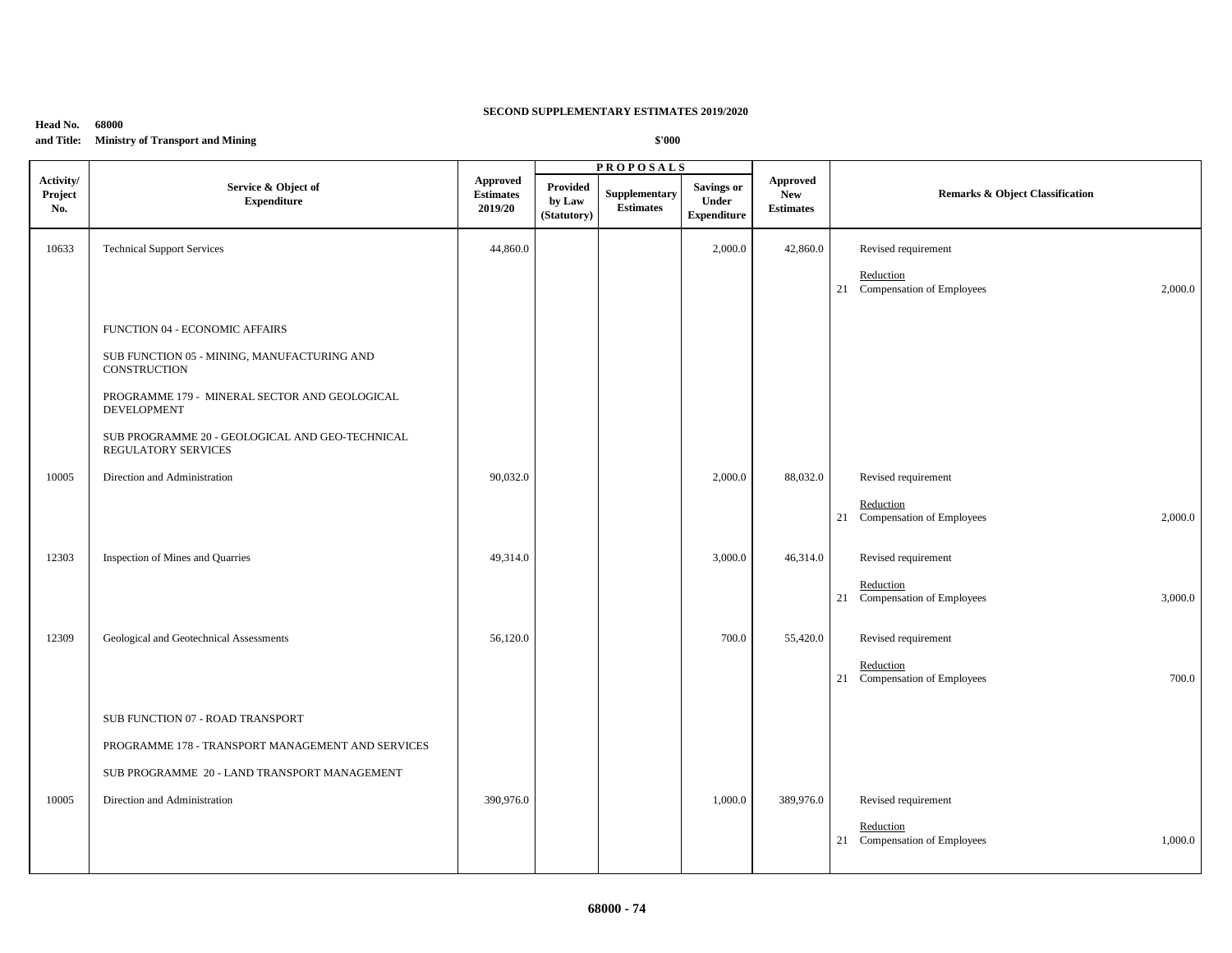**Head No. 68000 and Title: Ministry of Transport and Mining**

|                             |                                                                                                                                                                      |                                                | <b>PROPOSALS</b>                         |                                   |                                                  |                                                   |                                                                                                                                                                                                                                                                                                                                                                                                                                                                                                                                                         |
|-----------------------------|----------------------------------------------------------------------------------------------------------------------------------------------------------------------|------------------------------------------------|------------------------------------------|-----------------------------------|--------------------------------------------------|---------------------------------------------------|---------------------------------------------------------------------------------------------------------------------------------------------------------------------------------------------------------------------------------------------------------------------------------------------------------------------------------------------------------------------------------------------------------------------------------------------------------------------------------------------------------------------------------------------------------|
| Activity/<br>Project<br>No. | Service & Object of<br><b>Expenditure</b>                                                                                                                            | <b>Approved</b><br><b>Estimates</b><br>2019/20 | <b>Provided</b><br>by Law<br>(Statutory) | Supplementary<br><b>Estimates</b> | <b>Savings or</b><br>Under<br><b>Expenditure</b> | <b>Approved</b><br><b>New</b><br><b>Estimates</b> | <b>Remarks &amp; Object Classification</b>                                                                                                                                                                                                                                                                                                                                                                                                                                                                                                              |
| 10005                       | SUB PROGRAMME 21 - LAND TRANSPORT SERVICES<br>Direction and Administration                                                                                           | 5,193,400.0                                    |                                          | 1,556,296.0                       |                                                  | 6,749,696.0                                       | Additional requirement for:<br>(a) Montego Bay Metro Company Limited to facilitate the following:<br>(i) Fuel payments (including \$9.573m for SCT and<br>Ad Valorem tax)<br>33,571.0<br>(ii) Outstanding statutory deductions<br>17,947.0<br>(iii) Operating expenses<br>13,982.0<br>65,500.0<br>(b) Jamaica Urban Transit Company Limited to<br>clear the following statutory deductions arrears:<br>$(i)$ PAYE<br>845,217.0<br>(ii) Education Tax<br>645,579.0<br>1,490,796.0<br>Additional<br>27 Grants, Contributions and Subsidies<br>1,556,296.0 |
| 10005                       | SUB FUNCTION 10 - CIVIL AVIATION<br>PROGRAMME 178 - TRANSPORT MANAGEMENT AND SERVICES<br>SUB PROGRAMME 22 - AIR TRANSPORT MANAGEMENT<br>Direction and Administration | 3,655,940.0                                    |                                          | 880,675.0                         |                                                  | 4,536,615.0                                       | Additional requirement to meet operational expenses of<br>the Jamaica Civil Aviation Authority.<br>Additional<br>27 Grants, Contributions and Subsidies<br>880,675.0<br>(GOJ - \$208.800m; AIA - \$671.875m)                                                                                                                                                                                                                                                                                                                                            |
|                             | <b>GROSS TOTAL</b>                                                                                                                                                   | 10,632,225.0                                   |                                          | 2,452,671.0                       | 15,700.0                                         | 13,069,196.0                                      |                                                                                                                                                                                                                                                                                                                                                                                                                                                                                                                                                         |
|                             | <b>LESS APPROPRIATIONS-IN-AID</b>                                                                                                                                    | 342,756.0                                      |                                          | 671,875.0                         | $\blacksquare$                                   | 1,014,631.0                                       |                                                                                                                                                                                                                                                                                                                                                                                                                                                                                                                                                         |
|                             | NET TOTAL HEAD 68000                                                                                                                                                 | 10,289,469.0                                   |                                          | 1,780,796.0                       | 15,700.0                                         | 12,054,565.0                                      |                                                                                                                                                                                                                                                                                                                                                                                                                                                                                                                                                         |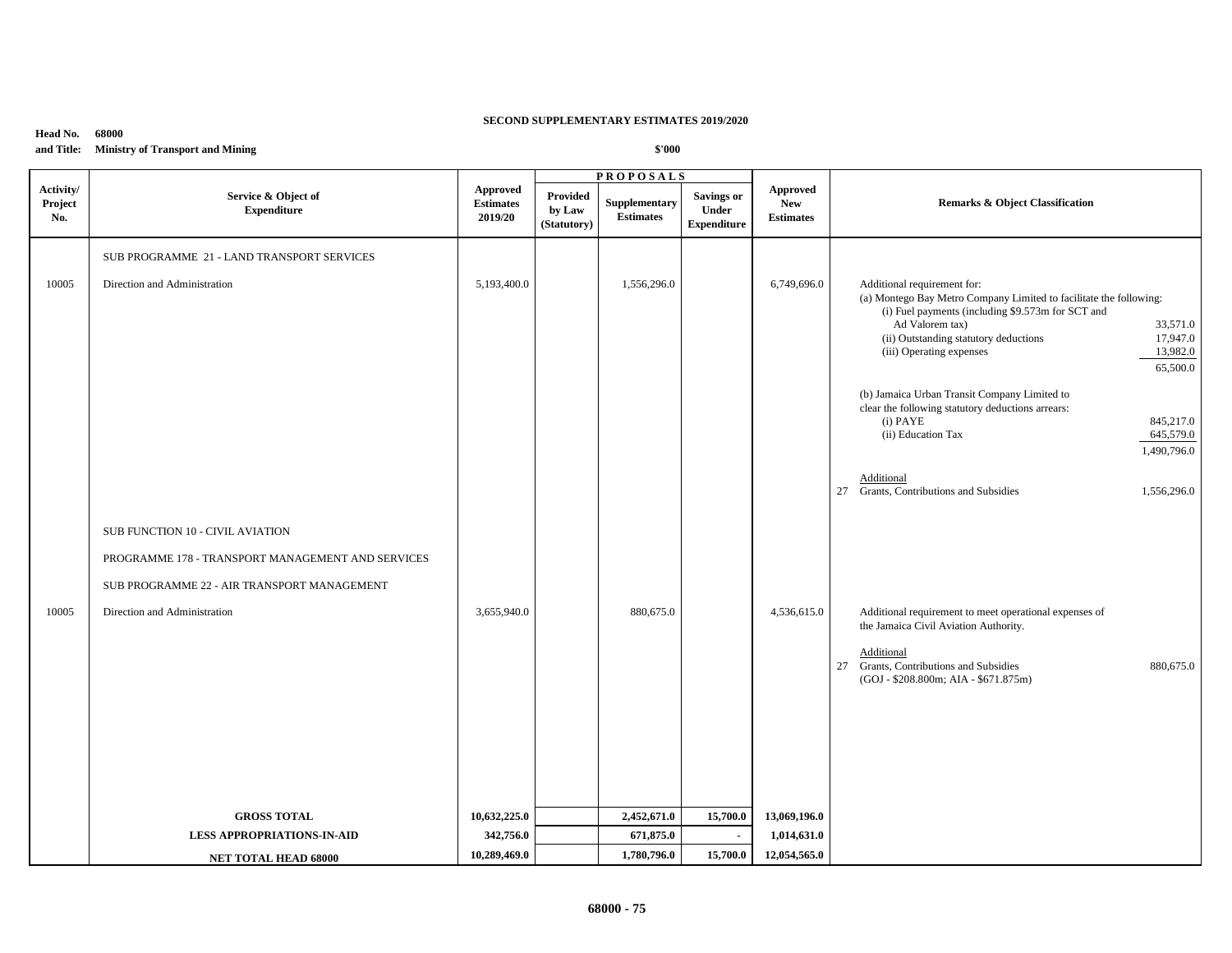# Head No. 72000<br>Title: Minist

### **Ministry of Local Government and Community Development**

| Activity/      |                                                                                                                                                                                                                                                             |                                                |                                   | <b>PROPOSALS</b>                  |                                                         | <b>Approved</b>                |                                                                                                                                                                                            |  |
|----------------|-------------------------------------------------------------------------------------------------------------------------------------------------------------------------------------------------------------------------------------------------------------|------------------------------------------------|-----------------------------------|-----------------------------------|---------------------------------------------------------|--------------------------------|--------------------------------------------------------------------------------------------------------------------------------------------------------------------------------------------|--|
| Project<br>No. | Service & Object of<br><b>Expenditure</b>                                                                                                                                                                                                                   | <b>Approved</b><br><b>Estimates</b><br>2019/20 | Provided<br>by Law<br>(Statutory) | Supplementary<br><b>Estimates</b> | <b>Savings or</b><br><b>Under</b><br><b>Expenditure</b> | <b>New</b><br><b>Estimates</b> | <b>Remarks &amp; Object Classification</b>                                                                                                                                                 |  |
| 10205          | FUNCTION 05 - ENVIRONMENTAL PROTECTION<br>AND CONSERVATION<br>SUB FUNCTION 01 - SOLID WASTE MANAGEMENT<br>PROGRAMME 484 - NATIONAL SOLID WASTE<br>MANAGEMENT AUTHORITY<br>SUB PROGRAMME 20 - SOLID WASTE MANAGEMENT<br>Rehabilitation and Maintenance Works | 225,326.0                                      |                                   | 75,000.0                          |                                                         | 300,326.0                      | Additional requirement to facilitate the replacement of the<br>Bailey Bridge at the Riverton Landfill<br>Additional<br>32 Fixed Assets (Capital Goods)<br>75,000.0                         |  |
| 11712          | Public Cleansing and Garbage Disposal                                                                                                                                                                                                                       | 346,000.0                                      |                                   | 569,000.0                         |                                                         | 915,000.0                      | Additional requirement to facilitate operational expenses<br>associated with Public Cleansing and Garbage Disposal<br>Additional<br>Grants, Contributions and Subsidies<br>27<br>569,000.0 |  |
| 10005          | FUNCTION 06 - HOUSING AND COMMUNITY AMENITIES<br>SUB FUNCTION 02 - COMMUNITY DEVELOPMENT<br>PROGRAMME 475 - FIRE PROTECTION SERVICES<br>SUB PROGRAMME - 20 JAMAICA FIRE BRIGADE<br>Direction and Administration                                             | 5,952,078.0                                    |                                   | 1,680.0                           |                                                         | 5,953,758.0                    | <b>Additional Requirement</b><br>Additional<br>23 Rental of Property and Machinery<br>1,680.0                                                                                              |  |
|                | <b>GROSS TOTAL</b>                                                                                                                                                                                                                                          | 15,200,686.0                                   | $\blacksquare$                    | 645,680.0                         | $\sim$                                                  | 15,846,366.0                   |                                                                                                                                                                                            |  |
|                | <b>LESS APPROPRIATIONS-IN-AID</b>                                                                                                                                                                                                                           | 2,911,195.0                                    |                                   |                                   |                                                         | 2,911,195.0                    |                                                                                                                                                                                            |  |
|                | <b>NET TOTAL HEAD 72000</b>                                                                                                                                                                                                                                 | 12,289,491.0                                   |                                   | 645,680.0                         | $\blacksquare$                                          | 12,935,171.0                   |                                                                                                                                                                                            |  |